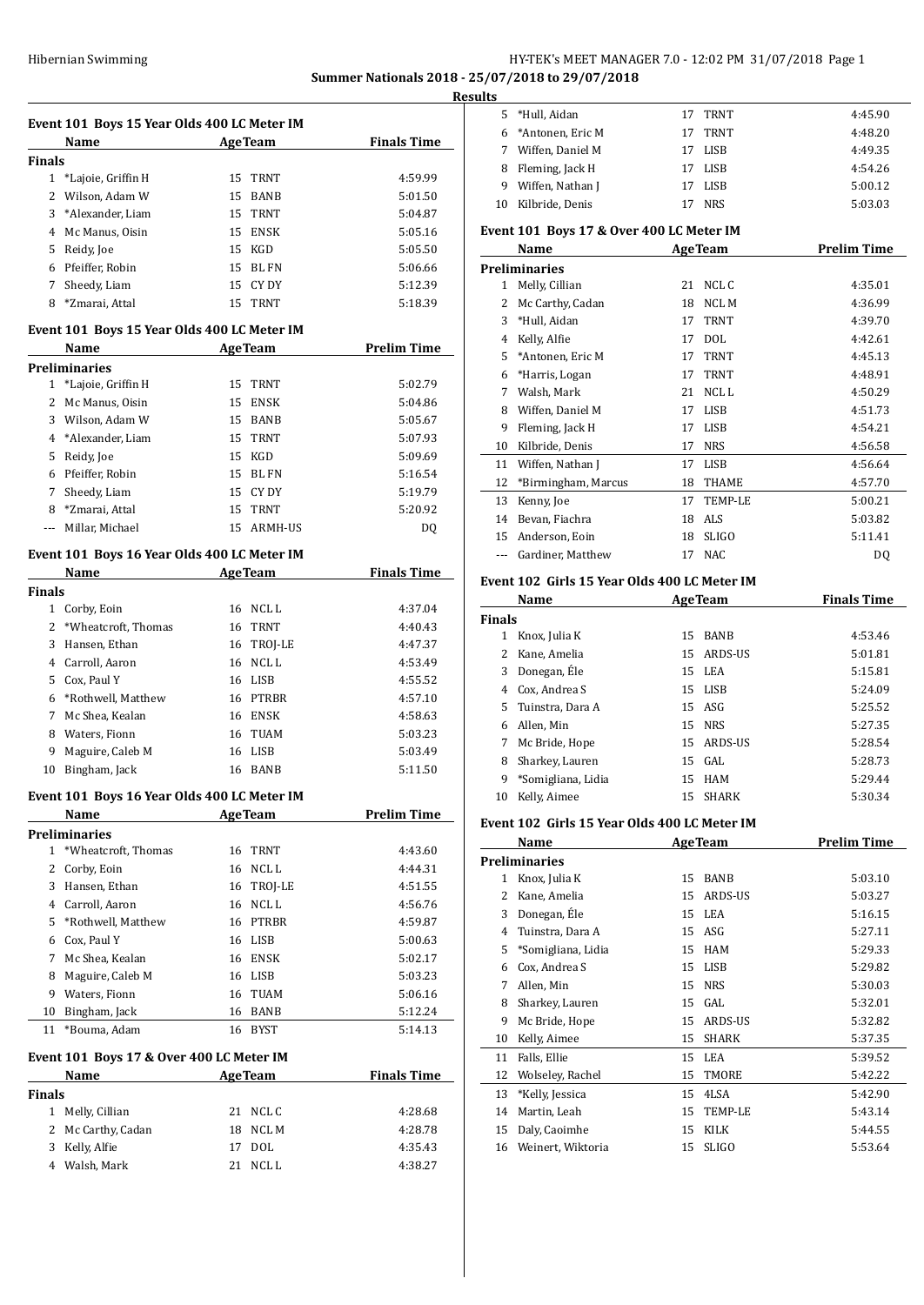## Hibernian Swimming **HY-TEK's MEET MANAGER 7.0 - 12:02 PM 31/07/2018** Page 2 **Summer Nationals 2018 - 25/07/2018 to 29/07/2018**

**Results Event 102 Girls 16 Year Olds 400 LC Meter IM Name Age Team Finals Time Finals** Lynch, Robyn 16 TEMP-LE 5:19.03 2 Bates, Aoife 16 SHARK 5:19.04  $\overline{a}$  \*Monaghan-Chow, Isabella 16 TRNT 5:21.89 **Event 102 Girls 16 Year Olds 400 LC Meter IM Name Age Team Prelim Time Preliminaries** Bates, Aoife 16 SHARK 5:24.57 Lynch, Robyn 16 TEMP-LE 5:24.62 \*Monaghan-Chow, Isabella 16 TRNT 5:27.22 --- Vaughan, Rachel 16 KILK DQ --- Devlin, Lucy 16 CY DY DQ **Event 102 Girls 17 & Over 400 LC Meter IM Name Age Team Finals Time Finals** Walshe, Ellen 17 TEMP-LE 5:02.20 2 Catterson, Victoria 17 ARDS-US 5:09.52 **Finals** 3 \*Putrimas, Andrea M 17 TRNT 5:09.87 4 Mc Feely, Christine 17 ALS 5:17.57 Egan, Caoimhe 18 TALL 5:22.05 Naughton, Imogen 19 SHARK 5:24.33 Malcolm, Ciara M 17 NY&MN 5:30.14 Hudy, Joyce 18 SSEAL 5:33.12 **Event 102 Girls 17 & Over 400 LC Meter IM Name Age Team Prelim Time Preliminaries** 1 Catterson, Victoria 17 ARDS-US 5:06.89 Walshe, Ellen 17 TEMP-LE 5:12.36 3 \*Putrimas, Andrea M 17 TRNT 5:14.80 4 Mc Feely, Christine 17 ALS 5:23.52 Naughton, Imogen 19 SHARK 5:26.40 Egan, Caoimhe 18 TALL 5:27.17 Malcolm, Ciara M 17 NY&MN 5:30.90 Hudy, Joyce 18 SSEAL 5:35.75 **Event 103 Boys 15 Year Olds 100 LC Meter Breaststroke Name Age Team Finals Time Finals** Woodside, Ben 15 LARNE-US 1:06.18 Kenny, Sean 15 TEMP-LE 1:08.53 3 \*Cervini, Tommaso 15 HAM 1:10.20 Grady, Rory 15 CBAR 1:12.89 Fitzgerld, Daragh 15 ATH 1:13.09 Mc Manus, Oisin 15 ENSK 1:13.98 7 \*Cermak, Cade M 15 TRNT 1:16.08 8 Powell, Teige 15 KILK 1:16.72 9 Farren, Pearse 15 BAN 1:17.52 10 Mc Namara, Conn 15 CBAR 1:18.46 **Event 103 Boys 15 Year Olds 100 LC Meter Breaststroke Name Age Team Prelim Time Preliminaries**

| 1 Woodside, Ben     | 15 LARNE-US | 1:06.45 |
|---------------------|-------------|---------|
| 2 Kenny, Sean       | 15 TEMP-LE  | 1:10.51 |
| 3 *Cervini, Tommaso | 15 HAM      | 1:10.66 |
| 4 Fitzgerld, Daragh | 15 ATH      | 1:13.86 |
| 5 Mc Manus, Oisin   | 15 ENSK     | 1:15.14 |
|                     |             |         |

| 6  | Grady, Rory           | 15 | <b>CBAR</b>  | 1:15.18 |
|----|-----------------------|----|--------------|---------|
| 7  | *Cermak, Cade M       | 15 | <b>TRNT</b>  | 1:16.38 |
| 8  | Powell, Teige         | 15 | <b>KILK</b>  | 1:17.60 |
| 9  | *Alexander, Liam      | 15 | <b>TRNT</b>  | 1:18.26 |
| 10 | *Lajoie, Griffin H    | 15 | <b>TRNT</b>  | 1:18.39 |
| 11 | Farren, Pearse        | 15 | <b>BAN</b>   | 1:18.50 |
| 12 | Mc Namara, Conn       | 15 | CBAR         | 1:18.60 |
| 13 | *Zmarai, Attal        | 15 | <b>TRNT</b>  | 1:18.64 |
| 14 | Naughton, Ben         | 15 | GAL          | 1:18.65 |
| 15 | Sheedy, Liam          | 15 | CY DY        | 1:18.84 |
| 16 | Marfunin, Alexander K | 15 | NY&MN        | 1:19.20 |
| 17 | Registe, Deaten N     | 15 | LISB         | 1:19.55 |
| 18 | Klimonov, Denis       | 15 | TG SK        | 1:19.86 |
| 19 | Blanchard, Fergal     | 15 | LASER        | 1:21.21 |
| 20 | Curley, Patrick       | 15 | ESB          | 1:22.11 |
| 21 | Mc Carthy, Paddy      | 15 | <b>DOL</b>   | 1:22.23 |
|    | O'Brien, Charles T    | 15 | <b>KLRNY</b> | DQ      |
|    |                       |    |              |         |

## **Event 103 Boys 16 Year Olds 100 LC Meter Breaststroke**

| Name  |                         |    | <b>AgeTeam</b> | <b>Finals Time</b> |  |
|-------|-------------------------|----|----------------|--------------------|--|
| inals |                         |    |                |                    |  |
| 1     | Corby, Eoin             |    | 16 NCLL        | 1:04.15            |  |
|       | *Edwards-Pratt, Louis   |    | 16 PLY L       | 1:07.88            |  |
| 3     | Sutton, Diarmuid        | 16 | NCL L          | 1:08.64            |  |
| 4     | Cox, Paul Y             |    | 16 LISB        | 1:08.88            |  |
| 5.    | Mc Sharry, Mouric       | 16 | MARL           | 1:09.32            |  |
| 6     | Mc Lelland-Maher. Alex  | 16 | KILK           | 1:09.81            |  |
| 7     | *Wheatcroft, Thomas     |    | 16 TRNT        | 1:10.44            |  |
| 8     | Church, Sean            | 16 | PORT-LE        | 1:11.62            |  |
| 9     | Rouine, Eoin            | 16 | <b>SEA</b>     | 1:12.14            |  |
| 10    | Mc Ilroy-Sanchez, Conor |    | 16 I.VADY      | 1:13.20            |  |

#### **Event 103 Boys 16 Year Olds 100 LC Meter Breaststroke**

| Name                    |    |                  | <b>Prelim Time</b> |
|-------------------------|----|------------------|--------------------|
| <b>Preliminaries</b>    |    |                  |                    |
| Corby, Eoin             | 16 | <b>NCLL</b>      | 1:06.48            |
| *Edwards-Pratt, Louis   | 16 | PLY L            | 1:08.06            |
| Mc Lelland-Maher, Alex  | 16 | KILK             | 1:10.53            |
| Sutton, Diarmuid        | 16 | NCL <sub>L</sub> | 1:10.89            |
| Cox, Paul Y             | 16 | <b>LISB</b>      | 1:10.92            |
| Mc Sharry, Mouric       | 16 | MARL             | 1:11.49            |
| Church. Sean            | 16 | PORT-LE          | 1:11.77            |
| *Wheatcroft, Thomas     | 16 | <b>TRNT</b>      | 1:11.81            |
| Mc Ilroy-Sanchez, Conor | 16 | <b>LVADY</b>     | 1:12.11            |
| *Bouma, Adam            | 16 | <b>BYST</b>      | 1:12.82            |
| Rouine, Eoin            | 16 | <b>SEA</b>       | 1:13.45            |
| O'Sullivan, Cillian     | 16 | PORT-LE          | 1:13.67            |
| *Celsi, Damian          | 16 | <b>TRNT</b>      | 1:14.01            |
| Buckley, Ben            | 16 | MAL-MN           | 1:14.27            |
| Vaughan, Stuart A       | 16 | <b>WEX</b>       | 1:15.65            |
| Kennedy, Eidhne         | 16 | GAL              | 1:15.70            |
| Mc Cartney, Lewis B     | 16 | <b>ENSK</b>      | 1:15.94            |
| Egan, Dylan             | 16 | ALS              | 1:16.37            |
| Stinson, David          | 16 | <b>ARDS-US</b>   | 1:16.61            |
| O'Connor, Milo          | 16 | <b>ATH</b>       | 1:16.75            |
| Mc Shea, Kealan         | 16 | <b>ENSK</b>      | 1:17.15            |
| Jeffery, John J         | 16 | <b>TMORE</b>     | 1:18.11            |
| Kaczynski, Sebastian    | 16 | <b>CLNM</b>      | 1:18.34            |
| Cantwell, Brendan       | 16 | <b>CLNM</b>      | 1:18.49            |
| Evans, James            | 16 | <b>ALS</b>       | 1:18.68            |
| Harmon, Patrick         | 16 | ADSC             | 1:18.83            |
|                         |    |                  | <b>AgeTeam</b>     |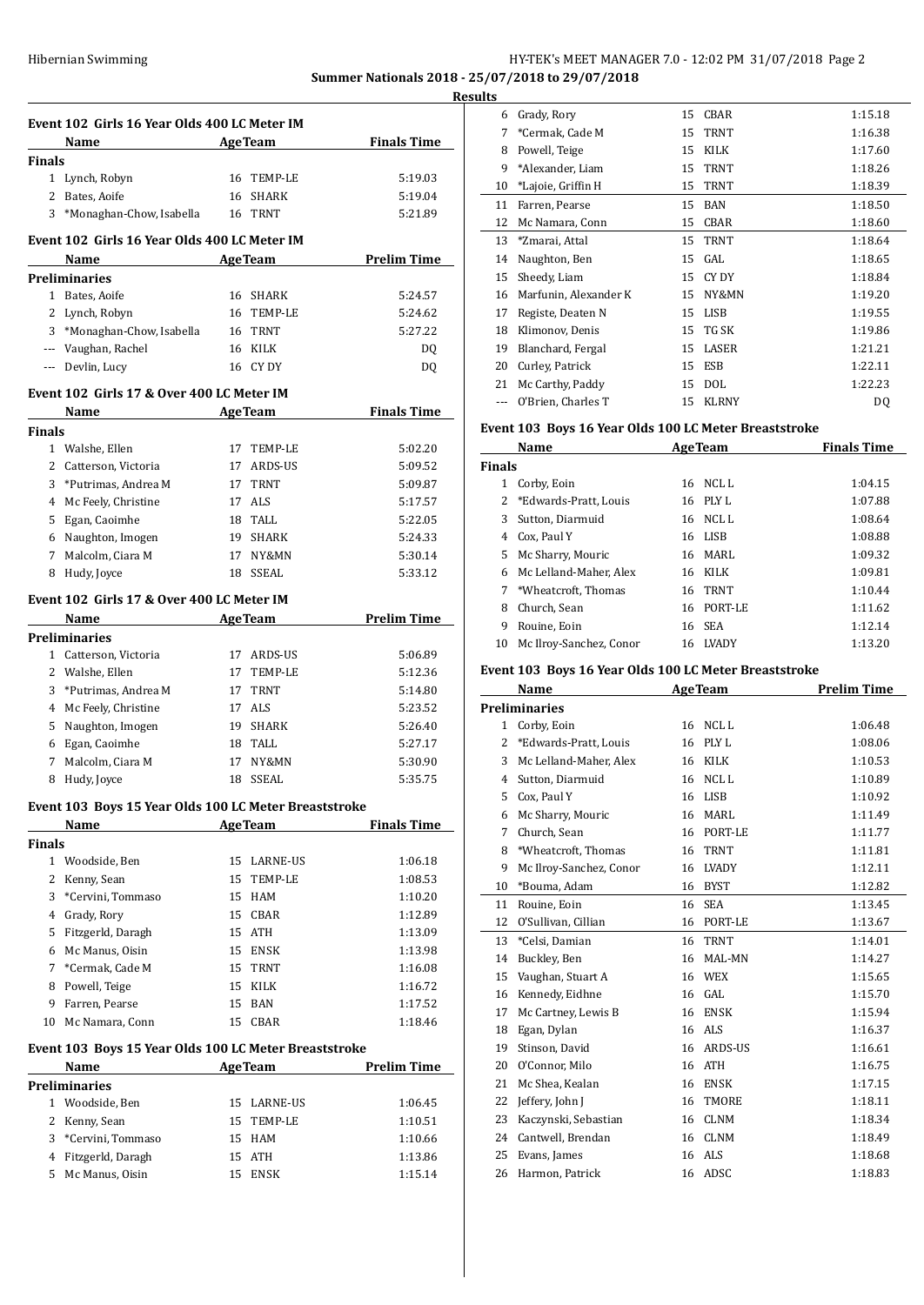## HY-TEK's MEET MANAGER 7.0 - 12:02 PM 31/07/2018 Page 3 **Summer Nationals 2018 - 25/07/2018 to 29/07/2018**

<u>sul</u>

|               |                                                    |    |                | Resu                                                                |  |
|---------------|----------------------------------------------------|----|----------------|---------------------------------------------------------------------|--|
|               |                                                    |    |                | Preliminaries  (Event 103 Boys 16 Year Olds 100 LC Meter Breaststro |  |
|               | Name                                               |    | <b>AgeTeam</b> | <b>Prelim Time</b>                                                  |  |
|               | 27 Vennard, Daniel                                 |    | 16 PDOWN       | 1:18.84                                                             |  |
|               | 28 Breslin, Ethan                                  |    | 16 CLM         | 1:19.10                                                             |  |
|               | 29 Morrissey, Ciaran                               |    | 16 WAT-ZZ      | 1:19.58                                                             |  |
|               | 30 Brennan, Sean                                   |    | 16 TUAM        | 1:19.88                                                             |  |
|               | 31 O'Rourke, Diarmuid                              |    | 16 TUAM        | 1:21.53                                                             |  |
|               | 32 Carter, Niall                                   |    | 16 CBAR        | 1:22.43                                                             |  |
|               | 33 Laura, Marco                                    |    | 16 WAT-ZZ      | 1:24.87                                                             |  |
|               | Event 103 Boys 17 & Over 100 LC Meter Breaststroke |    |                |                                                                     |  |
|               | <b>Example 2018 Age Team</b><br>Name               |    |                | <b>Finals Time</b>                                                  |  |
| <b>Finals</b> |                                                    |    |                |                                                                     |  |
|               | 1 Murphy, Alex                                     |    | 23 NCDAL       | 1:02.61                                                             |  |
|               | 2 Doyle, Liam                                      |    | 21 NCLD        | 1:03.77                                                             |  |
|               | 3 Moore, Andrew                                    |    | 20 UCD-LE      | 1:04.15                                                             |  |
|               | 4 Cooke, Uisean                                    |    | 17 NCL L       | 1:05.18                                                             |  |
|               | 5 Berryman, Morgan                                 |    | 21 ARDS-US     | 1:06.29                                                             |  |
|               | 6 *O'Hara. Liam                                    |    | 17 ZIM-ZZ      | 1:06.47                                                             |  |
|               | 7 Keighley, Euan                                   |    | 20 UCD-LE      | 1:07.10                                                             |  |
|               | 8 *O'Brien, Jack                                   |    | 18 CMAN        | 1:07.35                                                             |  |
| 9             | Stoops, Mark                                       |    | 18 BAN         | 1:07.55                                                             |  |
| 10            | Anderson, Ronan                                    |    | 21 NCLS        | 1:07.80                                                             |  |
|               |                                                    |    |                |                                                                     |  |
|               | Event 103 Boys 17 & Over 100 LC Meter Breaststroke |    |                |                                                                     |  |
|               | <b>Example 2.1 AgeTeam</b><br>Name                 |    |                | <b>Prelim Time</b>                                                  |  |
|               | <b>Preliminaries</b>                               |    |                |                                                                     |  |
|               | 1 Murphy, Alex                                     |    | 23 NCDAL       | 1:01.99                                                             |  |
|               | 2 Moore, Andrew                                    |    | 20 UCD-LE      | 1:04.11                                                             |  |
|               | 3 Doyle, Liam                                      |    | 21 NCLD        | 1:04.13                                                             |  |
|               | 4 Cooke, Uisean                                    |    | 17 NCL L       | 1:05.74                                                             |  |
|               | 5 *O'Hara, Liam                                    |    | 17 ZIM-ZZ      | 1:05.99                                                             |  |
|               | 6 *O'Brien, Jack                                   |    | 18 CMAN        | 1:06.44                                                             |  |
|               | 7 *Kozhabayev, Richard                             |    | 17 HAM         | 1:06.46                                                             |  |
| 8             | Berryman, Morgan                                   |    | 21 ARDS-US     | 1:07.18                                                             |  |
| 9             | Keighley, Euan                                     |    | 20 UCD-LE      | 1:07.32                                                             |  |
|               | 10 *Bocconi, Stefano                               |    | 20 AZZRA       | 1:07.95                                                             |  |
| 11            | Stoops, Mark                                       |    | 18 BAN         | 1:08.31                                                             |  |
| 12            | *Hosie, Andrew                                     |    | 25 GLSGO       | 1:08.45                                                             |  |
| 13            | Anderson, Ronan                                    | 21 | NCL S          | 1:09.07                                                             |  |
| 14            | Angus, Jack                                        | 17 | ARDS-US        | 1:09.58                                                             |  |
| 15            | Feenan, Andrew                                     | 17 | SWSC           | 1:09.73                                                             |  |
| 16            | Kenny, Joe                                         | 17 | TEMP-LE        | 1:09.74                                                             |  |
| 17            | Murray-Byrne, Noel                                 | 18 | ESB            | 1:10.18                                                             |  |
| 18            | Donnelly, John                                     | 17 | <b>SLBGH</b>   | 1:10.35                                                             |  |
| 19            | Cassidy, Joseph                                    | 28 | TALL           | 1:10.58                                                             |  |
| 20            | *Eason, Jamie                                      |    | <b>NUAX</b>    |                                                                     |  |
|               |                                                    | 21 |                | 1:11.39                                                             |  |
| 21            | Duffy, Fionn                                       | 17 | GAL            | 1:11.45                                                             |  |
| 22            | Vedernikovs, Nikita                                | 18 | NAC            | 1:11.69                                                             |  |
| 23            | Carew, Christopher                                 | 19 | <b>KILK</b>    | 1:12.09                                                             |  |
| 24            | O'Gara, Hugh                                       | 18 | ALS            | 1:12.12                                                             |  |
| 25            | *Lu, Min Qian                                      | 18 | TRNT           | 1:12.44                                                             |  |
| 26            | Cosgrave, David                                    | 17 | ESB            | 1:12.46                                                             |  |
| 27            | Mc Keone, David                                    | 18 | COOL           | 1:12.73                                                             |  |
| 28            | *Harris, Logan                                     | 17 | TRNT           | 1:12.92                                                             |  |
| 29            | Woods, David                                       | 20 | SLIGO          | 1:13.30                                                             |  |
| 30            | *Eddy, Ciaran                                      | 18 | BARAQ-ZZ       | 1:13.79                                                             |  |
| 31            | Doorly, Joseph                                     | 18 | GAL            | 1:15.47                                                             |  |
| 32            | Campbell, Leon                                     | 18 | <b>SLBGH</b>   | 1:16.35                                                             |  |
| 33            | Mc Andrew, Michael                                 | 17 | SHARK          | 1:17.21                                                             |  |
| 34            | O'Riordan, Sean                                    | 19 | SWSC           | 1:23.14                                                             |  |

| ults          |                                                        |    |                         |                    |
|---------------|--------------------------------------------------------|----|-------------------------|--------------------|
|               | 35 Murray, Conor                                       |    | 20 LIMK-MN              | 1:28.95            |
| $---$         | *Matthews, Cameron K                                   |    | 18 HAM                  | DQ                 |
|               | Event 104 Girls 15 Year Olds 100 LC Meter Breaststroke |    |                         |                    |
|               | Name                                                   |    | <b>AgeTeam</b>          | <b>Finals Time</b> |
| <b>Finals</b> |                                                        |    |                         |                    |
|               | 1 Knox, Julia K                                        |    | 15 BANB                 | 1:13.18            |
| $\mathbf{2}$  | *Spencer, Madeline                                     | 15 | <b>TRNT</b>             | 1:14.03            |
|               | 3 Davison, Mia                                         |    | 15 ARDS-US              | 1:14.76            |
|               | 4 Cooke, Olwyn                                         |    | 15 LIMK-MN              | 1:15.44            |
|               | 5 Gardiner, Beth                                       |    | 15 NAC                  | 1:16.25            |
|               | 6 Mc Fadden, Ava                                       |    | 15 COM                  | 1:16.74            |
|               | 7 Allen, Min                                           |    | 15 NRS                  | 1:18.10            |
|               | 8 *Allaire, Ashley                                     |    | 15 BYST                 | 1:18.57            |
|               | 9 Lucid, Sara                                          |    | 15 KGD                  | 1:20.73            |
|               | 10 O'Shea, Aoife                                       |    | 15 SWSC                 | 1:21.19            |
|               | Event 104 Girls 15 Year Olds 100 LC Meter Breaststroke |    |                         |                    |
|               | Name                                                   |    | <b>AgeTeam</b>          | <b>Prelim Time</b> |
|               | <b>Preliminaries</b>                                   |    |                         |                    |
|               | 1 Davison, Mia                                         |    | 15 ARDS-US              | 1:15.83            |
|               | 2 Knox, Julia K                                        |    | 15 BANB                 | 1:16.26            |
|               | 3 Gardiner, Beth                                       |    | 15 NAC                  | 1:16.32            |
|               | 4 *Spencer, Madeline                                   |    | 15 TRNT                 | 1:16.43            |
|               | 5 Cooke, Olwyn                                         |    | 15 LIMK-MN              | 1:17.05            |
|               | 6 Mc Fadden, Ava                                       |    | 15 COM                  | 1:18.90            |
|               | 7 Lucid, Sara                                          |    | 15 KGD                  | 1:19.99            |
|               | 8 *Allaire, Ashley                                     |    | 15 BYST                 | 1:20.33            |
|               | 9 O'Shea, Aoife                                        |    | 15 SWSC                 | 1:20.93            |
|               | 10 Allen, Min                                          |    | 15 NRS                  | 1:21.28            |
| 11            | Shivnen, Amy                                           | 15 | ALS                     | 1:22.04            |
|               | 12 Condron, Sarah                                      |    | 15 ATH                  | 1:22.23            |
|               | 13 Crisan, Paula                                       |    | 15 LASER                | 1:22.32            |
|               | 14 Baird, Shannon                                      |    | 15 BMENA-US             | 1:22.33            |
| 15            | Organ, Danielle                                        |    | 15 ENS                  | 1:22.49            |
|               | 16 Weinert, Wiktoria                                   |    | 15 SLIGO                | 1:22.51            |
|               | 17 Kavanagh, Freja L                                   |    | 15 ASG                  | 1:22.85            |
|               | 18 Mc Kenna, Thomasin                                  |    | 15 ESB                  | 1:22.96            |
|               | 19 O'Mahony, Mairead                                   |    | 15 LARNE-US             | 1:23.00            |
| 20            | Ahearne, Niamh                                         | 15 | KILK                    | 1:23.17            |
| 21            | Wall, Lillie                                           | 15 | <b>CLNM</b>             | 1:23.99            |
| 22            | Smylie, Ellen                                          | 15 | <b>PDOWN</b>            | 1:25.41            |
| 23            | Wolseley, Rachel                                       | 15 | TMORE                   | 1:25.48            |
| 24            | Brennan, Judy                                          | 15 | ATH                     | 1:25.52            |
| 25            | Lynch, Drew                                            | 15 | SWSC                    | 1:25.86            |
| 26            | Kelly, Aimee                                           | 15 | SHARK                   | 1:26.13            |
| 27            | Martin, Leah                                           | 15 | TEMP-LE                 | 1:26.26            |
| 28            | Tuinstra. Dara A                                       | 15 | ASG                     | 1:26.90            |
| 29            | Moore, Julia                                           | 15 | <b>CURRA-LE</b>         | 1:27.26            |
| 30            | Donnelly, Evelyn                                       | 15 | ADSC                    | 1:31.07            |
|               | Event 104 Girls 16 Year Olds 100 LC Meter Breaststroke |    |                         |                    |
|               | Namo                                                   |    | $A_{\alpha\alpha}$ Toam | Finale Timo        |

|   | Name                     |    | <b>AgeTeam</b> | <b>Finals Time</b> |  |  |  |  |
|---|--------------------------|----|----------------|--------------------|--|--|--|--|
|   | <b>Finals</b>            |    |                |                    |  |  |  |  |
|   | Bates, Aoife             |    | 16 SHARK       | 1:16.00            |  |  |  |  |
| 2 | Macdougald, Jena         | 16 | <b>OTTER</b>   | 1:16.30            |  |  |  |  |
|   | 3 Tinsley, Florence I    |    | 16 CY BT       | 1:17.17            |  |  |  |  |
|   | 4 Lynch, Robyn           |    | 16 TEMP-LE     | 1:17.45            |  |  |  |  |
|   | 5 *Troger, Felicia       |    | 16 HAM         | 1:18.76            |  |  |  |  |
| 6 | Flaherty, Ellen          | 16 | ATH            | 1:19.35            |  |  |  |  |
| 7 | *Monaghan-Chow, Isabella | 16 | <b>TRNT</b>    | 1:20.33            |  |  |  |  |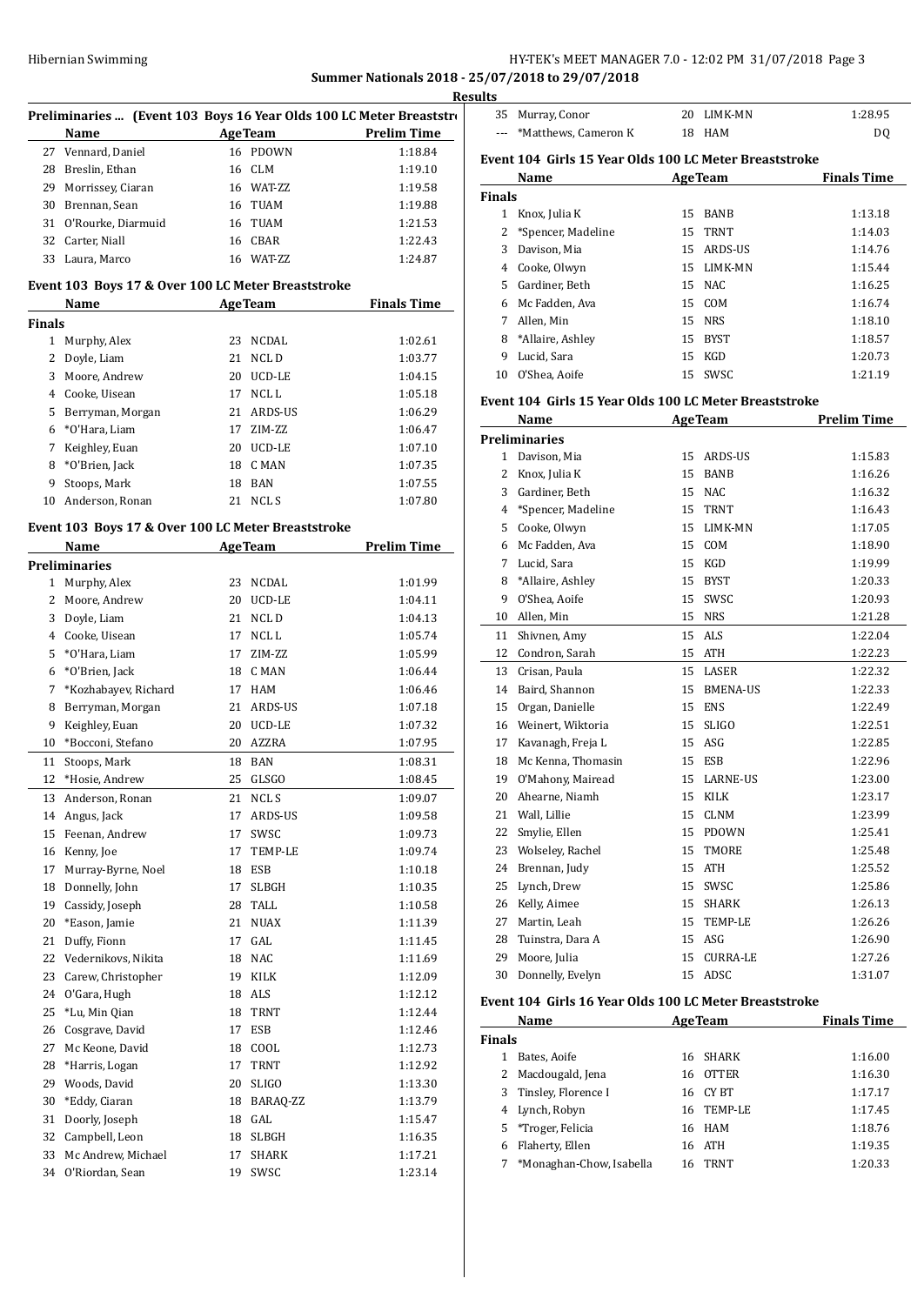## Hibernian Swimming **HY-TEK's MEET MANAGER 7.0 - 12:02 PM 31/07/2018** Page 4 **Summer Nationals 2018 - 25/07/2018 to 29/07/2018**

|                | Finals  (Event 104 Girls 16 Year Olds 100 LC Meter Breaststroke)<br><b>AgeTeam</b><br><b>Finals Time</b><br>Name |          |                     |                    |  |
|----------------|------------------------------------------------------------------------------------------------------------------|----------|---------------------|--------------------|--|
| 8              | Nolan, Beth                                                                                                      |          | 16 SWSC             | 1:20.36            |  |
| 9              | Joyce, Grace                                                                                                     | 16       | <b>SHARK</b>        | 1:20.72            |  |
| 10             | Moore, Aoife                                                                                                     |          | 16 ECAV-US          | 1:25.39            |  |
|                | Event 104 Girls 16 Year Olds 100 LC Meter Breaststroke                                                           |          |                     |                    |  |
|                | Name                                                                                                             |          | <b>AgeTeam</b>      | <b>Prelim Time</b> |  |
|                | <b>Preliminaries</b>                                                                                             |          |                     |                    |  |
| 1              | Macdougald, Jena                                                                                                 |          | 16 OTTER            | 1:15.87            |  |
|                | 2 Tinsley, Florence I                                                                                            |          | 16 CYBT             | 1:19.36            |  |
| 3              | *Troger, Felicia                                                                                                 |          | 16 HAM              | 1:19.51            |  |
| 4              | Bates, Aoife                                                                                                     |          | 16 SHARK            | 1:19.90            |  |
| 5              | Nolan, Beth                                                                                                      |          | 16 SWSC             | 1:20.15            |  |
| 6              | Flaherty, Ellen                                                                                                  |          | 16 ATH              | 1:20.50            |  |
| 7              | Joyce, Grace                                                                                                     |          | 16 SHARK            | 1:20.51            |  |
| 8              | Lynch, Robyn                                                                                                     |          | 16 TEMP-LE          | 1:20.61            |  |
| 9              | *Monaghan-Chow, Isabella                                                                                         |          | 16 TRNT             | 1:21.83            |  |
| 10             | Moore, Aoife                                                                                                     |          | 16 ECAV-US          | 1:22.39            |  |
| 11             | Andrews, Jennifer                                                                                                |          | 16 LONG-VD          | 1:22.56            |  |
| 12             | Frain, Lauren                                                                                                    |          | 16 CLM              | 1:23.28            |  |
| 13             | Mc Bride, Naóse                                                                                                  |          | 16 TALL             | 1:23.42            |  |
| 14             | Vaughan, Rachel                                                                                                  |          | 16 KILK             | 1:23.94            |  |
| 15             | Radford Dodd, Isobel                                                                                             |          | 16 TITAN-ZZ         | 1:24.10            |  |
| 16             | Mc Daid, Carrie                                                                                                  |          | 16 SLIGO            | 1:24.36            |  |
| 17             | Mc Guirk, Leagh                                                                                                  |          | 16 ALS              | 1:24.88            |  |
| 18             | Boyle, Labhaoise                                                                                                 |          | 16 SHARK            | 1:24.93            |  |
| 19             | Donaghy, Onagh                                                                                                   |          | 16 BMENA-US         | 1:25.33            |  |
| 20             | Montgomery, Amy C                                                                                                |          | 16 CYBT             | 1:27.66            |  |
| 21             | Turner, Nicole                                                                                                   |          | 16 NAC              | 1:46.60            |  |
|                | Event 104 Girls 17 & Over 100 LC Meter Breaststroke                                                              |          |                     |                    |  |
|                | Name                                                                                                             |          | <b>AgeTeam</b>      | <b>Finals Time</b> |  |
| Finals         |                                                                                                                  |          |                     |                    |  |
| 1              | Coyne, Niamh                                                                                                     |          | 17 NCDTL            | 1:07.87            |  |
| 2              | Haughey, Aisling                                                                                                 |          | 23 ALS              | 1:11.08            |  |
| 3              | Cooke, Lisa                                                                                                      |          | 21 ALS              | 1:13.54            |  |
| 4              | Burke, Jessica                                                                                                   |          | 18 NAC              | 1:14.20            |  |
|                | 5 Doyle, Eimear                                                                                                  |          | 17 WAT-ZZ           | 1:14.22            |  |
| 6              | *Marinelli, Asia                                                                                                 | 20       | AZZRA               | 1:15.38            |  |
| 7              | Murphy, Jade                                                                                                     | 21       | SLIGO               | 1:15.59            |  |
| 8              | Stapleton, Cara                                                                                                  | 17       | <b>OTTER</b>        | 1:17.51            |  |
| 9              | Thompson, Zoe                                                                                                    | 17       | ARDS-US             | 1:18.17            |  |
| 10             | Mc Menamin, Hannah                                                                                               |          | 21 ALS              | 1:18.69            |  |
|                | Event 104 Girls 17 & Over 100 LC Meter Breaststroke                                                              |          |                     |                    |  |
|                | Name                                                                                                             |          | <b>AgeTeam</b>      | <b>Prelim Time</b> |  |
|                | Preliminaries                                                                                                    |          |                     |                    |  |
| 1              | Coyne, Niamh                                                                                                     | 17       | NCDTL<br><b>ALS</b> | 1:08.67            |  |
| 2              | Haughey, Aisling                                                                                                 | 23       |                     | 1:11.42            |  |
| 3              | Cooke, Lisa                                                                                                      | 21       | ALS                 | 1:13.69            |  |
| $\overline{4}$ | Doyle, Eimear<br>*Marinelli, Asia                                                                                |          | 17 WAT-ZZ           | 1:14.96            |  |
| 5              |                                                                                                                  | 20       | AZZRA               | 1:15.09            |  |
| 6              | Burke, Jessica                                                                                                   | 18       | NAC                 | 1:15.34            |  |
| 7<br>8         | Murphy, Jade<br>Stapleton, Cara                                                                                  | 21<br>17 | SLIGO               | 1:15.43            |  |
| 9              | Thompson, Zoe                                                                                                    | 17       | OTTER<br>ARDS-US    | 1:16.47            |  |
|                | Mc Loughlin, Stephanie                                                                                           | 17       | GAL                 | 1:18.45<br>1:18.62 |  |
| 10<br>11       | Mc Menamin, Hannah                                                                                               | 21       | ALS                 | 1:19.70            |  |
| 12             | Mc Cracken, Sarah E                                                                                              | 19       | LISB                | 1:20.36            |  |

Reid, Charlotte 39 ALSM 1:21.02

|    | <b>Results</b> |                    |  |          |         |  |
|----|----------------|--------------------|--|----------|---------|--|
|    |                | 14 Fox, Jenny      |  | 18 KGD   | 1:21.39 |  |
| L. |                | 15 *Tobia, Roberta |  | 17 AZZRA | 1:22.99 |  |
|    |                | 16 Keane, Ellen    |  | 23 NAC   | 1:23.53 |  |

## **Event 105 Boys 15 Year Olds 200 LC Meter Freestyle**

| Name          |                   |    | <b>AgeTeam</b> | <b>Finals Time</b> |  |
|---------------|-------------------|----|----------------|--------------------|--|
| <b>Finals</b> |                   |    |                |                    |  |
|               | Desmond, Brian    |    | 15 KILK        | 1:59.08            |  |
|               | *Cervini, Tommaso |    | 15 HAM         | 2:02.05            |  |
| 3             | Rennick, Sam      | 15 | CBAR           | 2:02.64            |  |
| 4             | Higgins, Paul     | 15 | SWSC           | 2:02.66            |  |
| 5.            | Mullan, Eoin      | 15 | <b>BMNY</b>    | 2:04.53            |  |
| 6.            | Carroll, David    |    | 15 DOL         | 2:04.59            |  |
| 7             | O'Sullivan, Tom   |    | $15$ GAL       | 2:05.47            |  |
| 8             | 0'Hara, Odhran    | 15 | <b>SLIGO</b>   | 2:06.28            |  |
| 9             | Mc Aviney, Brogan | 15 | KILK           | 2:07.14            |  |
| 10            | Grady, Rory       | 15 | CBAR           | 2:07.90            |  |

#### **Event 105 Boys 15 Year Olds 200 LC Meter Freestyle**

|    | Name                 |    | <b>AgeTeam</b> | <b>Prelim Time</b> |
|----|----------------------|----|----------------|--------------------|
|    | <b>Preliminaries</b> |    |                |                    |
| 1  | Desmond, Brian       | 15 | KILK           | 2:01.71            |
| 2  | *Cervini, Tommaso    | 15 | <b>HAM</b>     | 2:02.44            |
| 3  | Higgins, Paul        | 15 | SWSC           | 2:04.00            |
| 4  | Rennick, Sam         | 15 | <b>CBAR</b>    | 2:04.94            |
| 5  | Carroll, David       | 15 | <b>DOL</b>     | 2:05.13            |
| 6  | Mullan, Eoin         | 15 | <b>BMNY</b>    | 2:05.31            |
| 7  | O'Sullivan, Tom      | 15 | GAL            | 2:06.20            |
| 8  | Mc Aviney, Brogan    | 15 | KILK           | 2:06.70            |
| 9  | O'Hara, Odhran       | 15 | <b>SLIGO</b>   | 2:07.07            |
| 10 | Grady, Rory          | 15 | <b>CBAR</b>    | 2:08.15            |
| 11 | Fitzgerld, Daragh    | 15 | <b>ATH</b>     | 2:08.65            |
| 12 | Pfeiffer, Robin      | 15 | <b>BLFN</b>    | 2:09.30            |
| 13 | Lally, Rory          | 15 | GAL            | 2:09.48            |
| 14 | Bodamer, Ralf        | 15 | GAL            | 2:10.44            |
| 15 | Mc Manus, Oisin      | 15 | <b>ENSK</b>    | 2:10.45            |
| 16 | Kenny, Sean          | 15 | <b>TEMP-LE</b> | 2:10.52            |
| 17 | *Chia, Nicholas      | 15 | <b>TRNT</b>    | 2:11.01            |
| 18 | Reidy, Joe           | 15 | KGD            | 2:11.20            |
| 19 | Irwin, Neddie        | 15 | SWSC           | 2:11.63            |
| 20 | Millar, Michael      | 15 | <b>ARMH-US</b> | 2:12.48            |
| 21 | Lynch, Ben J         | 15 | <b>ENSK</b>    | 2:12.64            |
| 22 | Sandstrom, Patrick   | 15 | LEA            | 2:12.91            |
| 23 | Sheedy, Liam         | 15 | CY DY          | 2:13.32            |
| 24 | *Zmarai, Attal       | 15 | <b>TRNT</b>    | 2:13.83            |
| 25 | Bradshaw, Joshua     | 15 | ARDS-US        | 2:14.14            |
| 26 | Rooney, Cian J       | 15 | <b>MARL</b>    | 2:14.36            |
| 27 | O'Connor, Killian    | 15 | BARRA-ZZ       | 2:14.39            |
| 28 | Mulholland, Daniel J | 15 | <b>LISB</b>    | 2:15.97            |

### **Event 105 Boys 16 Year Olds 200 LC Meter Freestyle**

|               | Name                   | <b>AgeTeam</b> |            | <b>Finals Time</b> |
|---------------|------------------------|----------------|------------|--------------------|
| <b>Finals</b> |                        |                |            |                    |
| 1             | Griffiths, Dylan G     |                | 16 LISB    | 1:57.24            |
| 2             | O'Connor, Jeremy       |                | 16 NCLL    | 1:58.38            |
| 3             | Stafford, Finlay       |                | 16 ARDS-US | 2:00.66            |
| 4             | Winston, Sam           |                | 16 ALS     | 2:01.19            |
|               | 5 *Rothwell, Matthew   |                | 16 PTRBR   | 2:02.20            |
| 6             | Yamin-Ali, Ewan        |                | 16 ARDS-US | 2:04.02            |
| 7             | Camacho Lenihan, Fionn |                | 16 NAC     | 2:05.10            |
| 8             | Malik, Hesham          |                | 16 LIMK-MN | 2:05.56            |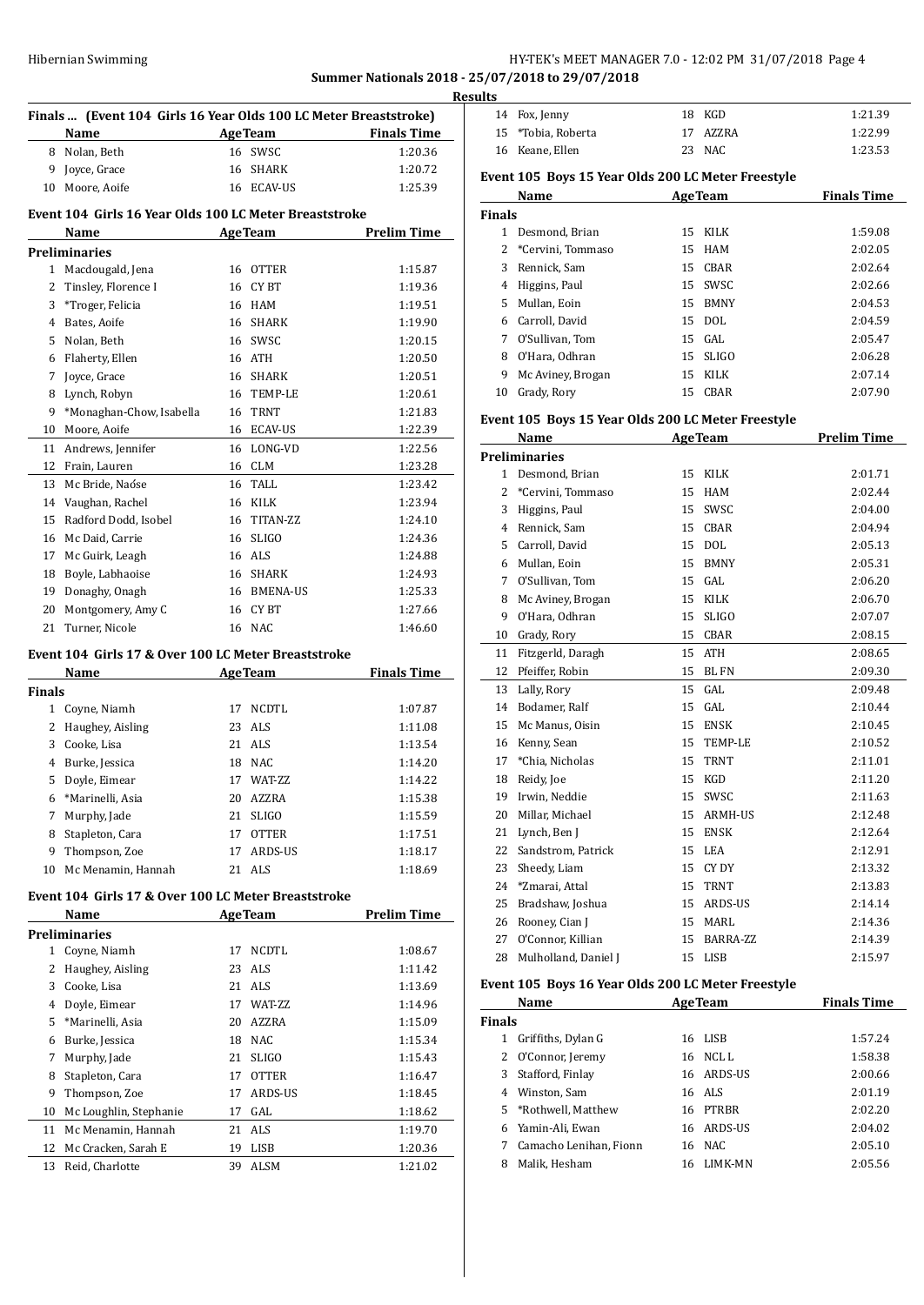## HY-TEK's MEET MANAGER 7.0 - 12:02 PM 31/07/2018 Page 5 **Summer Nationals 2018 - 25/07/2018 to 29/07/2018**

| Finals  (Event 105 Boys 16 Year Olds 200 LC Meter Freestyle) |                                                 |                        |                    |  |  |
|--------------------------------------------------------------|-------------------------------------------------|------------------------|--------------------|--|--|
|                                                              | Name                                            | <b>AgeTeam</b>         | <b>Finals Time</b> |  |  |
| 9.                                                           | *Cyprianos, Denilson                            | 16<br>ZIM-ZZ           | 2:05.60            |  |  |
| 10                                                           | Mc Mahon, Aaron                                 | DOL<br>16              | 2:06.22            |  |  |
| Event 105 Boys 16 Year Olds 200 LC Meter Freestyle           |                                                 |                        |                    |  |  |
| <b>Prelim Time</b><br><b>AgeTeam</b><br>Name                 |                                                 |                        |                    |  |  |
|                                                              | <b>Preliminaries</b>                            |                        |                    |  |  |
| 1                                                            | Griffiths, Dylan G                              | <b>LISB</b><br>16      | 1:58.46            |  |  |
| 2                                                            | O'Connor, Jeremy                                | NCL <sub>L</sub><br>16 | 2:00.80            |  |  |
| 3                                                            | Stafford, Finlay                                | ARDS-US<br>16          | 2:03.32            |  |  |
| 4                                                            | *Rothwell, Matthew                              | <b>PTRBR</b><br>16     | 2:03.35            |  |  |
| 5                                                            | Winston, Sam                                    | <b>ALS</b><br>16       | 2:03.74            |  |  |
| 6                                                            | Yamin-Ali, Ewan                                 | 16<br>ARDS-US          | 2:04.75            |  |  |
| 7                                                            | *Cyprianos, Denilson                            | 16<br>ZIM-ZZ           | 2:05.11            |  |  |
| 8                                                            | Mc Mahon, Aaron                                 | DOL<br>16              | 2:05.20            |  |  |
| 9                                                            | Camacho Lenihan, Fionn                          | NAC<br>16              | 2:05.70            |  |  |
| 10                                                           | Malik, Hesham                                   | LIMK-MN<br>16          | 2:06.34            |  |  |
| 11                                                           | Maguire, Caleb M                                | 16 LISB                | 2:06.78            |  |  |
| 12                                                           | Brady, Ethan                                    | 16<br>TEMP-LE          | 2:07.06            |  |  |
| 13                                                           | Sutton, Diarmuid                                | NCL <sub>L</sub><br>16 | 2:07.30            |  |  |
| 14                                                           | Mc Sharry, Mouric                               | MARL<br>16             | 2:07.58            |  |  |
| 15                                                           | O'Brien, Dylan                                  | 16<br><b>ENS</b>       | 2:07.67            |  |  |
| 16                                                           | Doorly, David                                   | GAL<br>16              | 2:08.41            |  |  |
| 17                                                           | *Seponi, Andrea                                 | 16<br>AZZRA            | 2:09.08            |  |  |
| 18                                                           | Webb, Liam                                      | <b>BMNY</b><br>16      | 2:09.31            |  |  |
| 19                                                           | *Garofoli, Andrea                               | 16<br>AZZRA            | 2:11.79            |  |  |
| 20                                                           | Kulczynski, Sabian                              | <b>ENS</b><br>16       | 2:13.52            |  |  |
| 21                                                           | Church, Sean                                    | PORT-LE<br>16          | 2:13.59            |  |  |
|                                                              | Event 105 Boys 17 & Over 200 LC Meter Freestyle |                        |                    |  |  |
|                                                              | Name                                            | <b>AgeTeam</b>         | <b>Finals Time</b> |  |  |
| $12.4 \times 1.4$                                            |                                                 |                        |                    |  |  |

| Finals |                 |    |                 |         |
|--------|-----------------|----|-----------------|---------|
|        | Power, Dean     | 21 | UCD-LE          | 1:52.43 |
| 2      | Mc Geever, Finn | 18 | NCL L           | 1:53.43 |
| 3      | *Goadby, Scott  | 20 | <b>EEUX</b>     | 1:53.51 |
| 4      | *Leslie, Ross M | 20 | <b>EEUX</b>     | 1:54.46 |
| 5.     | Colvin, Cillian | 21 | NAC.            | 1:54.87 |
| 6      | Grace, Jack     | 20 | NCL L           | 1:55.41 |
| 7      | Mooney, Joseph  | 21 | NCL L           | 1:55.70 |
| 8      | Byrne, Jordan   | 18 | ALS             | 1:57.19 |
| 9      | Lonergan, Luke  | 17 | <b>WAT-7.7.</b> | 1:57.84 |
| 10     | Coulter, Curtis | 24 | <b>BAN</b>      | 1:59.68 |

# **Event 105 Boys 17 & Over 200 LC Meter Freestyle**

|      | Name                 |    | <b>AgeTeam</b> | Prelim Time |
|------|----------------------|----|----------------|-------------|
|      | Preliminaries        |    |                |             |
| 1    | Power, Dean          | 21 | UCD-LE         | 1:53.45     |
| 2    | Mc Geever, Finn      | 18 | NCL L          | 1:54.34     |
| *3   | *Goadby, Scott       | 20 | <b>EEUX</b>    | 1:54.78     |
| $*3$ | Mc Nicholl, Sean     | 17 | TEMP-LE        | 1:54.78     |
| 5.   | *Leslie, Ross M      | 20 | <b>EEUX</b>    | 1:55.29     |
| 6    | *Tambling, Max       | 19 | <b>HCKNY</b>   | 1:56.13     |
| 7    | Grace, Jack          | 20 | NCL L          | 1:56.23     |
| 8    | Colvin, Cillian      | 21 | NAC.           | 1:56.62     |
| 9    | Mooney, Joseph       | 21 | NCL L          | 1:56.85     |
| 10   | Lonergan, Luke       | 17 | WAT-ZZ         | 1:57.27     |
| 11   | Mc Carthy, Cadan     | 18 | NCL M          | 1:57.44     |
| 12   | Coulter, Curtis      | 24 | <b>BAN</b>     | 1:57.81     |
| 13   | Byrne, Jordan        | 18 | ALS            | 1:57.83     |
| 14   | O'Keeffe Tighe, Cian | 18 | PORT-LE        | 1:58.01     |
|      |                      |    |                |             |

| <b>Results</b> |                        |    |                |         |  |
|----------------|------------------------|----|----------------|---------|--|
| 15             | Fitzmaurice, Isaac     | 18 | <b>NAC</b>     | 1:58.34 |  |
| 16             | Turner, Nathan         | 19 | ALS            | 1:58.58 |  |
| 17             | *Hull, Aidan           | 17 | <b>TRNT</b>    | 1:58.71 |  |
| 18             | *Lam, Martin           | 19 | HK             | 1:58.95 |  |
| 19             | Wiffen, Daniel M       | 17 | <b>LISB</b>    | 1:59.08 |  |
| 20             | O'Sullivan, Brian      | 24 | NAC            | 2:00.29 |  |
| 21             | *Antonen, Eric M       | 17 | <b>TRNT</b>    | 2:00.40 |  |
| 22             | Savage, Odhran         | 19 | Sharks         | 2:00.41 |  |
| 23             | Kilbride, Denis        | 17 | <b>NRS</b>     | 2:00.53 |  |
| 24             | O'Rourke, Oiśn         | 17 | <b>TUAM</b>    | 2:01.15 |  |
| 25             | O'Sullivan, Luke       | 17 | SWSC           | 2:01.57 |  |
| 26             | Burke, Ciaran          | 18 | GAL            | 2:01.63 |  |
| 27             | Hewitt, Michael R      | 18 | CY BT          | 2:01.69 |  |
| 28             | Nolan-Whitney, Jack D  | 17 | <b>KILK</b>    | 2:02.23 |  |
| 29             | Uprichard, Tom         | 17 | <b>ARDS-US</b> | 2:02.83 |  |
| 30             | David, Ben R           | 17 | BARRA-ZZ       | 2:05.36 |  |
| 31             | *Trementozzi, Leonardo | 18 | AZZRA          | 2:05.43 |  |
| 32             | Palmero, Alex          | 17 | <b>NAC</b>     | 2:06.40 |  |
| 33             | Scully, Bryan          | 18 | <b>ATH</b>     | 2:06.68 |  |
| 34             | *Lombardi, Simone      | 17 | AZZRA          | 2:07.20 |  |
| 35             | Devenney, Cathal       | 17 | <b>ESB</b>     | 2:11.63 |  |
| 36             | Mc Grath, Jonathan     | 25 | NCL L          | 2:26.82 |  |
| ---            | Collins, Daniel        | 17 | ASK-MN         | DQ      |  |
|                |                        |    |                |         |  |

### **Event 106 Girls 15 Year Olds 200 LC Meter Freestyle**

|               | Name<br><b>AgeTeam</b> |    |              | <b>Finals Time</b> |
|---------------|------------------------|----|--------------|--------------------|
| <b>Finals</b> |                        |    |              |                    |
|               | Kane, Amelia           | 15 | ARDS-US      | 2:07.45            |
|               | Trait, Naomi           | 15 | KILK         | 2:07.54            |
| 3             | Osing, Cara            | 15 | TEMP-LE      | 2:07.59            |
| 4             | Daly, Edel             | 15 | NCL L        | 2:08.22            |
| 5.            | Donegan, Éle           |    | 15 LEA       | 2:09.79            |
| 6             | Hayman, Sophie         |    | 15 ALS       | 2:10.71            |
|               | Dawson, Ailbhe         |    | 15 NAC       | 2:13.06            |
| 8             | *Whittall, Natasha     | 15 | HAM          | 2:13.12            |
| 9             | *Agent, Lauren         | 15 | <b>HAM</b>   | 2:13.21            |
| 10            | Farrell, Danielle      | 15 | <b>SLIGO</b> | 2:13.39            |

## **Event 106 Girls 15 Year Olds 200 LC Meter Freestyle**

|    | Name                       |    | <b>AgeTeam</b> | <b>Prelim Time</b> |
|----|----------------------------|----|----------------|--------------------|
|    | <b>Preliminaries</b>       |    |                |                    |
| 1  | Trait, Naomi               | 15 | KILK           | 2:09.16            |
| 2  | Osing, Cara                | 15 | TEMP-LE        | 2:09.86            |
| 3  | Daly, Edel                 | 15 | NCL L          | 2:10.37            |
| 4  | Kane, Amelia               | 15 | <b>ARDS-US</b> | 2:10.39            |
| 5  | Donegan, Éle               | 15 | <b>LEA</b>     | 2:11.28            |
| 6  | Hayman, Sophie             | 15 | ALS.           | 2:12.01            |
| 7  | *Agent, Lauren             | 15 | <b>HAM</b>     | 2:12.36            |
| 8  | *Whittall, Natasha         | 15 | <b>HAM</b>     | 2:13.00            |
| 9  | Farrell, Danielle          | 15 | <b>SLIGO</b>   | 2:13.12            |
| 10 | *Allaire, Ashley           | 15 | <b>BYST</b>    | 2:13.14            |
| 11 | Dawson, Ailbhe             | 15 | <b>NAC</b>     | 2:13.45            |
| 12 | *van der Westhuizen, Paige | 15 | ZIM-ZZ         | 2:13.73            |
| 13 | Feenan, Anna               | 15 | SWSC           | 2:16.19            |
| 14 | Killen, Laura              | 15 | <b>CLNM</b>    | 2:16.78            |
| 15 | Cunningham, Karla          | 15 | MULL           | 2:17.55            |
| 16 | Cullen, Faye               | 15 | WAT-ZZ         | 2:17.95            |
| 17 | *Somigliana, Lidia         | 15 | <b>HAM</b>     | 2:18.27            |
| 18 | Lynch, Drew                | 15 | SWSC           | 2:18.29            |
| 19 | Mulhall, Ailbhe            | 15 | GAL.           | 2:18.37            |
| 20 | *Hendrikx, Claire A        | 15 | <b>TRNT</b>    | 2:18.99            |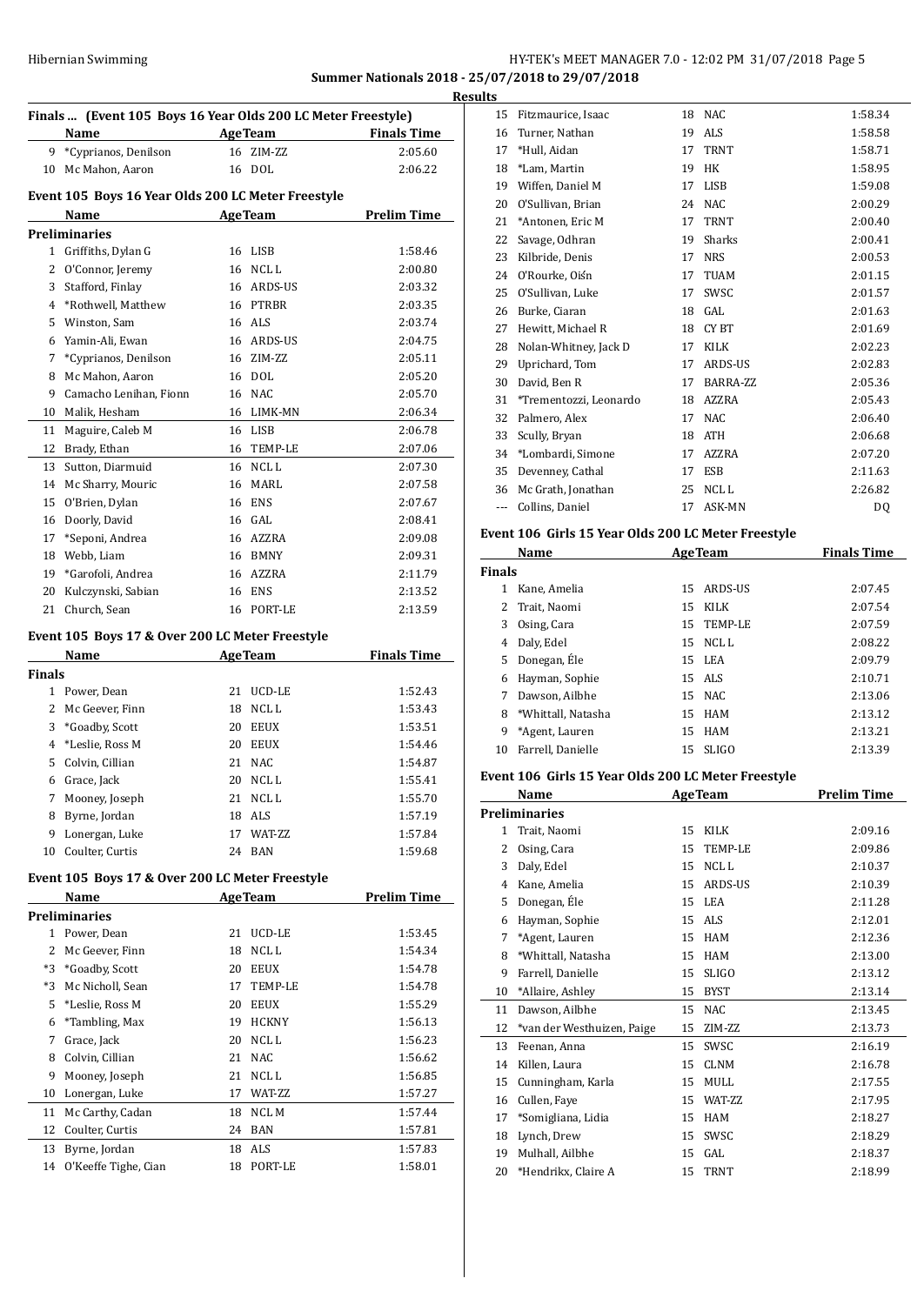## HY-TEK's MEET MANAGER 7.0 - 12:02 PM 31/07/2018 Page 6 **Summer Nationals 2018 - 25/07/2018 to 29/07/2018**

**Results**

|               |                                                  |                                                                      | ĸes                |
|---------------|--------------------------------------------------|----------------------------------------------------------------------|--------------------|
|               |                                                  | Preliminaries  (Event 106 Girls 15 Year Olds 200 LC Meter Freestyle) |                    |
|               | Name                                             | <b>AgeTeam</b>                                                       | <b>Prelim Time</b> |
|               | 21 Tuinstra, Dara A                              | 15 ASG                                                               | 2:19.06            |
|               | 22 Mc Bride, Hope                                | 15 ARDS-US                                                           | 2:19.58            |
|               | 23 Sharkey, Lauren                               | 15 GAL                                                               | 2:19.71            |
|               | 24 Ahearne, Niamh                                | 15 KILK                                                              | 2:20.66            |
| 25            | Falls, Ellie                                     | 15 LEA                                                               | 2:21.04            |
| 26            | *Kelly, Jessica                                  | 15 4LSA                                                              | 2:21.91            |
| 27            | *Mc Gee, Caoimhe                                 | 15 WINS                                                              | 2:22.23            |
| 28            | Daly, Caoimhe                                    | 15 KILK                                                              | 2:22.56            |
|               |                                                  | Event 106 Girls 16 Year Olds 200 LC Meter Freestyle                  |                    |
|               | Name                                             | <b>AgeTeam</b>                                                       | <b>Finals Time</b> |
| Finals        |                                                  |                                                                      |                    |
|               | 1 Godden, Maria                                  | 16 KILK                                                              | 2:03.94            |
|               | 2 O'Riordan, Charlotte                           | 16 OTTER                                                             | 2:07.61            |
|               | 3 *Brodie-Foy, Honor                             | 16 TRNT                                                              | 2:08.37            |
|               | 4 Lowe, Rebecca                                  | 16 ATH                                                               | 2:09.24            |
|               | 5 Flaherty, Ellen                                | 16 ATH                                                               | 2:10.72            |
|               | 6 Leahy, Aoife                                   | 16 GAL                                                               | 2:10.76            |
| 7             | Gillic, Trudie                                   | 16 NCDKL                                                             | 2:10.87            |
|               | 8 Montgomery, Emma C                             | 16 CYBT                                                              | 2:14.90            |
|               |                                                  | Event 106 Girls 16 Year Olds 200 LC Meter Freestyle                  |                    |
|               | <b>Name</b>                                      | AgeTeam                                                              | <b>Prelim Time</b> |
|               | <b>Preliminaries</b>                             |                                                                      |                    |
|               | 1 Godden, Maria                                  | 16 KILK                                                              | 2:04.26            |
|               | 2 O'Riordan, Charlotte                           | 16 OTTER                                                             | 2:08.24            |
| 3             | *Brodie-Foy, Honor                               | 16 TRNT                                                              | 2:10.74            |
|               |                                                  | 16 ATH                                                               |                    |
|               | 4 Lowe, Rebecca                                  |                                                                      | 2:11.94            |
|               | 5 Leahy, Aoife                                   | 16 GAL                                                               | 2:12.95            |
|               | 6 Flaherty, Ellen                                | 16 ATH                                                               | 2:13.18            |
|               | 7 Gillic, Trudie                                 | 16 NCDKL                                                             | 2:14.57            |
|               | 8 Montgomery, Emma C                             | 16 CYBT                                                              | 2:17.29            |
|               | Event 106 Girls 17 & Over 200 LC Meter Freestyle |                                                                      |                    |
|               | Name                                             | <b>AgeTeam</b>                                                       | <b>Finals Time</b> |
| <b>Finals</b> |                                                  |                                                                      |                    |
| $\mathbf{1}$  | Catterson, Victoria                              | 17 ARDS-US                                                           | 2:06.75            |
|               | 2 Semchiy, Sharon                                | 17 SWSC                                                              | 2:08.08            |
| 3             | Mc Evoy, Lara                                    | ALS<br>17                                                            | 2:09.00            |
| 4             | *Swanson, Mhairi                                 | 19<br>EWBX                                                           | 2:09.30            |
| 5             | Nolan, Aisling                                   | 17<br>NAC                                                            | 2:09.48            |
| 6             | Mc Loughlin, Stephanie                           | 17 GAL                                                               | 2:09.77            |
| 7             | Finlay, Caitriona                                | 20 ALS                                                               | 2:10.00            |
| 8             | *Putrimas, Andrea M                              | 17 TRNT                                                              | 2:10.30            |
| 9             | Mulhall, Keela                                   | GAL<br>17                                                            | 2:15.44            |
| 10            | Blewitt, Sophie                                  | LIMK-MN<br>19                                                        | 2:16.86            |
|               | Event 106 Girls 17 & Over 200 LC Meter Freestyle |                                                                      |                    |
|               | Name                                             | <b>AgeTeam</b>                                                       | <b>Prelim Time</b> |
|               | <b>Preliminaries</b>                             |                                                                      |                    |
| $\mathbf{1}$  | Semchiy, Sharon                                  | 17<br>SWSC                                                           | 2:07.69            |
| 2             | Mc Evoy, Lara                                    | ALS<br>17                                                            | 2:09.16            |
| 3             | *Swanson, Mhairi                                 | 19 EWBX                                                              | 2:10.76            |
| 4             | Finlay, Caitriona                                | 20 ALS                                                               | 2:11.29            |
| 5             | Nolan, Aisling                                   | NAC<br>17                                                            |                    |
|               |                                                  |                                                                      | 2:12.37            |
| 6             | Mc Loughlin, Stephanie                           | 17 GAL                                                               | 2:12.41            |
| 7             | *Putrimas, Andrea M                              | 17 TRNT                                                              | 2:12.45            |
| 8             | Catterson, Victoria                              | 17 ARDS-US                                                           | 2:12.52            |
| 9             | *Munro, Sydney M                                 | TRNT<br>17                                                           | 2:13.16            |
| 10            | Mulhall, Keela                                   | GAL<br>17                                                            | 2:13.54            |
|               |                                                  |                                                                      |                    |

| uns |                       |    |            |         |
|-----|-----------------------|----|------------|---------|
|     | 11 Blewitt, Sophie    |    | 19 LIMK-MN | 2:15.33 |
|     | 12 Cahill, Roisin     | 19 | ENS        | 2:15.50 |
|     | 13 Mc Menamin, Hannah |    | 21 ALS     | 2:16.82 |
|     | 14 Mc Crea, Alex      |    | 17 CYBT    | 2:17.32 |
|     | 15 Williams, Sophie   |    | 18 TMORE   | 2:18.72 |
|     | 16 Kelly, Ailbhe      |    | 20 NAC     | 2:45.77 |
|     |                       |    |            |         |

## **Event 107 Boys 15 & Over 400 LC Meter Freestyle Relay**

|                | <b>Team</b>    | Relay | <b>Finals Time</b> |
|----------------|----------------|-------|--------------------|
| 1              | LIMK-MN        | A     | 3:26.96            |
| $\overline{2}$ | <b>NAC</b>     | A     | 3:30.82            |
| 3              | <b>ALS</b>     | A     | 3:34.56            |
| 4              | ARDS-US        | A     | 3:34.79            |
| 5.             | LIMK-MN        | B     | 3:40.15            |
| 6              | <b>TRNT</b>    | A     | 3:41.45            |
| 7              | <b>LISB</b>    | A     | 3:44.60            |
| 8              | GAL            | A     | 3:45.15            |
| 9              | SWSC           | A     | 3:48.00            |
| 10             | PORT-LE        | A     | 3:51.04            |
| 11             | Sharks         | A     | 3:51.74            |
| 12             | <b>TEMP-LE</b> | A     | 3:51.81            |
| 13             | ESB            | A     | 3:51.87            |
| 14             | KILK           | A     | 3:54.08            |
| 15             | <b>ENSK</b>    | A     | 3:56.27            |
| 16             | <b>TUAM</b>    | A     | 3:58.32            |
| 17             | <b>DOL</b>     | A     | 4:01.39            |
|                |                |       |                    |

## **Event 108 Girls 15 & Over 400 LC Meter Freestyle Relay**

|    | Team            | Relav | <b>Finals Time</b> |
|----|-----------------|-------|--------------------|
| 1  | <b>OTTER</b>    | A     | 3:59.33            |
| 2  | <b>ARDS-US</b>  | A     | 3:59.72            |
| 3  | ALS             | A     | 4:00.51            |
| 4  | <b>KILK</b>     | A     | 4:01.03            |
| 5  | <b>NAC</b>      | A     | 4:02.09            |
| 6  | GAL             | A     | 4:03.34            |
| 7  | <b>TRNT</b>     | A     | 4:03.54            |
| 8  | <b>TEMP-LE</b>  | A     | 4:07.20            |
| 9  | <b>HAM</b>      | A     | 4:08.93            |
| 10 | SWSC            | A     | 4:09.21            |
| 11 | <b>DOL</b>      | A     | 4:09.48            |
| 12 | CY BT           | A     | 4:10.63            |
| 13 | <b>LARNE-US</b> | A     | 4:11.35            |
| 14 | <b>ATH</b>      | A     | 4:11.64            |
| 15 | ASG             | A     | 4:15.40            |
| 16 | <b>TMORE</b>    | A     | 4:19.15            |
| 17 | <b>SHARK</b>    | A     | 4:23.45            |

## **Event 111 Boys 12-13 100 LC Meter Breaststroke**

| Name          |                    |    | <b>AgeTeam</b>  | <b>Finals Time</b> |  |  |
|---------------|--------------------|----|-----------------|--------------------|--|--|
| <b>Finals</b> |                    |    |                 |                    |  |  |
| 1             | Hand, Matthew      | 13 | ARDS-US         | 1:13.38            |  |  |
| 2             | Phelan, Sami       | 13 | $GLN-ZZ$        | 1:17.28            |  |  |
| 3             | Rayan, Ali         | 13 | COOL            | 1:19.48            |  |  |
| 4             | Mulhall, John      | 13 | TROJ-LE         | 1:19.63            |  |  |
| 5             | Perry, Max         | 13 | <b>KILK</b>     | 1:21.90            |  |  |
| 6             | *Whittall, Anthony | 13 | HAM             | 1:22.36            |  |  |
| 7             | Jennings, Euan     | 13 | <b>SHARK</b>    | 1:22.86            |  |  |
| 8             | Langton, Killian   | 13 | <b>SLIGO</b>    | 1:23.31            |  |  |
| 9             | Fahey, Ronan       | 13 | TROJ-LE         | 1:23.48            |  |  |
| 10            | Mc Killion, Luke   | 13 | <b>LARNE-US</b> | 1:23.89            |  |  |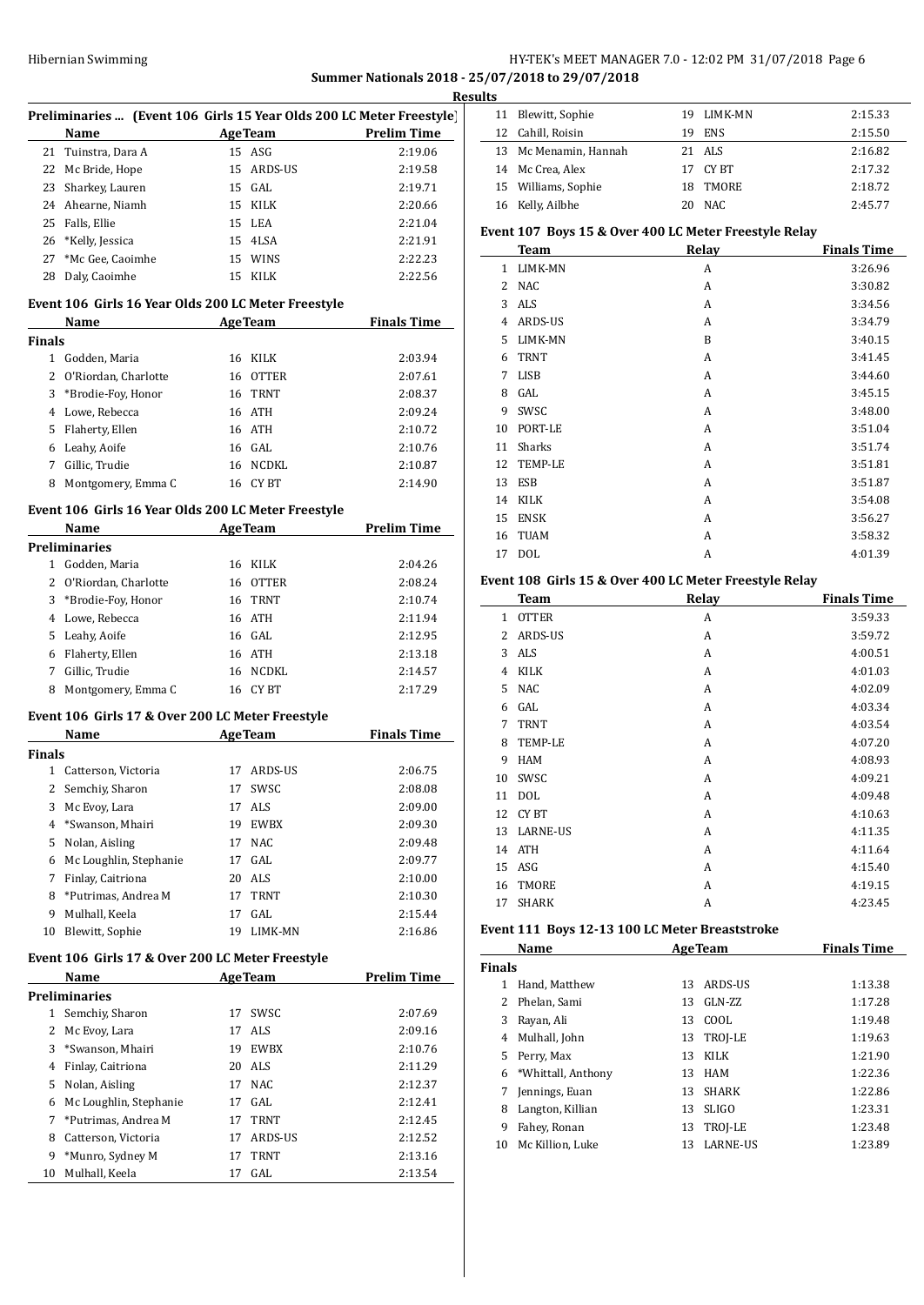## Hibernian Swimming **HY-TEK's MEET MANAGER 7.0 - 12:02 PM 31/07/2018** Page 7 **Summer Nationals 2018 - 25/07/2018 to 29/07/2018**

**Event 111 Boys 12-13 100 LC Meter Breaststroke Name Age Team Prelim Time Preliminaries** 1 Hand, Matthew 13 ARDS-US 1:13.17 2 Phelan, Sami 13 GLN-ZZ 1:18.42 3 Mulhall, John 13 TROI-LE 1:19.43 4 Rayan, Ali 13 COOL 1:20.77 5 Fahey, Ronan 13 TROJ-LE 1:21.24 6 Perry, Max 13 KILK 1:21.91 7 Jennings, Euan 13 SHARK 1:22.43 8 Langton, Killian 13 SLIGO 1:23.12 9 \*Whittall, Anthony 13 HAM 1:23.49 10 Mc Killion, Luke 13 LARNE-US 1:23.93 11 Calwell, Luke 13 LARNE-US 1:24.60 12 Dong, Zixi 13 TROJ-LE 1:24.66 13 Coulter, Evan C 13 CY BT 1:24.97 14 Sherry, Oliver 12 NAC 1:25.17 15 Mc Kee, Ciaran 13 BAN 1:25.70 16 Slagter, Callum 13 BAN 1:26.26 17 Larkin, James 13 KILK 1:28.32 18 Breen, Bailey M 12 BANB 1:28.69 19 Hynes, Mark 12 LASER 1:29.92 20 Donnelly, Seanan 12 ST DO 1:30.35 **Event 111 Boys 14 Year Olds 100 LC Meter Breaststroke Name Age Team Finals Time Finals** 1 \*El Dawy, Yousef 14 HAM 1:11.93 2 \*Skalenda, Charlie 14 TRNT 1:12.41 3 Uoka, Saulius 14 TEMP-LE 1:12.52 4 Fon, Bradley 14 ARDS-US 1:13.60 5 Dunnion, Cody 14 SSEAL 1:13.85 6 Masterson, Darragh 14 CBAR 1:14.82 7 Maguire, Euan 14 NAC 1:16.76 8 Coogan, Alfie 14 ATH 1:17.46 9 Bondarevs, Nikita 14 Laois Marlins 1:18.61 10 Murphy, Stephen 14 TEMP-LE 1:19.61 **Event 111 Boys 14 Year Olds 100 LC Meter Breaststroke Name Age Team Prelim Time Preliminaries** 1 \*El Dawy, Yousef 14 HAM 1:11.17 2 \*Skalenda, Charlie 14 TRNT 1:12.20 3 Uoka, Saulius 14 TEMP-LE 1:13.79 4 Masterson, Darragh 14 CBAR 1:14.92 5 Dunnion, Cody 14 SSEAL 1:15.56 6 Fon, Bradley 14 ARDS-US 1:16.10 7 Maguire, Euan 14 NAC 1:17.22 8 Coogan, Alfie 14 ATH 1:18.18 9 Bondarevs, Nikita 14 Laois Marlins 1:18.28 10 Murphy, Stephen 14 TEMP-LE 1:18.96 11 Fane, Ewan 14 DOL 1:19.13 12 Moore-Keane, Ross 14 ATH 1:19.38 13 Foley, Conor 14 DOL 1:19.55 14 Mc Glue, Cian 14 SHARK 1:19.91 15 Poots, Noah A 14 LISB 1:20.09 16 \*Rothwell, James 14 PTRBR 1:20.65 17 Leggett, Thomas 14 OLY 1:20.68 18 Allen, Dominic 14 ARDS-US 1:21.04 19 Ronan, Dara 14 BREF 1:21.25

| <b>Results</b>                                  |                        |  |             |         |  |  |  |
|-------------------------------------------------|------------------------|--|-------------|---------|--|--|--|
| 20                                              | O'Connell, Sean        |  | 14 DOL      | 1:21.63 |  |  |  |
|                                                 | 21 Mc Sweeney, Richard |  | 14 DOL      | 1:21.67 |  |  |  |
|                                                 | 22 Feenan, Michael     |  | 14 SWSC     | 1:21.69 |  |  |  |
| 23                                              | Daly, Eoghan           |  | 14 SHARK    | 1:21.97 |  |  |  |
|                                                 | 24 Martin, Jacob W     |  | 14 CY BT    | 1:22.03 |  |  |  |
|                                                 | 25 Comiskey, Matthew L |  | 14 BANB     | 1:22.17 |  |  |  |
|                                                 | 26 Kenny, Conor        |  | 14 TEMP-LE  | 1:22.21 |  |  |  |
|                                                 | 27 Mc Geown, Niall P   |  | 14 BANB     | 1:23.58 |  |  |  |
| 28                                              | Oliver, Sean           |  | 14 ST FC    | 1:23.64 |  |  |  |
| 29                                              | Rusu, Robert           |  | 14 ALS      | 1:24.59 |  |  |  |
| 30                                              | Webster, Harry         |  | 14 NAC      | 1:25.01 |  |  |  |
| 31                                              | Evans, Matthew         |  | 14 BMENA-US | 1:25.47 |  |  |  |
|                                                 | 32 Mc Cormack, Cian    |  | 14 LONG-VD  | 1:25.72 |  |  |  |
| Event 112 Girls 12-13 100 LC Meter Breaststroke |                        |  |             |         |  |  |  |
|                                                 |                        |  |             |         |  |  |  |

| Name          |                      |    | <b>AgeTeam</b> | <b>Finals Time</b> |
|---------------|----------------------|----|----------------|--------------------|
| <b>Finals</b> |                      |    |                |                    |
| 1             | Mc Cartney, Ellie    | 13 | <b>ENSK</b>    | 1:14.51            |
|               | *Mayne, Molly        | 13 | <b>HAM</b>     | 1:16.25            |
|               | 3 Mc Mullen, Jodie H | 13 | <b>BANB</b>    | 1:20.41            |
|               | 4 *Sukupova, Vanesa  | 12 | SPSTL          | 1:22.84            |
|               | 5 Mc Namara, Ava     | 13 | LISB           | 1:23.71            |
| 6             | Mc Cormack, Cara     |    | 12 DOL         | 1:23.93            |
| 7             | O'Kane, Moya         |    | 12 LISB        | 1:24.53            |
| 8             | Reidy, Grace         | 13 | KGD            | 1:24.54            |
| 9             | Barrett, Ruth        | 13 | ALS            | 1:24.82            |
| 10            | Alzaibag, Jana       | 13 | PORT-LE        | 1:25.60            |

#### **Event 112 Girls 12-13 100 LC Meter Breaststroke**

|                | Name                 |    | <b>AgeTeam</b> | <b>Prelim Time</b> |
|----------------|----------------------|----|----------------|--------------------|
|                | <b>Preliminaries</b> |    |                |                    |
| $\mathbf{1}$   | Mc Cartney, Ellie    | 13 | <b>ENSK</b>    | 1:15.18            |
| $\overline{2}$ | *Mayne, Molly        | 13 | <b>HAM</b>     | 1:16.49            |
| 3              | Mc Mullen, Jodie H   | 13 | <b>BANB</b>    | 1:20.94            |
| $\overline{4}$ | Mc Namara, Ava       | 13 | <b>LISB</b>    | 1:22.38            |
| 5              | *Sukupova, Vanesa    | 12 | <b>SPSTL</b>   | 1:22.46            |
| 6              | Barrett, Ruth        | 13 | <b>ALS</b>     | 1:24.28            |
| 7              | Alzaibag, Jana       | 13 | PORT-LE        | 1:24.82            |
| 8              | Reidy, Grace         | 13 | <b>KGD</b>     | 1:25.29            |
| 9              | Mc Cormack, Cara     | 12 | <b>DOL</b>     | 1:25.74            |
| 10             | O'Kane, Moya         | 12 | <b>LISB</b>    | 1:25.77            |
| 11             | Ni Riain, Roisin     | 13 | LIMK-MN        | 1:25.83            |
| 12             | *Uttley, Niamh       | 13 | <b>WOK</b>     | 1:25.98            |
| 13             | Boyd, Alyssa         | 12 | ARDS-US        | 1:26.37            |
| 14             | Kidney, Isabel       | 12 | <b>DOL</b>     | 1:26.39            |
| 15             | Purcell, Isabella    | 13 | <b>ALS</b>     | 1:26.53            |
| 16             | *Farnood, Eila Y     | 13 | <b>TRNT</b>    | 1:26.67            |
| 17             | Jamison, Toni M      | 13 | <b>LISB</b>    | 1:26.69            |
| 18             | Phelan, Rosalie      | 13 | PORT-LE        | 1:27.11            |
| 19             | Doran, Aoife         | 12 | <b>ALS</b>     | 1:27.14            |
| 20             | Aiken, Keira         | 12 | ARDS-US        | 1:27.46            |
| 21             | Kelly, Clara         | 13 | <b>ALS</b>     | 1:27.58            |
| 22             | Lynch, Aóbhe         | 13 | WAT-ZZ         | 1:27.74            |
| 23             | Bingham, Ellie M     | 13 | <b>BANB</b>    | 1:27.89            |
| 24             | *Partridge, Sadie    | 12 | <b>TRNT</b>    | 1:28.66            |
| 25             | Comiskey, Lavinia    | 13 | GLN-ZZ         | 1:29.25            |
| 26             | Martin, Emily        | 13 | <b>ATH</b>     | 1:29.43            |
| 27             | Fox, Evelyn          | 13 | <b>KGD</b>     | 1:29.51            |
| 28             | Mc Caffrey, Anna     | 13 | <b>MARL</b>    | 1:30.20            |
| 29             | Kenny, Nevaeh        | 13 | <b>ALS</b>     | 1:30.68            |
| $*30$          | Noble, Amy J         | 12 | ASG            | 1:31.17            |
|                |                      |    |                |                    |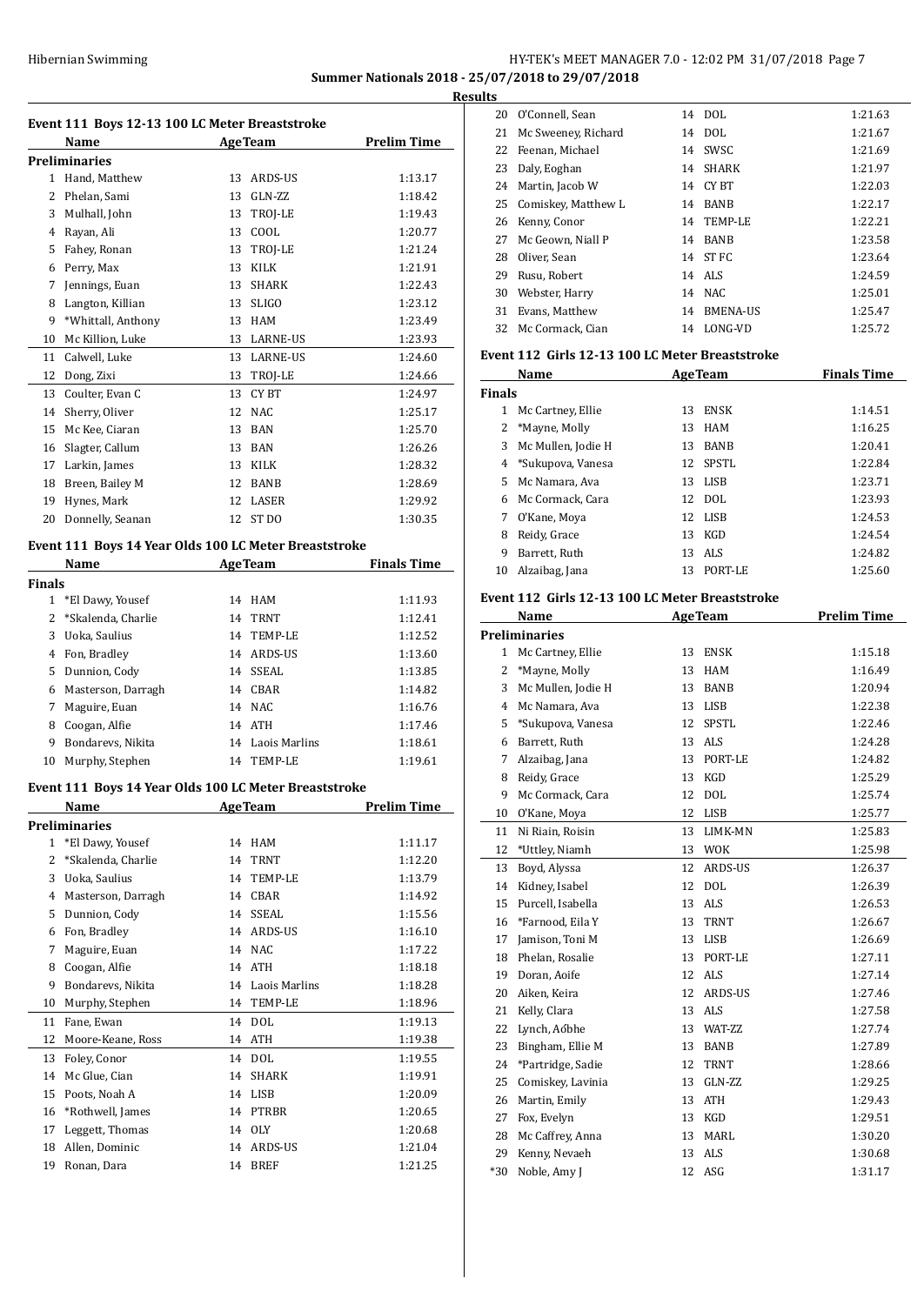### Hibernian Swimming **HY-TEK's MEET MANAGER 7.0 - 12:02 PM 31/07/2018** Page 8 **Summer Nationals 2018 - 25/07/2018 to 29/07/2018**

|               |                                                                  |    |                |                                                | <b>Results</b> |
|---------------|------------------------------------------------------------------|----|----------------|------------------------------------------------|----------------|
|               | Preliminaries  (Event 112 Girls 12-13 100 LC Meter Breaststroke) |    |                |                                                |                |
|               | Name                                                             |    |                | AgeTeam Prelim Time                            |                |
|               | *30 Dunne, Eleanor                                               |    | 13 GLN-ZZ      | 1:31.17                                        |                |
|               | 32 *Desmond, Daria I                                             |    | 12 SHKS        | 1:31.60                                        |                |
|               | 33 Perez, Alexandra                                              |    | 13 KGD         | 1:32.95                                        | 1              |
|               | 34 Dorgan, Saoirse                                               |    | 12 ESB         | 1:33.68                                        | Eve            |
|               | 35 Corkery, Hannah                                               |    | 13 Sharks      | 1:40.17                                        |                |
|               | --- Fane, Heather                                                |    | 13 DOL         | DQ                                             | Pre            |
|               | Event 112 Girls 14 Year Olds 100 LC Meter Breaststroke           |    |                |                                                |                |
| Finals        | Name AgeTeam Finals Time                                         |    |                |                                                |                |
|               | 1 Gibbs, Alison                                                  |    | 14 GAL         | 1:17.91                                        |                |
|               | 2 Quinn, Orla                                                    |    | 14 LVADY       | 1:19.12                                        |                |
|               | 3 Daniels Howard, Zoe                                            |    | 14 FER         | 1:19.64                                        |                |
|               | 4 *Bernard, Rhys                                                 |    | 14 TRNT        | 1:19.69                                        |                |
|               | 5 Mallett, Ellen                                                 |    | 14 CY DY       | 1:19.80                                        |                |
|               | 6 *Babatsikos, Ellie E                                           |    | 14 TRNT        | 1:19.93                                        |                |
|               |                                                                  |    | 14 SSEAL       | 1:20.29                                        | 1              |
|               | 7 Nulty, Molly<br>8 Murphy, Emma                                 |    | 14 GAL         | 1:21.05                                        | 1              |
|               | 9 Evans, Clara                                                   |    | 14 TITAN-ZZ    | 1:23.04                                        | 1              |
|               | 10 Mc Inerney, Louise                                            |    | 14 KILK        | 1:24.33                                        | $\mathbf{1}$   |
|               |                                                                  |    |                |                                                | 1              |
|               | Event 112 Girls 14 Year Olds 100 LC Meter Breaststroke           |    |                |                                                | 1              |
|               | Name                                                             |    |                | <b>Example 2018</b> AgeTeam <b>Prelim Time</b> | 1              |
|               | <b>Preliminaries</b>                                             |    |                |                                                | 1              |
|               | 1 Gibbs, Alison                                                  |    | 14 GAL         | 1:18.75                                        | 1              |
|               | 2 *Bernard, Rhys                                                 |    | 14 TRNT        | 1:19.87                                        |                |
|               | 3 Quinn, Orla                                                    |    | 14 LVADY       | 1:20.20                                        | Eve            |
|               | 4 Mallett, Ellen                                                 |    | 14 CY DY       | 1:21.28                                        |                |
|               | 5 Nulty, Molly                                                   |    | 14 SSEAL       | 1:21.39                                        | Fin            |
|               | 6 Daniels Howard, Zoe                                            |    | 14 FER         | 1:21.60                                        |                |
|               | 7 *Babatsikos, Ellie E                                           |    | 14 TRNT        | 1:22.67                                        |                |
|               | 8 Evans, Clara                                                   |    | 14 TITAN-ZZ    | 1:22.69                                        |                |
| 9             | Murphy, Emma                                                     |    | 14 GAL         | 1:22.91                                        |                |
|               | 10 Mc Inerney, Louise                                            |    | 14 KILK        | 1:23.03                                        |                |
| 11            | Daly O'Toole, Priya K                                            |    | 14 ASG         | 1:23.15                                        |                |
| 12            | Lamont, Oonagh                                                   |    | 14 BMENA-US    | 1:23.19                                        |                |
| 13            | Liptrot, Rebekah                                                 |    | 14 SHARK       | 1:23.21                                        |                |
| 14            | *Daigle, Elsa S                                                  |    | 14 TRNT        | 1:23.51                                        |                |
| 15            | Bracken, Lucy A                                                  | 14 | ASG            | 1:23.61                                        | 1              |
| 16            | Urry, Amelia                                                     |    | 14 BAN         | 1:23.97                                        | Eve            |
| 17            | Woodside, Holly                                                  |    | 14 LARNE-US    | 1:25.33                                        |                |
| 18            | Dunne, Kirsty S                                                  |    | 14 ASG         | 1:25.97                                        | Pre            |
|               | 19 Godden, Eleanor                                               |    | 14 KILK        | 1:26.40                                        |                |
| 20            | Doyle, Ruth                                                      |    | 14 WAT-ZZ      | 1:26.49                                        |                |
|               | 21 Williams, Ciara                                               |    | 14 NAC         | 1:26.79                                        |                |
|               | 22 Blemmings, Rachel                                             |    | 14 BANB        | 1:26.89                                        |                |
|               | 23 O'Connor, Hannah                                              |    | 14 LIMK-MN     | 1:27.36                                        |                |
|               | 24 Gannon, Ava                                                   |    | 14 KGD         | 1:27.47                                        |                |
|               | 25 Murphy, Eabha                                                 |    | 14 WAT-ZZ      | 1:28.10                                        |                |
|               | 26 Mc Evoy, Emma                                                 |    | 14 ESB         | 1:28.83                                        |                |
|               | Event 113 Boys 12-13 200 LC Meter Freestyle                      |    |                |                                                |                |
|               | Name                                                             |    | <b>AgeTeam</b> | <b>Finals Time</b>                             | 1              |
| <b>Finals</b> |                                                                  |    |                |                                                | 1              |
|               | 1 Galland, Marc                                                  |    | 13 SWSC        | 2:08.89                                        | 1              |

|     | :1 Williams, Ciara                       |                | 14 NAC     | 1:26.79            | oona, baanas            | .        |
|-----|------------------------------------------|----------------|------------|--------------------|-------------------------|----------|
|     | 2 Blemmings, Rachel                      |                | 14 BANB    | 1:26.89            | 3 Morgan, Danny         | 14 COOL  |
|     |                                          |                |            |                    | 4 Cahill, Luke          | 14 ASK-N |
|     | 3 O'Connor, Hannah                       |                | 14 LIMK-MN | 1:27.36            | 5 *Hassan, Yousief      | 14 HAM   |
|     | :4 Gannon, Ava                           |                | 14 KGD     | 1:27.47            |                         |          |
|     | :5 Murphy, Eabha                         |                | 14 WAT-ZZ  | 1:28.10            | 6 Johnson, Conor        | 14 KILK  |
|     | :6 Mc Evoy, Emma                         |                | 14 ESB     | 1:28.83            | 7 Cassin, Jack          | 14 DOL   |
|     |                                          |                |            |                    | 8 Walsh Hussey, Matthew | 14 NAC   |
|     | nt 113 Boys 12-13 200 LC Meter Freestyle |                |            |                    | 9 *Sabbah, Laith        | 14 HAM   |
|     | Name                                     | <b>AgeTeam</b> |            | <b>Finals Time</b> | 10 Mallett, Mark        | 14 CYDY  |
| als |                                          |                |            |                    | 11 *Armes, Theo         | 14 MSC   |
|     | 1 Galland, Marc                          | 13             | SWSC       | 2:08.89            | 12 Coogan, Alfie        | 14 ATH   |
|     | 2 O'Neill, Finn                          |                | 13 TROJ-LE | 2:09.59            | 13 Mc Guire, Adam D     | 14 ASG   |
|     | 3 Barnes, Adam                           | 13             | ARDS-US    | 2:09.92            | 14 Poots, Noah A        | 14 LISB  |
|     | 4 Clarke, Maitiu                         |                | 12 COOL    | 2:10.28            | 15 *De Monte, Daniel A  | 14 TRNT  |
|     | 5 Cassidy, Charlie                       |                | 13 DOL     | 2:10.78            | 16 O'Connor, Zac        | 14 LIMK  |

| Event 113 Boys 12-13 200 LC Meter Freestyle |                      |  |        |         |  |  |
|---------------------------------------------|----------------------|--|--------|---------|--|--|
|                                             | 10 Riddell, Ben      |  | 13 BAN | 2:13.84 |  |  |
|                                             | 9 Bailey, Evan       |  | 13 NRS | 2:13.79 |  |  |
|                                             | 8 *Whittall, Anthony |  | 13 HAM | 2:13.71 |  |  |
|                                             | 7 Tebite, Oisin      |  | 13 NAC | 2:11.41 |  |  |

Winston, Harry 13 ALS 2:11.24

## **Name Age Team Prelim Time Preliminaries** Barnes, Adam 13 ARDS-US 2:09.13 O'Neill, Finn 13 TROJ-LE 2:10.17 Cassidy, Charlie 13 DOL 2:11.06 Galland, Marc 13 SWSC 2:11.50 Clarke, Maitiu 12 COOL 2:11.86 Bailey, Evan 13 NRS 2:12.11 Winston, Harry 13 ALS 2:12.36 Tebite, Oisin 13 NAC 2:12.55 Riddell, Ben 13 BAN 2:13.14 \*Whittall, Anthony 13 HAM 2:13.23 Duda, Philip 13 COM 2:15.62 O'Loughlin Brophy, Killian 12 COOL 2:16.27 \*Springer, Jan 13 HPSC 2:16.52 14 Phelan, Sami 13 GLN-ZZ 2:17.04 15 Lennon, Jack T 13 BANB 2:17.41 Geng, Kaelan 13 GAL 2:21.41 Brennan, Ollie 12 COOL 2:21.45 Fitzgerald, Conor 12 Sharks 2:22.76 **Event 113 Boys 14 Year Olds 200 LC Meter Freestyle Name Age Team Finals Time**  $\overline{a}$

| <b>Finals</b> |                         |    |            |         |
|---------------|-------------------------|----|------------|---------|
| 1             | Cook, Aidan             | 14 | KILK       | 2:05.16 |
| $\mathbf{Z}$  | Johnson, Conor          | 14 | KILK       | 2:06.72 |
|               | 3 Walsh Hussey, Matthew |    | 14 NAC     | 2:07.33 |
| 4             | Morgan, Danny           | 14 | COOL       | 2:07.49 |
| 5.            | *Hassan, Yousief        | 14 | HAM        | 2:07.74 |
| 6             | Cahill, Luke            |    | 14 ASK-MN  | 2:08.28 |
| 7             | Uoka, Saulius           |    | 14 TEMP-LE | 2:08.84 |
| 8             | Mallett, Mark           | 14 | CY DY      | 2:12.24 |
| 9             | Cassin, Jack            | 14 | DOL.       | 2:12.71 |
| 10            | *Sabbah, Laith          |    | 14 HAM     | 2:12.80 |

#### **Event 113 Boys 14 Year Olds 200 LC Meter Freestyle**

|    | Name                  |    | <b>AgeTeam</b> | <b>Prelim Time</b> |
|----|-----------------------|----|----------------|--------------------|
|    | Preliminaries         |    |                |                    |
| 1  | Cook, Aidan           | 14 | <b>KILK</b>    | 2:06.44            |
| 2  | Uoka, Saulius         | 14 | TEMP-LE        | 2:07.38            |
| 3  | Morgan, Danny         | 14 | COOL           | 2:07.71            |
| 4  | Cahill, Luke          | 14 | ASK-MN         | 2:08.86            |
| 5  | *Hassan, Yousief      | 14 | HAM            | 2:08.88            |
| 6  | Johnson, Conor        | 14 | <b>KILK</b>    | 2:09.27            |
| 7  | Cassin, Jack          | 14 | <b>DOL</b>     | 2:09.49            |
| 8  | Walsh Hussey, Matthew | 14 | <b>NAC</b>     | 2:09.67            |
| 9  | *Sabbah, Laith        | 14 | <b>HAM</b>     | 2:10.63            |
| 10 | Mallett, Mark         | 14 | CY DY          | 2:12.36            |
| 11 | *Armes, Theo          | 14 | MSC            | 2:12.63            |
| 12 | Coogan, Alfie         | 14 | <b>ATH</b>     | 2:12.70            |
| 13 | Mc Guire, Adam D      | 14 | ASG            | 2:14.25            |
| 14 | Poots, Noah A         | 14 | <b>LISB</b>    | 2:15.04            |
| 15 | *De Monte, Daniel A   | 14 | <b>TRNT</b>    | 2:15.12            |
| 16 | O'Connor, Zac         | 14 | LIMK-MN        | 2:15.14            |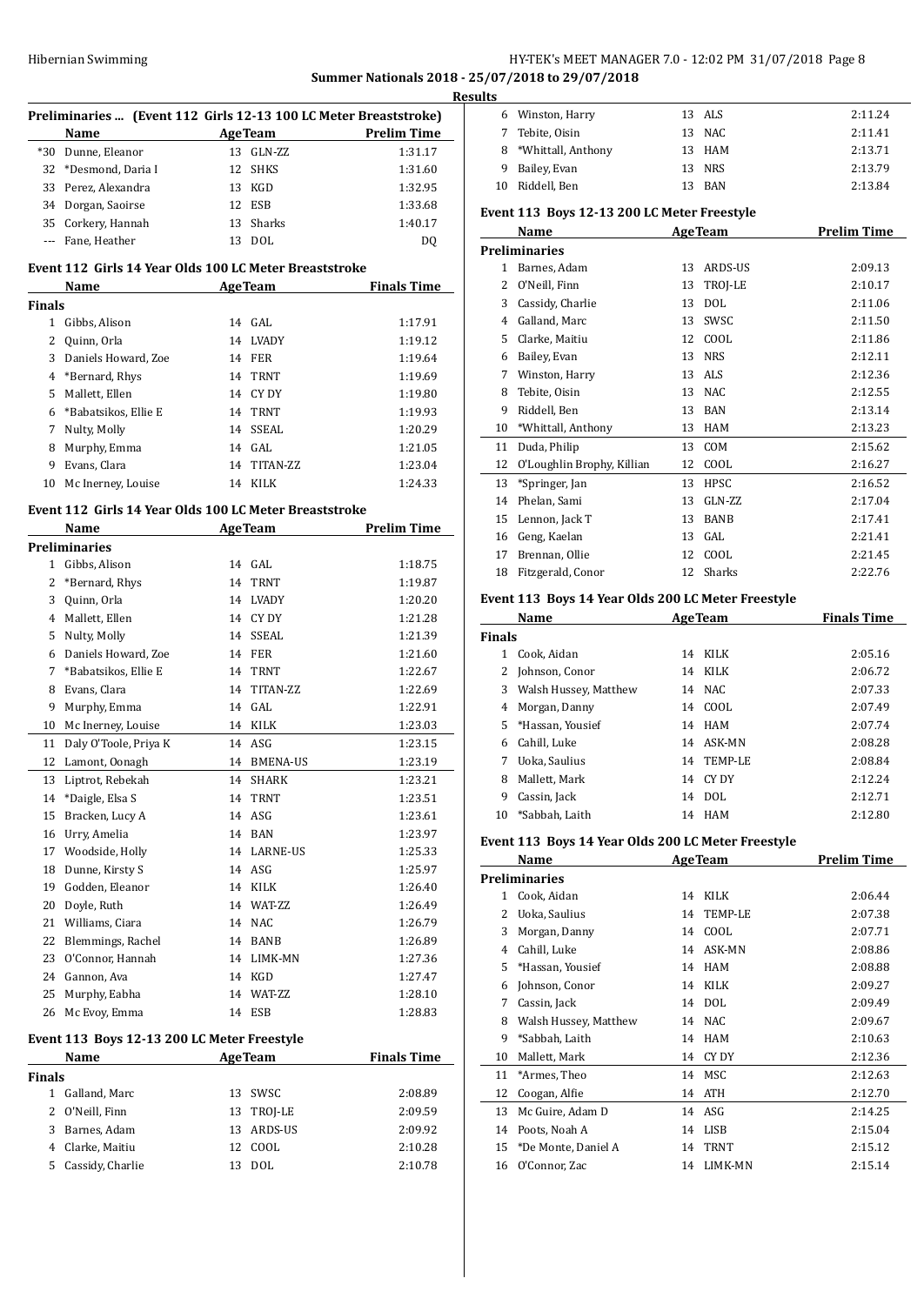## HY-TEK's MEET MANAGER 7.0 - 12:02 PM 31/07/2018 Page 9 **Summer Nationals 2018 - 25/07/2018 to 29/07/2018**

**Results**

|               |                                                      |    |                | u<br>Preliminaries  (Event 113 Boys 14 Year Olds 200 LC Meter Freestyle) |
|---------------|------------------------------------------------------|----|----------------|--------------------------------------------------------------------------|
|               | Name                                                 |    | <b>AgeTeam</b> | <b>Prelim Time</b>                                                       |
|               | 17 Foley, Conor                                      |    | 14 DOL         | 2:15.37                                                                  |
|               | 18 Fiala, Martin                                     |    | 14 BMENA-US    | 2:15.69                                                                  |
|               | 19 Hartney, Conor                                    |    | 14 LIMK-MN     | 2:15.85                                                                  |
| 20            | Balgos, Jericho A                                    |    | 14 CYBT        | 2:17.87                                                                  |
|               | 21 Todd, Nathan                                      |    | 14 LASER       | 2:20.32                                                                  |
|               | --- Carney, Colm                                     |    | 14 CBAR        | DQ                                                                       |
|               |                                                      |    |                |                                                                          |
|               | Event 114 Girls 12-13 200 LC Meter Freestyle<br>Name |    | <b>AgeTeam</b> | <b>Finals Time</b>                                                       |
| <b>Finals</b> |                                                      |    |                |                                                                          |
| 1             | Rowlands, Aisling                                    | 13 | TROJ-LE        | 2:13.50                                                                  |
|               | 2 Carroll, Ella                                      | 13 | LIMK-MN        | 2:14.48                                                                  |
| 3             | Mc Alorum, Mollie                                    | 13 | LEA            | 2:15.40                                                                  |
|               | 4 Rooney, Cora                                       |    | 13 MARL        | 2:15.62                                                                  |
| 5             | Hodgins, Grace S                                     |    | 13 TROJ-LE     | 2:17.29                                                                  |
|               | 6 Mc Mullen, Jodie H                                 |    | 13 BANB        | 2:18.54                                                                  |
|               |                                                      |    | 13 SWSC        | 2:19.88                                                                  |
|               | 7 Lee, Ellen                                         |    |                |                                                                          |
|               | 8 Waters, Emma                                       |    | 13 ASG         | 2:19.89                                                                  |
|               | 9 Cullen, Abi M                                      | 13 | KILK           | 2:20.34                                                                  |
|               | 10 O'Neill Campbell, Cara M                          |    | 13 LISB        | 2:21.75                                                                  |
|               | Event 114 Girls 12-13 200 LC Meter Freestyle         |    |                |                                                                          |
|               | Name                                                 |    | <b>AgeTeam</b> | <b>Prelim Time</b>                                                       |
|               | <b>Preliminaries</b>                                 |    |                |                                                                          |
| 1             | Rowlands, Aisling                                    |    | 13 TROJ-LE     | 2:14.95                                                                  |
|               | 2 Rooney, Cora                                       | 13 | MARL           | 2:17.76                                                                  |
|               | 3 Carroll, Ella                                      | 13 | LIMK-MN        | 2:17.91                                                                  |
|               | 4 Mc Alorum, Mollie                                  | 13 | LEA            | 2:19.02                                                                  |
|               | 5 Waters, Emma                                       |    | 13 ASG         | 2:19.11                                                                  |
|               | 6 Mc Mullen, Jodie H                                 |    | 13 BANB        | 2:19.30                                                                  |
| 7             | O'Neill Campbell, Cara M                             |    | 13 LISB        | 2:19.93                                                                  |
| 8             | Lee, Ellen                                           | 13 | SWSC           | 2:20.23                                                                  |
| 9             | Cullen, Abi M                                        |    | 13 KILK        | 2:20.24                                                                  |
|               | 10 Hodgins, Grace S                                  |    | 13 TROJ-LE     | 2:20.54                                                                  |
| 11            | Gardiner, Ciara                                      | 13 | DOL            | 2:20.93                                                                  |
| 12            | Mc Namara, Ava                                       |    | 13 LISB        | 2:20.97                                                                  |
| 13            | Sweeney, Kate                                        | 13 | TEMP-LE        | 2:21.47                                                                  |
| 14            | Rogers, Nemone                                       | 13 | TROJ-LE        | 2:21.89                                                                  |
| 15            | Kelly, Ruth                                          | 13 | <b>NRS</b>     | 2:22.19                                                                  |
| 16            | MC Guire, Lily                                       | 13 | LEA            | 2:22.38                                                                  |
| 17            | *May, Jodie                                          | 13 | HAM            | 2:23.09                                                                  |
| 18            | *Sheridan, Lily                                      | 13 | <b>TRNT</b>    | 2:23.18                                                                  |
| 19            | *Byrne, Shannon                                      | 13 | MSC            | 2:23.28                                                                  |
| 20            | *Farnood, Eila Y                                     | 13 | TRNT           |                                                                          |
|               |                                                      |    |                | 2:24.03                                                                  |
| 21            | Reidy, Grace                                         | 13 | KGD            | 2:24.11                                                                  |
| 22            | *Mc Intosh, Isla                                     | 12 | HAM            | 2:24.21                                                                  |
| 23            | Farr, Lauren                                         | 12 | SWSC           | 2:25.01                                                                  |
| 24            | Moran, Ellie                                         | 13 | COM            | 2:25.10                                                                  |
| 25            | *Partridge, Sadie                                    | 12 | <b>TRNT</b>    | 2:25.27                                                                  |
| 26            | O'Kane, Moya                                         | 12 | LISB           | 2:25.93                                                                  |
| 27            | Ni Riain, Roisin                                     | 13 | LIMK-MN        | 2:25.94                                                                  |
| 28            | Griffin, Carol                                       | 13 | SHARK          | 2:28.97                                                                  |
| 29            | Robson, Jessika K                                    | 12 | LISB           | 2:29.15                                                                  |
|               | Event 114 Girls 14 Year Olds 200 LC Meter Freestyle  |    |                |                                                                          |
|               | <b>Name</b>                                          |    | <b>AgeTeam</b> | <b>Finals Time</b>                                                       |
| Finals        |                                                      |    |                |                                                                          |
| $\mathbf{1}$  | *Rothery, Freya                                      | 14 | TRNT           | 2:08.52                                                                  |
| $\mathbf{2}$  | O'Shea, Hannah                                       |    | 14 DOL         | 2:10.03                                                                  |

| э  |                  |    |                 |         |
|----|------------------|----|-----------------|---------|
| 3  | Mc Kibbin, Ellie |    | 14 ARDS-US      | 2:10.09 |
| 4  | Gannon, Jessica  | 14 | COM             | 2:10.91 |
| 5. | Bailey, Sadhbh   | 14 | <b>NRS</b>      | 2:11.03 |
| 6  | *Hulford, Kate S | 14 | TRNT            | 2:15.24 |
|    | Baker, Jodie     | 14 | FER             | 2:19.12 |
| 8  | Williams, Ciara  | 14 | NAC.            | 2:21.04 |
| 9  | O'Brien, Saoirse | 14 | ESB             | 2:21.45 |
| 10 | Campbell, Anna   | 14 | <b>LARNE-US</b> | 2:23.39 |

### **Event 114 Girls 14 Year Olds 200 LC Meter Freestyle**

|    | Name                 |    | <b>AgeTeam</b>  | <b>Prelim Time</b> |
|----|----------------------|----|-----------------|--------------------|
|    | <b>Preliminaries</b> |    |                 |                    |
| 1  | O'Shea, Hannah       | 14 | <b>DOL</b>      | 2:09.55            |
| 2  | *Rothery, Freya      | 14 | <b>TRNT</b>     | 2:09.94            |
| 3  | Mc Kibbin, Ellie     | 14 | <b>ARDS-US</b>  | 2:10.30            |
| 4  | Bailey, Sadhbh       | 14 | <b>NRS</b>      | 2:12.83            |
| 5  | *Hulford, Kate S     | 14 | <b>TRNT</b>     | 2:12.96            |
| 6  | Gannon, Jessica      | 14 | <b>COM</b>      | 2:13.03            |
| 7  | *Vreeken, Stella     | 14 | <b>TRNT</b>     | 2:13.87            |
| 8  | *Langenbach, Stella  | 14 | HAM             | 2:16.58            |
| 9  | *Babatsikos, Ellie E | 14 | <b>TRNT</b>     | 2:16.63            |
| 10 | Williams, Ciara      | 14 | <b>NAC</b>      | 2:19.54            |
| 11 | *Antonen, Tara J     | 14 | <b>TRNT</b>     | 2:21.10            |
| 12 | Baker, Jodie         | 14 | <b>FER</b>      | 2:21.23            |
| 13 | Campbell, Anna       | 14 | <b>LARNE-US</b> | 2:22.84            |
| 14 | O'Brien, Saoirse     | 14 | <b>ESB</b>      | 2:22.94            |
| 15 | Lowe, Erika          | 14 | <b>ATH</b>      | 2:23.33            |
| 16 | Murray, Aoife        | 14 | GLN-ZZ          | 2:25.88            |
|    |                      |    |                 |                    |

## **Event 115 Boys 12-13 400 LC Meter IM**

|               | Name              |    | <b>AgeTeam</b> | <b>Finals Time</b> |
|---------------|-------------------|----|----------------|--------------------|
| <b>Finals</b> |                   |    |                |                    |
| 1             | Hand, Matthew     | 13 | ARDS-US        | 5:06.62            |
| 2             | Bailey, Evan      | 13 | <b>NRS</b>     | 5:13.38            |
| 3             | Kilcoyne, Ronan   | 13 | <b>SLIGO</b>   | 5:19.02            |
| 4             | Cassidy, Charlie  | 13 | DOL.           | 5:19.18            |
| 5.            | Phelan, Sami      | 13 | $GLN-ZZ$       | 5:26.77            |
|               | 6 Coulter, Evan C | 13 | CY BT          | 5:27.16            |
| 7             | *Cross, Benjamin  | 13 | <b>SHFLD</b>   | 5:30.73            |
| 8             | Edgar, Daniel     | 13 | TMORE          | 5:35.35            |
| 9             | Riddell, Ben      | 13 | <b>BAN</b>     | 5:37.46            |
| 10            | Fahey, Ronan      | 13 | TROJ-LE        | 5:38.99            |

### **Event 115 Boys 12-13 400 LC Meter IM**

|    | Name                 |    | <b>AgeTeam</b> | <b>Prelim Time</b> |
|----|----------------------|----|----------------|--------------------|
|    | <b>Preliminaries</b> |    |                |                    |
| 1  | Hand, Matthew        | 13 | <b>ARDS-US</b> | 5:09.53            |
| 2  | Kilcoyne, Ronan      | 13 | <b>SLIGO</b>   | 5:18.90            |
| 3  | Cassidy, Charlie     | 13 | <b>DOL</b>     | 5:21.15            |
| 4  | Bailey, Evan         | 13 | <b>NRS</b>     | 5:21.25            |
| 5. | Coulter, Evan C      | 13 | CY BT          | 5:26.19            |
| 6  | Phelan, Sami         | 13 | GLN-ZZ         | 5:31.01            |
| 7  | Riddell, Ben         | 13 | BAN            | 5:31.96            |
| 8  | *Cross, Benjamin     | 13 | <b>SHFLD</b>   | 5:34.62            |
| 9  | Fahey, Ronan         | 13 | TROJ-LE        | 5:35.79            |
| 10 | Edgar, Daniel        | 13 | TMORE          | 5:39.22            |
| 11 | Mulhall, John        | 13 | TROJ-LE        | 5:41.44            |
| 12 | Mc Kee, Ciaran       | 13 | <b>BAN</b>     | 5:45.33            |
| 13 | Carrig, Jack         | 13 | LIMK-MN        | 5:47.14            |
| 14 | Geng, Kaelan         | 13 | GAL            | 5:52.23            |
| 15 | Breen, Bailey M      | 12 | <b>BANB</b>    | 5:55.15            |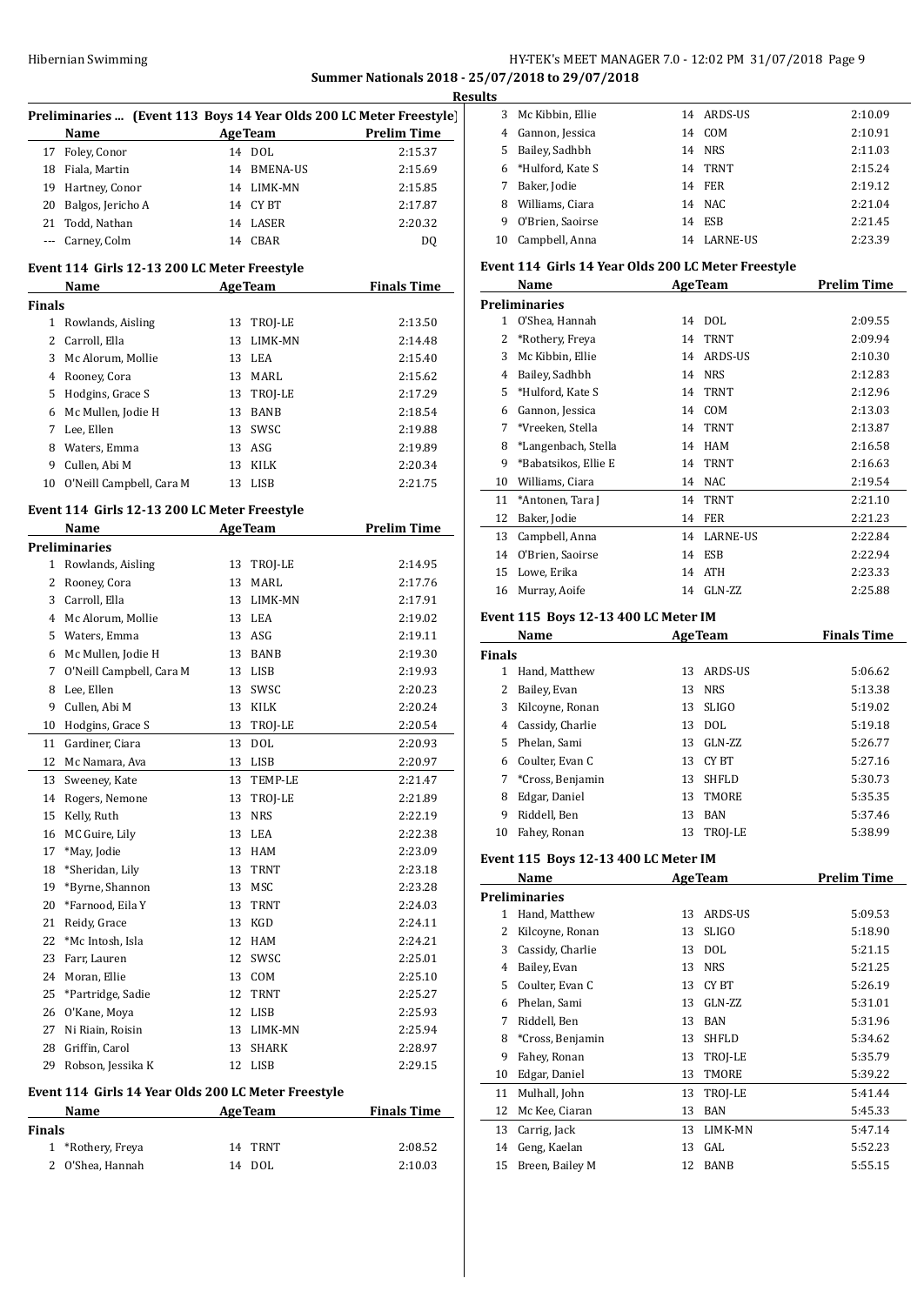## HY-TEK's MEET MANAGER 7.0 - 12:02 PM 31/07/2018 Page 10 **Summer Nationals 2018 - 25/07/2018 to 29/07/2018**

**Resul** 

|                | Event 115 Boys 14 Year Olds 400 LC Meter IM |                |                |                    |
|----------------|---------------------------------------------|----------------|----------------|--------------------|
|                | Name                                        |                | <b>AgeTeam</b> | <b>Finals Time</b> |
| Finals         |                                             |                |                |                    |
| $\mathbf{1}$   | *Skalenda, Charlie                          | 14             | <b>TRNT</b>    | 4:51.21            |
| $\overline{c}$ | Custer, Liam                                |                | 14 SWSC        | 4:54.75            |
| 3              | Dunnion, Cody                               |                | 14 SSEAL       | 5:10.19            |
| 4              | *Sabbah, Laith                              |                | 14 HAM         | 5:15.54            |
| 5              | Mc Geown, Niall P                           |                | 14 BANB        | 5:17.76            |
| 6              | Kenny, Conor                                |                | 14 TEMP-LE     | 5:19.58            |
| 7              | *Rothwell, James                            |                | 14 PTRBR       | 5:22.30            |
| 8              | Wright, Finlay J                            |                | 14 BANB        | 5:34.45            |
| 9              | Leggett, Thomas                             |                | 14 OLY         | 5:37.85            |
|                | Event 115 Boys 14 Year Olds 400 LC Meter IM |                |                |                    |
|                | Name                                        |                | <b>AgeTeam</b> | <b>Prelim Time</b> |
|                | Preliminaries                               |                |                |                    |
| $\mathbf{1}$   | *Skalenda, Charlie                          | 14             | TRNT           | 4:55.72            |
| 2              | Custer, Liam                                | 14             | SWSC           | 4:58.87            |
| 3              | *Sabbah, Laith                              |                | 14 HAM         | 5:16.78            |
| 4              | Dunnion, Cody                               |                | 14 SSEAL       | 5:18.25            |
| 5              | *Rothwell, James                            |                | 14 PTRBR       | 5:21.76            |
| 6              |                                             |                | 14 BANB        | 5:23.08            |
|                | Mc Geown, Niall P                           |                |                |                    |
| 7              | Kenny, Conor                                |                | 14 TEMP-LE     | 5:25.96            |
| 8              | Wright, Finlay J                            |                | 14 BANB        | 5:32.32            |
| 9              | *Hassan, Yousief                            |                | 14 HAM         | 5:35.42            |
| 10             | Leggett, Thomas                             |                | 14 OLY         | 5:35.66            |
| 11             | Oliver, Sean                                |                | 14 ST FC       | 5:42.02            |
| $\cdots$       | Allen, Dominic                              | 14             | ARDS-US        | DQ                 |
|                | --- Fon, Bradley                            |                | 14 ARDS-US     | DQ                 |
|                | Event 116  Girls 12-13 400 LC Meter IM      |                |                |                    |
|                |                                             |                |                |                    |
|                | Name                                        | <b>AgeTeam</b> |                | <b>Finals Time</b> |
| Finals         |                                             |                |                |                    |
| 1              | Mc Cartney, Ellie                           | 13             | <b>ENSK</b>    | 5:12.41            |
| 2              | Fane, Heather                               | 13             | <b>DOL</b>     | 5:17.49            |
| 3              | Barr, Tarryn                                | 13             | ARDS-US        | 5:27.43            |
| 4              |                                             |                | 13 NRS         | 5:34.96            |
| 5              | Kelly, Ruth                                 | 13             | LISB           | 5:37.90            |
| 6              | Jamison, Toni M                             | 13             | <b>BANB</b>    |                    |
|                | Bingham, Ellie M                            |                |                | 5:43.61            |
| 7              | Alzaibag, Jana                              | 13             | PORT-LE        | 5:45.47            |
| 8              | Mc Cormack, Cara                            | 12             | <b>DOL</b>     | 5:54.62            |
| 9              | Boyd, Alyssa                                | 12             | <b>ARDS-US</b> | 5:56.05            |
| 10             | Perez, Alexandra                            | 13             | KGD            | 6:06.44            |
|                | Event 116  Girls 12-13 400 LC Meter IM      |                |                |                    |
|                | Name                                        |                | <b>AgeTeam</b> | <b>Prelim Time</b> |
|                | Preliminaries                               |                |                |                    |
| 1              | Mc Cartney, Ellie                           | 13             | <b>ENSK</b>    | 5:19.23            |
| 2              | Fane, Heather                               | 13             | DOL            | 5:26.39            |
| 3              | Barr, Tarryn                                | 13             | ARDS-US        | 5:29.02            |
| 4              | Mc Alorum, Mollie                           | 13             | LEA            | 5:36.05            |
| 5              | Jamison, Toni M                             | 13             | LISB           | 5:37.41            |
| 6              | *Mayne, Molly                               | 13             | HAM            | 5:38.51            |
| 7              | Bingham, Ellie M                            | 13             | BANB           | 5:38.91            |
| 8              | Kelly, Ruth                                 | 13             | <b>NRS</b>     | 5:41.85            |
| 9              | Alzaibag, Jana                              | 13             | PORT-LE        | 5:48.55            |
| 10             | Mc Cormack, Cara                            | 12             | <b>DOL</b>     | 5:53.58            |
| 11             | Boyd, Alyssa                                | 12             | ARDS-US        | 5:57.66            |
| 12             | Perez, Alexandra                            | 13             | KGD            | 6:03.75            |
| 13             | Comiskey, Lavinia                           | 13             | GLN-ZZ         | 6:14.96            |

| ults           |                                              |    |                |                    |
|----------------|----------------------------------------------|----|----------------|--------------------|
| $\frac{1}{2}$  | Gardiner, Ciara                              |    | 13 DOL         | DQ                 |
| $\overline{a}$ | Carroll, Ella                                | 13 | LIMK-MN        | DQ                 |
|                | Event 116 Girls 14 Year Olds 400 LC Meter IM |    |                |                    |
|                | Name                                         |    | <b>AgeTeam</b> | <b>Finals Time</b> |
|                |                                              |    |                |                    |
| <b>Finals</b>  | 1 *Daigle, Elsa S                            | 14 | <b>TRNT</b>    | 5:15.15            |
| 2              | O'Shea, Hannah                               | 14 | <b>DOL</b>     | 5:16.24            |
| 3              | Gibbs, Alison                                |    | 14 GAL         | 5:19.73            |
| 4              | Murray, Aoife                                |    | 14 GLN-ZZ      | 5:22.13            |
| 5              |                                              |    | 14 COM         | 5:22.52            |
| 6              | Gannon, Jessica<br>*Hulford, Kate S          |    | 14 TRNT        | 5:30.09            |
| 7              | Bracken, Lucy A                              |    | 14 ASG         | 5:33.17            |
| 8              | Mallett, Ellen                               |    | 14 CYDY        | 5:37.95            |
| 9              |                                              | 14 | <b>SSEAL</b>   |                    |
|                | Nulty, Molly                                 |    |                | 5:38.67            |
| 10             | Bailey, Sadhbh                               | 14 | NRS            | 5:43.55            |
|                | Event 116 Girls 14 Year Olds 400 LC Meter IM |    |                |                    |
|                | Name                                         |    | <b>AgeTeam</b> | <b>Prelim Time</b> |
|                | <b>Preliminaries</b>                         |    |                |                    |
|                | 1 O'Shea, Hannah                             | 14 | <b>DOL</b>     | 5:14.24            |
| 2              | *Daigle, Elsa S                              | 14 | <b>TRNT</b>    | 5:15.97            |
| 3              | Gibbs, Alison                                | 14 | GAL            | 5:21.68            |
| 4              | *Hulford, Kate S                             | 14 | <b>TRNT</b>    | 5:30.67            |
| 5              | Gannon, Jessica                              | 14 | COM            | 5:31.93            |
| 6              | Murray, Aoife                                | 14 | GLN-ZZ         | 5:32.18            |
| 7              | *Bernard, Rhys                               | 14 | <b>TRNT</b>    | 5:33.66            |
| 8              | Nulty, Molly                                 | 14 | <b>SSEAL</b>   | 5:34.13            |
| 9              | Bracken, Lucy A                              | 14 | ASG            | 5:35.30            |
| 10             | Mallett, Ellen                               | 14 | CY DY          | 5:35.60            |
| 11             | Bailey, Sadhbh                               | 14 | <b>NRS</b>     | 5:39.73            |
| 12             | Cullen, Charlotte                            | 14 | TMORE          | 5:43.04            |
| 13             | Campbell, Jemima                             | 14 | LEA            | 5:43.60            |
| 14             | Blemmings, Rachel                            | 14 | <b>BANB</b>    | 5:47.07            |
| 15             | Davitt, Aoife                                | 14 | GAL            | 5:50.90            |
| 16             | O'Connor, Hannah                             |    | 14 LIMK-MN     | 5:51.03            |
| 17             | *Antonen, Tara J                             | 14 | <b>TRNT</b>    | 5:51.83            |
| 18             | Finnegan, Leah                               | 14 | WAT-ZZ         | 5:52.19            |

## **Event 117 Boys 12-13 800 LC Meter Freestyle**

 $\sim$ 

|   | <b>Name</b>                  |     | <b>AgeTeam</b> | <b>Finals Time</b> |
|---|------------------------------|-----|----------------|--------------------|
|   | Bailey, Evan                 | 13  | NRS.           | 9:34.21            |
|   | 2 O'Loughlin Brophy, Killian | 12. | COOL           | 9:46.41            |
|   | Barnes, Adam                 | 13  | ARDS-US        | 9:46.42            |
| 4 | Rayan, Ali                   | 13  | COOL           | 9:51.92            |
| 5 | Lennon, Jack T               | 13  | <b>BANB</b>    | 9:59.77            |
|   | Phelan, Sami                 |     | GLN-ZZ         | 10:09.19           |

#### **Event 117 Boys 14 Year Olds 800 LC Meter Freestyle**

|  | Name                | <b>AgeTeam</b> | <b>Finals Time</b> |  |
|--|---------------------|----------------|--------------------|--|
|  | 1 Cassin, Jack      | 14 DOL         | 9:26.21            |  |
|  | 2 Mallett, Mark     | 14 CYDY        | 9:32.19            |  |
|  | 3 Maguire, Euan     | 14 NAC         | 9:38.06            |  |
|  | 4 Mc Geown, Niall P | 14 BANB        | 10:00.63           |  |

### **Event 118 Girls 12-14 400 LC Meter Freestyle Relay**

| Team              | Relay | <b>Finals Time</b> |
|-------------------|-------|--------------------|
| TRNT<br>1.        | А     | 4:12.03            |
| 2 TROJ-LE         | А     | 4:19.50            |
| 3 HAM             | А     | 4:19.66            |
| 4 DOL             | А     | 4:20.79            |
| <b>LISB</b><br>5. | А     | 4:21.08            |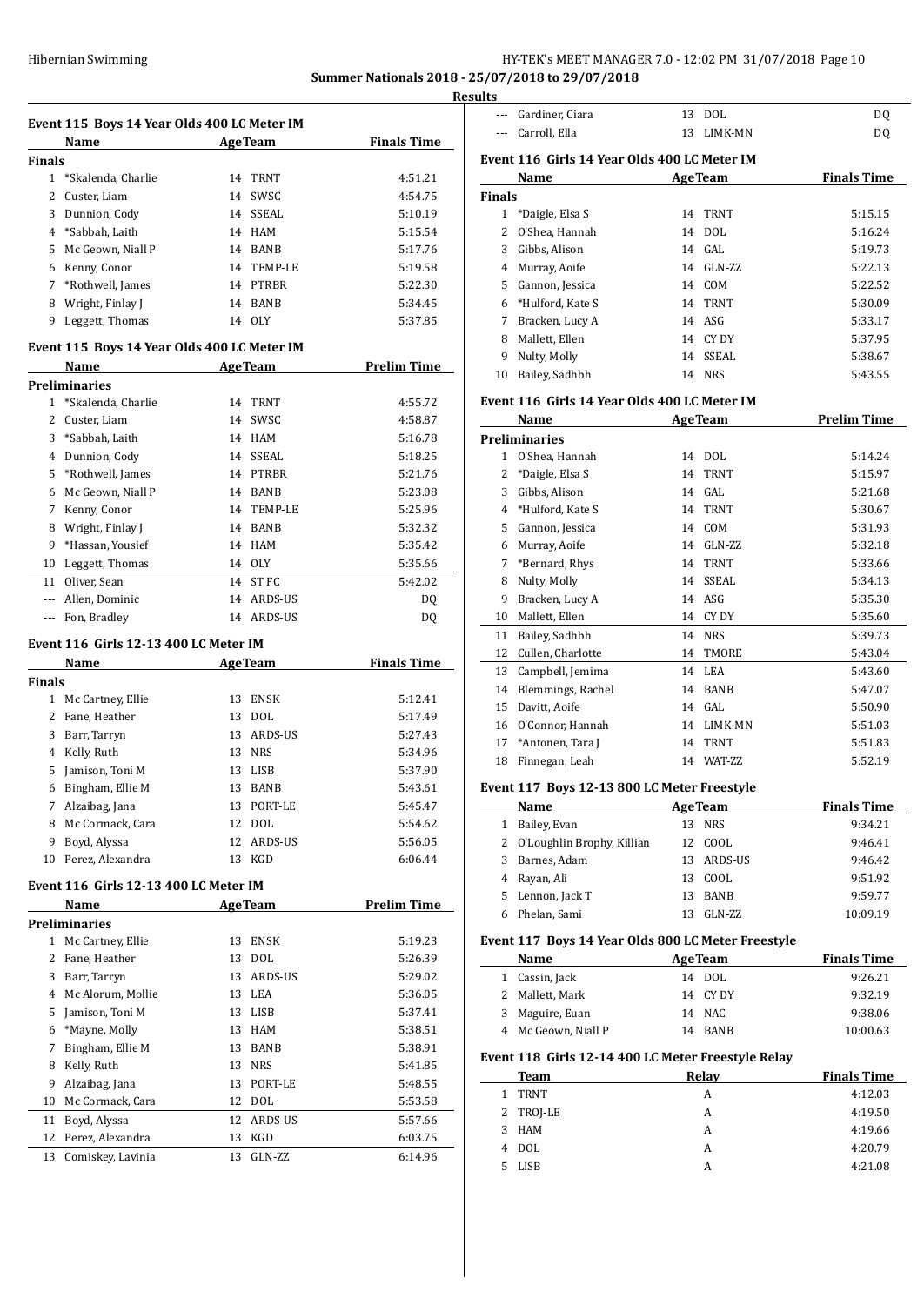## Hibernian Swimming **HY-TEK's MEET MANAGER 7.0 - 12:02 PM 31/07/2018** Page 11 **Summer Nationals 2018 - 25/07/2018 to 29/07/2018 Results**

|    | (Event 118 Girls 12-14 400 LC Meter Freestyle Relay) |       |                    |
|----|------------------------------------------------------|-------|--------------------|
|    | Team                                                 | Relay | <b>Finals Time</b> |
| 6  | <b>NRS</b>                                           | A     | 4:21.69            |
| 7  | ASG                                                  | A     | 4:25.38            |
| 8  | <b>TRNT</b>                                          | B     | 4:25.54            |
| 9  | ALS                                                  | A     | 4:27.36            |
| 10 | KILK                                                 | A     | 4:28.98            |
|    | 11 LEA                                               | A     | 4:33.42            |
|    | 12 ESB                                               | A     | 4:34.64            |
| 13 | GLN-ZZ                                               | A     | 4:36.47            |
| 14 | COOL                                                 | A     | 4:52.77            |
|    | ARDS-US                                              | A     | DO                 |

#### **Event 119 Boys 12-14 400 LC Meter Freestyle Relay**

|    | <b>Team</b>    | Relay | <b>Finals Time</b> |
|----|----------------|-------|--------------------|
| 1  | <b>HAM</b>     | Α     | 3:55.41            |
| 2  | NAC            | A     | 3:58.79            |
| 3  | ARDS-US        | A     | 4:02.80            |
| 4  | <b>TEMP-LE</b> | A     | 4:04.14            |
| 5  | <b>DOL</b>     | A     | 4:05.67            |
| 6  | <b>KILK</b>    | A     | 4:11.35            |
| 7  | CY BT          | A     | 4:11.87            |
| 8  | COOL           | A     | 4:16.18            |
| 9  | COOL           | B     | 4:18.72            |
| 10 | <b>BAN</b>     | A     | 4:19.94            |
| 11 | LIMK-MN        | A     | 4:19.98            |
| 12 | BANB           | A     | 4:23.40            |
| 13 | TROJ-LE        | A     | 4:24.75            |

#### **Event 201 Girls 15 Year Olds 50 LC Meter Freestyle**

|           | Name                 |    | <b>AgeTeam</b>  | <b>Finals Time</b> |
|-----------|----------------------|----|-----------------|--------------------|
| A - Final |                      |    |                 |                    |
| 1         | Knox, Julia K        | 15 | <b>BANB</b>     | 27.08              |
| 2         | Trait, Naomi         | 15 | KILK            | 27.27              |
| 3         | Dawson, Ailbhe       |    | 15 NAC          | 27.31              |
| 4         | Farrell, Danielle    | 15 | <b>SLIGO</b>    | 27.67              |
|           | 5 *Whittall, Natasha | 15 | HAM             | 27.97              |
| 6         | Donegan, Éle         |    | 15 LEA          | 28.03              |
| 7         | Osing, Cara          |    | 15 TEMP-LE      | 28.21              |
| 8         | Hayman, Sophie       |    | 15 ALS          | 28.45              |
| 9         | *Morgan, Anna        | 15 | HAM             | 28.51              |
| 10        | Cullen, Faye         | 15 | <b>WAT-7.7.</b> | 29.41              |

### **Event 201 Girls 15 Year Olds 50 LC Meter Freestyle**

|       | Name                       |    | <b>AgeTeam</b>  | Prelim Time |
|-------|----------------------------|----|-----------------|-------------|
|       | Preliminaries              |    |                 |             |
| 1     | Trait, Naomi               | 15 | KILK            | 27.30       |
| 2     | Knox, Julia K              | 15 | <b>BANB</b>     | 27.41       |
| 3     | *Whittall, Natasha         | 15 | <b>HAM</b>      | 27.53       |
| 4     | Farrell, Danielle          | 15 | <b>SLIGO</b>    | 27.74       |
| 5     | Osing, Cara                | 15 | TEMP-LE         | 27.85       |
| 6     | Dawson, Ailbhe             | 15 | <b>NAC</b>      | 27.87       |
| 7     | *Morgan, Anna              | 15 | <b>HAM</b>      | 27.95       |
| 8     | *van der Westhuizen, Paige | 15 | ZIM-ZZ          | 28.17       |
| 9     | Hayman, Sophie             | 15 | <b>ALS</b>      | 28.51       |
| 10    | Cullen, Faye               | 15 | WAT-ZZ          | 28.55       |
| 11    | Donegan, Éle               | 15 | LEA             | 28.69       |
| 12    | Ahearne, Niamh             | 15 | <b>KILK</b>     | 28.70       |
| $*13$ | Donnelly, Evelyn           | 15 | ADSC            | 28.72       |
| $*13$ | Tuinstra, Dara A           | 15 | ASG             | 28.72       |
| 15    | Baird, Shannon             | 15 | <b>BMENA-US</b> | 28.75       |
| 16    | *Allaire, Ashley           | 15 | <b>BYST</b>     | 28.83       |

|       | 17 *Vogler, Ciara     |     | 15 MILW     | 28.94 |
|-------|-----------------------|-----|-------------|-------|
| 18    | Murphy, Millie        |     | 15 NAC      | 28.96 |
| 19    | Killen, Laura         | 15  | <b>CLNM</b> | 28.99 |
| 20    | Davison, Mia          |     | 15 ARDS-US  | 29.04 |
| 21    | Bethel, Leah V        |     | 15 LISB     | 29.05 |
|       | *22 *Agent, Lauren    | 15  | HAM         | 29.14 |
| $*22$ | Feenan, Anna          |     | 15 SWSC     | 29.14 |
| 24    | Allen, Min            |     | 15 NRS      | 29.32 |
|       | 25 Cunningham, Karla  |     | 15 MULL     | 29.57 |
| 26    | Harte, Lucy           | 15  | KILK        | 29.70 |
| 27    | Lynch, Drew           |     | 15 SWSC     | 29.71 |
|       | 28 *Somigliana, Lidia | 15  | HAM         | 29.81 |
| 29    | Martin, Leah          | 15. | TEMP-LE     | 29.86 |

#### **Event 201 Girls 16 Year Olds 50 LC Meter Freestyle**

| Name      |                       | <b>AgeTeam</b> |              | <b>Finals Time</b> |
|-----------|-----------------------|----------------|--------------|--------------------|
| A - Final |                       |                |              |                    |
| 1         | *Brodie-Foy, Honor    | 16             | <b>TRNT</b>  | 26.69              |
| 2         | Godden, Maria         |                | 16 KILK      | 27.01              |
| 3         | Lowe, Rebecca         |                | 16 ATH       | 27.46              |
|           | 4 *Helayel, Gabriella |                | 16 LBN       | 27.61              |
| 5.        | Leahy, Aoife          |                | 16 GAL       | 27.72              |
| 6         | Flaherty, Ellen       |                | 16 ATH       | 27.75              |
| 7         | Gillic, Trudie        | 16             | NCDKL        | 27.80              |
| 8         | Gibbs, Isabelle       |                | 16 GAL       | 28.12              |
| 9         | Montgomery, Emma C    | 16             | CY BT        | 28.41              |
| 10        | Mc Daid, Carrie       | 16             | <b>SLIGO</b> | 28.98              |

## **Event 201 Girls 16 Year Olds 50 LC Meter Freestyle**

|    | Name                   |    | <b>AgeTeam</b> | <b>Prelim Time</b> |
|----|------------------------|----|----------------|--------------------|
|    | Preliminaries          |    |                |                    |
| 1  | *Brodie-Foy, Honor     | 16 | <b>TRNT</b>    | 27.03              |
| 2  | Godden, Maria          | 16 | KILK           | 27.04              |
| 3  | *Helayel, Gabriella    | 16 | LBN            | 27.83              |
| 4  | *Mjimba, Nomvula B     | 16 | ZIM-ZZ         | 27.88              |
| 5  | Lowe, Rebecca          | 16 | <b>ATH</b>     | 28.03              |
| 6  | Gillic, Trudie         | 16 | <b>NCDKL</b>   | 28.11              |
| 7  | Leahy, Aoife           | 16 | GAL            | 28.15              |
| 8  | Mc Daid, Carrie        | 16 | <b>SLIGO</b>   | 28.24              |
| 9  | Gibbs, Isabelle        | 16 | GAL            | 28.30              |
| 10 | Montgomery, Emma C     | 16 | CY BT          | 28.49              |
| 11 | *Mc Dowell, Victoria   | 16 | <b>BYST</b>    | 28.61              |
| 12 | Flaherty, Ellen        | 16 | <b>ATH</b>     | 28.81              |
| 13 | Niewiadomska, Wiktoria | 16 | KGD            | 29.24              |
| 14 | Marshall, Jodie N      | 16 | <b>LISB</b>    | 29.27              |
| 15 | Turner, Nicole         | 16 | NAC            | 35.88              |

#### **Event 201 Girls 17 & Over 50 LC Meter Freestyle**

 $\overline{a}$ 

 $\overline{a}$ 

|           | Name                       | <b>AgeTeam</b> |              | <b>Finals Time</b> |
|-----------|----------------------------|----------------|--------------|--------------------|
| A - Final |                            |                |              |                    |
|           | Riordan, Erin              | 19             | UCD-LE       | 25.94              |
|           | 2 Kavanagh, Kate           | 20             | UCD-LE       | 26.59              |
|           | 3 *Falzon-Young, Francesca | 17             | HAM          | 26.71              |
|           | 4 Stapleton, Cara          | 17             | <b>OTTER</b> | 26.75              |
| *5        | Kelly, Emer                | 19             | ASG          | 27.24              |
| $*5$      | Reid, Rebecca              | 17             | ARDS-US      | 27.24              |
|           | Mc Crea, Alex              | 17             | CY BT        | 27.35              |
| 8         | Finlay, Caitriona          | 20             | ALS.         | 27.40              |
| 9         | Catterson, Victoria        | 17             | ARDS-US      | 27.41              |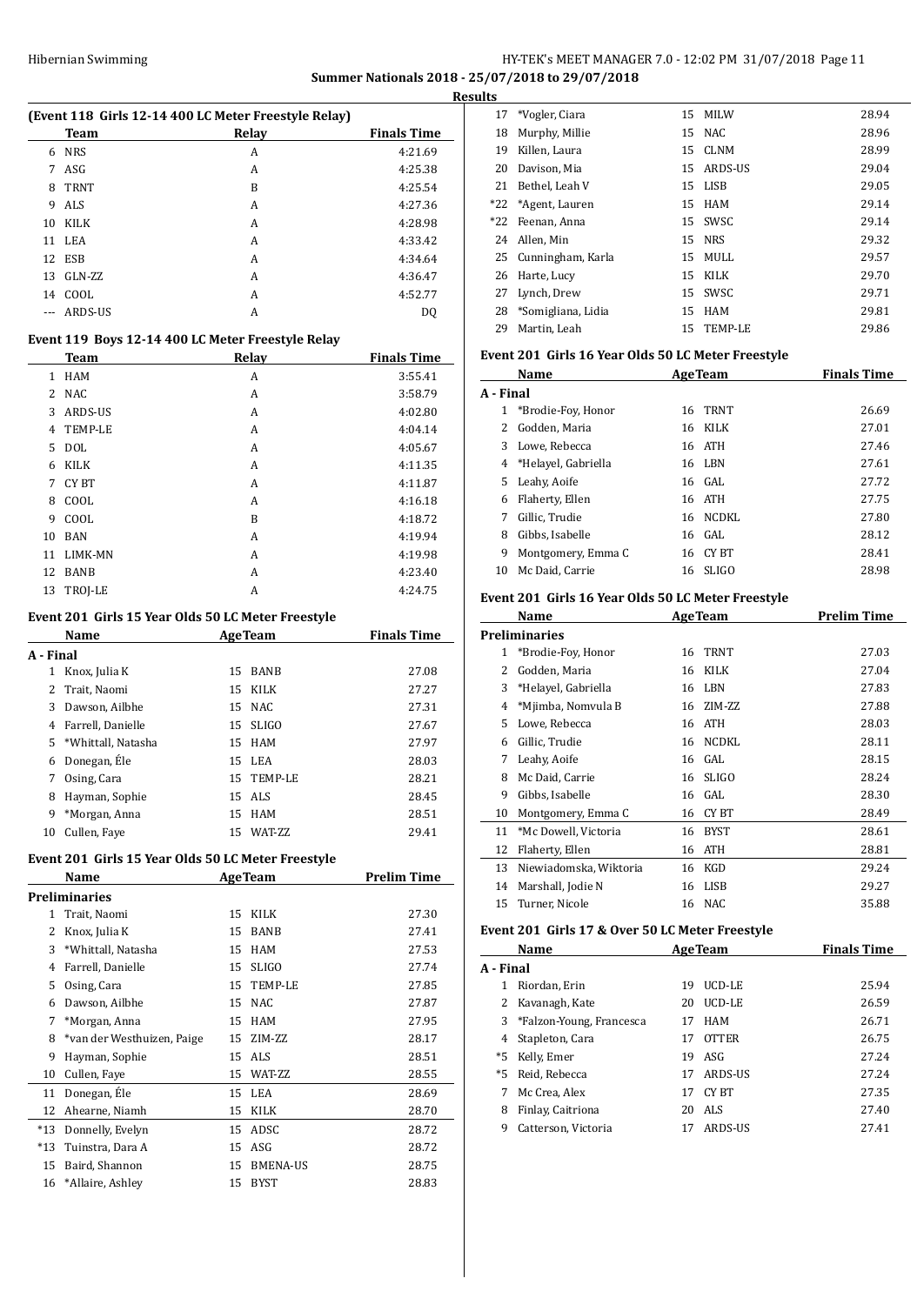## Hibernian Swimming **HY-TEK's MEET MANAGER 7.0 - 12:02 PM 31/07/2018** Page 12 **Summer Nationals 2018 - 25/07/2018 to 29/07/2018**

**Results**

|                                                   | Event 201 Girls 17 & Over 50 LC Meter Freestyle   |          |                 |                    |  |  |  |
|---------------------------------------------------|---------------------------------------------------|----------|-----------------|--------------------|--|--|--|
|                                                   | Name<br>Preliminaries                             |          | AgeTeam         | <b>Prelim Time</b> |  |  |  |
|                                                   | 1 Riordan, Erin                                   |          | 19 UCD-LE       | 26.02              |  |  |  |
|                                                   | 2 Hill, Danielle                                  | 19       | <b>LARNE-US</b> | 26.73              |  |  |  |
| $*3$                                              | *Falzon-Young, Francesca                          | 17       | HAM             | 26.94              |  |  |  |
| *3                                                | Kavanagh, Kate                                    | 20       | UCD-LE          | 26.94              |  |  |  |
| 5                                                 | Stapleton, Cara                                   | 17       | OTTER           | 27.12              |  |  |  |
| 6                                                 | Mc Crea, Alex                                     | 17       | CY BT           | 27.28              |  |  |  |
| 7                                                 | Reid, Rebecca                                     | 17       | ARDS-US         | 27.40              |  |  |  |
| 8                                                 | Finlay, Caitriona                                 | 20       | ALS             | 27.53              |  |  |  |
| 9                                                 | Walshe, Ellen                                     | 17       | TEMP-LE         | 27.54              |  |  |  |
| 10                                                | Catterson, Victoria                               | 17       | ARDS-US         | 27.65              |  |  |  |
| 11                                                |                                                   | 19       | ASG             |                    |  |  |  |
| 12                                                | Kelly, Emer<br>Mc Menamin, Hannah                 | 21       | ALS             | 27.67              |  |  |  |
|                                                   |                                                   |          |                 | 27.88              |  |  |  |
| 13                                                | Nolan, Aisling                                    | 17       | NAC             | 27.92              |  |  |  |
| 14                                                | Haughey, Aisling                                  | 23       | ALS             | 28.01              |  |  |  |
| 15                                                | Semchiy, Sharon                                   | 17       | SWSC            | 28.15              |  |  |  |
|                                                   | 16 Weaver, Gabriella                              | 20       | TRID            | 28.18              |  |  |  |
| 17                                                | *Swanson, Mhairi                                  | 19       | EWBX            | 28.29              |  |  |  |
| 18                                                | Cassidy, Ellen                                    | 17       | <b>DOL</b>      | 28.38              |  |  |  |
| 19                                                | *Leask, Devyn                                     | 19       | ZIM-ZZ          | 28.40              |  |  |  |
| 20                                                | *Munro, Sydney M                                  |          | 17 TRNT         | 28.41              |  |  |  |
| 21                                                | Hunter, Kelly                                     | 17       | <b>CKSTN</b>    | 28.58              |  |  |  |
| 22                                                | Blewitt, Sophie                                   | 19       | LIMK-MN         | 28.91              |  |  |  |
| 23                                                | *Putrimas, Andrea M                               | 17       | TRNT            | 29.04              |  |  |  |
| 24                                                | Mc Loughlin, Stephanie                            | 17       | GAL             | 29.64              |  |  |  |
| 25                                                | Kelly, Ailbhe                                     | 20       | NAC             | 37.30              |  |  |  |
|                                                   | 26 Grace, Hannah                                  | 20       | BALLY           | 46.46              |  |  |  |
| Event 202 Boys 15 Year Olds 50 LC Meter Freestyle |                                                   |          |                 |                    |  |  |  |
|                                                   |                                                   |          |                 |                    |  |  |  |
|                                                   | Name                                              |          | AgeTeam         | <b>Finals Time</b> |  |  |  |
| Finals                                            |                                                   |          |                 |                    |  |  |  |
|                                                   | 1 Rennick, Sam                                    |          | 15 CBAR         | 25.68              |  |  |  |
| 2                                                 | O'Hara, Odhran                                    | 15       | <b>SLIGO</b>    | 25.84              |  |  |  |
| 3                                                 | Mc Aviney, Brogan                                 | 15       | KILK            | 26.07              |  |  |  |
| $*4$                                              | Higgins, Paul                                     | 15       | SWSC            | 26.08              |  |  |  |
| $*4$                                              | Lovenitski, Daniil                                | 15       | <b>VIK</b>      | 26.08              |  |  |  |
| 6                                                 | De Lacey, Evan                                    | 15       | TEMP-LE         | 26.27              |  |  |  |
| 7                                                 | Desmond, Brian                                    | 15       | KILK            | 26.38              |  |  |  |
| 8                                                 | Ryan, James                                       | 15       | SWSC            | 27.04              |  |  |  |
| 9                                                 | Carroll, David                                    | 15       | DOL             | 27.06              |  |  |  |
| 10                                                | Clements, Jamie                                   | 15       | LARNE-US        | 27.14              |  |  |  |
|                                                   | Event 202 Boys 15 Year Olds 50 LC Meter Freestyle |          |                 |                    |  |  |  |
|                                                   | Name                                              |          | <b>AgeTeam</b>  | <b>Prelim Time</b> |  |  |  |
|                                                   | <b>Preliminaries</b>                              |          |                 |                    |  |  |  |
|                                                   | 1 Rennick, Sam                                    | 15       | CBAR            | 25.98              |  |  |  |
| 2                                                 | Lovenitski, Daniil                                | 15       | VIK             | 26.30              |  |  |  |
| 3                                                 | De Lacey, Evan                                    | 15       | TEMP-LE         | 26.47              |  |  |  |
| 4                                                 | Mc Aviney, Brogan                                 | 15       | KILK            | 26.49              |  |  |  |
| 5                                                 | Desmond, Brian                                    | 15       | KILK            | 26.51              |  |  |  |
| 6                                                 | O'Hara, Odhran                                    | 15       | SLIGO           | 26.62              |  |  |  |
| 7                                                 | Fitzgerld, Daragh                                 | 15       | ATH             | 26.63              |  |  |  |
| 8                                                 | Clements, Jamie                                   | 15       | LARNE-US        | 26.75              |  |  |  |
| 9                                                 | Higgins, Paul                                     | 15       | SWSC            | 26.81              |  |  |  |
| 10                                                | Carroll, David                                    | 15       | <b>DOL</b>      | 26.83              |  |  |  |
| 11                                                | Ryan, James                                       | 15       | SWSC            | 26.99              |  |  |  |
| $^{\ast}12$<br>*12                                | Barrett, Simon<br>Mulholland, Daniel J            | 15<br>15 | ALS<br>LISB     | 27.22              |  |  |  |

| 11 L.S |                     |    |                |       |
|--------|---------------------|----|----------------|-------|
|        | Swim-Off Required   |    |                |       |
| 14     | *Coutu, Victor      | 15 | <b>BYST</b>    | 27.31 |
| 15     | O'Connor, Killian   | 15 | BARRA-ZZ       | 27.33 |
| 16     | Sheedy, Liam        | 15 | CY DY          | 27.34 |
| 17     | Scully, Michael J   | 15 | <b>KFSHR</b>   | 27.39 |
| 18     | Rooney, Cian J      | 15 | <b>MARL</b>    | 27.42 |
| 19     | Pfeiffer, Robin     | 15 | <b>BLFN</b>    | 27.46 |
| 20     | Corrigan, Matthew   | 15 | TROJ-LE        | 27.58 |
| 21     | Millar, Michael     | 15 | <b>ARMH-US</b> | 27.59 |
| 22     | Burke, Luke         | 15 | <b>BLFN</b>    | 27.61 |
| $*23$  | Phelan, Ben         | 15 | GLN-ZZ         | 27.74 |
| $*23$  | O'Donnell, Diarmuid | 15 | LONG-VD        | 27.74 |
| 25     | Lally, Rory         | 15 | GAL            | 27.76 |
| 26     | *Chia, Nicholas     | 15 | <b>TRNT</b>    | 27.80 |
| 27     | O'Loughlin, Ross    | 15 | ASG            | 27.94 |
| 28     | Kenny, Sean         | 15 | TEMP-LE        | 27.97 |
| 29     | Powell, Teige       | 15 | <b>KILK</b>    | 28.21 |
| 30     | Malashnyak, Edwin   | 15 | <b>ATH</b>     | 28.28 |
| 31     | Reidy, Joe          | 15 | KGD            | 28.35 |
| 32     | Turks, Tomass       | 15 | MULL           | 28.43 |
| 33     | Keane, Ruarie       | 15 | LIMK-MN        | 28.60 |
| 34     | Bradshaw, Joshua    | 15 | ARDS-US        | 28.84 |
| 35     | Willmott, Ben       | 15 | Sharks         | 29.18 |
| ---    | Grady, Rory         | 15 | CBAR           | DQ    |
|        |                     |    |                |       |

## **Event 202 Boys 16 Year Olds 50 LC Meter Freestyle**

| Name          |                        | <b>AgeTeam</b> |                | <b>Finals Time</b> |  |  |
|---------------|------------------------|----------------|----------------|--------------------|--|--|
| <b>Finals</b> |                        |                |                |                    |  |  |
|               | Sutton, Diarmuid       | 16             | NCL L          | 25.20              |  |  |
| $*2$          | Winston, Sam           |                | 16 ALS         | 25.30              |  |  |
| $*2$          | Griffiths, Dylan G     |                | 16 LISB        | 25.30              |  |  |
| 4             | Mc Sharry, Mouric      | 16             | MARI.          | 25.33              |  |  |
|               | 5 *Wheatcroft, Thomas  |                | 16 TRNT        | 25.47              |  |  |
| 6             | Cope, Ciaran           | 16             | PORT-LE        | 25.53              |  |  |
| 7             | Mitchell. Ben          |                | 16 ESB         | 25.56              |  |  |
| 8             | Camacho Lenihan, Fionn |                | 16 NAC         | 26.13              |  |  |
| 9             | Stafford, Finlay       | 16             | <b>ARDS-US</b> | 26.15              |  |  |
| 10            | Kearney, Oisin         | 16             | LONG-VD        | 26.49              |  |  |

### **Event 202 Boys 16 Year Olds 50 LC Meter Freestyle**

|              | Name                   | <b>AgeTeam</b> |             | <b>Prelim Time</b> |
|--------------|------------------------|----------------|-------------|--------------------|
|              | Preliminaries          |                |             |                    |
| $\mathbf{1}$ | Winston, Sam           |                | 16 ALS      | 25.22              |
| 2            | Mc Sharry, Mouric      | 16             | MARL        | 25.60              |
| 3            | Mitchell, Ben          | 16             | <b>ESB</b>  | 25.72              |
| $*_{4}$      | Griffiths, Dylan G     | 16             | <b>LISB</b> | 25.77              |
| $*4$         | Stafford, Finlay       | 16             | ARDS-US     | 25.77              |
| 6            | Sutton, Diarmuid       | 16             | NCL L       | 25.78              |
| 7            | Camacho Lenihan, Fionn | 16             | <b>NAC</b>  | 25.99              |
| 8            | Cope, Ciaran           | 16             | PORT-LE     | 26.27              |
| 9            | Kearney, Oisin         | 16             | LONG-VD     | 26.49              |
| 10           | *Wheatcroft, Thomas    | 16             | <b>TRNT</b> | 26.51              |
| 11           | O'Brien, Dylan         | 16             | <b>ENS</b>  | 26.53              |
| 12           | Webb, Liam             | 16             | <b>BMNY</b> | 26.65              |
| $*13$        | Cudmore, Ben           | 16             | SWSC.       | 26.69              |
| $*13$        | Brady, Ethan           | 16             | TEMP-LE     | 26.69              |
| 15           | *Seponi, Andrea        | 16             | AZZRA       | 26.70              |
| 16           | Kashich, Zakhar        | 16             | TALL        | 26.83              |
| 17           | Mc Cartney, Lewis B    | 16             | <b>ENSK</b> | 26.89              |
| 18           | *Garofoli, Andrea      | 16             | AZZRA       | 27.10              |
| 19           | Mc Shea, Kealan        | 16             | <b>ENSK</b> | 27.35              |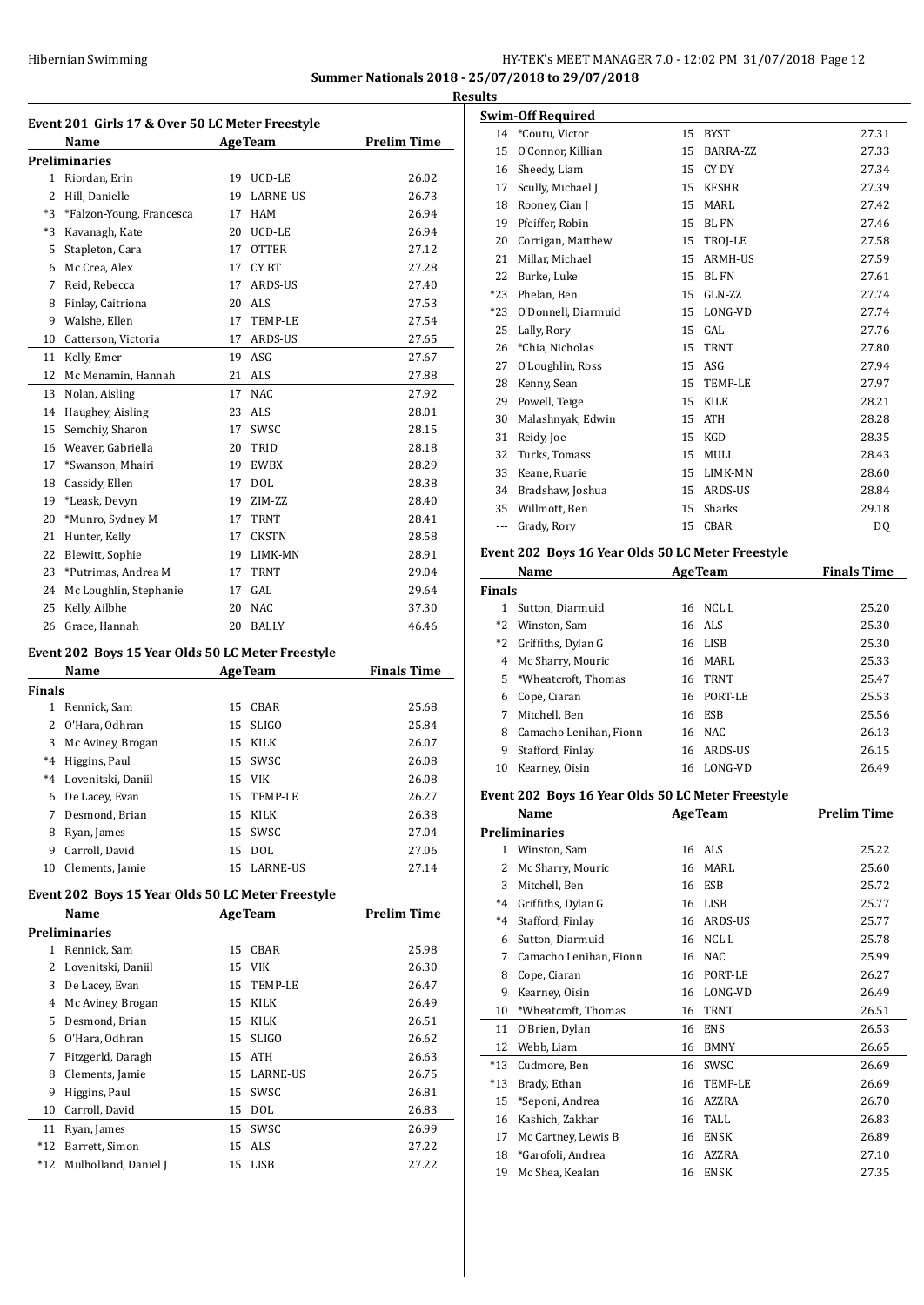## Hibernian Swimming **HY-TEK's MEET MANAGER 7.0 - 12:02 PM 31/07/2018** Page 13 **Summer Nationals 2018 - 25/07/2018 to 29/07/2018**

**Results**

|               | Event 202 Boys 17 & Over 50 LC Meter Freestyle<br>Name |                | <b>AgeTeam</b> | <b>Finals Time</b>                                                                                         |
|---------------|--------------------------------------------------------|----------------|----------------|------------------------------------------------------------------------------------------------------------|
| Finals        |                                                        |                |                |                                                                                                            |
| 1             | Thompson, David                                        |                | 25 BAN         | 23.14                                                                                                      |
| 2             | Szaranek, Jack                                         | 20             | LIMK-MN        | 23.29                                                                                                      |
|               | 3 *Lam, Martin                                         | 19             | HK             | 23.41                                                                                                      |
|               | 4 Moore, Andrew                                        |                | 20 UCD-LE      | 23.42                                                                                                      |
|               | 5 Munn, Conor                                          |                | 23 ARDS-US     | 23.50                                                                                                      |
|               | 6 Grace, Jack                                          |                | 20 NCL L       | 23.68                                                                                                      |
| 7             | Powell, Robert                                         |                | 18 ATH         | 23.95                                                                                                      |
|               | 8 *Leslie, Ross M                                      |                | 20 EEUX        | 24.02                                                                                                      |
| 9             | Colvin, Cillian                                        | 21             | <b>NAC</b>     | 24.23                                                                                                      |
| 10            | O'Sullivan, Brian                                      |                | 24 NAC         | 24.73                                                                                                      |
|               | Event 202 Boys 17 & Over 50 LC Meter Freestyle         |                |                |                                                                                                            |
|               | Name                                                   |                | <b>AgeTeam</b> | <b>Prelim Time</b>                                                                                         |
|               | <b>Preliminaries</b>                                   |                |                |                                                                                                            |
| 1             | Thompson, David                                        |                | 25 BAN         | 23.13                                                                                                      |
| 2             | Moore, Andrew                                          |                | 20 UCD-LE      | 23.24                                                                                                      |
|               | 3 Munn, Conor                                          | 23             | ARDS-US        | 23.80                                                                                                      |
|               | *4 *Lam, Martin                                        |                | 19 HK          | 23.81                                                                                                      |
| *4            | *Leslie, Ross M                                        |                | 20 EEUX        | 23.81                                                                                                      |
| 6             | Szaranek, Jack                                         |                | 20 LIMK-MN     | 23.88                                                                                                      |
|               |                                                        |                | 20 EEUX        | 23.94                                                                                                      |
|               | 7 *Goadby, Scott                                       |                |                |                                                                                                            |
| 8             | Powell, Robert                                         |                | 18 ATH         | 24.05                                                                                                      |
| 9             | Grace, Jack                                            |                | 20 NCL L       | 24.10                                                                                                      |
|               | 10 Hewitt, Michael R                                   |                | 18 CYBT        | 24.24                                                                                                      |
| $*11$         | O'Sullivan, Brian A                                    |                | 23 NAC         | 24.46                                                                                                      |
| $*11$         | Colvin, Cillian                                        | 21             | <b>NAC</b>     | 24.46                                                                                                      |
|               | <b>Swim-Off Required</b>                               |                |                |                                                                                                            |
| 13            | O'Sullivan, Brian                                      |                | 24 NAC         | 24.60                                                                                                      |
| 14            | *Tambling, Max                                         |                | 19 HCKNY       | 24.88                                                                                                      |
| 15            | Scully, Bryan                                          |                | 18 ATH         | 24.93                                                                                                      |
|               | 16 O'Keeffe Tighe, Cian                                |                | 18 PORT-LE     | 25.11                                                                                                      |
| 17            | Fitzmaurice, Isaac                                     |                | 18 NAC         | 25.31                                                                                                      |
| 18            | *Trementozzi, Leonardo                                 |                | 18 AZZRA       | 25.86                                                                                                      |
|               | Event 203 Girls 15 Year Olds 100 LC Meter Butterfly    |                |                |                                                                                                            |
|               |                                                        |                |                | <u>Finals Time</u>                                                                                         |
|               |                                                        |                |                |                                                                                                            |
|               | <u>Name</u>                                            | <b>AgeTeam</b> |                |                                                                                                            |
| <b>Finals</b> | 1 Cox, Andrea S                                        |                | 15 LISB        |                                                                                                            |
|               | 2 *Whittall, Natasha                                   |                | 15 HAM         |                                                                                                            |
|               | 3 Gardiner, Beth                                       |                | 15 NAC         |                                                                                                            |
|               | 4 Mulhall, Ailbhe                                      |                | 15 GAL         |                                                                                                            |
|               |                                                        |                |                |                                                                                                            |
|               | 5 Donegan, Éle                                         |                | 15 LEA         |                                                                                                            |
|               | 6 *van der Westhuizen, Paige                           |                | 15 ZIM-ZZ      |                                                                                                            |
|               | 7 Harte, Lucy                                          |                | 15 KILK        |                                                                                                            |
|               | 8 Mc Mullen, Jessica E                                 |                | 15 BANB        |                                                                                                            |
|               | 9 Daly, Caoimhe                                        |                | 15 KILK        |                                                                                                            |
|               | 10 Feenan, Anna                                        |                | 15 SWSC        | 1:06.69<br>1:07.23<br>1:07.30<br>1:07.45<br>1:07.62<br>1:07.95<br>1:08.93<br>1:09.66<br>1:09.90<br>1:09.97 |
|               | Event 203 Girls 15 Year Olds 100 LC Meter Butterfly    |                |                |                                                                                                            |
|               | Name                                                   |                | <b>AgeTeam</b> |                                                                                                            |
|               | <b>Preliminaries</b>                                   |                |                |                                                                                                            |
|               | 1 *Whittall, Natasha                                   |                | 15 HAM         |                                                                                                            |
|               | 2 Mulhall, Ailbhe                                      | 15             | GAL            |                                                                                                            |
|               | 3 Gardiner, Beth                                       |                | 15 NAC         |                                                                                                            |
|               | 4 Cox, Andrea S                                        |                | 15 LISB        |                                                                                                            |
|               | 5 *van der Westhuizen, Paige                           |                | 15 ZIM-ZZ      |                                                                                                            |
|               | 6 Donegan, Éle                                         |                | 15 LEA         | <b>Prelim Time</b><br>1:07.45<br>1:07.76<br>1:08.04<br>1:08.57<br>1:08.70<br>1:09.03                       |

| uits |                      |    |                 |         |
|------|----------------------|----|-----------------|---------|
| 8    | Harte, Lucy          | 15 | KILK            | 1:09.48 |
| 9    | Mc Mullen, Jessica E | 15 | BANB            | 1:09.86 |
| 10   | Feenan, Anna         | 15 | SWSC            | 1:10.20 |
| 11   | Daly, Caoimhe        | 15 | KILK            | 1:10.25 |
| 12   | Allen, Min           | 15 | <b>NRS</b>      | 1:10.37 |
| 13   | Wolseley, Rachel     | 15 | TMORE           | 1:10.85 |
| 14   | Dawson, Ailbhe       | 15 | NAC.            | 1:11.37 |
| 15   | Falls, Ellie         | 15 | LEA             | 1:11.77 |
| 16   | Kilcommons, Ciara    | 15 | <b>COM</b>      | 1:12.02 |
| 17   | *Vogler, Ciara       | 15 | <b>MILW</b>     | 1:12.06 |
| 18   | *Allaire, Ashley     | 15 | <b>BYST</b>     | 1:12.23 |
| 19   | Tuinstra, Dara A     |    | 15 ASG          | 1:12.43 |
| 20   | O'Donnell, Naoise    | 15 | <b>SHARK</b>    | 1:12.52 |
| 21   | King, Sophie         | 15 | TMORE           | 1:12.58 |
| 22   | *Vogler, Erin        | 15 | <b>MILW</b>     | 1:13.57 |
| 23   | Hoey, Keri           | 15 | <b>BMENA-US</b> | 1:16.72 |
|      |                      |    |                 |         |

## **Event 203 Girls 16 Year Olds 100 LC Meter Butterfly**

|               | Name<br><b>AgeTeam</b> |    |            | <b>Finals Time</b> |  |
|---------------|------------------------|----|------------|--------------------|--|
| <b>Finals</b> |                        |    |            |                    |  |
| 1             | *Brodie-Foy, Honor     |    | 16 TRNT    | 1:03.00            |  |
| 2             | Lynch, Robyn           |    | 16 TEMP-LE | 1:04.69            |  |
| 3             | Quinn, Caoimhe         |    | 16 ALS     | 1:05.38            |  |
| 4             | Bates, Aoife           |    | 16 SHARK   | 1:06.96            |  |
|               | 5 *Helayel, Gabriella  | 16 | LBN        | 1:07.19            |  |
| 6             | Walshe, Hannah         |    | 16 TEMP-LE | 1:08.96            |  |
|               | Moore, Aoife           | 16 | ECAV-US    | 1:09.81            |  |
| 8             | Marshall, Jodie N      | 16 | LISB       | 1:10.43            |  |
| 9             | Joyce, Grace           |    | 16 SHARK   | 1:11.33            |  |

#### **Event 203 Girls 16 Year Olds 100 LC Meter Butterfly**

|    | Name                   | <b>AgeTeam</b> |              | <b>Prelim Time</b> |
|----|------------------------|----------------|--------------|--------------------|
|    | <b>Preliminaries</b>   |                |              |                    |
|    | *Brodie-Foy, Honor     | 16             | <b>TRNT</b>  | 1:05.46            |
| 2  | *Helayel, Gabriella    | 16             | LBN          | 1:06.46            |
| 3  | Quinn, Caoimhe         | 16             | ALS.         | 1:07.01            |
| 4  | Bates, Aoife           | 16             | <b>SHARK</b> | 1:07.13            |
| 5. | Lynch, Robyn           | 16             | TEMP-LE      | 1:07.60            |
| 6  | *Troger, Felicia       | 16             | HAM          | 1:09.31            |
| 7  | Moore, Aoife           | 16             | ECAV-US      | 1:09.94            |
| 8  | Walshe, Hannah         | 16             | TEMP-LE      | 1:10.15            |
| 9  | *Mjimba, Nomvula B     | 16             | ZIM-ZZ       | 1:10.47            |
| 10 | Joyce, Grace           | 16             | <b>SHARK</b> | 1:10.55            |
| 11 | *Mc Dowell, Victoria   | 16             | <b>BYST</b>  | 1:10.91            |
| 12 | Marshall, Jodie N      | 16             | LISB         | 1:11.94            |
| 13 | Niewiadomska, Wiktoria | 16             | KGD          | 1:15.19            |

## **Event 203 Girls 17 & Over 100 LC Meter Butterfly**

| Name          |                  |    | <b>AgeTeam</b> | <b>Finals Time</b> |  |
|---------------|------------------|----|----------------|--------------------|--|
| <b>Finals</b> |                  |    |                |                    |  |
|               | Reid, Emma       | 19 | NCD A          | 1:01.58            |  |
| 2             | Roberts, Jane    | 22 | <b>KILK</b>    | 1:02.16            |  |
| 3             | Kilgallen, Niamh | 19 | CLM            | 1:02.25            |  |
| 4             | Kane, Gemma      | 20 | <b>BAN</b>     | 1:02.31            |  |
| 5.            | Flood, Clodagh   | 21 | NCDTL          | 1:02.82            |  |
| 6             | Semchiy, Sharon  | 17 | <b>SWSC</b>    | 1:05.20            |  |
| 7             | Grindle, Lucy    | 18 | <b>OTTER</b>   | 1:06.45            |  |
| 8             | *Swanson, Mhairi | 19 | <b>EWBX</b>    | 1:06.79            |  |
| 9             | Barrett, Lily    | 21 | <b>ENS</b>     | 1:07.77            |  |
| 10            | Desmond, Tara    | 20 | DOL            | 1:09.99            |  |
|               |                  |    |                |                    |  |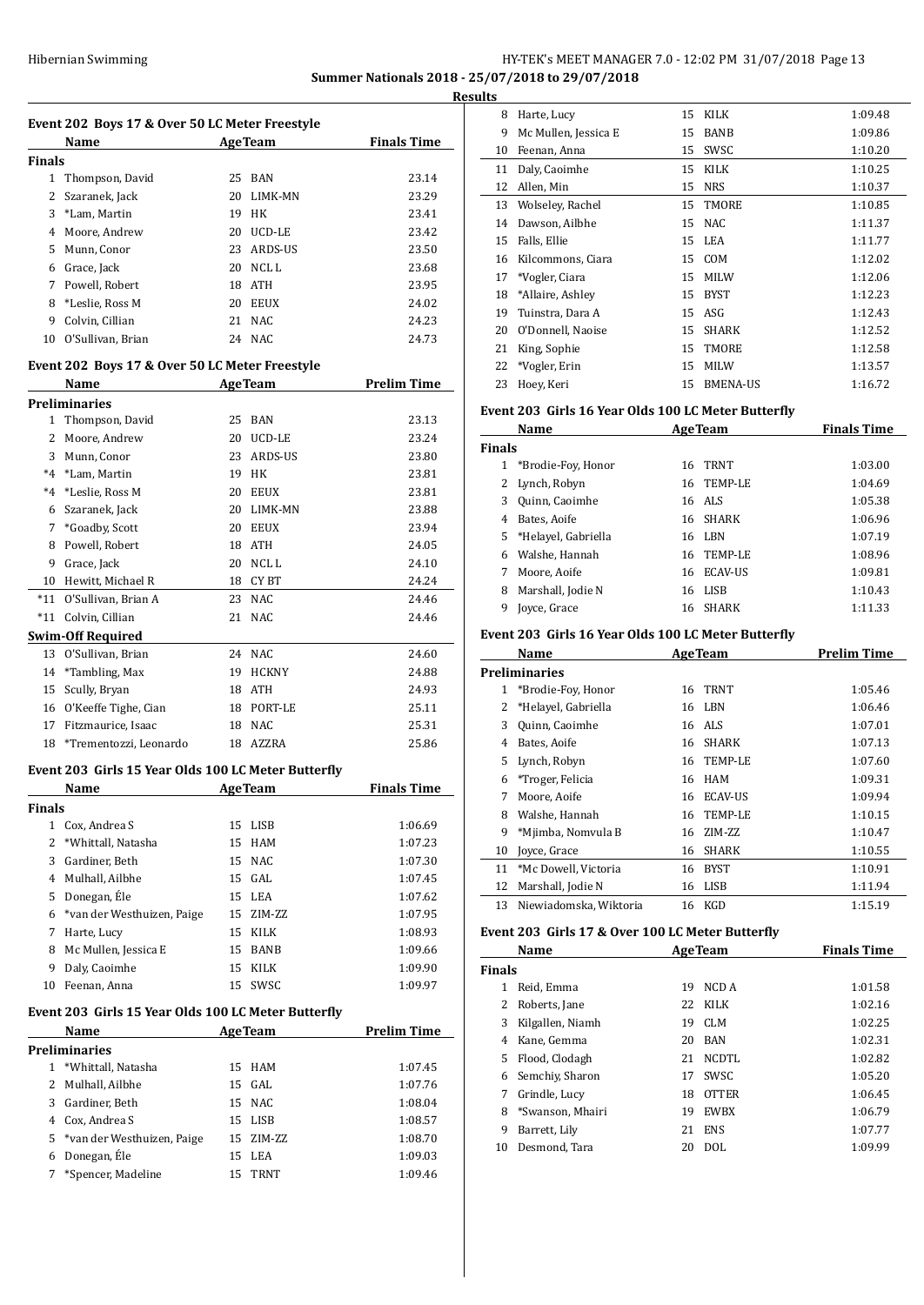## Hibernian Swimming **HY-TEK's MEET MANAGER 7.0 - 12:02 PM 31/07/2018** Page 14 **Summer Nationals 2018 - 25/07/2018 to 29/07/2018**

**Results**

| Event 203 Girls 17 & Over 100 LC Meter Butterfly |                                                    |    |                |                    |
|--------------------------------------------------|----------------------------------------------------|----|----------------|--------------------|
|                                                  | Name                                               |    | <b>AgeTeam</b> | <b>Prelim Time</b> |
|                                                  | <b>Preliminaries</b>                               |    |                |                    |
|                                                  | 1 Reid, Emma                                       | 19 | NCD A          | 1:02.26            |
|                                                  | 2 Roberts, Jane                                    |    | 22 KILK        | 1:02.89            |
|                                                  | 3 Flood, Clodagh                                   | 21 | <b>NCDTL</b>   | 1:03.58            |
|                                                  | 4 Kane, Gemma                                      |    | 20 BAN         | 1:04.34            |
|                                                  | 5 Kilgallen, Niamh                                 |    | 19 CLM         | 1:04.83            |
|                                                  | 6 Walshe, Ellen                                    |    | 17 TEMP-LE     | 1:05.40            |
|                                                  | 7 Grindle, Lucy                                    |    | 18 OTTER       | 1:06.70            |
|                                                  | 8 Semchiy, Sharon                                  | 17 | SWSC           | 1:06.87            |
|                                                  | 9 Desmond. Tara                                    |    | 20 DOL         | 1:07.09            |
|                                                  | 10 *Swanson, Mhairi                                |    | 19 EWBX        | 1:07.28            |
|                                                  | 11 Barrett, Lily                                   |    | 21 ENS         | 1:07.65            |
|                                                  | 12 Mc Crea, Alex                                   |    | 17 CYBT        | 1:07.78            |
| 13                                               | *Putrimas, Andrea M                                | 17 | <b>TRNT</b>    | 1:08.35            |
|                                                  | 14 Davidson, Sarah                                 |    | 19 BAN         | 1:08.41            |
|                                                  | 15 O'Hara, Brogán                                  |    | 20 LEA         | 1:10.21            |
|                                                  | 16 Loftus, Zara                                    |    | 17 CLM         | 1:11.27            |
|                                                  | 17 *Mondi. Francesca                               |    | 18 AZZRA       | 1:11.94            |
|                                                  | 18 Keane, Ellen                                    |    | 23 NAC         | 1:15.76            |
|                                                  | Event 204 Boys 15 Year Olds 100 LC Meter Butterfly |    |                |                    |
|                                                  | Name                                               |    | <b>AgeTeam</b> | <b>Finals Time</b> |
| <b>Finals</b>                                    |                                                    |    |                |                    |
|                                                  | 1 Rennick, Sam                                     |    | 15 CBAR        | 59.61              |
|                                                  | 2 Higgins, Paul                                    |    | 15 SWSC        | 1:01.21            |
|                                                  | 3 *Cervini, Tommaso                                |    | 15 HAM         | 1:01.37            |
|                                                  | 4 Mullan, Eoin                                     |    | 15 BMNY        | 1:01.80            |
|                                                  | 5 O'Sullivan, Tom                                  |    | 15 GAL         | 1:01.83            |
|                                                  | 6 *Lajoie, Griffin H                               |    | 15 TRNT        | 1:02.42            |
|                                                  | 7 Desmond, Brian                                   |    | 15 KILK        | 1:02.55            |
|                                                  | 8 Mc Aviney, Brogan                                |    | 15 KILK        | 1:02.94            |
|                                                  | 9 Lynch, Daragh                                    |    | 15 COR         | 1:03.73            |
|                                                  | 10 Millar, Michael                                 |    | 15 ARMH-US     | 1:03.88            |
|                                                  |                                                    |    |                |                    |
|                                                  | Event 204 Boys 15 Year Olds 100 LC Meter Butterfly |    |                |                    |
|                                                  | Name                                               |    | <b>AgeTeam</b> | <b>Prelim Time</b> |
|                                                  | <b>Preliminaries</b>                               |    |                |                    |
| 1                                                | Rennick, Sam                                       | 15 | CBAR           | 1:01.16            |
| 2                                                | Higgins, Paul                                      | 15 | SWSC           | 1:01.69            |
| 3                                                | *Cervini, Tommaso                                  | 15 | HAM            | 1:02.03            |
| 4                                                | O'Sullivan, Tom                                    | 15 | GAL            | 1:02.70            |
| 5                                                | *Lajoie, Griffin H                                 | 15 | TRNT           | 1:02.85            |
| 6                                                | Mullan, Eoin                                       | 15 | BMNY           | 1:02.89            |
| 7                                                | Desmond, Brian                                     | 15 | KILK           | 1:03.23            |
| 8                                                | Mc Aviney, Brogan                                  | 15 | KILK           | 1:03.63            |
| 9                                                | Lynch, Daragh                                      | 15 | COR            | 1:03.70            |
| 10                                               | *Alexander, Liam                                   | 15 | TRNT           | 1:04.33            |
| 11                                               | Millar, Michael                                    | 15 | ARMH-US        | 1:04.66            |
| 12                                               | *Coutu, Victor                                     | 15 | <b>BYST</b>    | 1:04.68            |
| 13                                               | *Chia, Nicholas                                    | 15 | TRNT           | 1:04.70            |
| 14                                               | Barrett, Simon                                     | 15 | ALS            | 1:05.34            |
| 15                                               | Mc Manus, Oisin                                    | 15 | ENSK           | 1:05.55            |
| 16                                               | Irwin, Neddie                                      | 15 | SWSC           | 1:05.80            |
| 17                                               | Carroll, David                                     | 15 | DOL            | 1:05.90            |
| 18                                               | Naughton, Ben                                      | 15 | GAL            | 1:06.40            |
| 19                                               | Rooney, Cian J                                     | 15 | MARL           | 1:06.49            |
| 20                                               | *Cermak, Cade M                                    | 15 | TRNT           | 1:07.01            |
| 21                                               | Sandstrom, Patrick                                 | 15 | LEA            | 1:07.04            |
|                                                  |                                                    |    |                |                    |

| LЭ    |                        |     |             |         |
|-------|------------------------|-----|-------------|---------|
|       | 22 Clements, Jamie     |     | 15 LARNE-US | 1:07.38 |
| 23    | Ryan, James            |     | 15 SWSC     | 1:08.01 |
|       | *24 Lovenitski, Daniil |     | 15 VIK      | 1:08.39 |
| $*24$ | Pfeiffer. Robin        |     | 15 BL FN    | 1:08.39 |
|       | 26 Johnston, Sean      |     | 15 NAC      | 1:08.78 |
|       | 27 O'Connor, Killian   |     | 15 BARRA-ZZ | 1:09.33 |
| 28    | Corrigan, Matthew      |     | 15 TROJ-LE  | 1:09.56 |
| 29    | Reidy, Joe             | 15  | KGD         | 1:09.68 |
| 30    | O'Keeffe, Fintan       | 15. | MAL-MN      | 1:16.59 |

## **Event 204 Boys 16 Year Olds 100 LC Meter Butterfly**

|               | Name                   |    | <b>AgeTeam</b> | <b>Finals Time</b> |
|---------------|------------------------|----|----------------|--------------------|
| <b>Finals</b> |                        |    |                |                    |
| 1             | O'Connor, Jeremy       | 16 | NCL L          | 57.36              |
| 2             | Murtagh, Ethan         | 16 | <b>NCDTR</b>   | 58.60              |
| 3             | *Celsi, Damian         |    | 16 TRNT        | 58.67              |
| 4             | Mc Lelland-Maher, Alex | 16 | KILK           | 59.14              |
| 5.            | Carroll, Aaron         | 16 | NCL L          | 1:00.06            |
| 6             | Stafford, Finlay       |    | 16 ARDS-US     | 1:00.57            |
| 7             | Griffiths, Dylan G     |    | 16 LISB        | 1:01.98            |
| 8             | *Edwards-Pratt, Louis  | 16 | PLY L          | 1:02.02            |
| 9             | Cox, Paul Y            | 16 | LISB           | 1:03.36            |
| 10            | Bingham, Jack          | 16 | <b>BANB</b>    | 1:04.85            |

### **Event 204 Boys 16 Year Olds 100 LC Meter Butterfly**

|              | Name                   |    | <b>AgeTeam</b>  | <b>Prelim Time</b> |
|--------------|------------------------|----|-----------------|--------------------|
|              | <b>Preliminaries</b>   |    |                 |                    |
| $\mathbf{1}$ | O'Connor, Jeremy       | 16 | NCL L           | 57.60              |
| 2            | *Celsi, Damian         | 16 | <b>TRNT</b>     | 58.81              |
| 3            | Mc Lelland-Maher, Alex | 16 | <b>KILK</b>     | 58.89              |
| 4            | Murtagh, Ethan         | 16 | <b>NCDTR</b>    | 59.45              |
| $*5$         | Stafford, Finlay       | 16 | <b>ARDS-US</b>  | 1:01.29            |
| $*5$         | Carroll, Aaron         | 16 | <b>NCLL</b>     | 1:01.29            |
| 7            | *Edwards-Pratt, Louis  | 16 | PLY L           | 1:01.66            |
| 8            | Griffiths, Dylan G     | 16 | <b>LISB</b>     | 1:03.24            |
| *9           | Bingham, Jack          | 16 | <b>BANB</b>     | 1:03.71            |
| $*q$         | Cox, Paul Y            | 16 | <b>LISB</b>     | 1:03.71            |
| 11           | Carter, Niall          | 16 | <b>CBAR</b>     | 1:03.78            |
| 12           | Yamin-Ali, Ewan        | 16 | ARDS-US         | 1:04.58            |
| 13           | Brady, Ethan           | 16 | TEMP-LE         | 1:04.83            |
| 14           | O'Brien, Dylan         | 16 | <b>ENS</b>      | 1:05.32            |
| 15           | Cope, Ciaran           | 16 | PORT-LE         | 1:05.58            |
| 16           | *Bouma, Adam           | 16 | <b>BYST</b>     | 1:05.77            |
| 17           | Mc Cartney, Lewis B    | 16 | <b>ENSK</b>     | 1:05.97            |
| 18           | Vennard, Daniel        | 16 | <b>PDOWN</b>    | 1:06.02            |
| 19           | *Garofoli, Andrea      | 16 | <b>AZZRA</b>    | 1:06.25            |
| 20           | O'Donovan, Dylan M     | 16 | ASG             | 1:06.27            |
| 21           | *Tietema, Rory         | 16 | <b>RDNG</b>     | 1:06.91            |
| 22           | Keating, Aran          | 16 | PORT-LE         | 1:07.12            |
| 23           | Cregg, Michael         | 16 | GLN-ZZ          | 1:07.19            |
| 24           | Cudmore, Ben           | 16 | SWSC            | 1:07.70            |
| 25           | Brennan, Sean          | 16 | <b>TUAM</b>     | 1:07.95            |
| 26           | Lamont, Adam           | 16 | <b>BMENA-US</b> | 1:08.36            |
| 27           | Kashich, Zakhar        | 16 | <b>TALL</b>     | 1:08.67            |

### **Event 204 Boys 17 & Over 100 LC Meter Butterfly**

|        | Name             | <b>AgeTeam</b> | <b>Finals Time</b> |
|--------|------------------|----------------|--------------------|
| Finals |                  |                |                    |
|        | 1 Melly, Cillian | 21 NCLC        | 55.37              |
|        | 2 Higgins, John  | 23 UCD-LE      | 55.38              |
|        | 3 Corby, Alan    | $21$ NCLL      | 55.48              |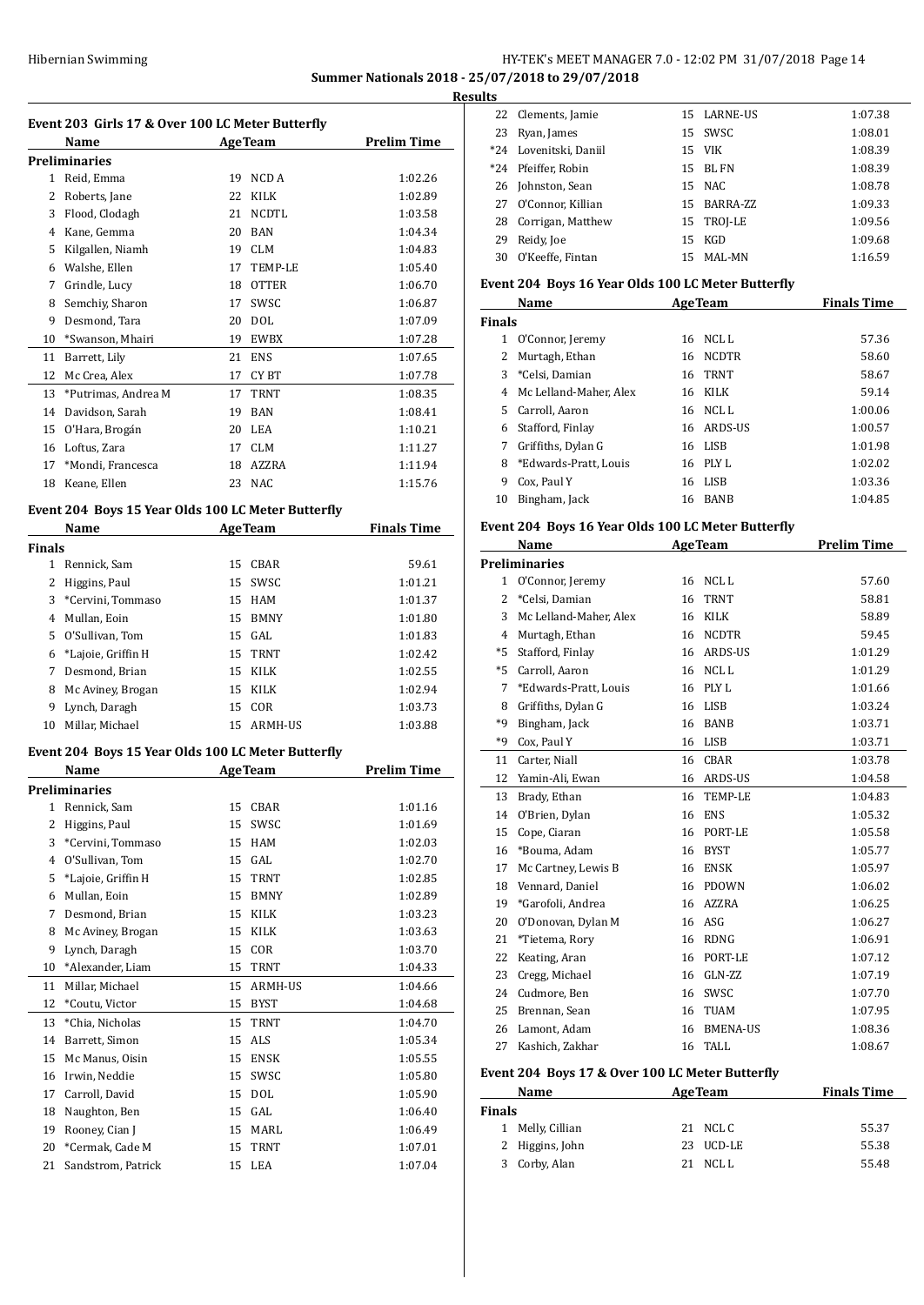## Hibernian Swimming

|                                                  | HY-TEK's MEET MANAGER 7.0 - 12:02 PM 31/07/2018 Page 15 |  |  |
|--------------------------------------------------|---------------------------------------------------------|--|--|
| Summer Nationals 2018 - 25/07/2018 to 29/07/2018 |                                                         |  |  |
| <b>Results</b>                                   |                                                         |  |  |

|    | Finals  (Event 204 Boys 17 & Over 100 LC Meter Butterfly)         |          |                |                    |  |  |  |
|----|-------------------------------------------------------------------|----------|----------------|--------------------|--|--|--|
|    | Name                                                              |          | <b>AgeTeam</b> | <b>Finals Time</b> |  |  |  |
|    | 4 Hewitt, Michael R                                               | 18       | <b>CYBT</b>    | 55.74              |  |  |  |
|    | 5 *Leslie, Ross M                                                 | 20       | <b>EEUX</b>    | 55.97              |  |  |  |
| 6  | O'Sullivan, Brian A                                               | 23       | <b>NAC</b>     | 56.06              |  |  |  |
|    | 7 Johnston, Paddy                                                 | 17       | ARDS-US        | 56.25              |  |  |  |
|    | 8 Mc Geever, Finn                                                 | 18       | NCL L          | 56.49              |  |  |  |
|    | 9 Lennon, Fiachra                                                 | 20       | UCD-LE         | 56.55              |  |  |  |
| 10 | Symons, James                                                     |          | 21 GAL         | 57.23              |  |  |  |
|    |                                                                   |          |                |                    |  |  |  |
|    | Event 204 Boys 17 & Over 100 LC Meter Butterfly<br><b>AgeTeam</b> |          |                |                    |  |  |  |
|    | Name<br><b>Preliminaries</b>                                      |          |                | <b>Prelim Time</b> |  |  |  |
|    | 1 Higgins, John                                                   | 23       | UCD-LE         | 55.22              |  |  |  |
|    | 2 Melly, Cillian                                                  | 21       | NCL C          | 56.20              |  |  |  |
|    | *3 Corby, Alan                                                    | 21       | NCL L          | 56.94              |  |  |  |
|    | *3 Hewitt, Michael R                                              | 18       | CY BT          | 56.94              |  |  |  |
| 5  | *Leslie, Ross M                                                   | 20       | <b>EEUX</b>    | 57.01              |  |  |  |
| 6  | Mc Geever, Finn                                                   | 18       | NCL L          | 57.04              |  |  |  |
|    | 7 Lennon, Fiachra                                                 | 20       | UCD-LE         | 57.38              |  |  |  |
|    | Johnston, Paddy                                                   | 17       | <b>ARDS-US</b> | 57.44              |  |  |  |
| 8  | O'Sullivan, Brian A                                               |          | <b>NAC</b>     |                    |  |  |  |
| 9  |                                                                   | 23<br>21 | GAL            | 57.46<br>57.86     |  |  |  |
| 10 | Symons, James<br>*Reid, Calum                                     |          |                |                    |  |  |  |
| 11 |                                                                   | 23       | <b>EEUX</b>    | 57.88              |  |  |  |
| 12 | *Hull, Aidan                                                      | 17       | TRNT           | 57.96              |  |  |  |
| 13 | Mc Carthy, Cadan                                                  | 18       | NCL M          | 58.15              |  |  |  |
|    | *14 Walsh, Mark                                                   | 21       | NCL L          | 58.16              |  |  |  |
|    | *14 *Bruce, Dale                                                  | 18       | ZIM-ZZ         | 58.16              |  |  |  |
| 16 | Mc Nicholl, Sean                                                  | 17       | TEMP-LE        | 58.36              |  |  |  |
| 17 | Kelly, Alfie                                                      | 17       | DOL            | 59.10              |  |  |  |
|    | 18 Mc Menamin, Fionnan                                            | 18       | ALS            | 59.11              |  |  |  |
| 19 | Burke, Ciaran                                                     | 18       | GAL            | 59.12              |  |  |  |
| 20 | Nolan-Whitney, Jack D                                             | 17       | KILK           | 59.39              |  |  |  |
| 21 | Gardiner, Matthew                                                 | 17       | <b>NAC</b>     | 59.45              |  |  |  |
| 22 | O'Keeffe Tighe, Cian                                              | 18       | PORT-LE        | 59.65              |  |  |  |
| 23 | *Tambling, Max                                                    | 19       | <b>HCKNY</b>   | 59.66              |  |  |  |
| 24 | *Antonen, Eric M                                                  | 17       | TRNT           | 59.84              |  |  |  |
| 25 | *Tayali, Quintin T                                                | 17       | ZIM-ZZ         | 59.86              |  |  |  |
|    | 26 Turner, Nathan                                                 |          | 19 ALS         | 1:00.18            |  |  |  |
| 27 | *Harris, Logan                                                    | 17       | TRNT           | 1:00.24            |  |  |  |
| 28 | *Lombardi, Simone                                                 | 17       | AZZRA          | 1:00.49            |  |  |  |
| 29 | *Birmingham, Marcus                                               | 18       | THAME          | 1:00.57            |  |  |  |
| 30 | Anderson, Ronan                                                   | 21       | NCL S          | 1:00.64            |  |  |  |
| 31 | Bentley, Keith                                                    | 18       | ASG            | 1:00.86            |  |  |  |
| 32 | Duffy, Fionn                                                      | 17       | GAL            | 1:01.06            |  |  |  |
| 33 | Wiffen, Daniel M                                                  | 17       | LISB           | 1:01.07            |  |  |  |
| 34 | O'Sullivan, Luke                                                  | 17       | SWSC           | 1:01.19            |  |  |  |
| 35 | Campbell, Leon                                                    | 18       | SLBGH          | 1:01.42            |  |  |  |
| 36 | Thornton, Samuel                                                  | 17       | ALS            | 1:01.59            |  |  |  |
| 37 | Huang, Tommy                                                      | 17       | CBAR           | 1:01.71            |  |  |  |
| 38 | Kilbride, Denis                                                   | 17       | <b>NRS</b>     | 1:01.73            |  |  |  |
| 39 | Juskus, Kasparas                                                  | 18       | ALS            | 1:01.79            |  |  |  |
| 40 | Rafferty, Shea J                                                  | 17       | NY&MN          | 1:01.84            |  |  |  |
| 41 | Wiffen, Nathan J                                                  | 17       | LISB           | 1:02.25            |  |  |  |
| 42 | Murray-Byrne, Noel                                                | 18       | ESB            | 1:02.69            |  |  |  |
| 43 | *Trementozzi, Leonardo                                            | 18       | AZZRA          | 1:03.30            |  |  |  |
| 44 | Hewitt, Adam                                                      | 17       | BAN            | 1:03.83            |  |  |  |
| 45 | Mc Clements, Barry                                                | 17       | ARDS-US        | 1:05.17            |  |  |  |
| 46 | Murray, Conor                                                     | 20       | LIMK-MN        | 1:22.25            |  |  |  |

|               | Name               |     | <b>AgeTeam</b> | <b>Finals Time</b> |
|---------------|--------------------|-----|----------------|--------------------|
| <b>Finals</b> |                    |     |                |                    |
| 1             | Knox, Julia K      | 15  | <b>BANB</b>    | 2:34.91            |
| 2             | Cooke, Olwyn       | 15. | LIMK-MN        | 2:41.48            |
| 3             | *Morgan, Anna      | 15  | HAM            | 2:42.17            |
| 4             | Davison, Mia       | 15. | ARDS-US        | 2:43.66            |
| 5.            | Gardiner, Beth     |     | 15 NAC         | 2:44.33            |
| 6             | Mc Fadden, Ava     |     | 15 COM         | 2:45.03            |
|               | 7 *Allaire, Ashley | 15  | BYST           | 2:50.34            |
| 8             | O'Shea, Aoife      |     | 15 SWSC        | 2:50.88            |
| 9             | Lucid, Sara        | 15  | KGD            | 2:52.25            |
| 10            | Weinert. Wiktoria  |     | 15 SLIGO       | 2:53.77            |
|               |                    |     |                |                    |

### **Event 205 Girls 15 Year Olds 200 LC Meter Breaststroke**

|              | Name                 |    | <b>AgeTeam</b>  | <b>Prelim Time</b> |
|--------------|----------------------|----|-----------------|--------------------|
|              | <b>Preliminaries</b> |    |                 |                    |
| $\mathbf{1}$ | Knox, Julia K        | 15 | <b>BANB</b>     | 2:42.99            |
| 2            | Cooke, Olwyn         | 15 | LIMK-MN         | 2:44.13            |
| 3            | *Morgan, Anna        | 15 | <b>HAM</b>      | 2:46.05            |
| 4            | Gardiner, Beth       | 15 | NAC             | 2:46.15            |
| 5            | Davison, Mia         | 15 | ARDS-US         | 2:46.96            |
| 6            | Mc Fadden, Ava       | 15 | COM             | 2:49.87            |
| 7            | O'Shea, Aoife        | 15 | SWSC            | 2:50.62            |
| 8            | Weinert, Wiktoria    | 15 | <b>SLIGO</b>    | 2:53.32            |
| 9            | *Allaire, Ashley     | 15 | <b>BYST</b>     | 2:53.41            |
| 10           | Lucid, Sara          | 15 | KGD             | 2:54.97            |
| 11           | Kavanagh, Freja L    | 15 | ASG             | 2:56.10            |
| 12           | Allen, Min           | 15 | <b>NRS</b>      | 2:56.63            |
| 13           | *Spencer, Madeline   | 15 | <b>TRNT</b>     | 2:57.11            |
| 14           | Crisan, Paula        | 15 | LASER           | 2:57.97            |
| 15           | Wall, Lillie         | 15 | <b>CLNM</b>     | 2:58.27            |
| 16           | Condron, Sarah       | 15 | <b>ATH</b>      | 2:58.44            |
| 17           | Shivnen, Amy         | 15 | <b>ALS</b>      | 2:58.80            |
| 18           | Kelly, Aimee         | 15 | <b>SHARK</b>    | 2:59.73            |
| 19           | Mc Bride, Hope       | 15 | ARDS-US         | 3:00.73            |
| 20           | Baird, Shannon       | 15 | <b>BMENA-US</b> | 3:01.00            |
| 21           | Mc Kenna, Thomasin   | 15 | <b>ESB</b>      | 3:01.34            |
| 22           | Organ, Danielle      | 15 | <b>ENS</b>      | 3:01.59            |
| 23           | O'Mahony, Mairead    | 15 | <b>LARNE-US</b> | 3:01.77            |
| 24           | Brennan, Judy        | 15 | <b>ATH</b>      | 3:03.06            |
| 25           | Lynch, Drew          | 15 | SWSC            | 3:05.88            |
| 26           | Moore, Julia         | 15 | <b>CURRA-LE</b> | 3:08.01            |
| 27           | Smylie, Ellen        | 15 | <b>PDOWN</b>    | 3:08.17            |

## **Event 205 Girls 16 Year Olds 200 LC Meter Breaststroke**

|               | Name                       |    | <b>AgeTeam</b> | <b>Finals Time</b> |
|---------------|----------------------------|----|----------------|--------------------|
| <b>Finals</b> |                            |    |                |                    |
| 1             | Macdougald, Jena           | 16 | <b>OTTER</b>   | 2:42.81            |
| 2             | Lynch, Robyn               |    | 16 TEMP-LE     | 2:46.89            |
| 3             | Bates. Aoife               | 16 | <b>SHARK</b>   | 2:48.54            |
|               | 4 *Monaghan-Chow, Isabella | 16 | TRNT           | 2:50.61            |
| 5.            | *Troger, Felicia           |    | 16 HAM         | 2:50.73            |
| 6             | Tinsley, Florence I        |    | 16 CY BT       | 2:51.61            |
| 7             | Nolan, Beth                | 16 | <b>SWSC</b>    | 2:52.13            |
| 8             | Joyce, Grace               | 16 | SHARK          | 2:54.52            |
| 9             | Vaughan, Rachel            | 16 | KILK           | 2:56.58            |
| 10            | Andrews, Jennifer          |    | 16 LONG-VD     | 2:57.14            |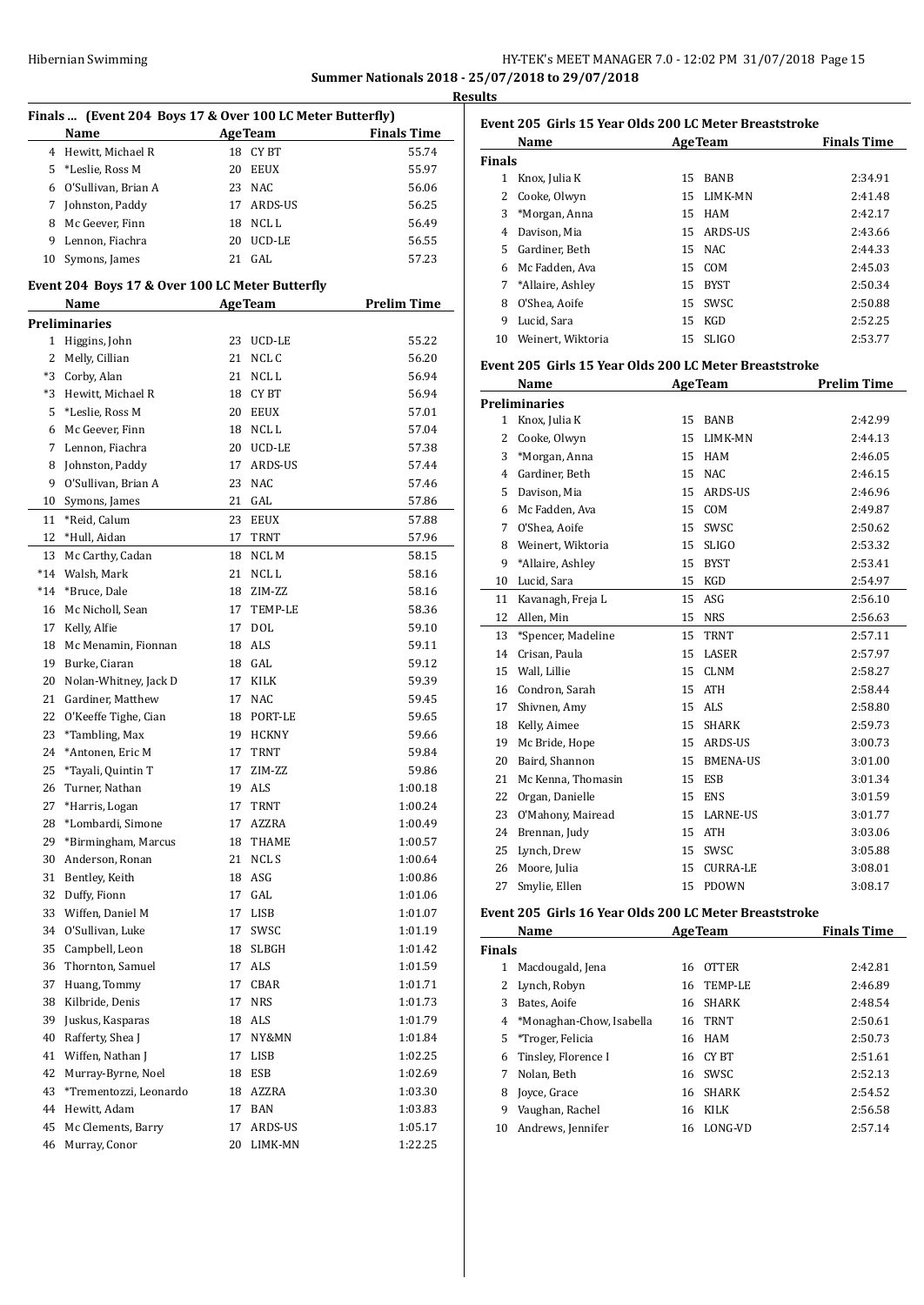## HY-TEK's MEET MANAGER 7.0 - 12:02 PM 31/07/2018 Page 16 **Summer Nationals 2018 - 25/07/2018 to 29/07/2018**

**Results**

| Event 205  Girls 16 Year Olds 200 LC Meter Breaststroke |                                                       |    |                           |                    |
|---------------------------------------------------------|-------------------------------------------------------|----|---------------------------|--------------------|
|                                                         | Name                                                  |    | <b>AgeTeam</b>            | <b>Prelim Time</b> |
|                                                         | Preliminaries                                         |    |                           |                    |
| 1<br>$\overline{2}$                                     | Macdougald, Jena                                      | 16 | <b>OTTER</b>              | 2:45.12            |
|                                                         | *Troger, Felicia                                      |    | 16 HAM                    | 2:52.42            |
| 3                                                       | Bates, Aoife                                          |    | 16 SHARK                  | 2:53.70            |
|                                                         | 4 Lynch, Robyn                                        |    | 16 TEMP-LE<br><b>TRNT</b> | 2:53.97            |
| 5                                                       | *Monaghan-Chow, Isabella                              | 16 | 16 CYBT                   | 2:54.00<br>2:54.34 |
| 6<br>7                                                  | Tinsley, Florence I                                   | 16 | SWSC                      | 2:55.85            |
| 8                                                       | Nolan, Beth<br>Andrews, Jennifer                      |    | 16 LONG-VD                | 2:55.96            |
| 9                                                       | Joyce, Grace                                          | 16 | <b>SHARK</b>              | 2:57.50            |
|                                                         | 10 Vaughan, Rachel                                    |    | 16 KILK                   |                    |
|                                                         |                                                       |    | 16 ALS                    | 2:57.61            |
| 11<br>12                                                | Mc Guirk, Leagh                                       | 16 |                           | 3:01.81            |
|                                                         | Boyle, Labhaoise                                      |    | SHARK                     | 3:02.36            |
| 13                                                      | Donaghy, Onagh                                        | 16 | <b>BMENA-US</b>           | 3:03.25            |
| 14                                                      | Kilgallen, Megan                                      | 16 | <b>CLM</b>                | 3:03.37            |
| 15                                                      | Montgomery, Amy C                                     |    | 16 CYBT                   | 3:03.66            |
| 16                                                      | Frain, Lauren                                         |    | 16 CLM                    | 3:03.92            |
| 17                                                      | Campbell, Lizzie                                      |    | 16 LEA                    | 3:09.00            |
|                                                         | Event 205 Girls 17 & Over 200 LC Meter Breaststroke   |    |                           |                    |
|                                                         | Name                                                  |    | <b>AgeTeam</b>            | <b>Finals Time</b> |
| Finals                                                  |                                                       |    |                           |                    |
|                                                         | 1 Coyne, Niamh                                        |    | 17 NCDTL                  | 2:29.38            |
|                                                         | 2 Haughey, Aisling                                    |    | 23 ALS                    | 2:33.52            |
| 3                                                       | Cooke, Lisa                                           |    | 21 ALS                    | 2:37.07            |
|                                                         | 4 *Marinelli, Asia                                    |    | 20 AZZRA                  | 2:37.78            |
| 5                                                       | Doyle, Eimear                                         |    | 17 WAT-ZZ                 | 2:42.12            |
| 6                                                       | Burke, Jessica                                        |    | 18 NAC                    | 2:43.09            |
| 7                                                       | Murphy, Jade                                          | 21 | <b>SLIGO</b>              | 2:44.87            |
|                                                         |                                                       |    |                           |                    |
| 8                                                       | Thompson, Zoe                                         | 17 | ARDS-US                   | 2:46.67            |
| 9                                                       | Cassidy, Ellen                                        | 17 | <b>DOL</b>                | 2:52.89<br>2:56.51 |
|                                                         | 10 Mc Feely, Christine                                |    | 17 ALS                    |                    |
|                                                         | Event 205 Girls 17 & Over 200 LC Meter Breaststroke   |    |                           |                    |
|                                                         | Name                                                  |    | <b>AgeTeam</b>            | <b>Prelim Time</b> |
|                                                         | <b>Preliminaries</b>                                  |    |                           |                    |
|                                                         | 1 Coyne, Niamh                                        | 17 | <b>NCDTL</b>              | 2:33.63            |
| 2                                                       | Haughey, Aisling                                      |    | 23 ALS                    | 2:36.36            |
| 3                                                       | Cooke, Lisa                                           | 21 | ALS                       | 2:40.23            |
| 4                                                       | *Marinelli, Asia                                      | 20 | AZZRA                     | 2:40.72            |
| 5                                                       | Burke, Jessica                                        | 18 | <b>NAC</b>                | 2:43.24            |
| 6                                                       | Murphy, Jade                                          | 21 | SLIGO                     | 2:46.01            |
| 7                                                       | Doyle, Eimear                                         | 17 | WAT-ZZ                    | 2:47.31            |
| 8                                                       | Thompson, Zoe                                         | 17 | ARDS-US                   | 2:49.87            |
| 9                                                       | Cassidy, Ellen                                        | 17 | DOL                       | 2:52.06            |
| 10                                                      | Mc Cracken, Sarah E                                   | 19 | LISB                      | 2:53.56            |
| 11                                                      | Mc Feely, Christine                                   | 17 | ALS                       | 2:57.76            |
| 12                                                      | *Tobia, Roberta                                       | 17 | AZZRA                     | 3:01.34            |
| 13                                                      | Fox, Jenny                                            | 18 | KGD                       | 3:02.05            |
|                                                         |                                                       |    |                           |                    |
|                                                         | Event 206 Boys 15 Year Olds 200 LC Meter Breaststroke |    |                           |                    |
|                                                         | Name                                                  |    | <b>AgeTeam</b>            | <b>Finals Time</b> |
| Finals                                                  |                                                       |    |                           |                    |
| 1                                                       | Woodside, Ben                                         |    | 15 LARNE-US               | 2:23.98            |
| 2                                                       | Kenny, Sean                                           | 15 | TEMP-LE                   | 2:26.90            |
| 3                                                       | *Cervini, Tommaso                                     | 15 | HAM                       | 2:34.70            |
| 4                                                       | Grady, Rory                                           | 15 | CBAR                      | 2:40.05            |
| 5                                                       | Mc Manus, Oisin                                       | 15 | ENSK                      | 2:40.48            |
|                                                         |                                                       |    |                           |                    |

| ΓS |                       |          |         |
|----|-----------------------|----------|---------|
|    | 6 Farren, Pearse      | 15 BAN   | 2:45.06 |
| 7  | Wilson, Adam W        | 15 BANB  | 2:45.74 |
|    | 8 *Alexander, Liam    | 15 TRNT  | 2:46.45 |
|    | 9 Sheedy, Liam        | 15 CYDY  | 2:47.96 |
|    | 10 O'Brien, Charles T | 15 KLRNY | 2:49.80 |
|    |                       |          |         |

## **Event 206 Boys 15 Year Olds 200 LC Meter Breaststroke**

|    | Name                  |    | <b>AgeTeam</b>  | <b>Prelim Time</b> |
|----|-----------------------|----|-----------------|--------------------|
|    | <b>Preliminaries</b>  |    |                 |                    |
| 1  | Woodside, Ben         | 15 | <b>LARNE-US</b> | 2:25.90            |
| 2  | Kenny, Sean           | 15 | <b>TEMP-LE</b>  | 2:29.96            |
| 3  | *Cervini, Tommaso     | 15 | <b>HAM</b>      | 2:40.33            |
| 4  | Mc Manus, Oisin       | 15 | <b>ENSK</b>     | 2:41.29            |
| 5  | Grady, Rory           | 15 | <b>CBAR</b>     | 2:42.95            |
| 6  | Farren, Pearse        | 15 | <b>BAN</b>      | 2:43.49            |
| 7  | Wilson, Adam W        | 15 | <b>BANB</b>     | 2:45.38            |
| 8  | *Alexander, Liam      | 15 | <b>TRNT</b>     | 2:45.95            |
| 9  | *Lajoie, Griffin H    | 15 | <b>TRNT</b>     | 2:46.14            |
| 10 | *Zmarai, Attal        | 15 | <b>TRNT</b>     | 2:47.81            |
| 11 | *Cermak, Cade M       | 15 | <b>TRNT</b>     | 2:49.20            |
| 12 | Sheedy, Liam          | 15 | <b>CYDY</b>     | 2:49.83            |
| 13 | O'Brien, Charles T    | 15 | <b>KLRNY</b>    | 2:51.03            |
| 14 | Naughton, Ben         | 15 | GAL.            | 2:52.12            |
| 15 | Mc Namara, Conn       | 15 | <b>CBAR</b>     | 2:54.10            |
| 16 | Powell, Teige         | 15 | <b>KILK</b>     | 2:54.74            |
| 17 | Registe, Deaten N     | 15 | <b>LISB</b>     | 2:55.38            |
| 18 | Klimonov, Denis       | 15 | TG SK           | 2:57.10            |
| 19 | Lally, Rory           | 15 | GAL             | 2:57.25            |
| 20 | Marfunin, Alexander K | 15 | NY&MN           | 2:59.35            |
| 21 | Blanchard, Fergal     | 15 | <b>LASER</b>    | 2:59.66            |
| 22 | Curley, Patrick       | 15 | <b>ESB</b>      | 3:00.07            |

## **Event 206 Boys 16 Year Olds 200 LC Meter Breaststroke**

| Name          |                          |    | <b>AgeTeam</b> | <b>Finals Time</b> |
|---------------|--------------------------|----|----------------|--------------------|
| <b>Finals</b> |                          |    |                |                    |
| 1             | Corby, Eoin              | 16 | NCL L          | 2:19.36            |
| 2             | Mc Sharry, Mouric        |    | 16 MARL        | 2:29.90            |
| 3             | *Wheatcroft, Thomas      | 16 | <b>TRNT</b>    | 2:33.98            |
| 4             | Cox, Paul Y              | 16 | LISB           | 2:34.74            |
|               | 5 Mc Lelland-Maher, Alex | 16 | KILK           | 2:35.67            |
| 6             | O'Sullivan, Cillian      | 16 | PORT-LE        | 2:36.29            |
| 7             | Mc Ilroy-Sanchez, Conor  | 16 | <b>LVADY</b>   | 2:36.72            |
| 8             | Buckley, Ben             | 16 | MAL-MN         | 2:37.51            |
| 9             | Mc Shea, Kealan          | 16 | <b>ENSK</b>    | 2:41.95            |
| 10            | *Celsi, Damian           | 16 | <b>TRNT</b>    | 2:42.76            |

#### **Event 206 Boys 16 Year Olds 200 LC Meter Breaststroke**

|    | Name                    | <b>AgeTeam</b> |              | <b>Prelim Time</b> |
|----|-------------------------|----------------|--------------|--------------------|
|    | <b>Preliminaries</b>    |                |              |                    |
| 1  | Corby, Eoin             | 16             | NCL L        | 2:23.11            |
| 2  | Mc Sharry, Mouric       | 16             | MARL         | 2:32.73            |
| 3  | Cox, Paul Y             |                | 16 LISB      | 2:33.45            |
| 4  | *Wheatcroft, Thomas     | 16             | <b>TRNT</b>  | 2:34.39            |
| 5. | O'Sullivan, Cillian     | 16             | PORT-LE      | 2:36.56            |
| 6  | Mc Lelland-Maher, Alex  | 16             | KILK         | 2:38.78            |
| 7  | Buckley, Ben            | 16             | MAL-MN       | 2:39.13            |
| 8  | Mc Ilroy-Sanchez, Conor | 16             | <b>LVADY</b> | 2:41.57            |
| 9  | *Celsi, Damian          | 16             | <b>TRNT</b>  | 2:41.80            |
| 10 | Mc Shea, Kealan         | 16             | ENSK         | 2:41.87            |
| 11 | *Bouma, Adam            | 16             | <b>BYST</b>  | 2:41.93            |
| 12 | Egan, Dylan             | 16             | ALS          | 2:42.72            |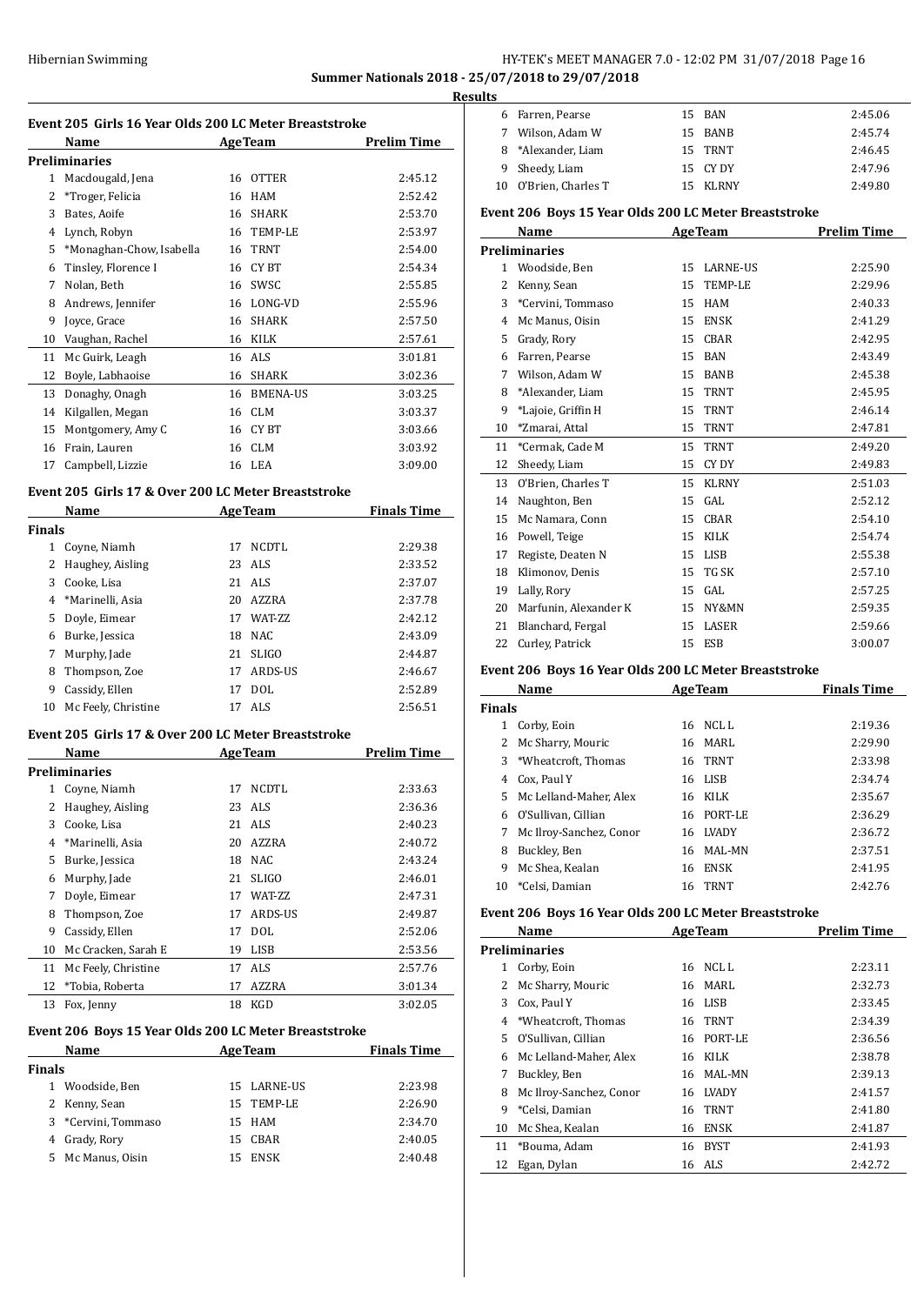## HY-TEK's MEET MANAGER 7.0 - 12:02 PM 31/07/2018 Page 17 **Summer Nationals 2018 - 25/07/2018 to 29/07/2018**

|        |                                                                             |          |                             |                    | <b>Results</b>                                                                                                                 |
|--------|-----------------------------------------------------------------------------|----------|-----------------------------|--------------------|--------------------------------------------------------------------------------------------------------------------------------|
|        | Preliminaries  (Event 206 Boys 16 Year Olds 200 LC Meter Breaststro<br>Name | AgeTeam  |                             | <b>Prelim Time</b> | <b>Event 20</b><br>Na                                                                                                          |
|        | 13 Church, Sean                                                             |          | 16 PORT-LE                  | 2:44.06            | 1 Da                                                                                                                           |
|        | 14 Mc Cartney, Lewis B                                                      |          | 16 ENSK                     | 2:44.28            | 2<br>$^*M$                                                                                                                     |
| 15     | Kennedy, Eidhne                                                             |          | 16 GAL                      | 2:44.72            |                                                                                                                                |
|        | 16 Vaughan, Stuart A                                                        |          | 16 WEX                      | 2:45.12            | <b>Event 20</b>                                                                                                                |
| 17     | Rouine, Eoin                                                                |          | 16 SEA                      | 2:45.61            | Na                                                                                                                             |
| 18     | O'Connor, Milo                                                              |          | 16 ATH                      | 2:49.04            | 1 Mc                                                                                                                           |
| 19     | Evans, James                                                                |          | 16 ALS                      | 2:50.31            | Event 20                                                                                                                       |
|        | 20 Breslin, Ethan<br>21 Stinson, David                                      |          | 16 CLM<br>16 ARDS-US        | 2:51.04<br>2:51.07 | Te                                                                                                                             |
|        | 22 Harmon, Patrick                                                          |          | 16 ADSC                     | 2:51.21            | $1$ UC                                                                                                                         |
|        | 23 O'Rourke, Diarmuid                                                       |          | 16 TUAM                     | 2:51.79            | 2 AR                                                                                                                           |
|        | 24 Vennard, Daniel                                                          |          | 16 PDOWN                    | 2:52.81            | 3 AL                                                                                                                           |
| 25     | Kaczynski, Sebastian                                                        |          | 16 CLNM                     | 2:53.06            | 4 TR                                                                                                                           |
|        | 26 Cantwell, Brendan                                                        |          | 16 CLNM                     | 2:53.20            | 5 TE                                                                                                                           |
| 27     | Jeffery, John J                                                             |          | 16 TMORE                    | 2:53.26            | 6 DO                                                                                                                           |
| 28     | Morrissey, Ciaran                                                           |          | 16 WAT-ZZ                   | 2:57.30            | 7 HA                                                                                                                           |
|        |                                                                             |          |                             |                    | 8 KII                                                                                                                          |
|        | Event 206 Boys 17 & Over 200 LC Meter Breaststroke                          |          |                             |                    | 9<br>GA                                                                                                                        |
|        | <b>Example 2.1 Age Team</b><br>Name                                         |          |                             | <b>Finals Time</b> | ZIN<br>10                                                                                                                      |
| Finals |                                                                             |          |                             |                    | SW<br>11                                                                                                                       |
|        | 1 Doyle, Liam                                                               |          | 21 NCLD                     | 2:18.47            | 12 LIS                                                                                                                         |
|        | 2 Cooke, Uisean                                                             |          | 17 NCL L                    | 2:21.56            | 13<br>TA.                                                                                                                      |
| 3      | *O'Hara, Liam                                                               |          | 17 ZIM-ZZ                   | 2:23.00            | 14 TR                                                                                                                          |
| 4      | *Kozhabayev, Richard                                                        |          | 17 HAM                      | 2:25.26            | 15 WA                                                                                                                          |
| 5      | Kenny, Joe                                                                  |          | 17 TEMP-LE                  | 2:27.03            | 16 ESI                                                                                                                         |
| 6<br>7 | Stoops, Mark<br>Duffy, Fionn                                                |          | 18 BAN<br>17 GAL            | 2:29.67<br>2:31.25 | 17 BY                                                                                                                          |
| 8      | Angus, Jack                                                                 |          | 17 ARDS-US                  | 2:32.84            | 18 AS<br>--- LIS                                                                                                               |
| 9      | Vedernikovs, Nikita                                                         |          | 18 NAC                      | 2:35.63            | --- CLI                                                                                                                        |
|        | 10 Carew, Christopher                                                       |          | 19 KILK                     | 2:37.54            |                                                                                                                                |
|        |                                                                             |          |                             |                    | <b>Event 21</b>                                                                                                                |
|        | Event 206 Boys 17 & Over 200 LC Meter Breaststroke                          |          |                             |                    | Na                                                                                                                             |
|        | Name                                                                        |          | <b>Example 2.1 Age Team</b> | <b>Prelim Time</b> | A - Final                                                                                                                      |
|        | <b>Preliminaries</b>                                                        |          |                             |                    | $\mathbf{1}$<br>Ro                                                                                                             |
|        | 1 Doyle, Liam<br>2 Cooke, Uisean                                            |          | 21 NCLD<br>17 NCL L         | 2:19.86<br>2:21.07 | $\overline{c}$<br>$*$ Sł                                                                                                       |
|        | 3 *Kozhabayev, Richard                                                      |          | 17 HAM                      | 2:24.20            | 3 Wa<br>4 Ro                                                                                                                   |
| 4      | *O'Hara, Liam                                                               | 17       | ZIM-ZZ                      | 2:26.60            | 5<br>Mc                                                                                                                        |
| 5      | *O'Brien, Jack                                                              | 18       | C MAN                       | 2:26.72            | 6<br>*By                                                                                                                       |
| 6      | Kenny, Joe                                                                  | 17       | TEMP-LE                     | 2:27.87            | 7<br>Ro                                                                                                                        |
| 7      | *Hosie, Andrew                                                              | 25       | <b>GLSGO</b>                | 2:32.01            | 8<br>Ph                                                                                                                        |
| 8      | Stoops, Mark                                                                | 18       | <b>BAN</b>                  | 2:32.71            | 9<br>Mc                                                                                                                        |
|        | Duffy, Fionn                                                                |          | GAL                         |                    |                                                                                                                                |
| 9      |                                                                             |          |                             |                    |                                                                                                                                |
| 10     |                                                                             | 17<br>17 |                             | 2:36.25            | 10                                                                                                                             |
| 11     | Angus, Jack                                                                 | 17       | ARDS-US<br>TRNT             | 2:36.36<br>2:36.38 |                                                                                                                                |
| 12     | *Harris, Logan                                                              | 18       |                             |                    |                                                                                                                                |
| 13     | Vedernikovs, Nikita<br>Carew, Christopher                                   | 19       | NAC<br>KILK                 | 2:36.51<br>2:37.20 |                                                                                                                                |
| 14     | Kelly, Shane                                                                | 19       | <b>NAC</b>                  | 2:37.94            | 1                                                                                                                              |
| 15     | Feenan, Andrew                                                              | 17       | SWSC                        | 2:37.98            | $\overline{2}$                                                                                                                 |
| 16     | Donnelly, John                                                              | 17       | SLBGH                       | 2:41.18            | 3                                                                                                                              |
| 17     | Foley, Cian                                                                 | 19       | <b>NRS</b>                  | 2:42.96            |                                                                                                                                |
| 18     | Woods, David                                                                | 20       | <b>SLIGO</b>                | 2:45.65            | 5                                                                                                                              |
| 19     | Doorly, Joseph                                                              |          | 18 GAL                      | 2:45.98            |                                                                                                                                |
| 20     | Mc Andrew, Michael                                                          | 17       | <b>SHARK</b>                | 2:46.73            | 7                                                                                                                              |
| 21     | *Eddy, Ciaran                                                               |          | 18 BARAQ-ZZ                 | 2:47.24            | 8                                                                                                                              |
|        | *Matthews, Cameron K                                                        |          | 18 HAM                      | DQ                 | 9                                                                                                                              |
|        | Cosgrave, David                                                             | 17       | ESB                         | DQ                 | 10                                                                                                                             |
|        |                                                                             |          |                             |                    | 11                                                                                                                             |
|        |                                                                             |          |                             |                    | 12                                                                                                                             |
|        |                                                                             |          |                             |                    | Mc<br>Event 21<br>Na<br>Prelimin<br>Ro <sup></sup><br>$*S$<br>$*B_1$<br>4 Wa<br>Mc<br>6 Mc<br>Ro<br>Ro<br>Mc<br>Ph<br>Ho<br>Ga |
|        |                                                                             |          |                             |                    |                                                                                                                                |
|        |                                                                             |          |                             |                    |                                                                                                                                |
|        |                                                                             |          |                             |                    |                                                                                                                                |

| Event 207 Girls 15 Year Olds 1500 LC Meter Freestyle |                    |                                                     |                    |  |
|------------------------------------------------------|--------------------|-----------------------------------------------------|--------------------|--|
|                                                      | Name               | <b>AgeTeam</b>                                      | <b>Finals Time</b> |  |
|                                                      | 1 Daly, Edel       | 15 NCLL                                             | 18:14.69           |  |
|                                                      | 2 *Mc Gee, Caoimhe | 15 WINS                                             | 19:38.31           |  |
|                                                      |                    | Event 207 Girls 17 & Over 1500 LC Meter Freestyle   |                    |  |
|                                                      | Name               | <b>Example 2 AgeTeam</b>                            | <b>Finals Time</b> |  |
|                                                      | 1 Mc Evoy, Lara    | 17 ALS                                              | 17:50.65           |  |
|                                                      |                    | Event 209 Mixed 15 & Over 400 LC Meter Medley Relay |                    |  |
|                                                      | Team               | Relay                                               | <b>Finals Time</b> |  |
| $\mathbf{1}$                                         | UCD-LE             | A                                                   | 4:01.87            |  |
| 2                                                    | ARDS-US            | A                                                   | 4:05.63            |  |
| 3                                                    | ALS                | A                                                   | 4:07.72            |  |
| $\overline{4}$                                       | <b>TRNT</b>        | A                                                   | 4:10.25            |  |
| 5                                                    | <b>TEMP-LE</b>     | A                                                   | 4:10.80            |  |
| 6                                                    | DOL                | A                                                   | 4:11.58            |  |
| 7                                                    | <b>HAM</b>         | A                                                   | 4:12.48            |  |
| 8                                                    | KILK               | A                                                   | 4:14.53            |  |
| 9                                                    | GAL.               | A                                                   | 4:16.40            |  |
| 10                                                   | ZIM-ZZ             | A                                                   | 4:16.54            |  |
| 11                                                   | SWSC               | A                                                   | 4:19.26            |  |
| 12                                                   | LISB               | A                                                   | 4:21.18            |  |
| 13                                                   | <b>TALL</b>        | A                                                   | 4:22.69            |  |
| 14                                                   | <b>TRNT</b>        | B                                                   | 4:23.50            |  |
| 15                                                   | <b>WAT-7.7</b>     | A                                                   | 4:33.08            |  |
| 16                                                   | <b>ESB</b>         | A                                                   | 4:34.95            |  |
| 17                                                   | BYST               | A                                                   | 4:36.88            |  |
| 18                                                   | ASG                | A                                                   | 4:38.44            |  |
| $---$                                                | LISB               | B                                                   | D <sub>0</sub>     |  |
| ---                                                  | <b>CLNM</b>        | A                                                   | DQ                 |  |

## **Event 211 Girls 12-13 50 LC Meter Freestyle**

|           | Name               |    | <b>AgeTeam</b> | <b>Finals Time</b> |
|-----------|--------------------|----|----------------|--------------------|
| \ - Final |                    |    |                |                    |
| 1         | Rowlands, Aisling  | 13 | TROJ-LE        | 28.02              |
| 2         | *Sheridan, Lily    | 13 | <b>TRNT</b>    | 28.16              |
| 3         | Waters, Emma       | 13 | ASG            | 28.47              |
| 4         | Rogers, Nemone     |    | 13 TROJ-LE     | 28.75              |
| 5.        | Mc Mullen, Jodie H | 13 | <b>BANB</b>    | 28.83              |
| 6         | *Byrne, Shannon    | 13 | MSC.           | 29.01              |
|           | Rooney, Cora       | 13 | MARI.          | 29.73              |
| 8         | Phelan, Rosalie    | 13 | PORT-LE        | 29.81              |
| 9         | Mc Alorum, Mollie  | 13 | LEA            | 29.93              |
| 10        | Mc Cartney, Ellie  | 13 | <b>ENSK</b>    | 30.86              |

#### **Event 211 Girls 12-13 50 LC Meter Freestyle**

|    | Name               |    | <b>AgeTeam</b> | <b>Prelim Time</b> |
|----|--------------------|----|----------------|--------------------|
|    | Preliminaries      |    |                |                    |
| 1  | Rowlands, Aisling  | 13 | TROJ-LE        | 27.89              |
|    | *Sheridan, Lily    | 13 | <b>TRNT</b>    | 28.53              |
| 3  | *Byrne, Shannon    | 13 | MSC            | 28.90              |
| 4  | Waters, Emma       | 13 | ASG            | 29.08              |
| 5. | Mc Cartney, Ellie  | 13 | ENSK           | 29.53              |
| 6  | Mc Mullen, Jodie H | 13 | <b>BANB</b>    | 29.58              |
| 7  | Rooney, Cora       | 13 | MARL           | 29.69              |
| 8  | Rogers, Nemone     | 13 | TROJ-LE        | 29.77              |
| 9  | Mc Alorum. Mollie  | 13 | LEA            | 29.88              |
| 10 | Phelan, Rosalie    | 13 | PORT-LE        | 29.95              |
| 11 | Hodgins, Grace S   | 13 | TROJ-LE        | 29.96              |
| 12 | Gardiner, Ciara    | 13 | DOL            | 30.05              |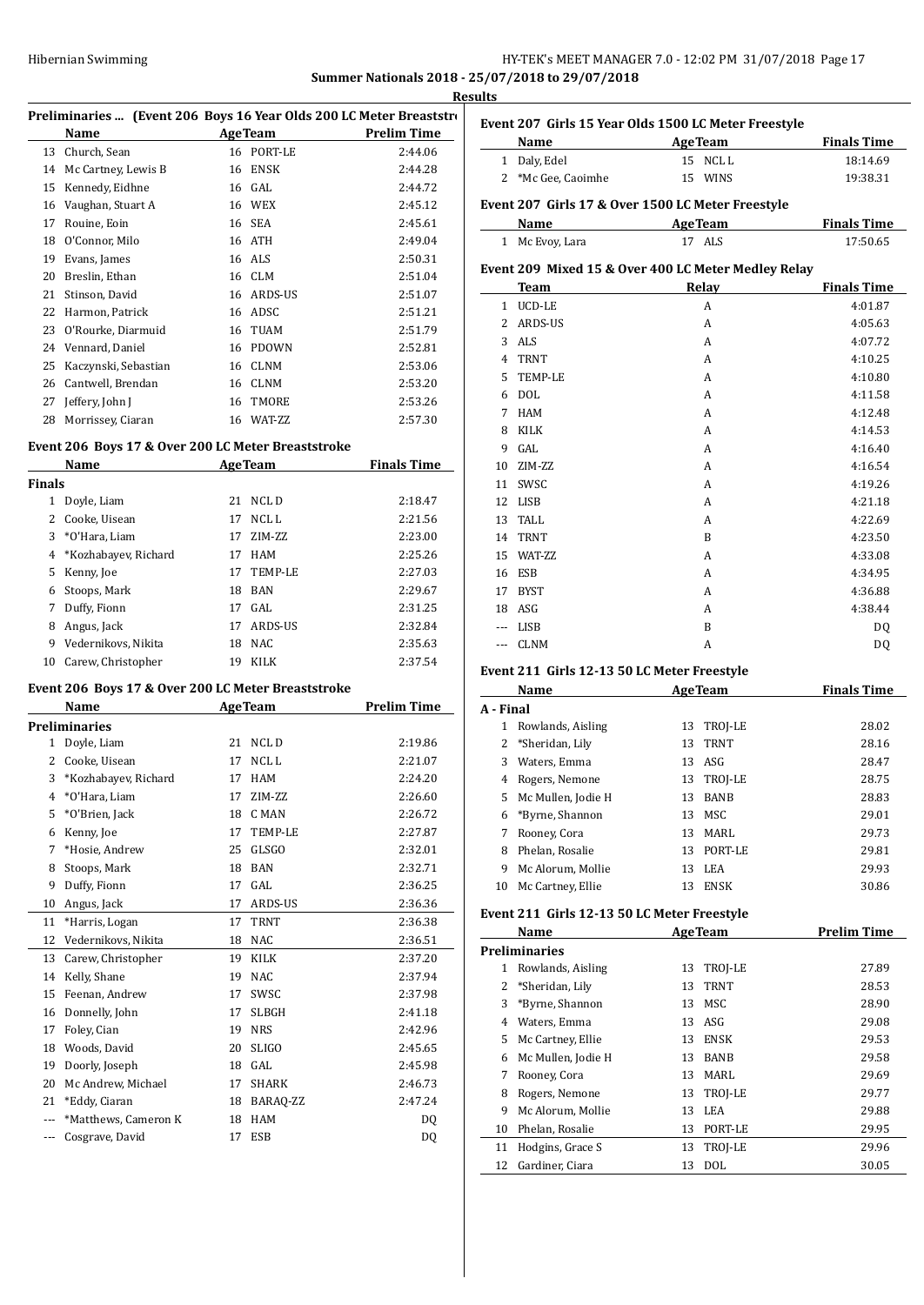## HY-TEK's MEET MANAGER 7.0 - 12:02 PM 31/07/2018 Page 18 **Summer Nationals 2018 - 25/07/2018 to 29/07/2018**

**Results**

|       |                         |    |                 | Preliminaries  (Event 211 Girls 12-13 50 LC Meter Freestyle) |  |  |  |  |  |
|-------|-------------------------|----|-----------------|--------------------------------------------------------------|--|--|--|--|--|
|       | Name                    |    | <b>AgeTeam</b>  | <b>Prelim Time</b>                                           |  |  |  |  |  |
| 13    | Ni Riain, Roisin        | 13 | LIMK-MN         | 30.08                                                        |  |  |  |  |  |
| 14    | Cullen, Abi M           | 13 | KILK            | 30.22                                                        |  |  |  |  |  |
| 15    | MC Guire, Lily          |    | 13 LEA          | 30.26                                                        |  |  |  |  |  |
| 16    | Hill, Lucy              |    | 13 ARDS-US      | 30.29                                                        |  |  |  |  |  |
| 17    | Mc William, Tea         |    | 13 BMNY         | 30.30                                                        |  |  |  |  |  |
| 18    | *Mc Intosh, Isla        |    | 12 HAM          | 30.32                                                        |  |  |  |  |  |
| 19    | Sweeney, Kate           | 13 | <b>TEMP-LE</b>  | 30.34                                                        |  |  |  |  |  |
| 20    | Reidy, Grace            | 13 | KGD             | 30.37                                                        |  |  |  |  |  |
| 21    | Kelly, Clara            | 13 | ALS             | 30.42                                                        |  |  |  |  |  |
| 22    | Moran, Ellie            |    | 13 COM          | 30.46                                                        |  |  |  |  |  |
| 23    | *Farnood, Eila Y        | 13 | TRNT            | 30.54                                                        |  |  |  |  |  |
| 24    | *Partridge, Sadie       | 12 | <b>TRNT</b>     | 30.56                                                        |  |  |  |  |  |
| 25    | O'Kane, Moya            | 12 | LISB            | 30.60                                                        |  |  |  |  |  |
| 26    | Carroll, Ella           | 13 | LIMK-MN         | 30.64                                                        |  |  |  |  |  |
| 27    | O'Connor, Aisling       | 13 | NAC             | 30.72                                                        |  |  |  |  |  |
| 28    | Becker, Fallon          |    | 13 GLN-ZZ       | 30.83                                                        |  |  |  |  |  |
| $*29$ | *May, Jodie             | 13 | <b>HAM</b>      | 30.85                                                        |  |  |  |  |  |
| $*29$ | Farr, Rachel            |    | 13 SWSC         | 30.85                                                        |  |  |  |  |  |
| $*31$ | Alzaibag, Jana          |    | 13 PORT-LE      | 30.96                                                        |  |  |  |  |  |
| *31   | Buckley, Marguerite     |    | 12 CLNM         | 30.96                                                        |  |  |  |  |  |
| 33    | *Sukupova, Vanesa       | 12 | <b>SPSTL</b>    | 30.99                                                        |  |  |  |  |  |
| 34    | Bingham, Ellie M        | 13 | <b>BANB</b>     | 31.07                                                        |  |  |  |  |  |
| 35    | Fabian, Reka            | 13 | LASER           | 31.14                                                        |  |  |  |  |  |
| 36    | Evans Garrett, Juliette |    | 13 ALS          | 31.23                                                        |  |  |  |  |  |
| 37    | Kelly, Ruth             | 13 | <b>NRS</b>      | 31.25                                                        |  |  |  |  |  |
| 38    | Barrett, Ruth           | 13 | ALS             | 31.31                                                        |  |  |  |  |  |
| 39    | Farr, Lauren            | 12 | SWSC            | 31.37                                                        |  |  |  |  |  |
| 40    | Monaghan, Riona         |    | 12 ESB          | 31.40                                                        |  |  |  |  |  |
| 41    | Kenny, Nevaeh           |    | 13 ALS          | 31.43                                                        |  |  |  |  |  |
| 42    | *Uttley, Niamh          |    | 13 WOK          | 31.45                                                        |  |  |  |  |  |
| 43    | Griffin, Carol          | 13 | SHARK           | 31.48                                                        |  |  |  |  |  |
| 44    | Sallai, Sara            |    | 13 ST FC        | 31.54                                                        |  |  |  |  |  |
| 45    | Mc Namara, Ava          |    | 13 LISB         | 31.61                                                        |  |  |  |  |  |
| 46    | Boyd, Alyssa            | 12 | ARDS-US         | 31.65                                                        |  |  |  |  |  |
| 47    | Doran, Aoife            |    | 12 ALS          | 31.83                                                        |  |  |  |  |  |
| 48    | Robson, Jessika K       |    | 12 LISB         | 31.85                                                        |  |  |  |  |  |
| 49    | Perez, Alexandra        | 13 | KGD             | 31.87                                                        |  |  |  |  |  |
| 50    | O'Reilly, Emily         | 13 | TITAN-ZZ        | 31.91                                                        |  |  |  |  |  |
| 51    | Walsh, Kallie E         | 13 | <b>CURRA-LE</b> | 32.42                                                        |  |  |  |  |  |
| 52    | Ryan, Kiara             | 12 | <b>NRS</b>      | 33.05                                                        |  |  |  |  |  |
|       |                         |    |                 |                                                              |  |  |  |  |  |

#### **Event 211 Girls 14 Year Olds 50 LC Meter Freestyle**

|           | Name                 |    | <b>AgeTeam</b> | <b>Finals Time</b> |
|-----------|----------------------|----|----------------|--------------------|
| A - Final |                      |    |                |                    |
| 1         | *Babatsikos, Ellie E |    | 14 TRNT        | 27.28              |
| 2         | Williams, Ciara      |    | 14 NAC         | 27.71              |
| 3         | *Langenbach, Stella  |    | 14 HAM         | 28.34              |
| 4         | Bailey, Sadhbh       |    | 14 NRS         | 28.39              |
| 5         | Quinn, Orla          |    | 14 I.VADY      | 28.40              |
| 6         | Quinn, Sasha A       |    | 14 LISB        | 28.50              |
| 7         | O'Shea, Hannah       |    | 14 DOL         | 28.94              |
| 8         | O'Brien King, Alanna |    | 14 ALS         | 29.59              |
| 9         | Evans, Clara         | 14 | TITAN-ZZ       | 30.57              |
|           |                      |    |                |                    |

## **Event 211 Girls 14 Year Olds 50 LC Meter Freestyle**

| Name                 | <b>AgeTeam</b> | <b>Prelim Time</b> |
|----------------------|----------------|--------------------|
| <b>Preliminaries</b> |                |                    |
| *Babatsikos, Ellie E | 14 TRNT        | 27.27              |
| 2 Williams, Ciara    | 14 NAC         | 27.89              |
| Bailey, Sadhbh<br>3  | 14 NRS         | 28.04              |

| 4    | *Langenbach, Stella  | 14 | HAM          | 28.23 |
|------|----------------------|----|--------------|-------|
| 5    | O'Shea, Hannah       | 14 | <b>DOL</b>   | 28.39 |
| 6    | Quinn, Sasha A       | 14 | <b>LISB</b>  | 28.74 |
| $*7$ | Bracken, Lucy A      | 14 | ASG          | 29.23 |
| $*7$ | *Vreeken, Stella     | 14 | <b>TRNT</b>  | 29.23 |
| 9    | Quinn, Orla          | 14 | <b>LVADY</b> | 29.59 |
| 10   | Evans, Clara         | 14 | TITAN-ZZ     | 29.64 |
| 11   | O'Brien King, Alanna |    | 14 ALS       | 29.84 |
| 12   | Campbell, Anna       |    | 14 LARNE-US  | 29.87 |
| 13   | Baker, Jodie         | 14 | <b>FER</b>   | 29.99 |
| 14   | Nulty, Molly         | 14 | SSEAL        | 30.08 |
| 15   | Rocks, Freya         | 14 | <b>OLY</b>   | 30.27 |
| 16   | Mc Crea, Olivia      | 14 | CY BT        | 30.32 |
| 17   | *Hulford, Kate S     | 14 | <b>TRNT</b>  | 30.35 |
| 18   | *Galvin, Kyna        | 14 | <b>MILW</b>  | 30.47 |
| 19   | Murphy, Eabha        | 14 | WAT-ZZ       | 30.50 |
| 20   | Semple, Penny        | 14 | SWSC         | 30.61 |
| 21   | Markey, Ruby         | 14 | ALS          | 31.33 |

## **Event 212 Boys 12-13 50 LC Meter Freestyle**

| <b>AgeTeam</b><br>Name |                    |    | <b>Finals Time</b> |       |
|------------------------|--------------------|----|--------------------|-------|
| <b>Finals</b>          |                    |    |                    |       |
|                        | Tebite, Oisin      | 13 | NAC.               | 26.25 |
| 2                      | Winston, Harry     |    | 13 ALS             | 26.34 |
| 3                      | *Whittall, Anthony | 13 | <b>HAM</b>         | 27.09 |
| 4                      | Mulhall, John      | 13 | TROJ-LE            | 27.18 |
| 5.                     | Barnes, Adam       | 13 | ARDS-US            | 27.19 |
| 6                      | Galland, Marc      | 13 | <b>SWSC</b>        | 27.43 |
| 7                      | Bailey, Evan       | 13 | <b>NRS</b>         | 27.94 |
| 8                      | Registe, Dylan L   | 13 | LISB               | 27.97 |
| 9                      | *Springer, Jan     | 13 | <b>HPSC</b>        | 28.18 |
| 10                     | O'Neill. Finn      | 13 | <b>TROI-LE</b>     | 28.23 |

### **Event 212 Boys 12-13 50 LC Meter Freestyle**

|              | Name                       | <b>AgeTeam</b> |             | <b>Prelim Time</b> |
|--------------|----------------------------|----------------|-------------|--------------------|
|              | <b>Preliminaries</b>       |                |             |                    |
| $\mathbf{1}$ | Tebite, Oisin              | 13             | NAC         | 26.17              |
| 2            | Winston, Harry             | 13             | <b>ALS</b>  | 26.84              |
| 3            | Barnes, Adam               | 13             | ARDS-US     | 27.09              |
| 4            | *Whittall, Anthony         | 13             | <b>HAM</b>  | 27.25              |
| 5            | Bailey, Evan               | 13             | <b>NRS</b>  | 27.50              |
| 6            | Mulhall, John              | 13             | TROJ-LE     | 27.57              |
| 7            | *Springer, Jan             | 13             | <b>HPSC</b> | 27.79              |
| 8            | Galland, Marc              | 13             | SWSC        | 27.89              |
| 9            | O'Neill, Finn              | 13             | TROJ-LE     | 27.98              |
| 10           | Registe, Dylan L           | 13             | <b>LISB</b> | 28.04              |
| 11           | Riddell, Ben               | 13             | <b>BAN</b>  | 28.15              |
| 12           | Phelan, Sami               | 13             | GLN-ZZ      | 28.58              |
| 13           | Clarke, Maitiu             | 12             | COOL        | 28.65              |
| $*14$        | Pau. David                 | 12             | PORT-LE     | 28.89              |
| $*14$        | Murphy, Adam               | 13             | <b>CBAR</b> | 28.89              |
| 16           | Mac Leod, Euan             | 13             | <b>ESB</b>  | 29.01              |
| 17           | Duda, Philip               | 13             | COM         | 29.03              |
| 18           | Curley, Michael            | 13             | <b>ESB</b>  | 29.09              |
| 19           | Fitzgerald, Conor          | 12             | Sharks      | 29.10              |
| 20           | Roban, Daniel              | 13             | <b>NAC</b>  | 29.36              |
| 21           | Mc Kee, Ciaran             | 13             | <b>BAN</b>  | 29.37              |
| 22           | Larkin, James              | 13             | <b>KILK</b> | 29.38              |
| 23           | Calwell, Luke              | 13             | LARNE-US    | 29.69              |
| 24           | O'Loughlin Brophy, Killian | 12             | COOL        | 29.71              |
| 25           | Huges, Oliver              | 13             | LIMK-MN     | 29.79              |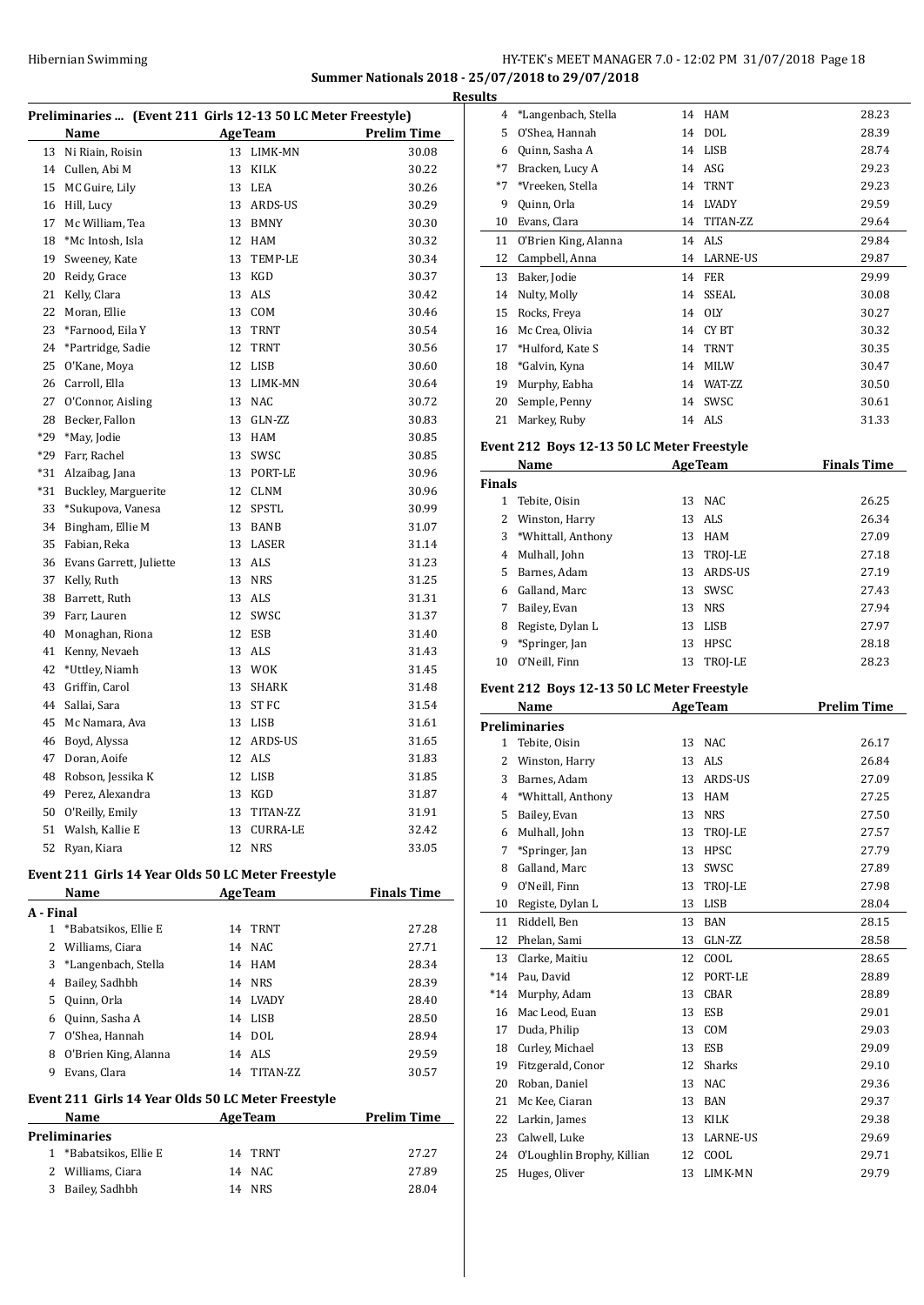## HY-TEK's MEET MANAGER 7.0 - 12:02 PM 31/07/2018 Page 19 **Summer Nationals 2018 - 25/07/2018 to 29/07/2018**

**Results**

 $\overline{a}$ 

 $\overline{a}$ 

| Preliminaries  (Event 212 Boys 12-13 50 LC Meter Freestyle) |                                                   |    |                |                    |
|-------------------------------------------------------------|---------------------------------------------------|----|----------------|--------------------|
|                                                             | Name                                              |    | AgeTeam        | <b>Prelim Time</b> |
| 26                                                          | Balashchuk, Andrew                                | 12 | NAC            | 29.96              |
| 27                                                          | Carroll, Sã©amus                                  | 13 | TMORE          | 30.06              |
|                                                             | 28 Behme, Johann                                  | 13 | ECAV-US        | 30.19              |
|                                                             | 29 Brennan, Ollie                                 |    | 12 COOL        | 30.21              |
|                                                             | *30 Pantic, Sergej                                |    | 13 ENS         | 30.26              |
|                                                             | *30 Carrig, Jack                                  |    | 13 LIMK-MN     | 30.26              |
|                                                             | 32 Kearney, Oliver                                |    | 12 LONG-VD     | 30.57              |
| *33                                                         | O'Seachnasaigh, Oisin                             |    | 13 COOL        | 30.66              |
| *33                                                         | Fan, Logan                                        |    | 13 LIMK-MN     | 30.66              |
| 35                                                          | Morgan, Darragh                                   |    | 12 COOL        | 30.76              |
| 36                                                          | Sherry, Oliver                                    |    | 12 NAC         | 30.87              |
|                                                             | 37 Fahey, Ronan                                   |    | 13 TROJ-LE     | 30.98              |
|                                                             | 38 Cooke, Aonghus                                 |    | 13 LIMK-MN     | 31.14              |
| 39                                                          | Coyle, David                                      |    | 13 ALS         | 31.45              |
|                                                             |                                                   |    |                |                    |
|                                                             | Event 212 Boys 14 Year Olds 50 LC Meter Freestyle |    |                |                    |
|                                                             | Name                                              |    | <b>AgeTeam</b> | <b>Finals Time</b> |
| <b>Finals</b>                                               |                                                   |    |                |                    |
|                                                             | 1 Cook, Aidan                                     |    | 14 KILK        | 25.87              |
|                                                             | 2 Uoka, Saulius                                   |    | 14 TEMP-LE     | 26.10              |
| 3                                                           | *El Dawy, Yousef                                  |    | 14 HAM         | 26.12              |
| 4                                                           | Foley, Conor                                      |    | 14 DOL         | 26.28              |
| 5                                                           | *Hassan, Yousief                                  |    | 14 HAM         | 26.51              |
|                                                             | 6 Fon, Bradley                                    |    | 14 ARDS-US     | 26.86              |
|                                                             | 7 Johnson, Conor                                  |    | 14 KILK        | 26.99              |
|                                                             | 8 Fiala, Martin                                   |    | 14 BMENA-US    | 27.20              |
| 9                                                           | Masterson, Darragh                                |    | 14 CBAR        | 27.51              |
| 10                                                          | Carney, Colm                                      |    | 14 CBAR        | 27.83              |
|                                                             |                                                   |    |                |                    |
|                                                             | Event 212 Boys 14 Year Olds 50 LC Meter Freestyle |    |                |                    |
|                                                             | Name                                              |    | <b>AgeTeam</b> | <b>Prelim Time</b> |
|                                                             | <b>Preliminaries</b>                              |    |                |                    |
|                                                             | 1 Cook, Aidan                                     |    | 14 KILK        | 26.05              |
|                                                             | 2 *El Dawy, Yousef                                |    | 14 HAM         | 26.17              |
|                                                             | 3 Johnson, Conor                                  |    | 14 KILK        | 26.38              |
|                                                             | 4 Uoka, Saulius                                   |    | 14 TEMP-LE     | 26.52              |
|                                                             | 5 Fon, Bradley                                    |    | 14 ARDS-US     | 26.56              |
| 6                                                           | *Hassan, Yousief                                  |    | 14 HAM         | 26.73              |
| 7                                                           | Fiala, Martin                                     | 14 | BMENA-US       | 26.77              |
| 8                                                           | Foley, Conor                                      | 14 | <b>DOL</b>     | 26.94              |
| 9                                                           | *Armes, Theo                                      | 14 | MSC            | 26.96              |
| 10                                                          | Carney, Colm                                      | 14 | CBAR           | 27.05              |
| 11                                                          | *De Monte, Daniel A                               | 14 | TRNT           | 27.10              |
| 12                                                          | Masterson, Darragh                                | 14 | CBAR           | 27.11              |
| 13                                                          | Morgan, Danny                                     | 14 | COOL           | 27.21              |
| 14                                                          | Mc Glue, Cian                                     | 14 | SHARK          | 27.22              |
| 15                                                          | Mc Kendry, Gerard                                 | 14 | TITAN-ZZ       | 27.26              |
| $*16$                                                       | Poots, Noah A                                     | 14 | <b>LISB</b>    | 27.44              |
| *16                                                         | Balgos, Jericho A                                 | 14 | CY BT          | 27.44              |
| 18                                                          | Cahill, Luke                                      | 14 | ASK-MN         | 27.60              |
| 19                                                          | Cassin, Jack                                      | 14 | DOL            | 27.76              |
| 20                                                          | Walsh Hussey, Matthew                             | 14 | NAC            | 27.84              |
| *21                                                         | O'Neill, Thomas                                   | 14 | NAC            | 28.21              |
| *21                                                         | Hartney, Conor                                    | 14 | LIMK-MN        | 28.21              |
| 23                                                          | Flanagan, Sam                                     | 14 | TEMP-LE        | 28.24              |
| 24                                                          | Mc Guire, Adam D                                  | 14 | ASG            | 28.25              |
| 25                                                          | Coogan, Alfie                                     | 14 | ATH            | 28.35              |
| 26                                                          | O'Connor, Zac                                     | 14 | LIMK-MN        | 28.46              |
| 27                                                          | Harmon, Eoin                                      | 14 | ADSC           | 28.49              |
|                                                             |                                                   |    |                |                    |

| เ๖ |                          |    |            |       |
|----|--------------------------|----|------------|-------|
| 28 | Leggett, Thomas          | 14 | - OLY      | 28.65 |
| 29 | Franklyn-Miller, William |    | 14 TROJ-LE | 28.74 |
| 30 | Mc Kee, Matthew C        | 14 | BANB       | 28.86 |
|    | 31 Mc Sweeney, Richard   |    | 14 DOL     | 28.96 |
|    | 32 Rusu, Robert          |    | 14 ALS     | 29.24 |
|    | 33 Todd, Nathan          | 14 | LASER      | 29.27 |
|    | 34 Mc Atarsney, Luca     | 14 | LISB       | 29.29 |
| 35 | Martin, Jacob W          | 14 | CY BT      | 29.44 |
|    | 36 Murphy, Conor M       | 14 | LISB       | 29.54 |
| 37 | Baron, David R           | 14 | ASG        | 30.16 |

## **Event 213 Girls 12-13 100 LC Meter Butterfly**

| Name          |                    |    | <b>AgeTeam</b> | <b>Finals Time</b> |  |
|---------------|--------------------|----|----------------|--------------------|--|
| <b>Finals</b> |                    |    |                |                    |  |
|               | Barr, Tarryn       | 13 | ARDS-US        | 1:07.83            |  |
| 2             | Curran, Kelis      | 13 | COM            | 1:09.25            |  |
| 3             | Fane, Heather      | 13 | DOL.           | 1:09.86            |  |
|               | 4 *Farnood, Eila Y | 13 | TRNT           | 1:10.28            |  |
| 5.            | Lee, Ellen         | 13 | <b>SWSC</b>    | 1:10.65            |  |
| 6             | *Sheridan, Lily    | 13 | <b>TRNT</b>    | 1:11.22            |  |
|               | Jamison, Toni M    |    | 13 LISB        | 1:11.62            |  |
| 8             | Mc Alorum, Mollie  | 13 | LEA            | 1:12.23            |  |
| 9             | Becker, Fallon     | 13 | $GLN-ZZ$       | 1:13.59            |  |
| 10            | Ni Riain, Roisin   | 13 | LIMK-MN        | 1:13.68            |  |

## **Event 213 Girls 12-13 100 LC Meter Butterfly**

|        | Name                     |    | <b>AgeTeam</b> | <b>Prelim Time</b> |
|--------|--------------------------|----|----------------|--------------------|
|        | <b>Preliminaries</b>     |    |                |                    |
| 1      | Barr, Tarryn             | 13 | <b>ARDS-US</b> | 1:09.81            |
| 2      | Lee, Ellen               | 13 | SWSC           | 1:10.94            |
| 3      | Fane, Heather            | 13 | <b>DOL</b>     | 1:11.49            |
| 4      | Curran, Kelis            | 13 | COM            | 1:11.90            |
| 5      | Jamison, Toni M          | 13 | <b>LISB</b>    | 1:12.67            |
| 6      | *Mayne, Molly            | 13 | <b>HAM</b>     | 1:13.35            |
| 7      | *Farnood, Eila Y         | 13 | <b>TRNT</b>    | 1:13.57            |
| 8      | Mc Alorum, Mollie        | 13 | LEA            | 1:13.65            |
| 9      | Becker, Fallon           | 13 | GLN-ZZ         | 1:14.03            |
| 10     | Mc Cartney, Ellie        | 13 | <b>ENSK</b>    | 1:14.14            |
| 11     | *Sheridan, Lily          | 13 | <b>TRNT</b>    | 1:14.42            |
| 12     | Ni Riain, Roisin         | 13 | LIMK-MN        | 1:14.67            |
| 13     | Hill, Lucy               | 13 | ARDS-US        | 1:14.73            |
| 14     | Perez, Alexandra         | 13 | <b>KGD</b>     | 1:14.79            |
| 15     | Alzaibag, Jana           | 13 | PORT-LE        | 1:14.87            |
| 16     | O'Neill Campbell, Cara M | 13 | <b>LISB</b>    | 1:15.17            |
| 17     | *Byrne, Shannon          | 13 | <b>MSC</b>     | 1:15.19            |
| 18     | Delany, Kate             | 13 | ALS            | 1:15.42            |
| 19     | *Partridge, Sadie        | 12 | <b>TRNT</b>    | 1:15.54            |
| 20     | Kelly, Ruth              | 13 | <b>NRS</b>     | 1:15.68            |
| 21     | Hodgins, Grace S         | 13 | TROJ-LE        | 1:15.92            |
| 22     | Buckley, Marguerite      | 12 | <b>CLNM</b>    | 1:16.19            |
| 23     | Cullen, Abi M            | 13 | KILK           | 1:16.32            |
| 24     | Sweeney, Kate            | 13 | TEMP-LE        | 1:16.95            |
| 25     | Kenny, Nevaeh            | 13 | <b>ALS</b>     | 1:17.09            |
| 26     | Kelly, Clara             | 13 | ALS            | 1:17.45            |
| 27     | Farr, Lauren             | 12 | SWSC           | 1:18.54            |
| 28     | Mc Kenna, Grace          | 13 | <b>ESB</b>     | 1:19.13            |
| 29     | *Mc Intosh, Isla         | 12 | <b>HAM</b>     | 1:19.56            |
| 30     | Comiskey, Lavinia        | 13 | GLN-ZZ         | 1:25.29            |
| $\sim$ | Gardiner, Ciara          | 13 | <b>DOL</b>     | DQ                 |
|        |                          |    |                |                    |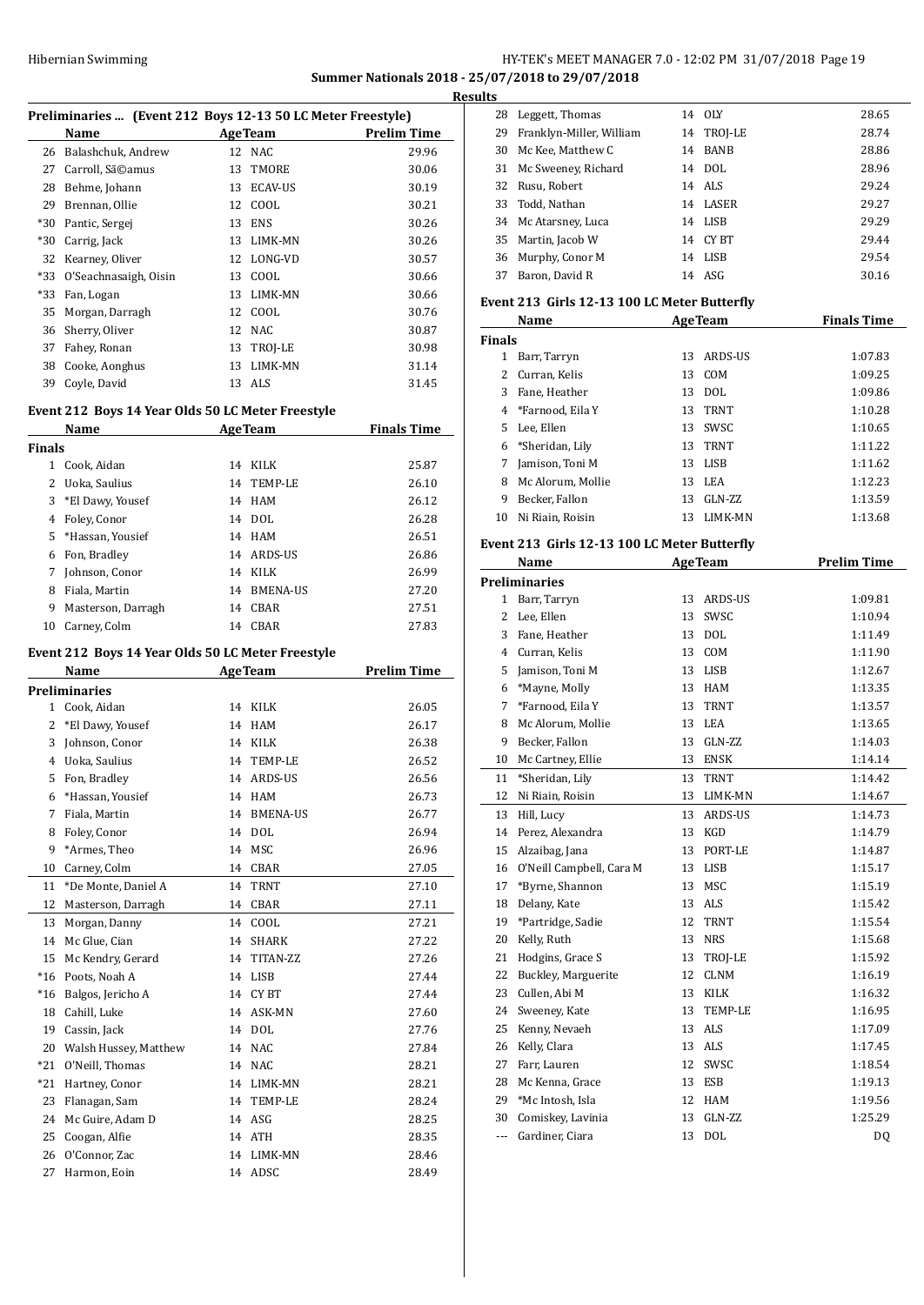## HY-TEK's MEET MANAGER 7.0 - 12:02 PM 31/07/2018 Page 20 **Summer Nationals 2018 - 25/07/2018 to 29/07/2018**

**Results**

|               | Name                                                |    | <b>AgeTeam</b> | <b>Finals Time</b> |
|---------------|-----------------------------------------------------|----|----------------|--------------------|
| <b>Finals</b> |                                                     |    |                |                    |
|               | 1 Mc Kibbin, Ellie                                  |    | 14 ARDS-US     | 1:04.92            |
| $*2$          | *Daigle, Elsa S                                     |    | 14 TRNT        | 1:05.43            |
| $*2$          | *Rothery, Freya                                     |    | 14 TRNT        | 1:05.43            |
|               | 4 Murray, Aoife                                     |    | 14 GLN-ZZ      | 1:05.72            |
|               | 5 Gannon, Jessica                                   |    | 14 COM         | 1:07.35            |
|               | 6 O'Shea, Hannah                                    |    | 14 DOL         | 1:08.57            |
|               | 7 Williams, Ciara                                   |    | 14 NAC         | 1:09.19            |
| 8             | Ruddy, Lillie-May                                   |    | 14 PDOWN       | 1:09.39            |
| 9             | O'Brien King, Alanna                                |    | 14 ALS         | 1:13.65            |
| 10            | Campbell, Jemima                                    |    | 14 LEA         | 1:14.40            |
|               | Event 213 Girls 14 Year Olds 100 LC Meter Butterfly |    |                |                    |
|               | Name                                                |    | <b>AgeTeam</b> | Prelim Time        |
|               | <b>Preliminaries</b>                                |    |                |                    |
| $\mathbf{1}$  | *Rothery, Freya                                     | 14 | <b>TRNT</b>    | 1:05.36            |
| 2             | Mc Kibbin, Ellie                                    |    | 14 ARDS-US     | 1:06.15            |
|               | 3 *Daigle, Elsa S                                   |    | 14 TRNT        | 1:06.17            |
|               | 4 Murray, Aoife                                     |    | 14 GLN-ZZ      | 1:06.40            |
|               | 5 *Babatsikos, Ellie E                              |    | 14 TRNT        | 1:07.07            |
|               | 6 Gannon, Jessica                                   |    | 14 COM         | 1:07.68            |
|               | 7 Bracken, Lucy A                                   |    | 14 ASG         | 1:08.98            |
|               | 8 O'Shea, Hannah                                    |    | 14 DOL         | 1:09.03            |
|               | 9 Williams, Ciara                                   | 14 | NAC            | 1:10.19            |
| 10            | Gibbs, Alison                                       |    | 14 GAL         | 1:10.90            |
| 11            | *Antonen, Tara J                                    |    | 14 TRNT        | 1:11.04            |
| 12            | Ruddy, Lillie-May                                   |    | 14 PDOWN       | 1:11.13            |
| 13            | *Vreeken, Stella                                    |    | 14 TRNT        | 1:11.17            |
| 14            | O'Brien King, Alanna                                |    | 14 ALS         | 1:11.77            |
| 15            | Hill, Amiee                                         |    | 14 BMENA-US    | 1:12.90            |
|               | 16 Campbell, Jemima                                 |    | 14 LEA         | 1:13.16            |
| 17            | Cousins-Bolger, Teddy                               |    | 14 KILK        | 1:13.68            |
| 18            | Heyburn, Faith E                                    |    | 14 TMORE       | 1:14.03            |
| 19            | *Hulford, Kate S                                    |    | 14 TRNT        | 1:14.14            |
| 20            | Quinn, Orla                                         |    | 14 LVADY       | 1:14.54            |
| 21            | Cullen, Charlotte                                   |    | 14 TMORE       | 1:14.65            |
| 22            | Finnegan, Leah                                      |    | 14 WAT-ZZ      | 1:15.15            |
| 23            | *Bernard, Rhys                                      |    | 14 TRNT        | 1:15.36            |
| 24            | Quinn, Sasha A                                      |    | 14 LISB        | 1:17.03            |
| 25            | *Langenbach, Stella                                 | 14 | <b>HAM</b>     | 1:17.40            |

# **Event 214 Boys 12-13 100 LC Meter Butterfly<br>Name AgeTeam**

|        | Name                                        |    | <b>AgeTeam</b> | <b>Finals Time</b> |  |
|--------|---------------------------------------------|----|----------------|--------------------|--|
| Finals |                                             |    |                |                    |  |
| 1      | Hand. Matthew                               | 13 | ARDS-US        | 1:04.28            |  |
| 2      | Barnes, Adam                                | 13 | ARDS-US        | 1:04.88            |  |
| 3      | Bailey, Evan                                | 13 | <b>NRS</b>     | 1:05.33            |  |
| 4      | Tebite, Oisin                               | 13 | NAC            | 1:08.06            |  |
| 5.     | *Whittall, Anthony                          | 13 | <b>HAM</b>     | 1:08.37            |  |
| 6      | Cassidy, Charlie                            | 13 | <b>DOL</b>     | 1:08.76            |  |
| 7      | Coulter, Evan C                             | 13 | CY BT          | 1:08.77            |  |
| 8      | Larkin, James                               | 13 | KILK           | 1:10.17            |  |
| 9      | Edgar, Daniel                               | 13 | TMORE          | 1:10.62            |  |
| 10     | Galland, Marc                               | 13 | SWSC           | 1:11.44            |  |
|        | Event 214 Boys 12-13 100 LC Meter Butterfly |    |                |                    |  |
|        | Name                                        |    | AgeTeam        | <b>Prelim Time</b> |  |
|        | Preliminaries                               |    |                |                    |  |

| <b>Preliminaries</b> |            |         |  |  |
|----------------------|------------|---------|--|--|
| 1 Hand. Matthew      | 13 ARDS-US | 1:03.73 |  |  |

| Barnes, Adam       | 13 | ARDS-US        | 1:06.01 |
|--------------------|----|----------------|---------|
| Bailey, Evan       | 13 | <b>NRS</b>     | 1:07.47 |
| Tebite, Oisin      | 13 | <b>NAC</b>     | 1:08.73 |
| *Whittall, Anthony | 13 | <b>HAM</b>     | 1:09.07 |
| Coulter, Evan C    | 13 | CY BT          | 1:09.38 |
| Cassidy, Charlie   | 13 | <b>DOL</b>     | 1:09.91 |
| Edgar, Daniel      | 13 | TMORE          | 1:10.20 |
| Larkin, James      | 13 | <b>KILK</b>    | 1:10.23 |
| Galland, Marc      | 13 | SWSC           | 1:10.30 |
| Kilcoyne, Ronan    | 13 | <b>SLIGO</b>   | 1:11.21 |
| Mac Leod, Euan     | 13 | <b>ESB</b>     | 1:11.44 |
| Maguire, Louis     | 12 | <b>BREF</b>    | 1:13.11 |
| Mulhall, John      | 13 | TROJ-LE        | 1:13.24 |
| Phelan, Sami       | 13 | $GLN-ZZ$       | 1:13.25 |
| Leggett, David     | 12 | <b>OLY</b>     | 1:13.35 |
| *Cross, Benjamin   | 13 | <b>SHFLD</b>   | 1:13.66 |
| Behme, Johann      | 13 | <b>ECAV-US</b> | 1:14.22 |
| Calwell, Luke      | 13 | LARNE-US       | 1:14.35 |
| Fan, Logan         | 13 | LIMK-MN        | 1:16.47 |
| Slagter, Callum    | 13 | <b>BAN</b>     | 1:16.60 |
| Huges, Oliver      | 13 | LIMK-MN        | 1:17.31 |
|                    |    |                |         |

### **Event 214 Boys 14 Year Olds 100 LC Meter Butterfly**

| Name          |                     |    | <b>AgeTeam</b> | <b>Finals Time</b> |
|---------------|---------------------|----|----------------|--------------------|
| <b>Finals</b> |                     |    |                |                    |
|               | *Skalenda, Charlie  | 14 | <b>TRNT</b>    | 1:02.62            |
| 2.            | Custer, Liam        | 14 | SWSC           | 1:02.70            |
| 3             | Johnson, Conor      | 14 | KILK           | 1:03.92            |
| 4             | Cook, Aidan         | 14 | KILK           | 1:04.26            |
| 5.            | O'Connor, Zac       | 14 | LIMK-MN        | 1:04.41            |
| 6             | Dunnion, Cody       | 14 | SSEAL          | 1:05.31            |
| 7             | Morgan, Danny       | 14 | COOL           | 1:05.43            |
| 8             | *De Monte, Daniel A | 14 | <b>TRNT</b>    | 1:05.73            |
| 9             | Ronan, Dara         | 14 | <b>BREF</b>    | 1:06.43            |
| 10            | Randles, Oscar      | 14 | TEMP-LE        | 1:07.37            |

### **Event 214 Boys 14 Year Olds 100 LC Meter Butterfly**

|    | Name                 |    | <b>AgeTeam</b>  | <b>Prelim Time</b> |
|----|----------------------|----|-----------------|--------------------|
|    | <b>Preliminaries</b> |    |                 |                    |
| 1  | Custer, Liam         | 14 | SWSC            | 1:02.45            |
| 2  | *Skalenda, Charlie   | 14 | <b>TRNT</b>     | 1:02.61            |
| 3  | Johnson, Conor       | 14 | <b>KILK</b>     | 1:03.92            |
| 4  | O'Connor, Zac        | 14 | LIMK-MN         | 1:05.12            |
| 5  | *De Monte, Daniel A  | 14 | <b>TRNT</b>     | 1:05.31            |
| 6  | Cook, Aidan          | 14 | <b>KILK</b>     | 1:05.97            |
| 7  | Morgan, Danny        | 14 | COOL            | 1:06.15            |
| 8  | Dunnion, Cody        | 14 | <b>SSEAL</b>    | 1:06.17            |
| 9  | Ronan, Dara          | 14 | <b>BREF</b>     | 1:06.23            |
| 10 | Randles, Oscar       | 14 | <b>TEMP-LE</b>  | 1:06.32            |
| 11 | *Armes, Theo         | 14 | <b>MSC</b>      | 1:06.42            |
| 12 | Fon, Bradley         | 14 | ARDS-US         | 1:06.60            |
| 13 | *Hassan, Yousief     | 14 | <b>HAM</b>      | 1:06.89            |
| 14 | *Sabbah, Laith       | 14 | <b>HAM</b>      | 1:07.26            |
| 15 | Uoka, Saulius        | 14 | TEMP-LE         | 1:07.44            |
| 16 | Balgos, Jericho A    | 14 | <b>CYBT</b>     | 1:07.98            |
| 17 | Allen, Dominic       | 14 | <b>ARDS-US</b>  | 1:08.02            |
| 18 | Mc Kendry, Gerard    | 14 | <b>TITAN-ZZ</b> | 1:08.63            |
| 19 | Hartney, Conor       | 14 | LIMK-MN         | 1:09.03            |
| 20 | Todd, Nathan         | 14 | LASER           | 1:09.21            |
| 21 | Leggett, Thomas      | 14 | <b>OLY</b>      | 1:09.34            |
| 22 | Purcell, Sam         | 14 | <b>ENS</b>      | 1:09.43            |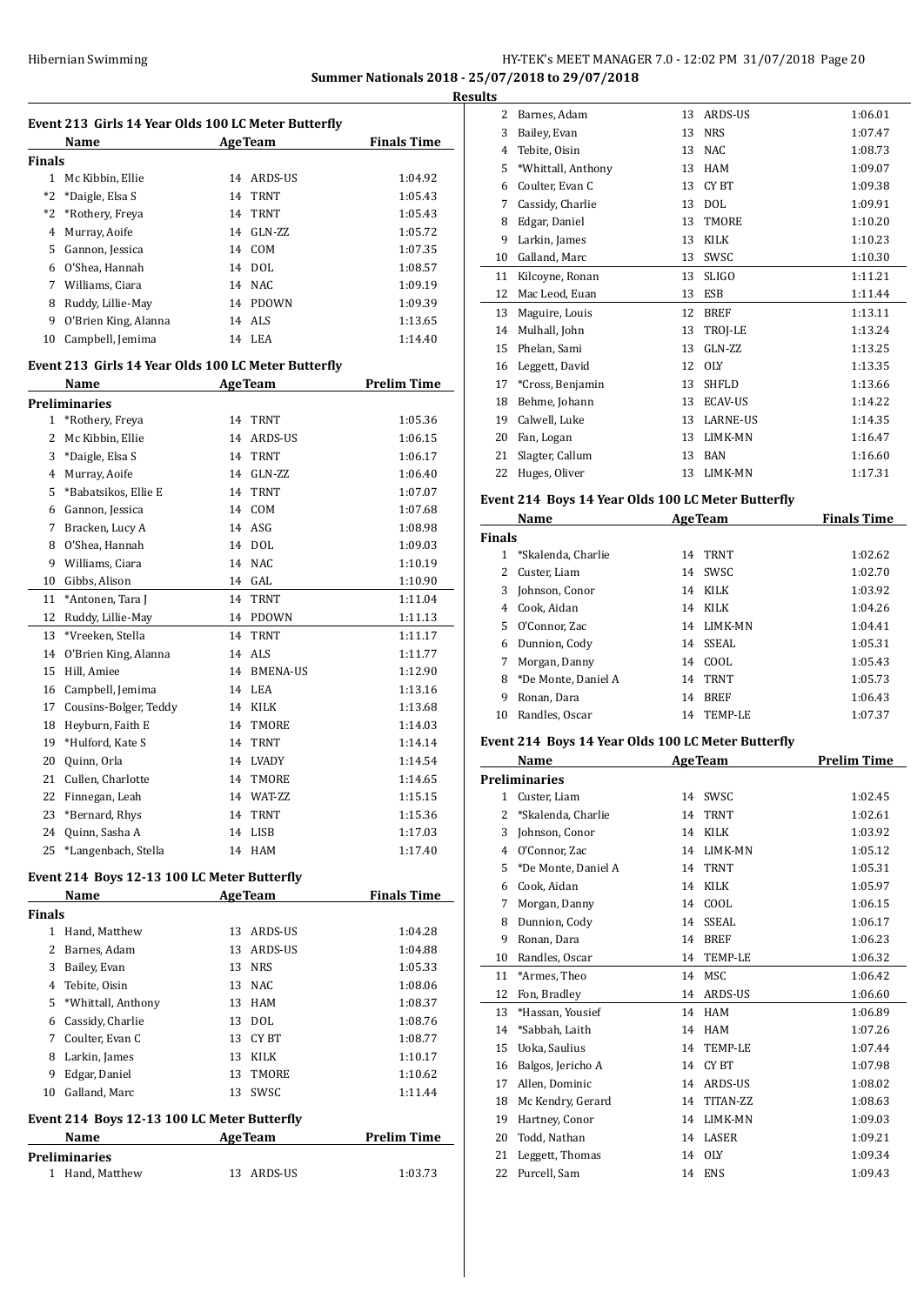## Hibernian Swimming **HY-TEK's MEET MANAGER 7.0 - 12:02 PM 31/07/2018** Page 21 **Summer Nationals 2018 - 25/07/2018 to 29/07/2018**

**Results**

|               |                        | Preliminaries  (Event 214 Boys 14 Year Olds 100 LC Meter Butterfly) | <u>nes</u>         |
|---------------|------------------------|---------------------------------------------------------------------|--------------------|
|               | Name                   | <b>AgeTeam</b>                                                      | <b>Prelim Time</b> |
|               | 23 Mc Kee, Matthew C   | 14 BANB                                                             | 1:09.67            |
|               | 24 O'Neill, Thomas     | 14 NAC                                                              | 1:10.17            |
|               | 25 Kenny, Conor        | 14 TEMP-LE                                                          | 1:10.19            |
|               | 26 Walsh, Daniel       | 14 TEMP-LE                                                          | 1:10.23            |
|               | 27 Fiala, Martin       | 14 BMENA-US                                                         | 1:11.48            |
| 28            | *Neilson, Declan       | 14 ENFLD                                                            | 1:12.38            |
|               |                        | 14 ST FC                                                            | 1:12.51            |
|               | 29 Oliver, Sean        |                                                                     |                    |
| 30            | Flanagan, Sam          | 14 TEMP-LE                                                          | 1:13.22            |
|               | 31 Mc Cormack, Cian    | 14 LONG-VD                                                          | 1:15.54            |
|               | --- Masterson, Darragh | 14 CBAR                                                             | DQ                 |
|               |                        | Event 215 Girls 12-13 200 LC Meter Breaststroke                     |                    |
|               | Name                   | AgeTeam                                                             | <b>Finals Time</b> |
| <b>Finals</b> |                        |                                                                     |                    |
|               | 1 Mc Cartney, Ellie    | 13 ENSK                                                             | 2:38.58            |
|               | 2 *Mayne, Molly        | 13 HAM                                                              | 2:48.84            |
| 3             | Mc Mullen, Jodie H     | 13 BANB                                                             | 2:52.13            |
|               | 4 Fane, Heather        | 13 DOL                                                              | 2:54.25            |
| 5             | Mc Cormack, Cara       | 12 DOL                                                              | 2:55.97            |
|               | 6 *Sukupova, Vanesa    | 12 SPSTL                                                            | 2:57.81            |
|               | 7 Mc Namara, Ava       | 13 LISB                                                             | 2:58.10            |
| 8             | Doran, Aoife           | 12 ALS                                                              | 2:58.73            |
| 9             | Purcell, Isabella      | 13 ALS                                                              | 3:02.77            |
|               | 10 Aiken, Keira        | 12 ARDS-US                                                          | 3:05.61            |
|               |                        | Event 215 Girls 12-13 200 LC Meter Breaststroke                     |                    |
|               | Name                   | AgeTeam                                                             | <b>Prelim Time</b> |
|               | <b>Preliminaries</b>   |                                                                     |                    |
|               | 1 Mc Cartney, Ellie    | 13 ENSK                                                             | 2:42.92            |
|               | 2 *Mayne, Molly        | 13 HAM                                                              | 2:51.85            |
| 3             | Mc Mullen, Jodie H     | 13 BANB                                                             | 2:57.29            |
|               | 4 Mc Cormack, Cara     | 12 DOL                                                              | 2:59.68            |
|               | 5 Fane, Heather        | 13 DOL                                                              | 3:00.37            |
|               | 6 Doran, Aoife         | 12 ALS                                                              | 3:00.52            |
|               | 7 Mc Namara, Ava       | 13 LISB                                                             |                    |
|               |                        |                                                                     | 3:00.75            |
| 8             | O'Kane, Moya           | 12 LISB                                                             | 3:02.35            |
| 9             | *Sukupova, Vanesa      | 12 SPSTL                                                            | 3:02.87            |
| 10            | *Farnood, Eila Y       | 13<br>TRNT                                                          | 3:04.28            |
| 11            | Purcell, Isabella      | ALS<br>13                                                           | 3:04.38            |
| 12            | Aiken, Keira           | ARDS-US<br>12                                                       | 3:04.62            |
| 13            | Reidy, Grace           | 13<br>KGD                                                           | 3:04.97            |
| 14            | Lee, Danielle M        | ASG<br>13                                                           | 3:06.35            |
| 15            | *Uttley, Niamh         | 13<br><b>WOK</b>                                                    | 3:08.35            |
| 16            | Mc Caffrey, Anna       | MARL<br>13                                                          | 3:10.21            |
| 17            | Fox, Evelyn            | KGD<br>13                                                           | 3:10.49            |
| *18           | Barrett, Ruth          | ALS<br>13                                                           | 3:10.51            |
| *18           | Jamison, Toni M        | LISB<br>13                                                          | 3:10.51            |
| 20            | Lynch, Aóbhe           | WAT-ZZ<br>13                                                        | 3:10.77            |
| 21            | Bingham, Ellie M       | BANB<br>13                                                          | 3:10.91            |
| 22            | Boyd, Alyssa           | ARDS-US<br>12                                                       | 3:11.11            |
| 23            | Corkery, Hannah        | Sharks<br>13                                                        | 3:11.20            |
| 24            | Kidney, Isabel         | 12<br>DOL                                                           |                    |
|               |                        |                                                                     | 3:12.05            |
| 25            | Martin, Emily          | 13<br>ATH                                                           | 3:12.09            |
| 26            | *Partridge, Sadie      | 12<br>TRNT                                                          | 3:12.49            |
| 27            | Alzaibag, Jana         | 13<br>PORT-LE                                                       | 3:13.22            |
| 28            | Dunne, Eleanor         | GLN-ZZ<br>13                                                        | 3:13.61            |
| 29            | Garanzuay, Marina      | 12<br>TROJ-LE                                                       | 3:13.62            |
| 30            | Comiskey, Lavinia      | 13<br>GLN-ZZ                                                        | 3:14.97            |
| 31            | Kelly, Clara           | 13 ALS                                                              | 3:15.04            |

| LS. |                      |         |         |
|-----|----------------------|---------|---------|
|     | 32 *Desmond, Daria I | 12 SHKS | 3:16.20 |
|     | 33 Noble, Amy J      | 12 ASG  | 3:17.92 |
|     | 34 Dorgan, Saoirse   | 12 ESB  | 3:19.28 |

## **Event 215 Girls 14 Year Olds 200 LC Meter Breaststroke**

|               | Name                  | <b>AgeTeam</b> |                 | <b>Finals Time</b> |
|---------------|-----------------------|----------------|-----------------|--------------------|
| <b>Finals</b> |                       |                |                 |                    |
| 1             | Gibbs, Alison         |                | $14$ GAL        | 2:45.92            |
| 2             | Nulty, Molly          | 14             | SSEAL           | 2:48.43            |
| 3             | Murphy, Emma          |                | 14 GAL          | 2:52.07            |
| 4             | *Bernard, Rhys        | 14             | TRNT            | 2:53.59            |
| 5.            | Daniels Howard, Zoe   | 14             | FER             | 2:54.38            |
| 6             | Daly O'Toole, Priya K |                | 14 ASG          | 2:58.08            |
| 7             | Mc Inerney, Louise    | 14             | KILK            | 2:58.64            |
| 8             | Blemmings, Rachel     | 14             | <b>BANB</b>     | 2:58.89            |
| 9             | Evans, Clara          | 14             | TITAN-ZZ        | 3:00.74            |
| 10            | Lamont, Oonagh        | 14             | <b>BMENA-US</b> | 3:06.11            |

### **Event 215 Girls 14 Year Olds 200 LC Meter Breaststroke**

|              | Name                  |    | <b>AgeTeam</b>  | <b>Prelim Time</b> |
|--------------|-----------------------|----|-----------------|--------------------|
|              | <b>Preliminaries</b>  |    |                 |                    |
| $\mathbf{1}$ | Gibbs, Alison         | 14 | GAL.            | 2:49.45            |
| 2            | Nulty, Molly          | 14 | SSEAL           | 2:51.26            |
| 3            | Daniels Howard, Zoe   | 14 | <b>FER</b>      | 2:55.07            |
| 4            | Murphy, Emma          | 14 | GAL.            | 2:56.03            |
| 5            | *Bernard, Rhys        | 14 | <b>TRNT</b>     | 2:56.08            |
| 6            | Blemmings, Rachel     | 14 | <b>BANB</b>     | 2:58.80            |
| 7            | Bracken, Lucy A       | 14 | ASG             | 2:58.89            |
| 8            | Lamont, Oonagh        | 14 | <b>BMENA-US</b> | 3:01.47            |
| 9            | Mc Inerney, Louise    | 14 | <b>KILK</b>     | 3:01.51            |
| 10           | Daly O'Toole, Priya K | 14 | ASG             | 3:01.80            |
| 11           | Evans, Clara          | 14 | TITAN-ZZ        | 3:02.13            |
| 12           | Baker, Jodie          | 14 | <b>FER</b>      | 3:02.35            |
| 13           | Urry, Amelia          | 14 | <b>BAN</b>      | 3:02.36            |
| 14           | *Daigle, Elsa S       | 14 | <b>TRNT</b>     | 3:02.55            |
| 15           | Mallett, Ellen        | 14 | CY DY           | 3:02.93            |
| 16           | Woodside, Holly       | 14 | <b>LARNE-US</b> | 3:04.85            |
| 17           | Liptrot, Rebekah      | 14 | <b>SHARK</b>    | 3:04.97            |
| 18           | Dunne, Kirsty S       | 14 | ASG             | 3:06.03            |
| 19           | Mc Evoy, Emma         | 14 | <b>ESB</b>      | 3:06.39            |
| 20           | Carroll, Anna         | 14 | <b>DOL</b>      | 3:06.85            |
| 21           | Doyle, Ruth           | 14 | WAT-ZZ          | 3:07.91            |
| 22           | Quinn, Orla           | 14 | <b>LVADY</b>    | 3:08.59            |
| 23           | Devlin, Stella        | 14 | CY DY           | 3:11.52            |
| 24           | Gannon, Ava           | 14 | <b>KGD</b>      | 3:11.58            |
| 25           | Murphy, Eabha         | 14 | WAT-ZZ          | 3:13.11            |
| ---          | O'Connor, Hannah      | 14 | <b>LIMK-MN</b>  | D <sub>0</sub>     |

## **Event 216 Boys 12-13 200 LC Meter Breaststroke**

|               | Little 210 Doys 12 15 200 BC Meter Dicaststrone |    |                 |                    |  |  |
|---------------|-------------------------------------------------|----|-----------------|--------------------|--|--|
|               | <b>Name</b>                                     |    | <b>AgeTeam</b>  | <b>Finals Time</b> |  |  |
| <b>Finals</b> |                                                 |    |                 |                    |  |  |
| 1             | Hand, Matthew                                   | 13 | ARDS-US         | 2:40.71            |  |  |
|               | Rayan, Ali                                      | 13 | COOL            | 2:44.85            |  |  |
| 3             | Phelan. Sami                                    | 13 | $GLN-ZZ$        | 2:45.46            |  |  |
| 4             | Mulhall, John                                   |    | 13 TROJ-LE      | 2:54.38            |  |  |
| 5.            | Langton, Killian                                | 13 | <b>SLIGO</b>    | 2:55.64            |  |  |
| 6             | Bailey, Evan                                    |    | 13 NRS          | 2:56.08            |  |  |
| 7             | Duda, Philip                                    |    | 13 COM          | 2:56.62            |  |  |
| 8             | Perry, Max                                      | 13 | <b>KILK</b>     | 2:56.68            |  |  |
| 9             | Calwell, Luke                                   | 13 | <b>LARNE-US</b> | 2:58.32            |  |  |
| 10            | Fahey, Ronan                                    | 13 | TROJ-LE         | 2:58.95            |  |  |
|               |                                                 |    |                 |                    |  |  |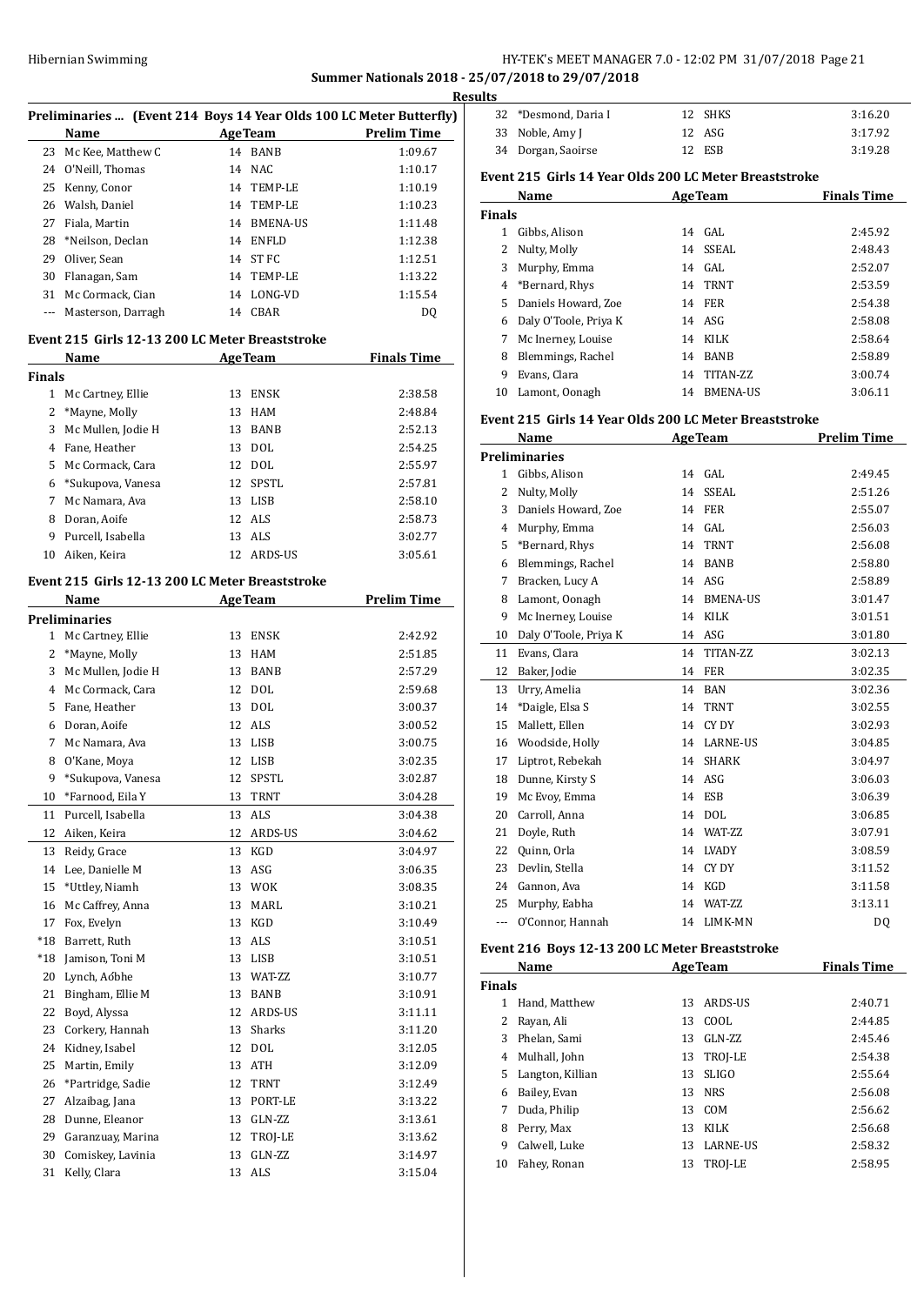## HY-TEK's MEET MANAGER 7.0 - 12:02 PM 31/07/2018 Page 22 **Summer Nationals 2018 - 25/07/2018 to 29/07/2018**

**Results**

|              | Name                 |    | <b>AgeTeam</b>   | <b>Prelim Time</b> |
|--------------|----------------------|----|------------------|--------------------|
|              | <b>Preliminaries</b> |    |                  |                    |
| $\mathbf{1}$ | Hand, Matthew        | 13 | ARDS-US          | 2:41.19            |
| 2            | Rayan, Ali           | 13 | COOL             | 2:51.77            |
| 3            | Phelan, Sami         | 13 | $GLN-ZZ$         | 2:56.32            |
| 4            | Langton, Killian     | 13 | <b>SLIGO</b>     | 2:56.34            |
| 5            | Perry, Max           | 13 | <b>KILK</b>      | 2:56.58            |
| 6            | Duda, Philip         | 13 | COM              | 2:57.47            |
| 7            | Bailey, Evan         | 13 | <b>NRS</b>       | 2:57.91            |
| 8            | Mulhall, John        | 13 | TROJ-LE          | 2:58.45            |
| 9            | Fahey, Ronan         | 13 | TROJ-LE          | 3:01.43            |
| 10           | Calwell, Luke        | 13 | <b>LARNE-US</b>  | 3:02.72            |
| 11           | Coulter, Evan C      | 13 | CY BT            | 3:02.87            |
| 12           | Mc Kee, Ciaran       | 13 | <b>BAN</b>       | 3:02.95            |
| 13           | Dong, Zixi           | 13 | TROJ-LE          | 3:03.01            |
| 14           | Lennon, Jack T       | 13 | <b>BANB</b>      | 3:03.36            |
| 15           | Jennings, Euan       | 13 | <b>SHARK</b>     | 3:04.55            |
| 16           | Sherry, Oliver       | 12 | NAC              | 3:06.25            |
| 17           | Fan, Logan           | 13 | <b>LIMK-MN</b>   | 3:07.37            |
| 18           | Geng, Kaelan         | 13 | GAL.             | 3:08.00            |
| 19           | Murphy, Adam         | 13 | CBAR             | 3:10.31            |
| 20           | Slagter, Callum      | 13 | <b>BAN</b>       | 3:10.46            |
| 21           | Hynes, Mark          | 12 | <b>LASER</b>     | 3:13.20            |
| 22           | Donnelly, Seanan     | 12 | ST <sub>DO</sub> | 3:15.46            |

## **Event 216 Boys 14 Year Olds 200 LC Meter Breaststroke**

| Name   |                    |    | <b>AgeTeam</b> | <b>Finals Time</b> |  |
|--------|--------------------|----|----------------|--------------------|--|
| Finals |                    |    |                |                    |  |
|        | *Skalenda, Charlie | 14 | TRNT           | 2:36.33            |  |
|        | 2 *El Dawy, Yousef | 14 | HAM            | 2:37.34            |  |
| 3      | Maguire, Euan      | 14 | NAC.           | 2:41.95            |  |
| 4      | Uoka, Saulius      | 14 | TEMP-LE        | 2:41.97            |  |
| 5      | Fon, Bradley       | 14 | ARDS-US        | 2:42.38            |  |
| 6      | Dunnion, Cody      | 14 | SSEAL          | 2:43.99            |  |
| 7      | Coogan, Alfie      | 14 | ATH            | 2:47.65            |  |
| 8      | Murphy, Stephen    | 14 | TEMP-LE        | 2:49.56            |  |
| 9      | Bondarevs, Nikita  | 14 | Laois Marlins  | 2:50.16            |  |
| 10     | Feenan. Michael    | 14 | SWSC           | 2:52.03            |  |

### **Event 216 Boys 14 Year Olds 200 LC Meter Breaststroke**

|              | <b>Preliminaries</b> |    |                |         |
|--------------|----------------------|----|----------------|---------|
| $\mathbf{1}$ | *Skalenda, Charlie   |    | 14 TRNT        | 2:35.64 |
| 2            | *El Dawy, Yousef     | 14 | HAM            | 2:38.88 |
| 3            | Uoka, Saulius        | 14 | TEMP-LE        | 2:43.32 |
| 4            | Dunnion, Cody        | 14 | SSEAL          | 2:45.44 |
| 5            | Fon, Bradley         | 14 | ARDS-US        | 2:45.78 |
| 6            | Maguire, Euan        | 14 | <b>NAC</b>     | 2:46.29 |
| 7            | Coogan, Alfie        | 14 | <b>ATH</b>     | 2:48.71 |
| 8            | Murphy, Stephen      | 14 | <b>TEMP-LE</b> | 2:48.73 |
| 9            | Feenan, Michael      | 14 | SWSC           | 2:49.32 |
| 10           | Bondarevs, Nikita    | 14 | Laois Marlins  | 2:50.56 |
| 11           | Fane, Ewan           | 14 | <b>DOL</b>     | 2:53.44 |
| 12           | Daly, Eoghan         | 14 | <b>SHARK</b>   | 2:54.64 |
| 13           | Foley, Conor         | 14 | <b>DOL</b>     | 2:54.76 |
| 14           | Moore-Keane, Ross    | 14 | <b>ATH</b>     | 2:55.82 |
| 15           | Mc Sweeney, Richard  | 14 | <b>DOL</b>     | 2:55.95 |
| 16           | Comiskey, Matthew L  | 14 | <b>BANB</b>    | 2:56.34 |
| 17           | Kenny, Conor         | 14 | <b>TEMP-LE</b> | 2:56.87 |

| 18 | Rusu, Robert       |    | 14 ALS          | 2:58.22 |
|----|--------------------|----|-----------------|---------|
| 19 | O'Connell, Sean    |    | 14 DOL          | 2:58.86 |
| 20 | Leggett, Thomas    | 14 | <b>OLY</b>      | 2:59.16 |
| 21 | Mc Geown, Niall P  | 14 | <b>BANB</b>     | 3:00.33 |
| 22 | Oliver, Sean       | 14 | ST FC           | 3:00.90 |
| 23 | Allen, Dominic     | 14 | ARDS-US         | 3:01.41 |
| 24 | Ronan, Dara        | 14 | <b>BREF</b>     | 3:01.59 |
| 25 | Mc Glue, Cian      | 14 | SHARK           | 3:03.51 |
| 26 | Evans, Matthew     | 14 | <b>BMENA-US</b> | 3:03.60 |
| 27 | Webster, Harry     | 14 | NAC             | 3:04.10 |
| 28 | Martin, Jacob W    | 14 | CY BT           | 3:05.52 |
| 29 | Mc Cormack, Cian   | 14 | LONG-VD         | 3:07.96 |
| 30 | Mc Atarsney, Luca  | 14 | LISB            | 3:08.11 |
|    | Masterson, Darragh | 14 | CBAR            | DQ      |
|    |                    |    |                 |         |

#### **Event 217 Girls 12-13 1500 LC Meter Freestyle**

| Name               | <b>AgeTeam</b> | <b>Finals Time</b> |
|--------------------|----------------|--------------------|
| 1 Carroll, Ella    | 13 LIMK-MN     | 18:34.31           |
| 2 Mc Cormack, Cara | 12 DOL         | 21:10.28           |

### **Event 217 Girls 14 Year Olds 1500 LC Meter Freestyle**

| Name               | <b>AgeTeam</b> | <b>Finals Time</b> |
|--------------------|----------------|--------------------|
| 1 Gannon, Jessica  | 14 COM         | 18:06.51           |
| 2 *Hulford, Kate S | 14 TRNT        | 18:18.09           |
| 3 Bailey, Sadhbh   | 14 NRS         | 19:08.32           |

## **Event 218 Mixed 12-14 400 LC Meter Medley Relay**

|              | <b>Team</b>     | <b>Relay</b> | <b>Finals Time</b> |
|--------------|-----------------|--------------|--------------------|
| $\mathbf{1}$ | <b>ARDS-US</b>  | A            | 4:32.86            |
| 2            | <b>HAM</b>      | A            | 4:37.94            |
| 3            | <b>TEMP-LE</b>  | A            | 4:39.12            |
| 4            | <b>KILK</b>     | A            | 4:40.44            |
| 5            | <b>HAM</b>      | B            | 4:41.42            |
| 6            | LIMK-MN         | A            | 4:42.27            |
| 7            | <b>DOL</b>      | A            | 4:43.91            |
| 8            | <b>ARDS-US</b>  | B            | 4:44.25            |
| 9            | <b>DOL</b>      | B            | 4:47.87            |
| 10           | <b>BANB</b>     | A            | 4:48.90            |
| 11           | <b>ATH</b>      | A            | 4:49.37            |
| 12           | GLN-ZZ          | A            | 4:50.78            |
| 13           | <b>ALS</b>      | A            | 4:50.86            |
| 14           | LISB            | A            | 4:51.62            |
| 15           | <b>BAN</b>      | A            | 4:57.84            |
| 16           | ASG             | A            | 4:59.17            |
| 17           | <b>SHARK</b>    | A            | 4:59.22            |
| 18           | <b>LARNE-US</b> | A            | 5:00.67            |
| 19           | ESB             | A            | 5:02.49            |
| 20           | <b>TMORE</b>    | A            | 5:04.57            |
| 21           | LISB            | B            | 5:06.24            |
| $---$        | SWSC            | A            | DQ                 |
| ---          | COOL            | A            | DQ                 |

## **Event 301 Boys 15 Year Olds 100 LC Meter Freestyle**

|               | Name                | <b>AgeTeam</b> |            | <b>Finals Time</b> |
|---------------|---------------------|----------------|------------|--------------------|
| <b>Finals</b> |                     |                |            |                    |
| 1             | Desmond, Brian      |                | 15 KILK    | 55.25              |
|               | 2 *Cervini, Tommaso |                | 15 HAM     | 55.90              |
| 3             | Rennick, Sam        | 15             | CBAR       | 55.93              |
| 4             | Higgins, Paul       |                | 15 SWSC    | 56.10              |
| 5.            | De Lacey, Evan      |                | 15 TEMP-LE | 56.42              |
| 6             | 0'Hara, Odhran      |                | 15 SLIGO   | 56.66              |
|               | Carroll, David      | 15             | DOL        | 56.93              |
| 8             | Pfeiffer, Robin     | 15             | BL FN      | 57.52              |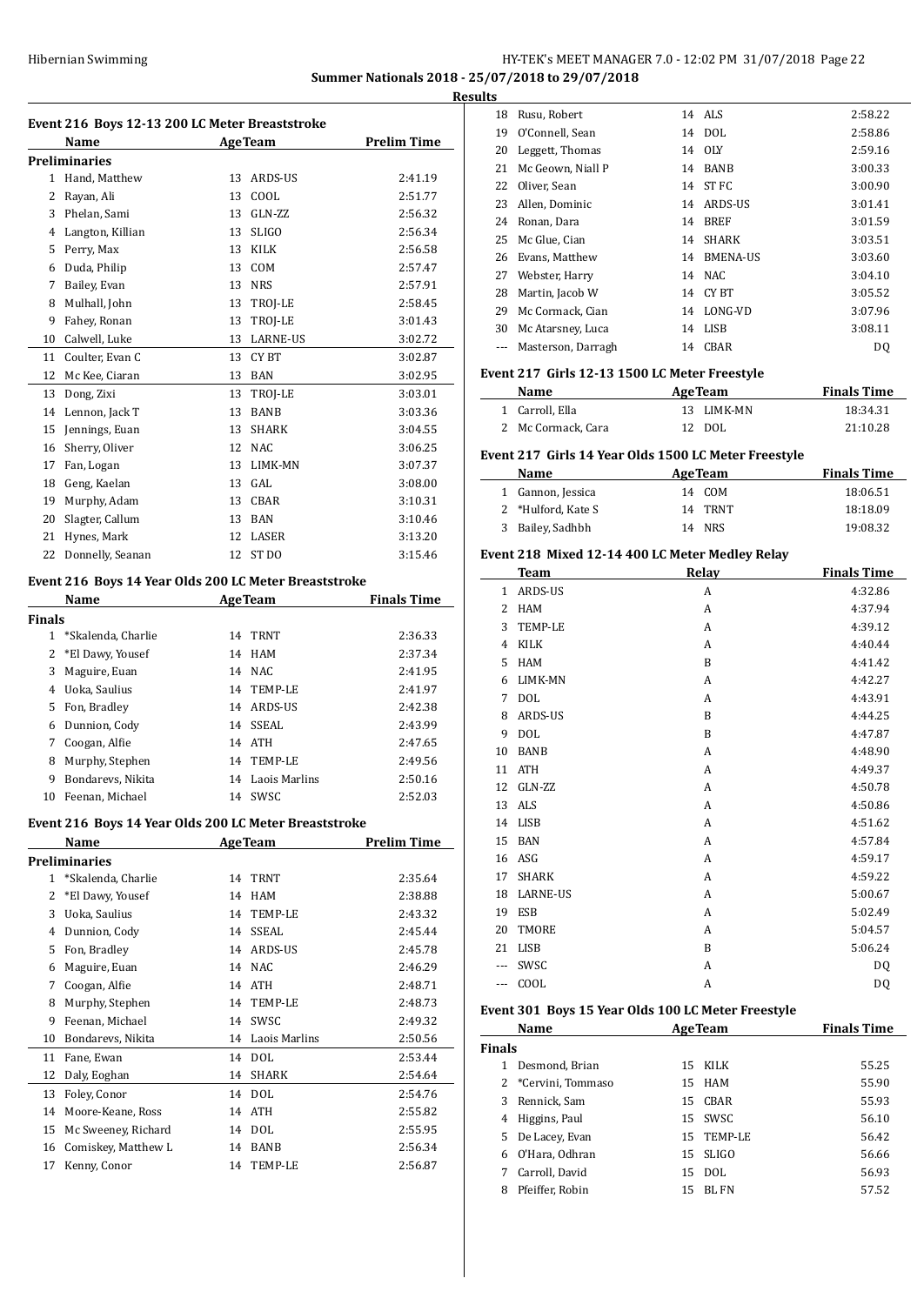## Hibernian Swimming **HY-TEK's MEET MANAGER 7.0 - 12:02 PM 31/07/2018** Page 23 **Summer Nationals 2018 - 25/07/2018 to 29/07/2018**

| Finals  (Event 301 Boys 15 Year Olds 100 LC Meter Freestyle) |                                                    |    |                |                    |  |
|--------------------------------------------------------------|----------------------------------------------------|----|----------------|--------------------|--|
|                                                              | Name                                               |    | <b>AgeTeam</b> | <b>Finals Time</b> |  |
|                                                              | 9 Mc Aviney, Brogan                                |    | 15 KILK        | 57.76              |  |
| 10                                                           | Sheedy, Liam                                       |    | 15 CY DY       | 58.84              |  |
|                                                              |                                                    |    |                |                    |  |
|                                                              | Event 301 Boys 15 Year Olds 100 LC Meter Freestyle |    |                |                    |  |
|                                                              | Name                                               |    | <b>AgeTeam</b> | <b>Prelim Time</b> |  |
|                                                              | <b>Preliminaries</b>                               |    |                |                    |  |
| 1                                                            | *Cervini, Tommaso                                  | 15 | HAM            | 56.20              |  |
| $\overline{2}$                                               | Higgins, Paul                                      | 15 | SWSC           | 56.39              |  |
| 3                                                            | Desmond, Brian                                     |    | 15 KILK        | 56.49              |  |
|                                                              | 4 Rennick, Sam                                     |    | 15 CBAR        | 56.53              |  |
|                                                              | 5 Carroll, David                                   |    | 15 DOL         | 57.43              |  |
|                                                              | 6 O'Hara, Odhran                                   |    | 15 SLIGO       | 57.60              |  |
| 7                                                            | De Lacey, Evan                                     |    | 15 TEMP-LE     | 57.67              |  |
| 8                                                            | Mullan, Eoin                                       |    | 15 BMNY        | 58.15              |  |
| 9                                                            | Mc Aviney, Brogan                                  |    | 15 KILK        | 58.33              |  |
| 10                                                           | Pfeiffer, Robin                                    |    | 15 BL FN       | 58.44              |  |
| 11                                                           | *Alexander, Liam                                   | 15 | TRNT           | 58.51              |  |
| 12                                                           | *Lajoie, Griffin H                                 | 15 | TRNT           | 58.67              |  |
| 13                                                           | Sheedy, Liam                                       | 15 | CY DY          | 58.76              |  |
| 14                                                           | Bodamer, Ralf                                      |    | 15 GAL         | 58.93              |  |
| 15                                                           | *Chia, Nicholas                                    | 15 | <b>TRNT</b>    | 58.95              |  |
| 16                                                           | Ryan, James                                        | 15 | SWSC           | 59.19              |  |
| 17                                                           | Grady, Rory                                        |    | 15 CBAR        | 59.40              |  |
| 18                                                           | Millar, Michael                                    |    | 15 ARMH-US     | 59.47              |  |
| 19                                                           | Barrett, Simon                                     |    | 15 ALS         | 59.58              |  |
| 20                                                           | Rooney, Cian J                                     |    | 15 MARL        | 59.75              |  |
| 21                                                           | Clements, Jamie                                    |    | 15 LARNE-US    | 59.85              |  |
| 22                                                           | Lally, Rory                                        |    | 15 GAL         | 59.87              |  |
| 23                                                           | Corrigan, Matthew                                  |    | 15 TROJ-LE     | 1:00.10            |  |
|                                                              | 24 O'Connor, Killian                               |    | 15 BARRA-ZZ    | 1:00.29            |  |
| 25                                                           | Mulholland, Daniel J                               |    | 15 LISB        | 1:00.61            |  |
| 26                                                           | Keane, Ruarie                                      |    | 15 LIMK-MN     | 1:02.89            |  |
| 27                                                           | Burke, Luke                                        |    | 15 BL FN       | 1:03.06            |  |
| 28                                                           | Malashnyak, Edwin                                  | 15 | ATH            | 1:03.66            |  |
| 29                                                           | Willmott, Ben                                      | 15 | <b>Sharks</b>  | 1:04.04            |  |
|                                                              | Event 301 Boys 16 Year Olds 100 LC Meter Freestyle |    |                |                    |  |
|                                                              | <u>Name</u>                                        |    | <b>AgeTeam</b> | <u>Finals Time</u> |  |
| <b>Finals</b>                                                |                                                    |    |                |                    |  |
|                                                              | 1 Winston, Sam                                     |    | 16 ALS         | 54.83              |  |
| $\overline{2}$                                               | O'Connor, Jeremy                                   | 16 | NCL L          | 55.20              |  |
| 3                                                            | Stafford, Finlay                                   |    | 16 ARDS-US     | 55.57              |  |
|                                                              | 4 Camacho Lenihan, Fionn                           |    | 16 NAC         | 55.58              |  |
| 5                                                            | Griffiths, Dylan G                                 |    | 16 LISB        | 55.62              |  |
| 6                                                            | Mitchell, Ben                                      |    | 16 ESB         | 55.75              |  |
| 7                                                            | Sutton, Diarmuid                                   |    | 16 NCL L       | 55.87              |  |
| 8                                                            | Cope, Ciaran                                       | 16 | PORT-LE        | 56.07              |  |
| 9                                                            | Brady, Ethan                                       | 16 | TEMP-LE        | 56.30              |  |

## **Event 301 Boys 16 Year Olds 100 LC Meter Freestyle**

| <b>Name</b>            |  |  | <b>Prelim Time</b>                                                                |  |  |  |
|------------------------|--|--|-----------------------------------------------------------------------------------|--|--|--|
| Preliminaries          |  |  |                                                                                   |  |  |  |
| Mitchell, Ben          |  |  | 55.37                                                                             |  |  |  |
| 2 Winston, Sam         |  |  | 55.56                                                                             |  |  |  |
| O'Connor, Jeremy       |  |  | 55.62                                                                             |  |  |  |
| Griffiths, Dylan G     |  |  | 55.70                                                                             |  |  |  |
| Stafford, Finlay       |  |  | 56.37                                                                             |  |  |  |
| Camacho Lenihan, Fionn |  |  | 56.44                                                                             |  |  |  |
|                        |  |  | <b>AgeTeam</b><br>16 ESB<br>16 ALS<br>16 NCL L<br>16 LISB<br>16 ARDS-US<br>16 NAC |  |  |  |

\*Wheatcroft, Thomas 16 TRNT 56.65

| <b>Results</b> |    |                          |    |             |         |
|----------------|----|--------------------------|----|-------------|---------|
|                | 7  | Cope, Ciaran             | 16 | PORT-LE     | 56.48   |
|                | 8  | Sutton, Diarmuid         | 16 | NCL L       | 56.59   |
|                | 9  | *Wheatcroft, Thomas      | 16 | <b>TRNT</b> | 57.01   |
|                | 10 | Brady, Ethan             | 16 | TEMP-LE     | 57.07   |
|                | 11 | Mc Sharry, Mouric        | 16 | MARI.       | 57.15   |
|                | 12 | Malik, Hesham            | 16 | LIMK-MN     | 57.26   |
|                | 13 | Yamin-Ali, Ewan          | 16 | ARDS-US     | 57.35   |
|                | 14 | O'Brien, Dylan           | 16 | ENS         | 57.53   |
|                |    | 15 *Edwards-Pratt, Louis | 16 | PLY L       | 57.84   |
|                | 16 | Mc Shea, Kealan          | 16 | ENSK        | 57.98   |
|                | 17 | *Bouma, Adam             | 16 | <b>BYST</b> | 58.31   |
|                | 18 | Mc Cartney, Lewis B      | 16 | ENSK        | 58.33   |
|                | 19 | *Seponi, Andrea          | 16 | AZZRA       | 58.52   |
|                | 20 | Kearney, Oisin           | 16 | LONG-VD     | 58.95   |
|                | 21 | *Garofoli, Andrea        | 16 | AZZRA       | 1:00.84 |

## **Event 301 Boys 17 & Over 100 LC Meter Freestyle**

| Name          |                        |    | <b>AgeTeam</b> | <b>Finals Time</b> |  |
|---------------|------------------------|----|----------------|--------------------|--|
| <b>Finals</b> |                        |    |                |                    |  |
|               | Thompson, David        | 25 | BAN            | 50.37              |  |
|               | *Borisauljevic, Alexis | 21 | BEL            | 50.65              |  |
| 3             | Coulter, Curtis        | 24 | BAN            | 51.29              |  |
|               | 4 *Lam, Martin         | 19 | <b>HK</b>      | 51.49              |  |
| 5.            | Grace, Jack            | 20 | NCL L          | 51.90              |  |
| 6             | Szaranek, Jack         | 20 | LIMK-MN        | 52.05              |  |
| $*7$          | Mc Nicholl, Sean       | 17 | TEMP-LE        | 52.43              |  |
| $*7$          | O'Sullivan. Brian A    | 23 | NAC.           | 52.43              |  |
| 9             | Power, Dean            | 21 | UCD-LE         | 52.56              |  |
| 10            | Colvin, Cillian        | 21 | NAC.           | 53.02              |  |

#### **Event 301 Boys 17 & Over 100 LC Meter Freestyle**

 $\overline{a}$ 

 $\overline{a}$ 

 $\overline{a}$ 

|                | Name                   | <b>AgeTeam</b> |                  | <b>Prelim Time</b> |
|----------------|------------------------|----------------|------------------|--------------------|
|                | Preliminaries          |                |                  |                    |
| $\mathbf{1}$   | Thompson, David        | 25             | <b>BAN</b>       | 50.20              |
| $\overline{2}$ | *Borisauljevic, Alexis | 21             | BEL              | 51.16              |
| 3              | Coulter, Curtis        | 24             | <b>BAN</b>       | 51.58              |
| $\overline{4}$ | *Lam, Martin           | 19             | HK               | 51.77              |
| 5              | *Leslie, Ross M        | 20             | <b>EEUX</b>      | 51.96              |
| 6              | Grace, Jack            | 20             | NCL <sub>L</sub> | 52.02              |
| 7              | O'Sullivan, Brian A    | 23             | <b>NAC</b>       | 52.05              |
| 8              | *Goadby, Scott         | 20             | <b>EEUX</b>      | 52.06              |
| 9              | Moore, Andrew          | 20             | UCD-LE           | 52.07              |
| 10             | Szaranek, Jack         | 20             | LIMK-MN          | 52.44              |
| 11             | Mc Nicholl, Sean       | 17             | <b>TEMP-LE</b>   | 52.50              |
| 12             | Power, Dean            | 21             | UCD-LE           | 52.56              |
| 13             | Colvin, Cillian        | 21             | <b>NAC</b>       | 52.60              |
| $*14$          | Higgins, John          | 23             | UCD-LE           | 52.77              |
| $*14$          | Corby, Alan            | 21             | <b>NCLL</b>      | 52.77              |
| 16             | Lennon, Fiachra        | 20             | UCD-LE           | 52.85              |
| 17             | Mc Geever, Finn        | 18             | NCL <sub>L</sub> | 53.01              |
| 18             | *Matthews, Cameron K   | 18             | <b>HAM</b>       | 53.46              |
| 19             | Hewitt, Michael R      | 18             | CY BT            | 53.47              |
| 20             | O'Sullivan, Brian      | 24             | <b>NAC</b>       | 53.77              |
| 21             | O'Keeffe Tighe, Cian   | 18             | PORT-LE          | 53.82              |
| 22             | *Tambling, Max         | 19             | <b>HCKNY</b>     | 53.87              |
| 23             | Byrne, Jordan          | 18             | <b>ALS</b>       | 53.88              |
| 24             | Lonergan, Luke         | 17             | WAT-ZZ           | 54.18              |
| 25             | Mc Carthy, Cadan       | 18             | <b>NCLM</b>      | 54.29              |
| 26             | *Kozhabayev, Richard   | 17             | <b>HAM</b>       | 54.35              |
| 27             | Savage, Odhran         | 19             | <b>Sharks</b>    | 54.43              |
| 28             | Fitzmaurice, Isaac     | 18             | <b>NAC</b>       | 54.98              |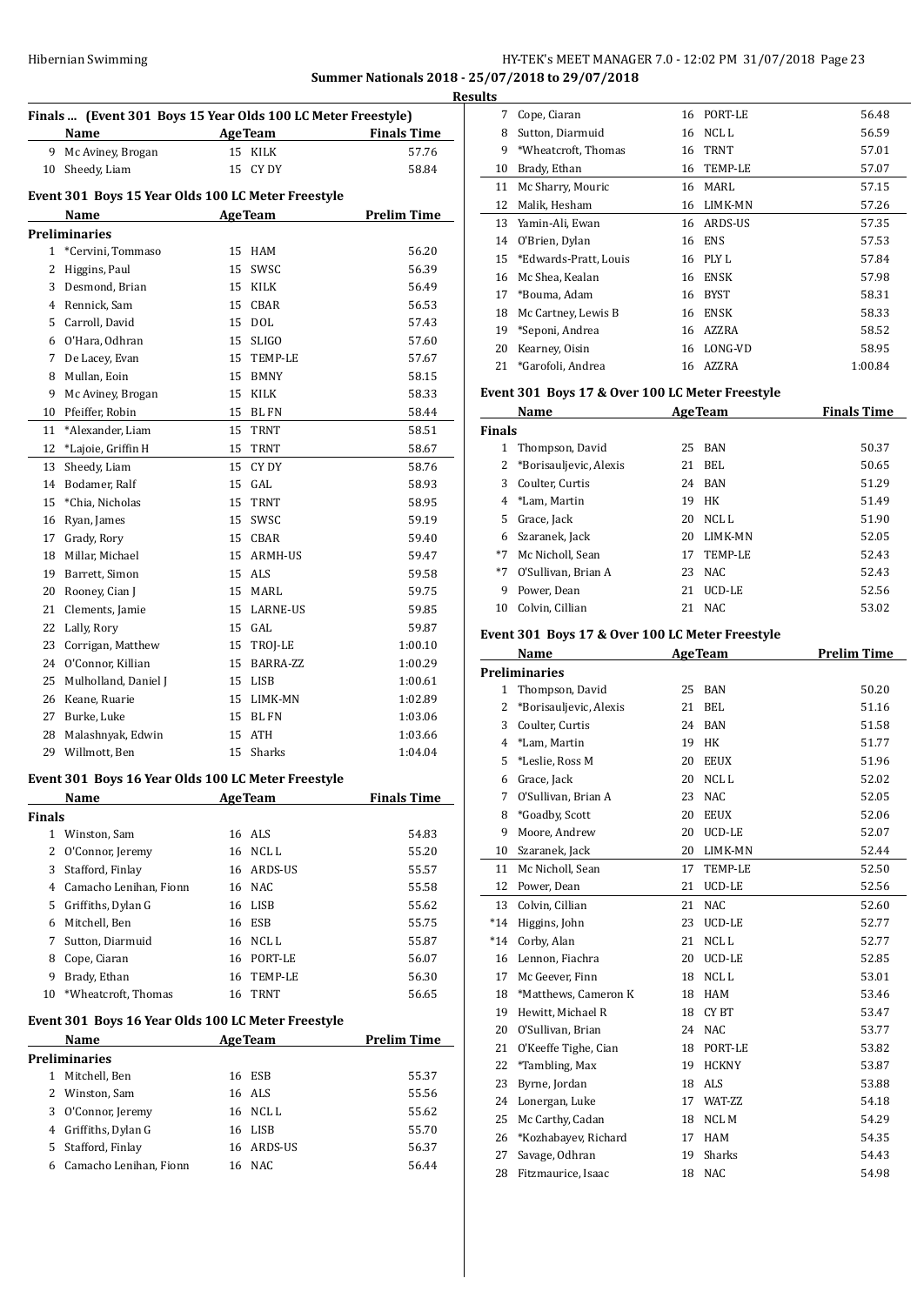## Hibernian Swimming **HY-TEK's MEET MANAGER 7.0 - 12:02 PM 31/07/2018** Page 24 **Summer Nationals 2018 - 25/07/2018 to 29/07/2018**

**Results**

| Preliminaries  (Event 301 Boys 17 & Over 100 LC Meter Freestyle) |                           |     |                |                    |
|------------------------------------------------------------------|---------------------------|-----|----------------|--------------------|
|                                                                  | Name                      |     | <b>AgeTeam</b> | <b>Prelim Time</b> |
|                                                                  | 29 *Hull, Aidan           | 17  | TRNT           | 55.07              |
| 30                                                               | O'Rourke, Oiśn            | 17  | TUAM           | 55.31              |
| 31                                                               | Uprichard, Tom            | 17  | ARDS-US        | 55.58              |
|                                                                  | 32 Scully, Bryan          | 18. | ATH            | 55.65              |
|                                                                  | 33 *Lombardi. Simone      | 17  | AZZRA          | 56.76              |
|                                                                  | 34 *Trementozzi, Leonardo | 18  | AZZRA          | 56.88              |
|                                                                  | 35 Mc Clements, Barry     | 17  | ARDS-US        | 1:03.49            |
|                                                                  | 36 O'Riordan, Sean        | 19  | SWSC.          | 1:04.24            |
| 37                                                               | Mc Grath, Jonathan        | 25  | NCL L          | 1:09.76            |
| 38                                                               | Flanagan, Patrick         | 21  | UCD-LE         | 1:23.16            |

## **Event 302 Girls 15 Year Olds 400 LC Meter Freestyle**

|        | Name              |    | <b>AgeTeam</b> | <b>Finals Time</b> |
|--------|-------------------|----|----------------|--------------------|
| Finals |                   |    |                |                    |
| 1      | Daly, Edel        | 15 | NCL L          | 4:29.89            |
| 2      | Osing, Cara       |    | 15 TEMP-LE     | 4:31.83            |
| 3      | Donegan, Éle      |    | 15 LEA         | 4:34.18            |
| 4      | Hayman, Sophie    |    | 15 ALS         | 4:37.20            |
| 5.     | *Allaire, Ashley  | 15 | <b>BYST</b>    | 4:42.54            |
| 6      | *Agent, Lauren    |    | 15 HAM         | 4:43.62            |
| 7      | Farrell, Danielle | 15 | SLIGO          | 4:44.67            |
| 8      | Tuinstra, Dara A  |    | 15 ASG         | 4:47.82            |
| 9      | Dawson, Ailbhe    |    | 15 NAC         | 4:48.71            |
| 10     | Cunningham, Karla | 15 | MULL           | 4:49.67            |

## **Event 302 Girls 15 Year Olds 400 LC Meter Freestyle**

|                | Name                 |    | <b>AgeTeam</b> | <b>Prelim Time</b> |
|----------------|----------------------|----|----------------|--------------------|
|                | <b>Preliminaries</b> |    |                |                    |
| $\mathbf{1}$   | Daly, Edel           | 15 | NCL L          | 4:33.14            |
| $\overline{c}$ | Donegan, Éle         | 15 | <b>LEA</b>     | 4:34.98            |
| 3              | Osing, Cara          | 15 | <b>TEMP-LE</b> | 4:38.80            |
| $\overline{4}$ | Farrell, Danielle    | 15 | <b>SLIGO</b>   | 4:40.90            |
| 5              | *Agent, Lauren       | 15 | <b>HAM</b>     | 4:42.14            |
| 6              | *Allaire, Ashley     | 15 | <b>BYST</b>    | 4:42.48            |
| 7              | Hayman, Sophie       | 15 | <b>ALS</b>     | 4:43.20            |
| 8              | Tuinstra, Dara A     | 15 | ASG            | 4:47.90            |
| 9              | Cunningham, Karla    | 15 | <b>MULL</b>    | 4:49.35            |
| 10             | *Hendrikx, Claire A  | 15 | TRNT           | 4:49.36            |
| 11             | Dawson, Ailbhe       | 15 | <b>NAC</b>     | 4:49.69            |
| 12             | Allen, Min           | 15 | <b>NRS</b>     | 4:50.15            |
| 13             | Feenan, Anna         | 15 | SWSC           | 4:50.49            |
| 14             | Sharkey, Lauren      | 15 | GAL            | 4:50.66            |
| 15             | Killen, Laura        | 15 | <b>CLNM</b>    | 4:51.39            |
| 16             | Mc Bride, Hope       | 15 | ARDS-US        | 4:52.07            |
| 17             | *Morgan, Anna        | 15 | <b>HAM</b>     | 4:53.17            |
| 18             | Mulhall, Ailbhe      | 15 | GAL            | 4:53.85            |
| 19             | Cox, Andrea S        | 15 | <b>LISB</b>    | 4:54.49            |
| 20             | *Mc Gee, Caoimhe     | 15 | <b>WINS</b>    | 4:55.61            |
| 21             | Ashton, Iona         | 15 | <b>SHARK</b>   | 4:56.20            |
| 22             | Falls, Ellie         | 15 | <b>LEA</b>     | 4:56.90            |
| 23             | Kavanagh, Freja L    | 15 | ASG            | 4:57.28            |
| 24             | Cullen, Faye         | 15 | WAT-ZZ         | 4:57.98            |
| 25             | Ross, Grace          | 15 | LEA            | 4:59.85            |
| 26             | *Spencer, Madeline   | 15 | <b>TRNT</b>    | 5:01.26            |
| 27             | *Kelly, Jessica      | 15 | 4LSA           | 5:01.79            |
| 28             | Lynch, Ailbhe        | 15 | MAL-MN         | 5:06.00            |
|                |                      |    |                |                    |

|               | Event 302 Girls 16 Year Olds 400 LC Meter Freestyle |    |                |                    |
|---------------|-----------------------------------------------------|----|----------------|--------------------|
|               | <b>Name</b>                                         |    | <b>AgeTeam</b> | <b>Finals Time</b> |
| <b>Finals</b> |                                                     |    |                |                    |
|               | 1 O'Riordan, Charlotte                              |    | 16 OTTER       | 4:30.31            |
|               | 2 Lowe, Rebecca                                     |    | 16 ATH         | 4:33.75            |
| 3             | Flaherty, Ellen                                     |    | 16 ATH         | 4:38.22            |
|               | Event 302 Girls 16 Year Olds 400 LC Meter Freestyle |    |                |                    |
|               | Name                                                |    | <b>AgeTeam</b> | <b>Prelim Time</b> |
|               | <b>Preliminaries</b>                                |    |                |                    |
|               | 1 O'Riordan, Charlotte                              |    | 16 OTTER       | 4:36.57            |
|               | 2 Lowe, Rebecca                                     |    | 16 ATH         | 4:36.83            |
|               | 3 Flaherty, Ellen                                   |    | 16 ATH         | 4:46.16            |
|               | Event 302 Girls 17 & Over 400 LC Meter Freestyle    |    |                |                    |
|               | Name                                                |    | <b>AgeTeam</b> | <b>Finals Time</b> |
| <b>Finals</b> |                                                     |    |                |                    |
| 1             | Catterson, Victoria                                 | 17 | ARDS-US        | 4:30.08            |
|               | 2 *Putrimas, Andrea M                               | 17 | <b>TRNT</b>    | 4:30.51            |
| 3             | Mc Evoy, Lara                                       | 17 | <b>ALS</b>     | 4:32.51            |
| 4             | Nolan, Aisling                                      | 17 | <b>NAC</b>     | 4:38.52            |
| 5.            | O'Hara, Brogán                                      |    | 20 LEA         | 4:43.31            |
| 6             | Grace, Hannah                                       | 20 | <b>BALLY</b>   | 7:14.50            |
|               | Event 302 Girls 17 & Over 400 LC Meter Freestyle    |    |                |                    |
|               | Name                                                |    | <b>AgeTeam</b> | <b>Prelim Time</b> |
|               | <b>Preliminaries</b>                                |    |                |                    |
|               | 1 *Putrimas, Andrea M                               |    | 17 TRNT        | 4:33.11            |
|               |                                                     |    |                |                    |
| 2             | Catterson, Victoria                                 |    | 17 ARDS-US     | 4:35.00            |

|   | 3 Mc Evoy, Lara    |    | 17 ALS       | 4:35.08 |
|---|--------------------|----|--------------|---------|
|   | 4 O'Hara, Brogán   | 20 | LEA          | 4:43.97 |
|   | 5 Nolan, Aisling   | 17 | NAC.         | 4:44.95 |
|   | 6 Cooke, Lisa      |    | 21 ALS       | 4:47.57 |
|   | 7 Williams, Sophie |    | 18 TMORE     | 4:58.92 |
| 8 | Kelly, Ailbhe      |    | 20 NAC       | 5:41.03 |
| 9 | Grace, Hannah      | 20 | <b>BALLY</b> | 7:48.59 |

#### **Event 303 Boys 15 & Over 50 LC Meter Backstroke**

|               | Name             | <b>AgeTeam</b> |                | <b>Finals Time</b> |
|---------------|------------------|----------------|----------------|--------------------|
| <b>Finals</b> |                  |                |                |                    |
|               | Mc Evoy, Rory    | 20             | <b>NCDEN</b>   | 25.91              |
| 2             | *Luyten, Sjobbe  | 20             | BEL            | 26.09              |
| 3             | Johnston, Paddy  | 17             | ARDS-US        | 26.77              |
| 4             | Scannell, Sean   | 16             | <b>NCDKK</b>   | 26.91              |
| 5.            | Mc Nicholl, Sean | 17             | TEMP-LE        | 27.28              |
| 6             | Galland, Luc     | 18             | <b>SWSC</b>    | 27.65              |
|               | Byrne, Stephen   | 19             | TALL.          | 27.88              |
| 8             | Byrne, Jordan    | 18             | ALS            | 27.97              |
| 9             | Lonergan, Luke   | 17             | <b>WAT-77.</b> | 28.03              |
| 10            | Burke, Ciaran    | 18             | GAL.           | 28.77              |

### **Event 303 Boys 15 & Over 50 LC Meter Backstroke**

|    | Name             |    | <b>AgeTeam</b>  | <b>Prelim Time</b> |  |  |  |
|----|------------------|----|-----------------|--------------------|--|--|--|
|    | Preliminaries    |    |                 |                    |  |  |  |
|    | *Luyten, Sjobbe  | 20 | BEL             | 26.43              |  |  |  |
|    | Mc Evoy, Rory    | 20 | <b>NCDEN</b>    | 26.63              |  |  |  |
| 3  | Mc Nicholl, Sean | 17 | TEMP-LE         | 27.18              |  |  |  |
| 4  | Scannell, Sean   | 16 | <b>NCDKK</b>    | 27.27              |  |  |  |
| 5. | Johnston, Paddy  | 17 | ARDS-US         | 27.49              |  |  |  |
| 6  | Byrne, Jordan    | 18 | ALS             | 28.20              |  |  |  |
|    | Lonergan, Luke   | 17 | <b>WAT-7.7.</b> | 28.25              |  |  |  |
| 8  | Byrne, Stephen   | 19 | TALL.           | 28.30              |  |  |  |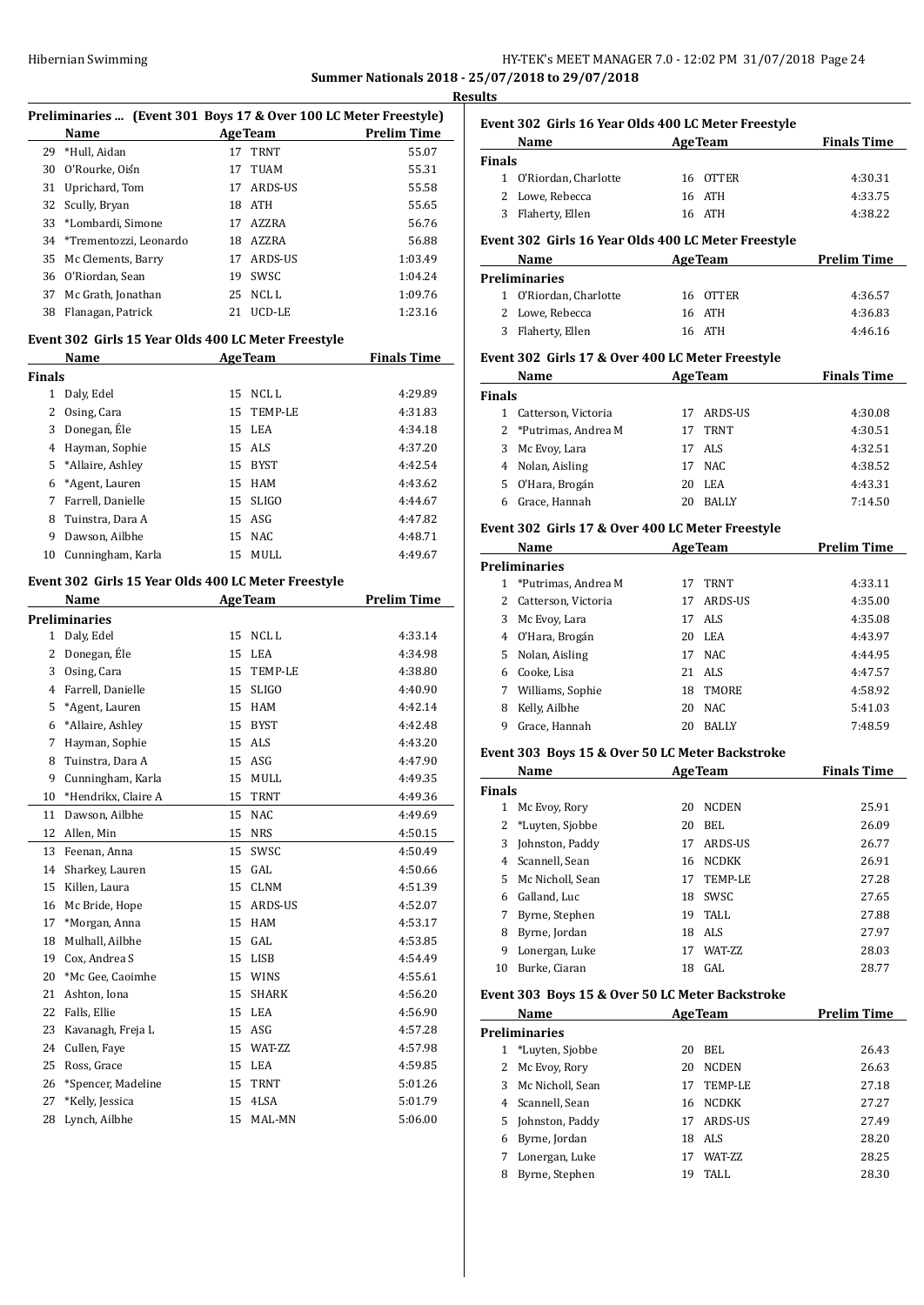## HY-TEK's MEET MANAGER 7.0 - 12:02 PM 31/07/2018 Page 25 **Summer Nationals 2018 - 25/07/2018 to 29/07/2018**

|               |                                                                  |                |                   |                    | <b>Results</b> |
|---------------|------------------------------------------------------------------|----------------|-------------------|--------------------|----------------|
|               | Preliminaries  (Event 303 Boys 15 & Over 50 LC Meter Backstroke) |                |                   |                    | 3              |
|               | Name                                                             |                | <b>AgeTeam</b>    | <b>Prelim Time</b> | 4              |
| 9             | Burke, Ciaran                                                    |                | 18 GAL<br>18 SWSC | 28.34              | 5<br>6         |
|               | 10 Galland, Luc                                                  | 21             | GAL               | 28.56<br>28.77     | 7              |
|               | 11 Symons, James<br>12 O'Gara, Hugh                              |                | 18 ALS            | 28.81              | 8              |
| 13            | Mc Menamin, Fionnan                                              |                | 18 ALS            | 28.94              | 9              |
|               | 14 Keating, Aran                                                 |                | 16 PORT-LE        | 28.95              | 10             |
|               | 15 Carroll, Aaron                                                |                | 16 NCL L          | 29.24              |                |
| 16            | *Cyprianos, Denilson                                             |                | 16 ZIM-ZZ         | 29.52              | Event          |
|               | 17 Wiffen, Nathan J                                              |                | 17 LISB           | 30.20              |                |
|               | 18 Kelly, Niall                                                  |                | 17 CLM            | 31.29              | Prelin<br>1    |
|               | Event 304 Girls 15 & Over 50 LC Meter Backstroke                 |                |                   |                    | 2              |
|               | Name                                                             | AgeTeam        |                   | <b>Finals Time</b> | 3              |
| <b>Finals</b> |                                                                  |                |                   |                    | 4              |
|               | 1 Godden, Maria                                                  |                | 16 KILK           | 29.93              | 5              |
|               | 2 Kavanagh, Kate                                                 |                | 20 UCD-LE         | 30.02              | 6              |
|               | 3 Walshe, Ellen                                                  |                | 17 TEMP-LE        | 30.15              | 7              |
|               | 4 Grindle, Lucy                                                  | 18             | OTTER             | 30.58              | 8              |
| 5.            | *Falzon-Young, Francesca                                         |                | 17 HAM            | 30.62              | 9              |
| 6             | Martin, Alie                                                     | 17             | TEMP-LE           | 30.71              | 10<br>11       |
| 7             | Cassidy, Ellen                                                   |                | 17 DOL            | 30.79              | 12             |
| 8             | Stapleton, Cara                                                  | 17             | OTTER             | 31.35              | 13             |
|               | 9 Kane, Gemma                                                    | 20             | BAN<br>16 OTTER   | 31.44<br>31.47     | 14             |
|               | 10 Macdougald, Jena                                              |                |                   |                    | 15             |
|               | Event 304 Girls 15 & Over 50 LC Meter Backstroke                 |                |                   |                    | 16             |
|               | Name                                                             | <b>AgeTeam</b> |                   | <b>Prelim Time</b> | 17             |
|               | <b>Preliminaries</b>                                             |                |                   |                    | 18             |
|               | 1 Godden, Maria                                                  |                | 16 KILK           | 29.70              | 19             |
|               | 2 Kavanagh, Kate                                                 | 20             | UCD-LE            | 29.85              | 20             |
| 3             | Grindle, Lucy                                                    | 18             | OTTER             | 30.43              | 21             |
|               | 4 Walshe, Ellen                                                  | 17             | TEMP-LE           | 30.61              | 22             |
| 5             | Martin, Alie                                                     | 17             | TEMP-LE           | 30.83              | 23             |
|               | 6 Cassidy, Ellen                                                 | 17             | DOL               | 30.95              | 24             |
| 7             | Stapleton, Cara                                                  | 17             | <b>OTTER</b>      | 30.96              | 25             |
| 8             | Kane, Gemma                                                      | 20             | <b>BAN</b>        | 31.11              | 26             |
| 9             | Macdougald, Jena                                                 | 16             | <b>OTTER</b>      | 31.14              | 27             |
| 10            | *Falzon-Young, Francesca                                         | 17             | <b>HAM</b>        | 31.15              | Event          |
| 11            | Armstrong, Scarlett                                              | 15             | ARDS-US           | 31.28              |                |
| 12            | Gibbs, Isabelle                                                  | 16             | GAL               | 31.31              | <b>Finals</b>  |
| 13            | Leahy, Aoife                                                     |                | 16 GAL            | 31.71              | 1              |
| 14            | Williams, Sophie                                                 | 18             | TMORE             | 31.76              | 2              |
|               | 15 Martin, Leah                                                  | 15             | TEMP-LE           | 32.00              | 3              |
| 16            | *van der Westhuizen, Paige<br>Semchiy, Sharon                    | 15             | ZIM-ZZ            | 32.08              | 4              |
| 17            |                                                                  | 17             | SWSC              | 32.27              | 5              |
| 18<br>19      | Catterson, Victoria                                              | 17<br>15       | ARDS-US           | 32.44              | 6              |
| 20            | *Somigliana, Lidia<br>*Swanson, Mhairi                           |                | HAM<br>19 EWBX    | 32.59<br>32.64     | 7              |
| 21            | Nolan, Beth                                                      |                | 16 SWSC           |                    | 8              |
| 22            | *Whittall, Natasha                                               |                | 15 HAM            | 32.80<br>33.02     | 9              |
| 23            | Doherty, Rachel                                                  |                | 17 NAC            |                    | 10             |
|               | 24 Killen, Laura                                                 | 15             | CLNM              | 33.10<br>34.23     |                |
|               | 25 Kilgallen, Megan                                              |                | 16 CLM            | 34.26              | Event          |
|               | Event 305 Boys 15 Year Olds 200 LC Meter IM                      |                |                   |                    | Prelin         |
|               | Name                                                             | <b>AgeTeam</b> |                   | <b>Finals Time</b> | 1              |
| <b>Finals</b> |                                                                  |                |                   |                    | 2              |
|               | 1 *Cervini, Tommaso                                              | 15             | HAM               | 2:17.81            | 3              |
| 2             | Rennick, Sam                                                     | 15             | CBAR              | 2:18.83            | 4              |
|               |                                                                  |                |                   |                    |                |

| <u>ils</u>   |                                                   |    |                     |                    |
|--------------|---------------------------------------------------|----|---------------------|--------------------|
| 3            | *Lajoie, Griffin H                                | 15 | TRNT                | 2:20.63            |
| 4            | Woodside, Ben                                     | 15 | LARNE-US            | 2:21.14            |
| 5            | Mc Manus, Oisin                                   |    | 15 ENSK             | 2:21.78            |
| 6            | Kenny, Sean                                       | 15 | TEMP-LE             | 2:21.80            |
| 7            | Mullan, Eoin                                      |    | 15 BMNY             | 2:23.27            |
| 8            | Reidy, Joe                                        |    | 15 KGD              | 2:24.27            |
| 9            | Grady, Rory                                       | 15 | CBAR                | 2:24.64            |
| 10           | Irwin, Neddie                                     | 15 | SWSC                | 2:27.06            |
|              | Event 305 Boys 15 Year Olds 200 LC Meter IM       |    |                     |                    |
|              | Name                                              |    | <b>AgeTeam</b>      | <b>Prelim Time</b> |
|              | Preliminaries                                     |    |                     |                    |
| $\mathbf{1}$ | *Cervini, Tommaso                                 | 15 | HAM                 | 2:20.38            |
| 2            |                                                   |    |                     |                    |
| 3            | *Lajoie, Griffin H                                | 15 | TRNT<br>15 LARNE-US | 2:21.34            |
|              | Woodside, Ben                                     |    |                     | 2:21.77            |
| 4            | Mc Manus, Oisin                                   |    | 15 ENSK             | 2:22.27            |
| 5            | Mullan, Eoin                                      |    | 15 BMNY             | 2:23.55            |
| 6            | Rennick, Sam                                      |    | 15 CBAR             | 2:24.03            |
| 7            | Kenny, Sean                                       |    | 15 TEMP-LE          | 2:24.98            |
| 8            | *Alexander, Liam                                  | 15 | <b>TRNT</b>         | 2:25.31            |
| 9            | Grady, Rory                                       | 15 | CBAR                | 2:25.99            |
| 10           | Reidy, Joe                                        | 15 | KGD                 | 2:26.55            |
| 11           | Irwin, Neddie                                     | 15 | SWSC                | 2:26.64            |
| 12           | Pfeiffer, Robin                                   | 15 | BL FN               | 2:26.75            |
| 13           | Rooney, Cian J                                    | 15 | MARL                | 2:27.25            |
| 14           | Lally, Rory                                       | 15 | GAL                 | 2:27.48            |
| 15           | *Zmarai, Attal                                    | 15 | TRNT                | 2:28.90            |
| 16           | *Chia, Nicholas                                   | 15 | <b>TRNT</b>         | 2:29.57            |
| 17           | Ryan, James                                       | 15 | SWSC                | 2:29.94            |
| 18           | Naughton, Ben                                     |    | 15 GAL              | 2:30.26            |
| 19           | Lynch, Daragh                                     |    | 15 COR              | 2:30.35            |
| 20           | Millar, Michael                                   |    | 15 ARMH-US          | 2:30.88            |
| 21           | O'Connor, Killian                                 |    | 15 BARRA-ZZ         | 2:31.32            |
| 22           | Sandstrom, Patrick                                |    | 15 LEA              | 2:31.34            |
| 23           | *Cermak, Cade M                                   | 15 | <b>TRNT</b>         | 2:32.18            |
| 24           | Mc Carthy, Paddy                                  |    | 15 DOL              | 2:32.64            |
| 25           | Sheedy, Liam                                      |    | 15 CY DY            | 2:34.08            |
| 26           | Corrigan, Matthew                                 | 15 | TROJ-LE             | 2:36.07            |
| 27           | O'Hara, Odhran                                    | 15 | <b>SLIGO</b>        | 2:36.08            |
|              | Event 305 Boys 16 Year Olds 200 LC Meter IM       |    |                     |                    |
|              | Name                                              |    | <b>AgeTeam</b>      | <b>Finals Time</b> |
| Finals       |                                                   |    |                     |                    |
|              | 1 Corby, Eoin                                     |    | 16 NCLL             | 2:09.14            |
|              | 2 Hansen, Ethan                                   |    | 16 TROJ-LE          | 2:10.29            |
| 3            | *Wheatcroft, Thomas                               |    | 16 TRNT             | 2:16.08            |
|              | 4 Cox, Paul Y                                     |    | 16 LISB             | 2:17.65            |
| 5            | Mc Sharry, Mouric                                 |    | 16 MARL             | 2:18.46            |
|              | 6 *Celsi, Damian                                  |    | 16 TRNT             | 2:19.15            |
|              | 7 Winston, Sam                                    |    | 16 ALS              | 2:19.48            |
|              | 8 Waters, Fionn                                   |    | 16 TUAM             | 2:19.55            |
|              | 9 Mc Lelland-Maher, Alex                          |    | 16 KILK             | 2:19.81            |
|              | 10 Mc Ilroy-Sanchez, Conor                        |    | 16 LVADY            | 2:22.90            |
|              | Event 305 Boys 16 Year Olds 200 LC Meter IM       |    |                     |                    |
|              | Name<br>the control of the control of the control |    | <b>AgeTeam</b>      | <b>Prelim Time</b> |
|              | Preliminaries                                     |    |                     |                    |
|              | 1 Hansen, Ethan                                   | 16 | TROJ-LE             | 2:11.51            |
|              | 2 Corby, Eoin                                     |    | 16 NCLL             | 2:11.99            |

 \*Wheatcroft, Thomas 16 TRNT 2:16.48 Cox, Paul Y 16 LISB 2:19.00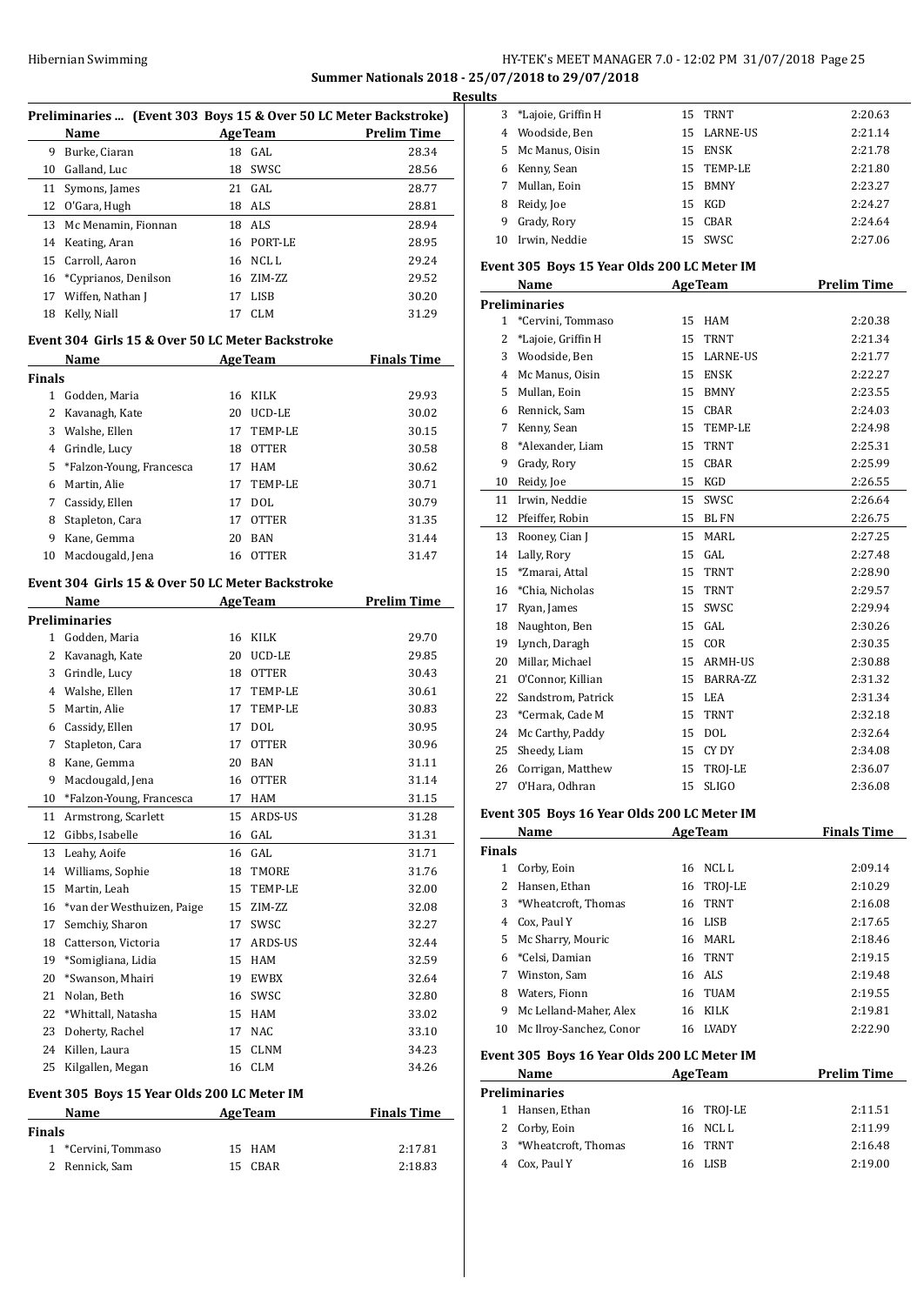## HY-TEK's MEET MANAGER 7.0 - 12:02 PM 31/07/2018 Page 26 **Summer Nationals 2018 - 25/07/2018 to 29/07/2018**

|               |                                                              |          |                  | R                  |
|---------------|--------------------------------------------------------------|----------|------------------|--------------------|
|               | Preliminaries  (Event 305 Boys 16 Year Olds 200 LC Meter IM) |          |                  |                    |
|               | Name                                                         |          | <b>AgeTeam</b>   | <b>Prelim Time</b> |
|               | 5 Mc Lelland-Maher, Alex                                     |          | 16 KILK          | 2:20.96            |
|               | 6 Mc Sharry, Mouric                                          |          | 16 MARL          | 2:20.98            |
|               | 7 Waters, Fionn                                              |          | 16 TUAM          | 2:21.18            |
| 8             | *Celsi, Damian                                               |          | 16 TRNT          | 2:21.41            |
| 9             | Winston, Sam                                                 |          | 16 ALS           | 2:23.63            |
| 10            | *Bouma, Adam                                                 |          | 16 BYST          | 2:23.88            |
| 11<br>12      | Mc Ilroy-Sanchez, Conor<br>Mc Shea, Kealan                   | 16       | LVADY<br>16 ENSK | 2:24.56<br>2:24.83 |
| 13            | Church, Sean                                                 |          | 16 PORT-LE       | 2:25.98            |
| 14            |                                                              |          | 16 ALS           | 2:25.99            |
| 15            | Egan, Dylan<br>Brady, Ethan                                  |          | 16 TEMP-LE       | 2:26.18            |
| 16            | Maguire, Caleb M                                             |          | 16 LISB          | 2:26.54            |
| 17            | Vennard, Daniel                                              |          | 16 PDOWN         | 2:26.78            |
| 18            | O'Sullivan, Cillian                                          |          | 16 PORT-LE       | 2:27.37            |
| 19            | Mc Cartney, Lewis B                                          |          | 16 ENSK          | 2:27.66            |
| $*20$         | Bingham, Jack                                                |          | 16 BANB          | 2:28.66            |
| $*20$         | Keating, Aran                                                |          | 16 PORT-LE       | 2:28.66            |
| 22            | Vaughan, Stuart A                                            |          | 16 WEX           | 2:28.78            |
| 23            | Cope, Ciaran                                                 |          | 16 PORT-LE       | 2:28.84            |
| 24            | Cudmore, Ben                                                 |          | 16 SWSC          | 2:28.95            |
| 25            | Carter, Niall                                                |          | 16 CBAR          | 2:29.14            |
|               | 26 Breslin. Ethan                                            |          | 16 CLM           | 2:29.78            |
|               |                                                              |          |                  |                    |
|               | Event 305 Boys 17 & Over 200 LC Meter IM                     |          |                  |                    |
|               | Name                                                         |          | <b>AgeTeam</b>   | <b>Finals Time</b> |
| <b>Finals</b> |                                                              |          |                  |                    |
|               | 1 Griffin, Ben                                               | 22       | <b>NCDTR</b>     | 2:02.43            |
| 2             | Corby, Alan                                                  | 21       | NCL L            | 2:04.95            |
| 3             | Mc Carthy, Cadan                                             |          | 18 NCL M         | 2:07.37            |
| 4             | Melly, Cillian                                               | 21       | NCL C            | 2:07.54            |
| 5             | *Hull, Aidan                                                 | 17       | <b>TRNT</b>      | 2:10.18            |
| 6<br>7        | *Kozhabayev, Richard<br>Walsh, Mark                          | 17<br>21 | HAM<br>NCL L     | 2:10.82            |
| 8             |                                                              | 21       | NCL S            | 2:11.26            |
| 9             | Anderson, Ronan<br>Kelly, Alfie                              | 17       | <b>DOL</b>       | 2:11.67<br>2:12.34 |
| 10            | Turner, Nathan                                               | 19       | ALS              | 2:12.67            |
|               |                                                              |          |                  |                    |
|               | Event 305 Boys 17 & Over 200 LC Meter IM                     |          |                  |                    |
|               | Name                                                         |          | <b>AgeTeam</b>   | <b>Prelim Time</b> |
|               | <b>Preliminaries</b>                                         |          |                  |                    |
| 1             | Griffin, Ben                                                 | 22       | NCDTR            | 2:04.75            |
| 2             | Mc Carthy, Cadan                                             | 18       | NCL M            | 2:08.89            |
| 3             | Melly, Cillian                                               | 21       | NCL C            | 2:09.20            |
| 4             | *Hull, Aidan                                                 | 17       | TRNT             | 2:09.69            |
| 5             | Corby, Alan                                                  | 21       | NCL L            | 2:10.67            |
| 6             | *Kozhabayev, Richard                                         | 17       | HAM              | 2:11.68            |
| 7             | *Matthews, Cameron K                                         | 18       | HAM              | 2:12.72            |
| 8             | Turner, Nathan                                               | 19       | ALS              | 2:12.92            |
| 9             | Walsh, Mark                                                  | 21       | NCL L            | 2:13.06            |
| 10            | Anderson, Ronan                                              | 21       | NCL S            | 2:13.63            |
| 11            | *Harris, Logan                                               | 17       | TRNT             | 2:13.98            |
| 12            | Kelly, Alfie                                                 | 17       | DOL              | 2:14.35            |
| 13            | Lonergan, Luke                                               | 17       | WAT-ZZ           | 2:14.40            |
| 14            | Cooke, Uisean                                                | 17       | NCL L            | 2:15.90            |
| 15            | O'Keeffe Tighe, Cian                                         | 18       | PORT-LE          | 2:16.84            |
| 16            | Angus, Jack                                                  | 17       | ARDS-US          | 2:17.27            |
| 17            | Stoops, Mark                                                 | 18       | BAN              | 2:17.93            |
| 18            | *Antonen, Eric M                                             | 17       | TRNT             | 2:18.33            |
| 19            | *Birmingham, Marcus                                          | 18       | THAME            | 2:18.44            |

| <b>≀esults</b> |                     |    |            |         |
|----------------|---------------------|----|------------|---------|
| 20             | Gardiner, Matthew   | 17 | NAC.       | 2:18.53 |
| 21             | Byrne, Stephen      | 19 | TALL       | 2:18.57 |
|                | 22 *O'Hara, Liam    | 17 | ZIM-ZZ     | 2:18.66 |
| 23             | Duffy, Fionn        | 17 | GAL        | 2:18.92 |
|                | 24 Wiffen, Nathan J |    | 17 LISB    | 2:19.86 |
| 25             | Kenny, Joe          | 17 | TEMP-LE    | 2:19.96 |
| 26             | O'Sullivan, Luke    | 17 | SWSC       | 2:21.33 |
| 27             | Uprichard, Tom      | 17 | ARDS-US    | 2:22.52 |
| 28             | Anderson, Eoin      | 18 | SLIGO      | 2:22.75 |
| 29             | Kilbride, Denis     | 17 | <b>NRS</b> | 2:23.12 |
| 30             | David, Ben R        | 17 | BARRA-ZZ   | 2:23.70 |
| 31             | Kelly, Niall        |    | 17 CLM     | 2:32.14 |
| 32             | O'Riordan, Sean     | 19 | SWSC       | 2:40.06 |
|                | Moffett~, Conor     |    | 26 BAN     | DQ      |
|                |                     |    |            |         |

#### **Event 306 Girls 15 Year Olds 200 LC Meter IM**

|               | Name<br><b>AgeTeam</b> |     |              | <b>Finals Time</b> |
|---------------|------------------------|-----|--------------|--------------------|
| <b>Finals</b> |                        |     |              |                    |
| 1             | Knox, Julia K          | 15. | <b>BANB</b>  | 2:18.62            |
| 2             | Trait, Naomi           | 15  | <b>KILK</b>  | 2:28.12            |
| 3             | Gardiner, Beth         |     | 15 NAC       | 2:28.13            |
| 4             | *Morgan, Anna          |     | 15 HAM       | 2:28.14            |
| 5.            | Davison, Mia           |     | 15 ARDS-US   | 2:29.69            |
|               | *6 *Whittall, Natasha  |     | 15 HAM       | 2:32.92            |
| $*6$          | Ahearne, Niamh         |     | 15 KILK      | 2:32.92            |
| 8             | Tuinstra, Dara A       |     | $15$ ASG     | 2:35.45            |
| 9             | O'Shea, Aoife          | 15  | <b>SWSC</b>  | 2:36.46            |
| 10            | Farrell, Danielle      | 15  | <b>SLIGO</b> | 2:37.30            |

### **Event 306 Girls 15 Year Olds 200 LC Meter IM**

|                | Name                 |    | <b>AgeTeam</b> | <b>Prelim Time</b> |
|----------------|----------------------|----|----------------|--------------------|
|                | <b>Preliminaries</b> |    |                |                    |
| 1              | Knox, Julia K        | 15 | <b>BANB</b>    | 2:21.14            |
| $\overline{2}$ | Gardiner, Beth       | 15 | <b>NAC</b>     | 2:31.51            |
| 3              | Trait, Naomi         | 15 | <b>KILK</b>    | 2:31.52            |
| 4              | *Whittall, Natasha   | 15 | <b>HAM</b>     | 2:31.79            |
| 5              | *Morgan, Anna        | 15 | <b>HAM</b>     | 2:31.96            |
| 6              | Davison, Mia         | 15 | ARDS-US        | 2:32.13            |
| 7              | Ahearne, Niamh       | 15 | <b>KILK</b>    | 2:33.82            |
| 8              | Donegan, Éle         | 15 | <b>LEA</b>     | 2:34.66            |
| 9              | Farrell, Danielle    | 15 | <b>SLIGO</b>   | 2:34.69            |
| 10             | Tuinstra, Dara A     | 15 | ASG            | 2:35.34            |
| 11             | *Somigliana, Lidia   | 15 | <b>HAM</b>     | 2:35.76            |
| 12             | O'Shea, Aoife        | 15 | SWSC           | 2:35.78            |
| 13             | Mc Fadden, Ava       | 15 | COM            | 2:35.83            |
| 14             | *Agent, Lauren       | 15 | <b>HAM</b>     | 2:36.52            |
| 15             | Mc Bride, Hope       | 15 | ARDS-US        | 2:36.83            |
| 16             | Kelly, Aimee         | 15 | <b>SHARK</b>   | 2:37.54            |
| 17             | Allen, Min           | 15 | <b>NRS</b>     | 2:37.58            |
| 18             | Lynch, Drew          | 15 | SWSC           | 2:38.24            |
| 19             | *Hendrikx, Claire A  | 15 | <b>TRNT</b>    | 2:38.42            |
| 20             | *Spencer, Madeline   | 15 | <b>TRNT</b>    | 2:38.60            |
| 21             | Kavanagh, Freja L    | 15 | <b>ASG</b>     | 2:39.04            |
| 22             | Mulhall, Ailbhe      | 15 | GAL            | 2:39.34            |
| 23             | *Allaire, Ashley     | 15 | <b>BYST</b>    | 2:39.57            |
| 24             | Mc Mullen, Jessica E | 15 | <b>BANB</b>    | 2:39.63            |
| 25             | Daly, Caoimhe        | 15 | <b>KILK</b>    | 2:39.83            |
| 26             | Falls, Ellie         | 15 | <b>LEA</b>     | 2:39.89            |
| 27             | Wolseley, Rachel     | 15 | TMORE          | 2:41.33            |
| 28             | Killen, Laura        | 15 | <b>CLNM</b>    | 2:42.08            |
| 29             | Ashton, Iona         | 15 | <b>SHARK</b>   | 2:42.69            |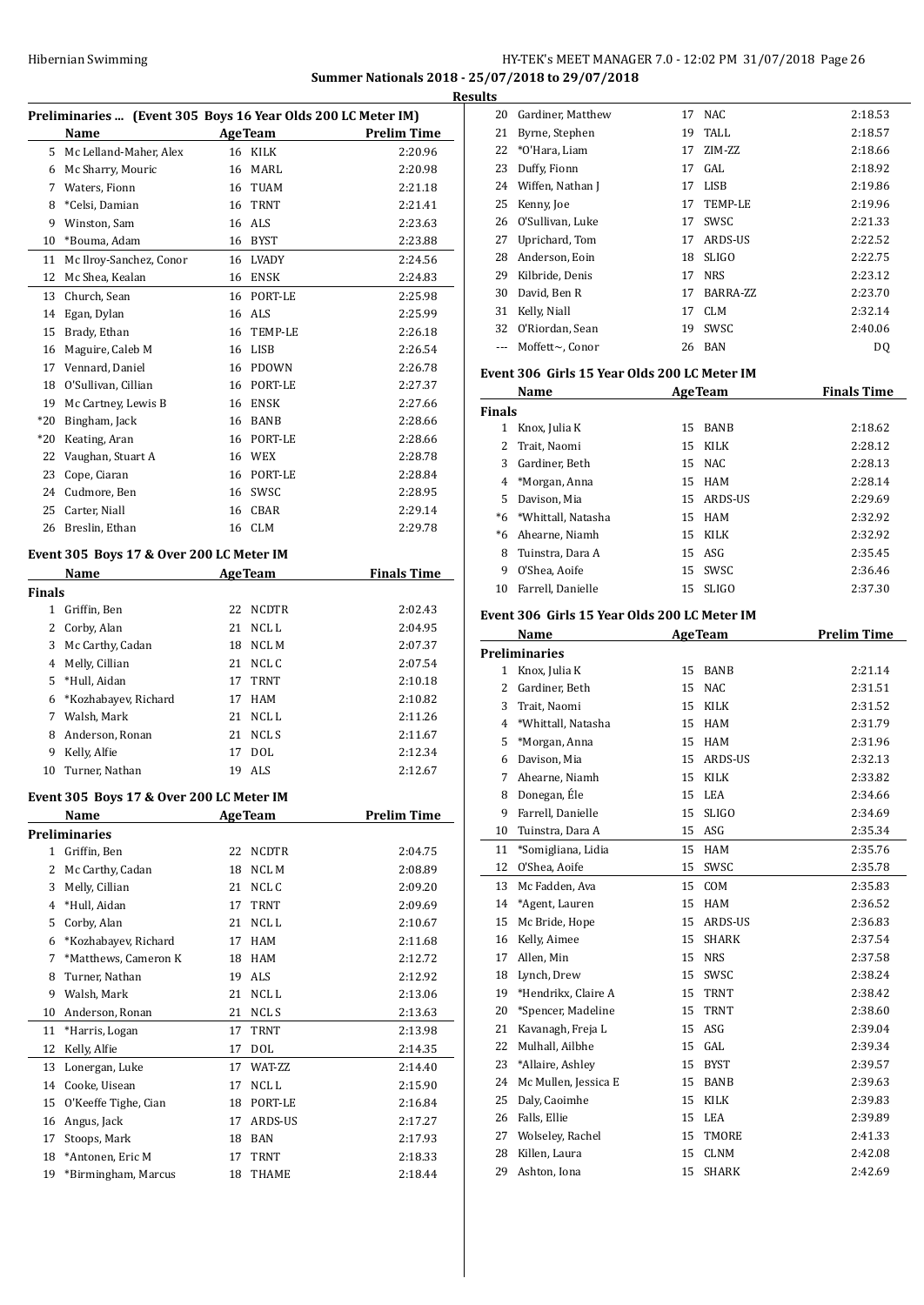## HY-TEK's MEET MANAGER 7.0 - 12:02 PM 31/07/2018 Page 27 **Summer Nationals 2018 - 25/07/2018 to 29/07/2018**

 $\frac{1}{2}$ 

|                | Preliminaries  (Event 306 Girls 15 Year Olds 200 LC Meter IM) |    |                |                    |
|----------------|---------------------------------------------------------------|----|----------------|--------------------|
|                | Name                                                          |    | <b>AgeTeam</b> | <b>Prelim Time</b> |
| 30             | Sharkey, Lauren                                               |    | 15 GAL         | 2:43.12            |
|                | 31 Martin, Leah                                               |    | 15 TEMP-LE     | 2:43.54            |
| 32             | Ross, Grace                                                   |    | 15 LEA         | 2:50.07            |
| 33             | *Kelly, Jessica                                               |    | 15 4LSA        | 2:51.81            |
|                | Event 306 Girls 16 Year Olds 200 LC Meter IM                  |    |                |                    |
|                | Name                                                          |    | <b>AgeTeam</b> | <b>Finals Time</b> |
| Finals         |                                                               |    |                |                    |
|                | 1 Godden, Maria                                               |    | 16 KILK        | 2:24.60            |
| 2              | Quinn, Caoimhe                                                |    | 16 ALS         | 2:28.32            |
|                | 3 Vaughan, Rachel                                             |    | 16 KILK        | 2:30.00            |
| 4              | Lynch, Robyn                                                  |    | 16 TEMP-LE     | 2:30.04            |
| 5              | Tinsley, Florence I                                           |    | 16 CYBT        | 2:31.24            |
| 6              | Bates, Aoife                                                  |    | 16 SHARK       | 2:32.65            |
| 7              | Mc Daid, Carrie                                               |    | 16 SLIGO       | 2:32.87            |
| 8              | *Troger, Felicia                                              |    | 16 HAM         | 2:34.47            |
| 9              | Macdougald, Jena                                              |    | 16 OTTER       | 2:34.53            |
| 10             | Nolan, Beth                                                   |    | 16 SWSC        | 2:34.82            |
|                |                                                               |    |                |                    |
|                | Event 306 Girls 16 Year Olds 200 LC Meter IM                  |    |                |                    |
|                | Name                                                          |    | <b>AgeTeam</b> | <b>Prelim Time</b> |
|                | <b>Preliminaries</b>                                          |    |                |                    |
| $\mathbf{1}$   | Godden, Maria                                                 |    | 16 KILK        | 2:25.32            |
| 2              | Quinn, Caoimhe                                                |    | 16 ALS         | 2:29.95            |
|                | 3 Macdougald, Jena                                            |    | 16 OTTER       | 2:32.22            |
|                | 4 Vaughan, Rachel                                             |    | 16 KILK        | 2:33.46            |
| 5              | Tinsley, Florence I                                           |    | 16 CYBT        | 2:33.51            |
| 6              | Lynch, Robyn                                                  |    | 16 TEMP-LE     | 2:33.60            |
| 7              | Flaherty, Ellen                                               |    | 16 ATH         | 2:34.30            |
| 8              | Bates, Aoife                                                  |    | 16 SHARK       | 2:35.83            |
| 9              | *Troger, Felicia                                              |    | 16 HAM         | 2:36.07            |
| 10             | Mc Daid, Carrie                                               |    | 16 SLIGO       | 2:37.76            |
| 11             | Nolan, Beth                                                   |    | 16 SWSC        | 2:37.79            |
| 12             | Turner, Nicole                                                | 16 | <b>NAC</b>     | 3:12.99            |
|                | Event 306 Girls 17 & Over 200 LC Meter IM                     |    |                |                    |
|                | Name                                                          |    | <b>AgeTeam</b> | <b>Finals Time</b> |
| Finals         |                                                               |    |                |                    |
|                | 1 Kilgallen, Niamh                                            |    | 19 CLM         | 2:18.35            |
| $\overline{2}$ | Reid, Rebecca                                                 | 17 | ARDS-US        | 2:20.19            |
| 3              | *Marinelli, Asia                                              |    | 20 AZZRA       | 2:24.36            |
| 4              | Burke, Jessica                                                |    | 18 NAC         | 2:25.68            |
| 5              | Finlay, Caitriona                                             |    | 20 ALS         | 2:27.69            |
| 6              | Semchiy, Sharon                                               |    | 17 SWSC        | 2:27.87            |
| 7              | Cassidy, Ellen                                                |    | 17 DOL         | 2:28.58            |
| 8              | *Swanson, Mhairi                                              |    | 19 EWBX        | 2:28.67            |
| 9              | Mc Evoy, Lara                                                 | 17 | ALS            | 2:29.74            |
| 10             | Mc Feely, Christine                                           | 17 | ALS            | 2:33.94            |
|                | Event 306  Girls 17 & Over 200 LC Meter IM                    |    |                |                    |
|                | <u>Name</u>                                                   |    | <b>AgeTeam</b> | <b>Prelim Time</b> |
|                | Preliminaries                                                 |    |                |                    |
|                | 1 Reid, Rebecca                                               | 17 | ARDS-US        | 2:24.28            |
|                | 2 Kilgallen, Niamh                                            | 19 | <b>CLM</b>     | 2:24.98            |
| 3              | Burke, Jessica                                                |    | 18 NAC         | 2:26.76            |
| 4              | *Marinelli, Asia                                              |    | 20 AZZRA       | 2:28.13            |
| 5              | Finlay, Caitriona                                             |    | 20 ALS         | 2:29.12            |
| 6              | Semchiy, Sharon                                               |    | 17 SWSC        | 2:29.17            |
| 7              | Mc Evoy, Lara                                                 | 17 | ALS            | 2:29.38            |
| 8              | *Swanson, Mhairi                                              | 19 | <b>EWBX</b>    | 2:31.17            |
|                |                                                               |    |                |                    |
|                |                                                               |    |                |                    |

| esults |                        |    |                 |                |
|--------|------------------------|----|-----------------|----------------|
| 9      | Cassidy, Ellen         | 17 | DOL.            | 2:31.25        |
|        | 10 *Putrimas, Andrea M | 17 | <b>TRNT</b>     | 2:31.59        |
| 11     | Mc Feely, Christine    |    | 17 ALS          | 2:33.65        |
| 12     | Malcolm, Ciara M       | 17 | NY&MN           | 2:34.74        |
| 13     | Desmond, Tara          |    | 20 DOL          | 2:34.79        |
| 14     | Nolan, Aisling         | 17 | NAC             | 2:35.50        |
|        | 15 Thompson, Zoe       | 17 | ARDS-US         | 2:37.20        |
|        | 16 Doyle, Eimear       | 17 | <b>WAT-7.7.</b> | 2:38.73        |
| 17     | Keane, Ellen           |    | 23 NAC          | 2:42.96        |
|        | Egan, Caoimhe          | 18 | TALL            | D <sub>0</sub> |
|        |                        |    |                 |                |

#### **Event 307 Boys 15 Year Olds 1500 LC Meter Freestyle**

|    | Name             | <b>AgeTeam</b> |             | <b>Finals Time</b> |
|----|------------------|----------------|-------------|--------------------|
| 1  | Mc Manus, Oisin  | 15             | <b>ENSK</b> | 17:39.95           |
|    | 2 Desmond, Brian |                | 15 KILK     | 17:41.20           |
| 3. | Irwin, Neddie    |                | 15 SWSC     | 17:42.71           |
|    | 4 Wilson, Adam W |                | 15 BANB     | 17:51.51           |
|    | 5 Lynch, Ben J   | 15.            | ENSK        | 18:15.01           |
|    | 6 *Zmarai, Attal | 15             | <b>TRNT</b> | 18:36.49           |
| 7  | Kenny, Sean      | 15             | TEMP-LE     | 18:37.46           |
| 8  | Nolan. Matthew   | 15             | BARRA-ZZ    | 19:02.74           |

#### **Event 307 Boys 16 Year Olds 1500 LC Meter Freestyle**

| Name               | <b>AgeTeam</b> | <b>Finals Time</b> |
|--------------------|----------------|--------------------|
| 1 Cox. Paul Y      | 16 LISB        | 17:36.37           |
| 2 Mac Carthy, Evan | 16 DOL         | 18:15.54           |

#### **Event 307 Boys 17 & Over 1500 LC Meter Freestyle**

|   | Name             |    | <b>AgeTeam</b> | <b>Finals Time</b> |
|---|------------------|----|----------------|--------------------|
| 1 | Meegan, Andrew   |    | 28 ALS         | 15:59.09           |
| 2 | Wiffen, Daniel M | 17 | <b>LISB</b>    | 16:13.29           |
| 3 | Kelly, Alfie     | 17 | <b>DOL</b>     | 16:25.61           |
| 4 | Kilbride, Denis  | 17 | <b>NRS</b>     | 16:54.82           |
| 5 | Fleming, Jack H  | 17 | LISB           | 17:14.34           |
| 6 | David, Ben R     | 17 | BARRA-ZZ       | 17:22.05           |
|   | Foley, Cian      | 19 | <b>NRS</b>     | 17:30.25           |
| 8 | Bevan, Fiachra   | 18 | ALS            | 17:32.37           |
| 9 | Leahy, Niklas    |    | DOL            | 18:14.82           |

### **Event 308 Boys 15 & Over 800 LC Meter Freestyle Relay**

| <b>Team</b>          | Relay | <b>Finals Time</b> |
|----------------------|-------|--------------------|
| <b>LIMK-MN</b><br>1. | A     | 7:38.93            |
| 2 ALS                | A     | 7:54.47            |
| <b>LISB</b><br>3     | A     | 7:59.16            |
| LIMK-MN<br>4         | B     | 8:02.49            |
| GAL<br>5.            | A     | 8:17.10            |
| 6 SWSC               | A     | 8:24.38            |
| DOL                  | A     | 8:45.42            |

### **Event 311 Girls 12-13 400 LC Meter Freestyle**

|               | Name              |     | <b>AgeTeam</b> | <b>Finals Time</b> |
|---------------|-------------------|-----|----------------|--------------------|
| <b>Finals</b> |                   |     |                |                    |
| 1.            | Carroll, Ella     | 13. | LIMK-MN        | 4:40.46            |
| 2             | Mc Alorum, Mollie | 13  | LEA            | 4:42.12            |
| 3             | Hodgins, Grace S  | 13  | TROJ-LE        | 4:47.69            |
| 4             | Mc Namara, Ava    | 13  | LISB           | 4:51.63            |
| 5.            | Cullen, Abi M     | 13  | KILK           | 4:53.24            |
| 6             | Waters, Emma      |     | 13 ASG         | 4:53.79            |
| 7             | MC Guire, Lily    | 13  | LEA            | 4:58.38            |
| 8             | *Farnood, Eila Y  | 13  | TRNT           | 4:58.70            |
| 9             | Gardiner, Ciara   | 13  | DOL            | 4:59.60            |
| 10            | Mc Cartney, Ellie | 13  | <b>ENSK</b>    | 5:10.27            |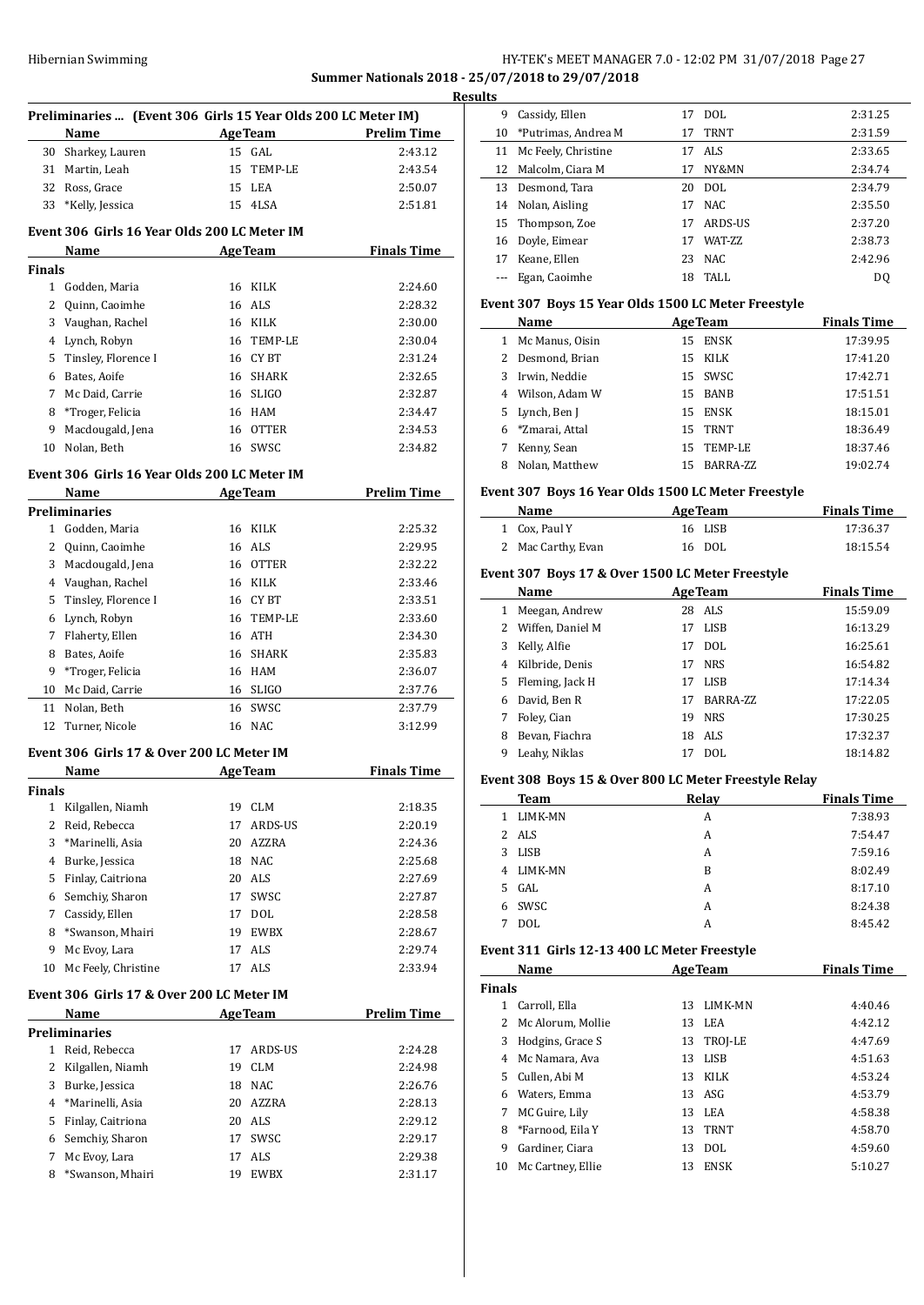## HY-TEK's MEET MANAGER 7.0 - 12:02 PM 31/07/2018 Page 28 **Summer Nationals 2018 - 25/07/2018 to 29/07/2018**

**Results**

|              | Event 311 Girls 12-13 400 LC Meter Freestyle<br>Name |          | <b>AgeTeam</b>     | <b>Prelim Time</b> |
|--------------|------------------------------------------------------|----------|--------------------|--------------------|
|              |                                                      |          |                    |                    |
| 1            | <b>Preliminaries</b><br>Mc Alorum, Mollie            | 13       | LEA                | 4:47.40            |
|              | 2 Hodgins, Grace S                                   | 13       | TROJ-LE            | 4:49.06            |
|              | 3 Carroll, Ella                                      |          | 13 LIMK-MN         | 4:51.77            |
|              |                                                      |          | 13 KILK            |                    |
| 5            | 4 Cullen, Abi M<br>*Farnood, Eila Y                  | 13       | TRNT               | 4:55.15<br>4:56.01 |
|              |                                                      |          | ASG                |                    |
|              | 6 Waters, Emma                                       | 13       |                    | 4:56.55            |
| 7<br>8       | Mc Cartney, Ellie                                    |          | 13 ENSK<br>13 LISB | 4:56.72            |
| 9            | Mc Namara, Ava                                       |          | 13 DOL             | 4:57.14<br>4:58.05 |
|              | Gardiner, Ciara                                      |          |                    |                    |
| 10           | MC Guire, Lily                                       |          | 13 LEA             | 5:00.69            |
| 11           | O'Neill Campbell, Cara M                             |          | 13 LISB            | 5:01.39            |
| 12           | Doran, Aoife                                         |          | 12 ALS             | 5:01.68            |
| 13           | Sweeney, Kate                                        |          | 13 TEMP-LE         | 5:02.07            |
| 14           | *May, Jodie                                          |          | 13 HAM             | 5:02.56            |
| 15           | *Partridge, Sadie                                    | 12       | <b>TRNT</b>        | 5:02.57            |
| 16           | Kelly, Ruth                                          | 13       | NRS                | 5:04.63            |
| 17           | Ni Riain, Roisin                                     | 13       | LIMK-MN            | 5:06.21            |
| 18           | Reidy, Grace                                         | 13       | KGD                | 5:06.32            |
| 19           | Robson, Jessika K                                    |          | 12 LISB            | 5:11.94            |
| 20           | Kidney, Isabel                                       | 12       | DOL                | 5:13.64            |
| 21           | Ryan, Kiara                                          |          | 12 NRS             | 5:14.84            |
|              | 22 Griffin, Carol                                    | 13       | <b>SHARK</b>       | 5:15.83            |
|              | --- Moran, Ellie                                     | 13       | COM                | DQ                 |
|              | Event 311 Girls 14 Year Olds 400 LC Meter Freestyle  |          |                    |                    |
|              | <b>Name</b>                                          |          | <b>AgeTeam</b>     | <b>Finals Time</b> |
| Finals       |                                                      |          |                    |                    |
|              | 1 *Rothery, Freya                                    |          | 14 TRNT            | 4:28.00            |
|              | 2 O'Shea, Hannah                                     |          | 14 DOL             | 4:32.31            |
| 3            | *Hulford, Kate S                                     | 14       | TRNT               | 4:35.08            |
|              | 4 Gannon, Jessica                                    |          | 14 COM             | 4:36.91            |
| 5            | Bailey, Sadhbh                                       |          | 14 NRS             | 4:43.89            |
| 6            | Mallett, Ellen                                       |          | 14 CY DY           | 4:53.89            |
| 7            | Godden, Eleanor                                      |          | 14 KILK            | 4:55.57            |
| 8            | Mc Auley, Sile                                       |          | 14 ATH             | 5:00.78            |
|              | 9 Davitt, Aoife                                      |          | 14 GAL             | 5:03.00            |
|              | 10 Carroll, Anna                                     |          | 14 DOL             | 5:10.09            |
|              | Event 311 Girls 14 Year Olds 400 LC Meter Freestyle  |          |                    |                    |
|              | <b>Name</b>                                          |          | <b>AgeTeam</b>     | <b>Prelim Time</b> |
|              | <b>Preliminaries</b>                                 |          |                    |                    |
| $\mathbf{1}$ | *Rothery, Freya                                      | 14       | TRNT               | 4:32.64            |
| 2            | O'Shea, Hannah                                       | 14       | DOL                | 4:35.41            |
| 3            | *Hulford, Kate S                                     | 14       | <b>TRNT</b>        | 4:36.34            |
|              | 4 Gannon, Jessica                                    | 14       | COM                | 4:37.19            |
|              | *Vreeken, Stella                                     |          |                    |                    |
| 5            |                                                      | 14<br>14 | <b>TRNT</b>        | 4:42.63            |
| 6            | Bailey, Sadhbh                                       |          | <b>NRS</b>         | 4:44.65            |
| 7            | Gibbs, Alison                                        | 14       | GAL                | 4:48.68            |
| 8            | *Babatsikos, Ellie E                                 |          | 14 TRNT            | 4:55.52            |
| 9            | Godden, Eleanor                                      |          | 14 KILK            | 4:58.13            |
| 10           | Mallett, Ellen                                       | 14       | CY DY              | 4:59.87            |
| 11           | Mc Auley, Sile                                       | 14       | ATH                | 5:00.27            |
| 12           | Carroll, Anna                                        |          | 14 DOL             | 5:00.64            |
| 13           | Davitt, Aoife                                        | 14       | GAL                | 5:01.50            |
| 14           | O'Brien, Saoirse                                     | 14       | ESB                | 5:02.59            |
| 15           | *Langenbach, Stella                                  | 14       | HAM                | 5:03.04            |
| 16           | *Antonen, Tara J                                     | 14       | TRNT               | 5:03.24            |

| ıы |    |                     |    |                 |         |
|----|----|---------------------|----|-----------------|---------|
|    | 17 | Kristiansen, Mia    |    | 14 ASG          | 5:03.28 |
|    | 18 | Finnegan, Leah      | 14 | <b>WAT-7.7.</b> | 5:04.60 |
|    | 19 | Lowe, Erika         | 14 | <b>ATH</b>      | 5:04.62 |
|    | 20 | Devitt, Lilly E     |    | 14 ASG          | 5:05.28 |
|    | 21 | Campbell, Jemima    |    | 14 LEA          | 5:06.35 |
|    | 22 | Murray, Aoife       | 14 | GLN-ZZ          | 5:06.58 |
|    | 23 | Devlin, Stella      |    | 14 CYDY         | 5:06.91 |
|    | 24 | Pountney, Naeve     | 14 | BAN             | 5:07.15 |
|    | 25 | Gillic, Rebecca     |    | 14 KELLS        | 5:07.66 |
|    | 26 | *Brooks, Jennifer K | 14 | LUTON           | 5:07.90 |
|    | 27 | Delaney, Erin       |    | 14 TEMP-LE      | 5:08.11 |
|    | 28 | Murphy, Emma        |    | 14 GAL          | 5:09.70 |
|    | 29 | Childs, Rachel      | 14 | ARDS-US         | 5:09.78 |
|    | 30 | Toothill, Jessica   | 14 | <b>NRS</b>      | 5:14.27 |
|    |    |                     |    |                 |         |

### **Event 312 Boys 12-13 100 LC Meter Freestyle**

|               | Name               | <b>AgeTeam</b> |             | <b>Finals Time</b> |
|---------------|--------------------|----------------|-------------|--------------------|
| <b>Finals</b> |                    |                |             |                    |
|               | Tebite, Oisin      | 13             | NAC.        | 58.42              |
| 2             | Winston, Harry     | 13             | ALS         | 58.67              |
| 3             | Barnes, Adam       | 13             | ARDS-US     | 59.10              |
| 4             | Galland, Marc      | 13             | SWSC        | 59.27              |
| 5.            | Coulter, Evan C    | 13             | CY BT       | 59.67              |
| 6             | Bailey, Evan       | 13             | <b>NRS</b>  | 59.86              |
|               | Riddell, Ben       | 13             | <b>BAN</b>  | 1:00.48            |
| 8             | *Springer, Jan     | 13             | <b>HPSC</b> | 1:01.16            |
| 9             | *Whittall, Anthony | 13             | <b>HAM</b>  | 1:01.17            |
| 10            | Phelan, Sami       | 13             | $GLN-ZZ$    | 1:02.71            |

## **Event 312 Boys 12-13 100 LC Meter Freestyle**

|    | Name                       | <b>AgeTeam</b> |                | <b>Prelim Time</b> |
|----|----------------------------|----------------|----------------|--------------------|
|    | <b>Preliminaries</b>       |                |                |                    |
| 1  | Tebite, Oisin              | 13             | NAC            | 58.83              |
| 2  | Winston, Harry             | 13             | <b>ALS</b>     | 59.10              |
| 3  | Barnes, Adam               | 13             | ARDS-US        | 59.18              |
| 4  | *Whittall, Anthony         | 13             | <b>HAM</b>     | 59.47              |
| 5  | Galland, Marc              | 13             | SWSC           | 59.64              |
| 6  | Bailey, Evan               | 13             | <b>NRS</b>     | 59.95              |
| 7  | Coulter. Evan C            | 13             | <b>CYBT</b>    | 1:00.17            |
| 8  | Riddell, Ben               | 13             | <b>BAN</b>     | 1:00.70            |
| 9  | Hand, Matthew              | 13             | <b>ARDS-US</b> | 1:00.86            |
| 10 | *Springer, Jan             | 13             | <b>HPSC</b>    | 1:01.70            |
| 11 | Phelan, Sami               | 13             | $GLN-ZZ$       | 1:01.83            |
| 12 | Cassidy, Charlie           | 13             | <b>DOL</b>     | 1:01.89            |
| 13 | Duda, Philip               | 13             | COM            | 1:02.69            |
| 14 | O'Loughlin Brophy, Killian | 12             | COOL           | 1:02.97            |
| 15 | Clarke, Maitiu             | 12             | COOL           | 1:03.09            |
| 16 | Mulhall, John              | 13             | TROJ-LE        | 1:03.10            |
| 17 | Murphy, Adam               | 13             | <b>CBAR</b>    | 1:03.45            |
| 18 | Rayan, Ali                 | 13             | COOL           | 1:03.47            |
| 19 | Lennon, Jack T             | 13             | <b>BANB</b>    | 1:03.59            |
| 20 | Pau. David                 | 12             | PORT-LE        | 1:03.78            |
| 21 | Fitzgerald, Conor          | 12             | <b>Sharks</b>  | 1:03.89            |
| 22 | Larkin, James              | 13             | <b>KILK</b>    | 1:03.98            |
| 23 | Registe, Dylan L           | 13             | <b>LISB</b>    | 1:04.07            |
| 24 | Curley, Michael            | 13             | <b>ESB</b>     | 1:04.14            |
| 25 | Brennan, Ollie             | 12             | COOL           | 1:04.86            |
| 26 | Mc Kee, Ciaran             | 13             | <b>BAN</b>     | 1:05.24            |
| 27 | Roban, Daniel              | 13             | <b>NAC</b>     | 1:05.86            |
| 28 | Balashchuk, Andrew         | 12             | NAC            | 1:06.29            |
| 29 | Cooke, Aonghus             | 13             | LIMK-MN        | 1:07.88            |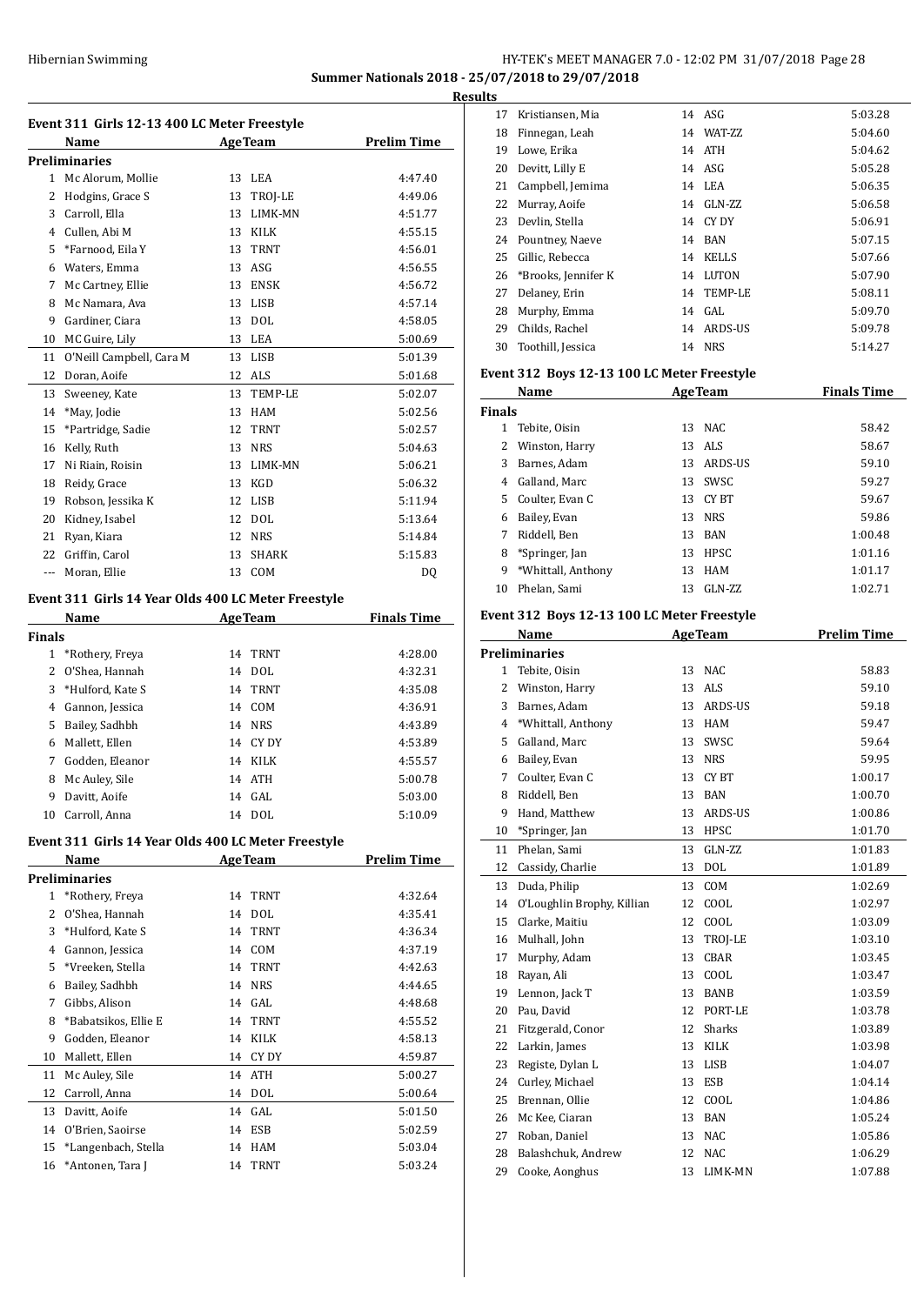## HY-TEK's MEET MANAGER 7.0 - 12:02 PM 31/07/2018 Page 29 **Summer Nationals 2018 - 25/07/2018 to 29/07/2018**

**Results**

| Event 312 Boys 14 Year Olds 100 LC Meter Freestyle |                                                    |    |                |                    |  |  |  |
|----------------------------------------------------|----------------------------------------------------|----|----------------|--------------------|--|--|--|
|                                                    | <b>Example 2</b> Age Team<br>Name                  |    |                | <b>Finals Time</b> |  |  |  |
| Finals                                             |                                                    |    |                |                    |  |  |  |
| $\mathbf{1}$                                       | Cook, Aidan                                        |    | 14 KILK        | 56.27              |  |  |  |
| 2                                                  | Uoka, Saulius                                      |    | 14 TEMP-LE     | 57.09              |  |  |  |
| 3                                                  | Johnson, Conor                                     |    | 14 KILK        | 57.64              |  |  |  |
|                                                    | 4 Walsh Hussey, Matthew                            |    | 14 NAC         | 58.21              |  |  |  |
| 5                                                  | Morgan, Danny                                      |    | 14 COOL        | 58.42              |  |  |  |
| 6                                                  | *Hassan, Yousief                                   |    | 14 HAM         | 58.74              |  |  |  |
| 7                                                  | Foley, Conor                                       |    | 14 DOL         | 59.00              |  |  |  |
| 8                                                  | Fiala, Martin                                      |    | 14 BMENA-US    | 59.05              |  |  |  |
| 9                                                  | Cahill, Luke                                       |    | 14 ASK-MN      | 59.46              |  |  |  |
| 10                                                 | *El Dawy, Yousef                                   |    | 14 HAM         | 59.84              |  |  |  |
|                                                    | Event 312 Boys 14 Year Olds 100 LC Meter Freestyle |    |                |                    |  |  |  |
|                                                    | Name                                               |    | <b>AgeTeam</b> | <b>Prelim Time</b> |  |  |  |
|                                                    | Preliminaries                                      |    |                |                    |  |  |  |
| $\mathbf{1}$                                       | Cook. Aidan                                        |    | 14 KILK        | 56.54              |  |  |  |
| 2                                                  | Uoka, Saulius                                      |    | 14 TEMP-LE     | 57.57              |  |  |  |
| 3                                                  | Johnson, Conor                                     |    | 14 KILK        | 58.09              |  |  |  |
| 4                                                  | *El Dawy, Yousef                                   |    | 14 HAM         | 58.24              |  |  |  |
| 5                                                  | Walsh Hussey, Matthew                              |    | 14 NAC         | 58.36              |  |  |  |
| 6                                                  | Morgan, Danny                                      |    | 14 COOL        | 58.70              |  |  |  |
| 7                                                  | Fiala, Martin                                      |    | 14 BMENA-US    | 58.81              |  |  |  |
| 8                                                  | *Hassan, Yousief                                   |    | 14 HAM         | 58.94              |  |  |  |
| 9                                                  | *Skalenda, Charlie                                 |    | 14 TRNT        | 59.08              |  |  |  |
| 10                                                 | Foley, Conor                                       |    | 14 DOL         | 59.24              |  |  |  |
| 11                                                 | Cahill, Luke                                       |    | 14 ASK-MN      | 59.32              |  |  |  |
| 12                                                 | *De Monte, Daniel A                                |    | 14 TRNT        | 59.48              |  |  |  |
| 13                                                 | Fon, Bradley                                       |    | 14 ARDS-US     | 59.90              |  |  |  |
| 14                                                 | Mc Kendry, Gerard                                  |    | 14 TITAN-ZZ    | 1:00.01            |  |  |  |
| $*15$                                              | Coogan, Alfie                                      |    | 14 ATH         | 1:00.40            |  |  |  |
| *15                                                | Maguire, Euan                                      |    | 14 NAC         | 1:00.40            |  |  |  |
| 17                                                 | Balgos, Jericho A                                  |    | 14 CYBT        | 1:00.42            |  |  |  |
| 18                                                 | Cassin, Jack                                       |    | 14 DOL         | 1:00.55            |  |  |  |
| 19                                                 | Mc Guire, Adam D                                   |    | 14 ASG         | 1:00.65            |  |  |  |
| 20                                                 | *Armes, Theo                                       |    | 14 MSC         | 1:00.73            |  |  |  |
| 21                                                 | Mallett, Mark                                      |    | 14 CY DY       | 1:01.00            |  |  |  |
| 22                                                 | Carney, Colm                                       |    | 14 CBAR        | 1:01.06            |  |  |  |
| 23                                                 | Allen, Dominic                                     |    | 14 ARDS-US     | 1:01.95            |  |  |  |
| 24                                                 | O'Connor, Zac                                      | 14 | LIMK-MN        | 1:02.59            |  |  |  |
| 25                                                 | Mc Sweeney, Richard                                |    | 14 DOL         | 1:02.86            |  |  |  |
| 26                                                 | Martin, Jacob W                                    | 14 | CY BT          | 1:03.40            |  |  |  |
| 27                                                 | Harmon, Eoin                                       |    | 14 ADSC        | 1:04.57            |  |  |  |
| 28                                                 | Franklyn-Miller, William                           | 14 | TROJ-LE        | 1:05.11            |  |  |  |
|                                                    | Event 313  Girls 12-13 200 LC Meter IM             |    |                |                    |  |  |  |
|                                                    | Name                                               |    | <b>AgeTeam</b> | <b>Finals Time</b> |  |  |  |
| <b>Finals</b>                                      |                                                    |    |                |                    |  |  |  |
| $\mathbf{1}$                                       | Mc Cartney, Ellie                                  | 13 | ENSK           | 2:26.72            |  |  |  |
| 2                                                  | Fane, Heather                                      | 13 | DOL            | 2:31.35            |  |  |  |
| 3                                                  | Mc Mullen, Jodie H                                 | 13 | <b>BANB</b>    | 2:32.12            |  |  |  |

3 Mc Mullen, Jodie H 13 BANB 2:32.12 Rooney, Cora 13 MARL 2:33.56 \*Mayne, Molly 13 HAM 2:35.29 Barr, Tarryn 13 ARDS-US 2:37.17 \*Sheridan, Lily 13 TRNT 2:38.43 Bingham, Ellie M 13 BANB 2:38.74 8 Bingham, Ellie M 13 BANB 2:38.74<br>9 Lee, Ellen 13 SWSC 2:39.61 Curran, Kelis 13 COM 2:40.56

| Event 313 Girls 12-13 200 LC Meter IM |                      |    |                |                    |
|---------------------------------------|----------------------|----|----------------|--------------------|
|                                       | Name                 |    | <b>AgeTeam</b> | <b>Prelim Time</b> |
|                                       | <b>Preliminaries</b> |    |                |                    |
| 1                                     | Mc Cartney, Ellie    | 13 | <b>ENSK</b>    | 2:31.33            |
| 2                                     | Fane, Heather        | 13 | DOL            | 2:31.98            |
| 3                                     | Mc Mullen, Jodie H   | 13 | <b>BANB</b>    | 2:35.34            |
| 4                                     | *Mayne, Molly        | 13 | <b>HAM</b>     | 2:35.78            |
| 5                                     | Rooney, Cora         | 13 | MARL           | 2:36.12            |
| 6                                     | Rowlands, Aisling    | 13 | TROJ-LE        | 2:37.45            |
| 7                                     | *Sheridan, Lily      | 13 | <b>TRNT</b>    | 2:38.59            |
| 8                                     | Lee, Ellen           | 13 | SWSC           | 2:40.19            |
| 9                                     | Bingham, Ellie M     | 13 | <b>BANB</b>    | 2:40.30            |
| 10                                    | Barr, Tarryn         |    | 13 ARDS-US     | 2:40.40            |
| 11                                    | Curran, Kelis        | 13 | COM            | 2:40.69            |
| 12                                    | Jamison, Toni M      | 13 | LISB           | 2:42.48            |
| $*13$                                 | *Byrne, Shannon      | 13 | MSC            | 2:43.11            |
| *13                                   | Kelly, Ruth          | 13 | NRS            | 2:43.11            |
| 15                                    | Doran, Aoife         | 12 | ALS            | 2:43.74            |
| 16                                    | *Farnood, Eila Y     | 13 | <b>TRNT</b>    | 2:43.80            |
| 17                                    | MC Guire, Lily       |    | 13 LEA         | 2:43.93            |
| 18                                    | Rogers, Nemone       | 13 | TROJ-LE        | 2:44.03            |
| 19                                    | Alzaibag, Jana       | 13 | PORT-LE        | 2:44.49            |
| 20                                    | Kelly, Clara         | 13 | ALS            | 2:44.92            |
| 21                                    | Ni Riain, Roisin     | 13 | LIMK-MN        | 2:45.14            |
| 22                                    | Hill, Lucy           | 13 | ARDS-US        | 2:45.32            |
| 23                                    | Kenny, Nevaeh        | 13 | ALS            | 2:45.34            |
| 24                                    | Gardiner, Ciara      | 13 | <b>DOL</b>     | 2:45.51            |
| 25                                    | Hodgins, Grace S     | 13 | TROJ-LE        | 2:46.33            |
| 26                                    | Reidy, Grace         | 13 | KGD            | 2:46.80            |
| 27                                    | Boyd, Alyssa         | 12 | ARDS-US        | 2:47.93            |
| 28                                    | *Partridge, Sadie    | 12 | <b>TRNT</b>    | 2:48.37            |
| 29                                    | Delany, Kate         | 13 | <b>ALS</b>     | 2:48.54            |
| 30                                    | Waters, Emma         | 13 | ASG            | 2:48.59            |
| 31                                    | *Mc Intosh, Isla     | 12 | HAM            | 2:48.68            |
| 32                                    | Comiskey, Lavinia    | 13 | GLN-ZZ         | 2:50.36            |
| 33                                    | Mc Cormack, Cara     | 12 | <b>DOL</b>     | 2:50.98            |
|                                       |                      |    |                |                    |

## **Event 313 Girls 14 Year Olds 200 LC Meter IM**

| Name          |                 |    | <b>AgeTeam</b> | <b>Finals Time</b> |  |
|---------------|-----------------|----|----------------|--------------------|--|
| <b>Finals</b> |                 |    |                |                    |  |
| 1             | *Daigle, Elsa S | 14 | <b>TRNT</b>    | 2:29.03            |  |
| 2             | O'Shea, Hannah  | 14 | DOL.           | 2:29.39            |  |
| 3             | Gibbs, Alison   |    | 14 GAL         | 2:29.85            |  |
| 4             | Williams, Ciara |    | 14 NAC         | 2:34.19            |  |
| 5             | Murray, Aoife   | 14 | $GLN-ZZ$       | 2:35.39            |  |
| 6             | *Bernard, Rhys  | 14 | TRNT           | 2:36.08            |  |
| 7             | Bracken, Lucy A |    | 14 ASG         | 2:36.53            |  |
| 8             | Nulty, Molly    | 14 | SSEAL          | 2:37.63            |  |
| 9             | Quinn, Orla     | 14 | <b>LVADY</b>   | 2:37.69            |  |
| 10            | Baker, Jodie    | 14 | <b>FER</b>     | 2:37.98            |  |

## **Event 313 Girls 14 Year Olds 200 LC Meter IM**

| Name |                      |    | <b>AgeTeam</b> | <b>Prelim Time</b> |
|------|----------------------|----|----------------|--------------------|
|      | <b>Preliminaries</b> |    |                |                    |
| 1    | *Daigle, Elsa S      | 14 | TRNT           | 2:31.16            |
|      | 2 Mc Kibbin, Ellie   |    | 14 ARDS-US     | 2:31.24            |
| 3    | O'Shea, Hannah       |    | 14 DOL         | 2:31.68            |
| 4    | Gibbs, Alison        | 14 | GAL.           | 2:33.23            |
| 5.   | Williams, Ciara      | 14 | NAC.           | 2:34.96            |
| 6    | *Bernard, Rhys       | 14 | TRNT           | 2:35.63            |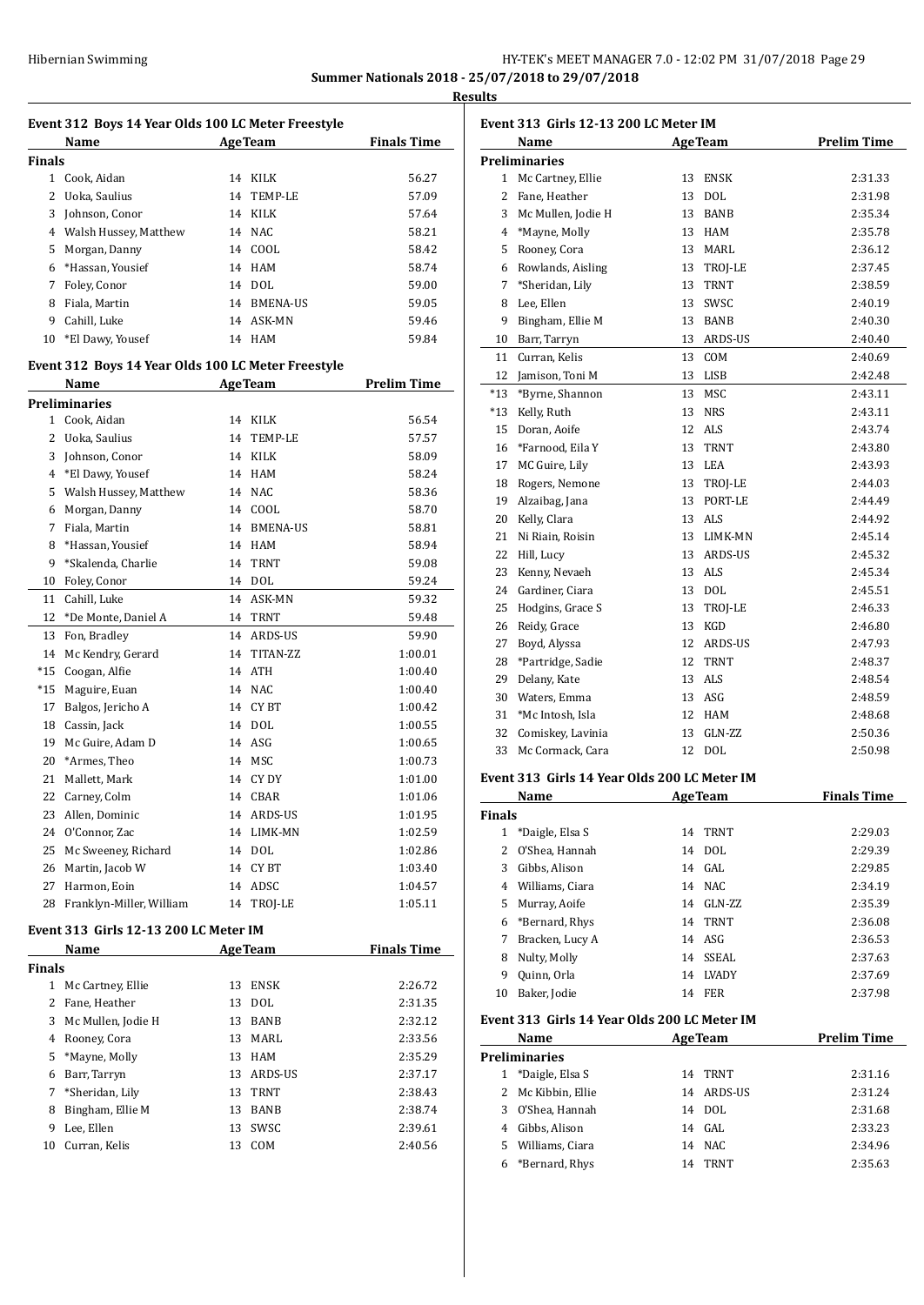## HY-TEK's MEET MANAGER 7.0 - 12:02 PM 31/07/2018 Page 30

**Summer Nationals 2018 - 25/07/2018 to 29/07/2018**

| Preliminaries  (Event 313 Girls 14 Year Olds 200 LC Meter IM) |                                      |    |                |                    |  |
|---------------------------------------------------------------|--------------------------------------|----|----------------|--------------------|--|
|                                                               | Name                                 |    | <b>AgeTeam</b> | <b>Prelim Time</b> |  |
| 7                                                             | Bracken, Lucy A                      |    | $14$ ASG       | 2:37.29            |  |
| 8                                                             | Baker, Jodie                         | 14 | <b>FER</b>     | 2:37.59            |  |
| 9                                                             | Nulty, Molly                         | 14 | <b>SSEAL</b>   | 2:38.23            |  |
| 10                                                            | Quinn, Orla                          | 14 | <b>LVADY</b>   | 2:38.56            |  |
| 11                                                            | Murray, Aoife                        | 14 | GLN-ZZ         | 2:38.95            |  |
| 12                                                            | Harford, Ella                        | 14 | BARRA-ZZ       | 2:39.82            |  |
| 13                                                            | Mallett, Ellen                       | 14 | CY DY          | 2:40.10            |  |
| 14                                                            | Cullen, Charlotte                    | 14 | TMORE          | 2:40.46            |  |
| 15                                                            | Bailey, Sadhbh                       | 14 | <b>NRS</b>     | 2:42.92            |  |
| 16                                                            | Blemmings, Rachel                    | 14 | <b>BANB</b>    | 2:45.17            |  |
| 17                                                            | Murphy, Emma                         | 14 | GAL            | 2:45.68            |  |
| 18                                                            | *Antonen, Tara J                     | 14 | <b>TRNT</b>    | 2:45.70            |  |
| 19                                                            | Godden, Eleanor                      | 14 | <b>KILK</b>    | 2:46.29            |  |
| 20                                                            | O'Connor, Hannah                     | 14 | LIMK-MN        | 2:47.75            |  |
|                                                               | Event 314 Boys 12-13 200 LC Meter IM |    |                |                    |  |
|                                                               | Name                                 |    | <b>AgeTeam</b> | <b>Finals Time</b> |  |
| <b>Finals</b>                                                 |                                      |    |                |                    |  |
| $\mathbf{1}$                                                  | Hand, Matthew                        | 13 | ARDS-US        | 2:24.00            |  |
| 2                                                             | Kilcoyne, Ronan                      | 13 | <b>SLIGO</b>   | 2:27.64            |  |
| 3                                                             | Clarke, Maitiu                       | 12 | COOL           | 2:28.04            |  |
| 4                                                             | Bailey, Evan                         | 13 | <b>NRS</b>     | 2:28.27            |  |
| 5                                                             | Barnes, Adam                         | 13 | <b>ARDS-US</b> | 2:28.81            |  |
| 6                                                             | Winston, Harry                       | 13 | ALS            | 2:31.30            |  |
| 7                                                             | Cassidy, Charlie                     | 13 | <b>DOL</b>     | 2:31.35            |  |
| 8                                                             | Phelan, Sami                         | 13 | GLN-ZZ         | 2:31.98            |  |
| 9                                                             | Mac Leod, Euan                       | 13 | <b>ESB</b>     | 2:32.04            |  |

\*Whittall, Anthony 13 HAM 2:32.39

## **Event 314 Boys 12-13 200 LC Meter IM**

|                | Name                       |    | <b>AgeTeam</b>  | <b>Prelim Time</b> |
|----------------|----------------------------|----|-----------------|--------------------|
|                | <b>Preliminaries</b>       |    |                 |                    |
| 1              | Hand, Matthew              | 13 | ARDS-US         | 2:26.92            |
| 2              | Kilcoyne, Ronan            | 13 | <b>SLIGO</b>    | 2:29.52            |
| 3              | *Whittall, Anthony         | 13 | <b>HAM</b>      | 2:30.88            |
| $\overline{4}$ | Barnes, Adam               | 13 | <b>ARDS-US</b>  | 2:31.35            |
| 5              | Bailey, Evan               | 13 | <b>NRS</b>      | 2:31.93            |
| 6              | Winston, Harry             | 13 | <b>ALS</b>      | 2:32.29            |
| 7              | Phelan, Sami               | 13 | $GLN-ZZ$        | 2:33.11            |
| 8              | Cassidy, Charlie           | 13 | <b>DOL</b>      | 2:33.24            |
| 9              | Clarke, Maitiu             | 12 | COOL            | 2:33.53            |
| 10             | Mac Leod, Euan             | 13 | <b>ESB</b>      | 2:34.95            |
| 11             | Coulter, Evan C            | 13 | <b>CYBT</b>     | 2:36.16            |
| 12             | Mulhall, John              | 13 | TROJ-LE         | 2:37.53            |
| 13             | Edgar, Daniel              | 13 | TMORE           | 2:37.61            |
| 14             | Riddell, Ben               | 13 | <b>BAN</b>      | 2:37.93            |
| 15             | Larkin, James              | 13 | <b>KILK</b>     | 2:38.28            |
| 16             | Mc Kee, Ciaran             | 13 | <b>BAN</b>      | 2:38.56            |
| 17             | *Cross, Benjamin           | 13 | <b>SHFLD</b>    | 2:38.91            |
| 18             | Duda, Philip               | 13 | COM             | 2:39.28            |
| 19             | Calwell, Luke              | 13 | <b>LARNE-US</b> | 2:39.32            |
| 20             | Fahev, Ronan               | 13 | TROJ-LE         | 2:39.78            |
| 21             | Galland, Marc              | 13 | SWSC            | 2:40.24            |
| 22             | Bennett, Luke              | 13 | WAT-ZZ          | 2:40.75            |
| 23             | Lennon, Jack T             | 13 | <b>BANB</b>     | 2:41.34            |
| 24             | Geng, Kaelan               | 13 | GAL             | 2:41.41            |
| 25             | Langton, Killian           | 13 | <b>SLIGO</b>    | 2:41.68            |
| 26             | Mc Killion, Luke           | 13 | <b>LARNE-US</b> | 2:41.86            |
| 27             | O'Loughlin Brophy, Killian | 12 | COOL            | 2:43.83            |

| <b>Results</b> |                                             |                |                    |
|----------------|---------------------------------------------|----------------|--------------------|
|                | 28 Donohoe, Conor                           | CBAR<br>13     | 2:47.92            |
|                | 29 Slagter, Callum                          | BAN<br>13      | 2:48.23            |
|                | 30 Behme, Johann                            | ECAV-US<br>13  | 2:49.41            |
|                | Carrig, Jack<br>$\cdots$                    | LIMK-MN<br>13  | DO.                |
|                | --- Maguire, Louis                          | 12 BREF        | D <sub>0</sub>     |
|                | Event 314 Boys 14 Year Olds 200 LC Meter IM |                |                    |
|                | Name                                        | <b>AgeTeam</b> | <b>Finals Time</b> |
| <b>Finals</b>  |                                             |                |                    |
|                | *Skalenda, Charlie                          | TRNT<br>14     | 2:16.39            |

|    | $O$ <i>NATCHMA, <math>O</math>Harne</i> |    |             | ----    |
|----|-----------------------------------------|----|-------------|---------|
|    | Custer, Liam                            | 14 | SWSC.       | 2:18.07 |
| 3  | Fon, Bradley                            |    | 14 ARDS-US  | 2:23.95 |
| 4  | Dunnion, Cody                           |    | 14 SSEAL    | 2:25.17 |
|    | 5 *El Dawy, Yousef                      |    | 14 HAM      | 2:26.01 |
| 6  | Maguire, Euan                           |    | 14 NAC      | 2:26.89 |
| 7  | Coogan, Alfie                           |    | 14 ATH      | 2:28.42 |
| 8  | Hartney, Conor                          |    | 14 LIMK-MN  | 2:28.94 |
| 9  | Stafford, Jake                          |    | 14 ARDS-US  | 2:33.56 |
| 10 | Mc Geown, Niall P                       | 14 | <b>BANB</b> | 2:35.25 |

### **Event 314 Boys 14 Year Olds 200 LC Meter IM**

|                | Name                                               |    | <b>AgeTeam</b>   | <b>Prelim Time</b> |
|----------------|----------------------------------------------------|----|------------------|--------------------|
|                | <b>Preliminaries</b>                               |    |                  |                    |
| 1              | *Skalenda, Charlie                                 | 14 | <b>TRNT</b>      | 2:16.89            |
| $\overline{c}$ | Custer, Liam                                       |    | 14 SWSC          | 2:19.29            |
| 3              | *El Dawy, Yousef                                   |    | 14 HAM           | 2:24.79            |
| 4              | Fon, Bradley                                       |    | 14 ARDS-US       | 2:25.94            |
| 5              | Dunnion, Cody                                      |    | 14 SSEAL         | 2:27.05            |
| 6              | *Sabbah, Laith                                     |    | 14 HAM           | 2:29.37            |
| 7              | Maguire, Euan                                      | 14 | <b>NAC</b>       | 2:30.06            |
| 8              | Mc Geown, Niall P                                  |    | 14 BANB          | 2:30.36            |
| 9              | Hartney, Conor                                     |    | 14 LIMK-MN       | 2:30.40            |
| 10             | Johnson, Conor                                     |    | 14 KILK          | 2:30.58            |
| 11             | Coogan, Alfie                                      | 14 | <b>ATH</b>       | 2:31.35            |
| 12             | Stafford, Jake                                     |    | 14 ARDS-US       | 2:31.42            |
| 13             | Balgos, Jericho A                                  |    | 14 CYBT          | 2:31.75            |
| 14             | Uoka, Saulius                                      | 14 | TEMP-LE          | 2:31.87            |
| 15             | *Hassan, Yousief                                   | 14 | HAM              | 2:32.00            |
| 16             | Mc Guire, Adam D                                   | 14 | ASG              | 2:33.16            |
| 17             | Daly, Eoghan                                       | 14 | <b>SHARK</b>     | 2:33.36            |
| 18             | Walsh Hussey, Matthew                              |    | 14 NAC           | 2:34.01            |
| 19             | Wright, Finlay J                                   |    | 14 BANB          | 2:34.16            |
| 20             | Foley, Conor                                       |    | 14 DOL           | 2:34.37            |
| 21             | Mc Sweeney, Richard                                |    | 14 DOL           | 2:34.87            |
| 22             | Randles, Oscar                                     | 14 | TEMP-LE          | 2:35.43            |
| 23             | Mc Kendry, Gerard                                  | 14 | TITAN-ZZ         | 2:35.45            |
| $*24$          | Kenny, Conor                                       | 14 | TEMP-LE          | 2:35.49            |
| $*24$          | Poots, Noah A                                      |    | 14 LISB          | 2:35.49            |
| 26             | Allen, Dominic                                     | 14 | ARDS-US          | 2:35.62            |
| 27             | *Armes, Theo                                       |    | 14 MSC           | 2:36.91            |
| 28             | Feenan, Michael                                    |    | 14 SWSC          | 2:37.26            |
| 29             | *De Monte, Daniel A                                |    | 14 TRNT          | 2:37.27            |
| 30             | O'Connor, Zac                                      |    | 14 LIMK-MN       | 2:37.46            |
| 31             | Bondarevs, Nikita                                  |    | 14 Laois Marlins | 2:38.22            |
| 32             | Todd, Nathan                                       |    | 14 LASER         | 2:38.83            |
| 33             | Murphy, Conor M                                    |    | 14 LISB          | 2:39.34            |
| 34             | Murphy, Stephen                                    | 14 | TEMP-LE          | 2:42.07            |
| 35             | Mc Cormack, Cian                                   | 14 | LONG-VD          | 2:43.60            |
|                | Event 315 Girls 12-14 800 LC Meter Freestyle Relay |    |                  |                    |
|                | <b>Team</b>                                        |    | Relay            | <b>Finals Time</b> |

TROJ-LE A 9:30.33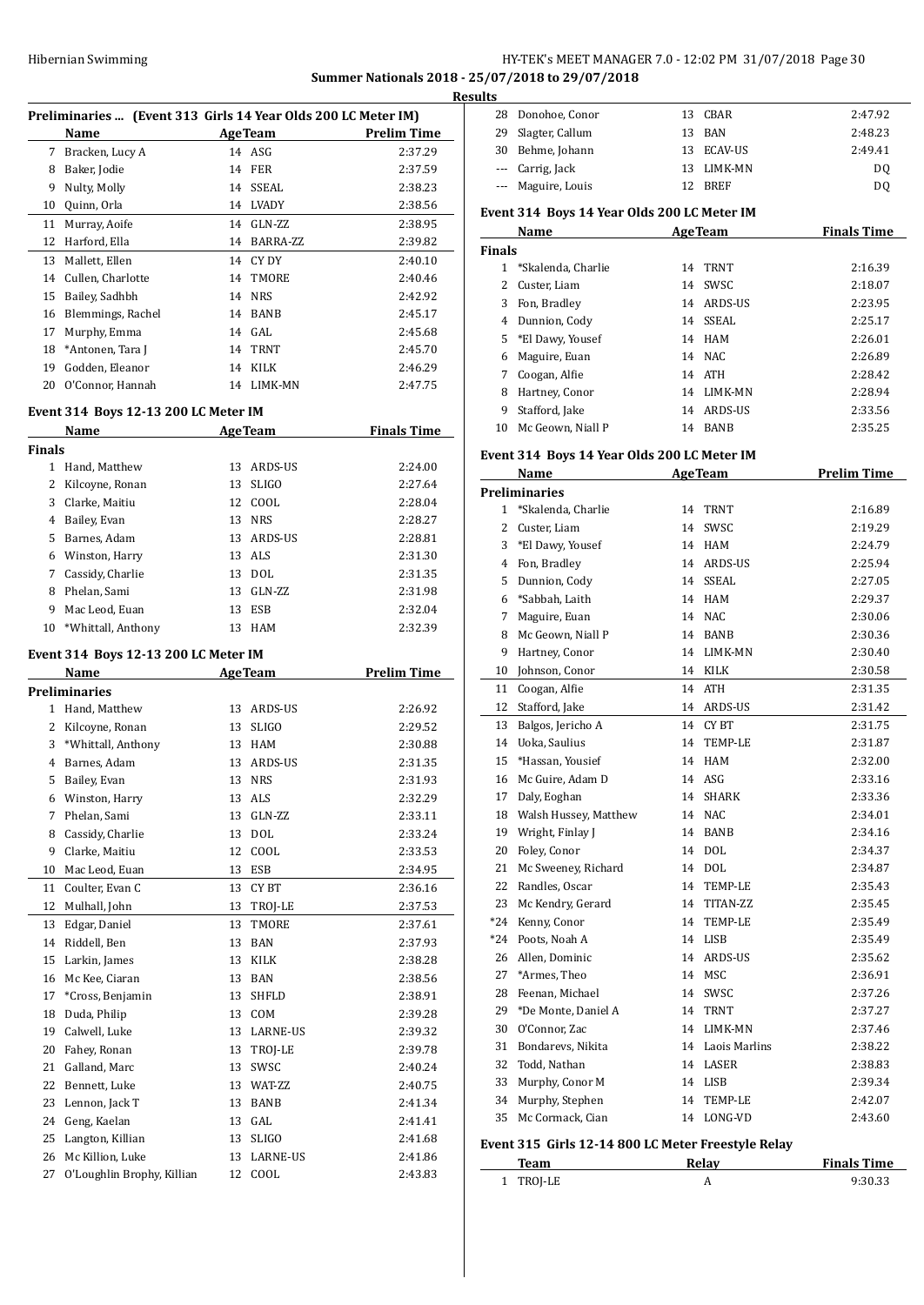## Hibernian Swimming **HY-TEK's MEET MANAGER 7.0 - 12:02 PM 31/07/2018** Page 31 **Summer Nationals 2018 - 25/07/2018 to 29/07/2018**

**Results**

L,

 $\overline{a}$ 

| (Event 315 Girls 12-14 800 LC Meter Freestyle Relay) |                    |   |          |  |  |
|------------------------------------------------------|--------------------|---|----------|--|--|
|                                                      | <b>Finals Time</b> |   |          |  |  |
|                                                      | 2 ASG              | А | 9:35.24  |  |  |
| 3                                                    | <b>LISB</b>        | A | 9:36.05  |  |  |
| 4                                                    | <b>NRS</b>         | A | 9:36.85  |  |  |
| 5.                                                   | LEA                | A | 9:39.66  |  |  |
| 6                                                    | <b>DOL</b>         | A | 9:42.99  |  |  |
|                                                      | ARDS-US            | A | 9:47.46  |  |  |
| 8                                                    | <b>ESB</b>         | A | 9:59.13  |  |  |
| 9                                                    | GLN-ZZ             | А | 10:05.64 |  |  |

#### **Event 316 Boys 12-14 400 LC Meter Medley Relay**

|     | Team         | Relay | <b>Finals Time</b> |
|-----|--------------|-------|--------------------|
| 1   | <b>HAM</b>   | A     | 4:31.17            |
|     | 2 TEMP-LE    | A     | 4:32.11            |
| 3   | ARDS-US      | A     | 4:32.34            |
| 4   | <b>NAC</b>   | A     | 4:34.13            |
| 5   | <b>KILK</b>  | A     | 4:38.61            |
| 6   | <b>DOL</b>   | A     | 4:44.19            |
| 7   | COOL         | A     | 4:46.70            |
| 8   | <b>CY BT</b> | A     | 4:50.14            |
| 9   | LIMK-MN      | A     | 4:51.19            |
| 10  | <b>BANB</b>  | A     | 4:53.90            |
| 11  | <b>LISB</b>  | A     | 4:57.77            |
|     | 12 TROJ-LE   | A     | 5:04.88            |
| --- | <b>BAN</b>   | A     | <b>DQ</b>          |

#### **Event 401 Girls 15 Year Olds 100 LC Meter Freestyle**

|        | Name               |    | <b>AgeTeam</b> | <b>Finals Time</b> |  |
|--------|--------------------|----|----------------|--------------------|--|
| Finals |                    |    |                |                    |  |
| 1      | Trait, Naomi       | 15 | <b>KILK</b>    | 58.20              |  |
| 2      | Knox, Julia K      | 15 | <b>BANB</b>    | 58.65              |  |
| 3      | Daly, Edel         | 15 | NCL L          | 59.54              |  |
| 4      | Osing, Cara        | 15 | TEMP-LE        | 1:00.04            |  |
| 5      | Bethel. Leah V     | 15 | LISB           | 1:00.07            |  |
| 6      | Kane, Amelia       | 15 | ARDS-US        | 1:00.26            |  |
| 7      | Dawson, Ailbhe     |    | 15 NAC         | 1:00.54            |  |
| 8      | Hayman, Sophie     |    | 15 ALS         | 1:00.57            |  |
| 9      | *Allaire, Ashley   | 15 | <b>BYST</b>    | 1:01.48            |  |
| 10     | *Whittall, Natasha | 15 | HAM            | 1:01.50            |  |

### **Event 401 Girls 15 Year Olds 100 LC Meter Freestyle**

|    | Name                       |    | <b>AgeTeam</b> | Prelim Time |  |
|----|----------------------------|----|----------------|-------------|--|
|    | Preliminaries              |    |                |             |  |
| 1  | Trait, Naomi               | 15 | <b>KILK</b>    | 59.31       |  |
| 2  | Knox, Julia K              | 15 | <b>BANB</b>    | 1:00.05     |  |
| 3  | Bethel, Leah V             | 15 | <b>LISB</b>    | 1:00.12     |  |
| 4  | Kane, Amelia               | 15 | ARDS-US        | 1:00.23     |  |
| 5  | Osing, Cara                | 15 | TEMP-LE        | 1:00.25     |  |
| 6  | Daly, Edel                 | 15 | NCL L          | 1:00.80     |  |
| 7  | *Allaire, Ashley           | 15 | <b>BYST</b>    | 1:00.86     |  |
| 8  | Hayman, Sophie             | 15 | ALS            | 1:00.88     |  |
| 9  | *Whittall, Natasha         | 15 | <b>HAM</b>     | 1:01.11     |  |
| 10 | Dawson, Ailbhe             | 15 | <b>NAC</b>     | 1:01.12     |  |
| 11 | Farrell, Danielle          | 15 | <b>SLIGO</b>   | 1:01.23     |  |
| 12 | Donegan, Éle               | 15 | LEA            | 1:01.27     |  |
| 13 | *van der Westhuizen, Paige | 15 | ZIM-ZZ         | 1:01.32     |  |
| 14 | *Agent, Lauren             | 15 | <b>HAM</b>     | 1:01.53     |  |
| 15 | *Morgan, Anna              | 15 | <b>HAM</b>     | 1:02.01     |  |
| 16 | Ahearne, Niamh             | 15 | <b>KILK</b>    | 1:02.02     |  |
| 17 | Cullen, Faye               | 15 | WAT-ZZ         | 1:02.56     |  |
| 18 | Tuinstra, Dara A           | 15 | ASG            | 1:02.61     |  |

| 19 | Feenan, Anna        | 15 | SWSC            | 1:02.69 |
|----|---------------------|----|-----------------|---------|
| 20 | Killen, Laura       | 15 | <b>CLNM</b>     | 1:02.75 |
| 21 | *Somigliana, Lidia  | 15 | HAM             | 1:02.92 |
| 22 | Davison, Mia        | 15 | ARDS-US         | 1:03.01 |
| 23 | Mc Bride, Hope      | 15 | ARDS-US         | 1:03.03 |
| 24 | Gardiner. Beth      | 15 | NAC.            | 1:03.13 |
| 25 | Lynch, Drew         | 15 | SWSC            | 1:03.16 |
| 26 | *Vogler, Ciara      | 15 | <b>MILW</b>     | 1:03.51 |
| 27 | Payne, Oonagh       | 15 | CY DY           | 1:03.56 |
| 28 | Cunningham, Karla   | 15 | MULL            | 1:03.70 |
| 29 | Mc Keown, Sasha     | 15 | LISB            | 1:03.88 |
| 30 | *Hendrikx, Claire A | 15 | <b>TRNT</b>     | 1:04.57 |
| 31 | Baird, Shannon      | 15 | <b>BMENA-US</b> | 1:04.94 |
| 32 | Murphy, Millie      | 15 | NAC             | 1:06.63 |

#### **Event 401 Girls 16 Year Olds 100 LC Meter Freestyle**

|               | Name<br><b>AgeTeam</b> |    |              | <b>Finals Time</b> |
|---------------|------------------------|----|--------------|--------------------|
| <b>Finals</b> |                        |    |              |                    |
| 1             | *Brodie-Foy, Honor     | 16 | <b>TRNT</b>  | 58.29              |
| 2             | Godden, Maria          | 16 | KILK         | 58.76              |
| 3             | Lowe, Rebecca          |    | 16 ATH       | 59.43              |
| 4             | O'Riordan, Charlotte   | 16 | <b>OTTER</b> | 59.94              |
|               | 5 *Helayel, Gabriella  | 16 | LBN          | 59.99              |
| 6             | Flaherty, Ellen        |    | 16 ATH       | 1:00.18            |
|               | Gillic, Trudie         | 16 | NCDKL        | 1:00.19            |
| 8             | Leahy, Aoife           |    | 16 GAL       | 1:00.49            |
| 9             | Quinn, Caoimhe         |    | 16 ALS       | 1:00.60            |
| 10            | Montgomery, Emma C     |    | 16 CY BT     | 1:00.66            |

## **Event 401 Girls 16 Year Olds 100 LC Meter Freestyle**

|              | Name                   |    | <b>AgeTeam</b> | <b>Prelim Time</b> |
|--------------|------------------------|----|----------------|--------------------|
|              | Preliminaries          |    |                |                    |
| $\mathbf{1}$ | *Brodie-Foy, Honor     | 16 | <b>TRNT</b>    | 58.48              |
| 2            | Godden, Maria          | 16 | <b>KILK</b>    | 59.05              |
| 3            | *Helayel, Gabriella    | 16 | <b>LBN</b>     | 1:00.09            |
| 4            | O'Riordan, Charlotte   | 16 | <b>OTTER</b>   | 1:00.24            |
| 5            | Quinn, Caoimhe         | 16 | ALS            | 1:00.70            |
| 6            | Gillic, Trudie         | 16 | NCDKL          | 1:00.74            |
| 7            | Flaherty, Ellen        | 16 | <b>ATH</b>     | 1:00.76            |
| 8            | Montgomery, Emma C     | 16 | CY BT          | 1:00.86            |
| 9            | Lowe, Rebecca          | 16 | <b>ATH</b>     | 1:01.02            |
| 10           | Gibbs, Isabelle        | 16 | GAL            | 1:01.63            |
| 11           | Leahy, Aoife           | 16 | GAL            | 1:01.69            |
| 12           | Lynch, Robyn           | 16 | TEMP-LE        | 1:01.84            |
| 13           | Niewiadomska, Wiktoria | 16 | KGD            | 1:02.28            |
| 14           | Mc Daid, Carrie        | 16 | <b>SLIGO</b>   | 1:02.52            |
| 15           | *Mc Dowell, Victoria   | 16 | <b>BYST</b>    | 1:02.67            |
| 16           | Nolan, Beth            | 16 | SWSC           | 1:02.73            |
| 17           | *Mjimba, Nomvula B     | 16 | ZIM-ZZ         | 1:02.75            |
| 18           | Marshall, Jodie N      | 16 | LISB           | 1:03.07            |
| 19           | Turner, Nicole         | 16 | NAC            | 1:20.09            |

### **Event 401 Girls 17 & Over 100 LC Meter Freestyle**

|        | Name                   | <b>AgeTeam</b> |              | <b>Finals Time</b> |
|--------|------------------------|----------------|--------------|--------------------|
| Finals |                        |                |              |                    |
|        | Riordan, Erin          | 19.            | UCD-LE       | 57.40              |
|        | 2 Firth $\sim$ , Bethy |                | 22 ARDS-US   | 58.28              |
|        | 3 Catterson, Victoria  | 17             | ARDS-US      | 58.38              |
| 4      | Kilgallen, Niamh       | 19.            | CLM          | 58.51              |
| 5.     | Stapleton, Cara        | 17             | <b>OTTER</b> | 58.97              |
| 6      | Semchiy, Sharon        |                | SWSC         | 59.56              |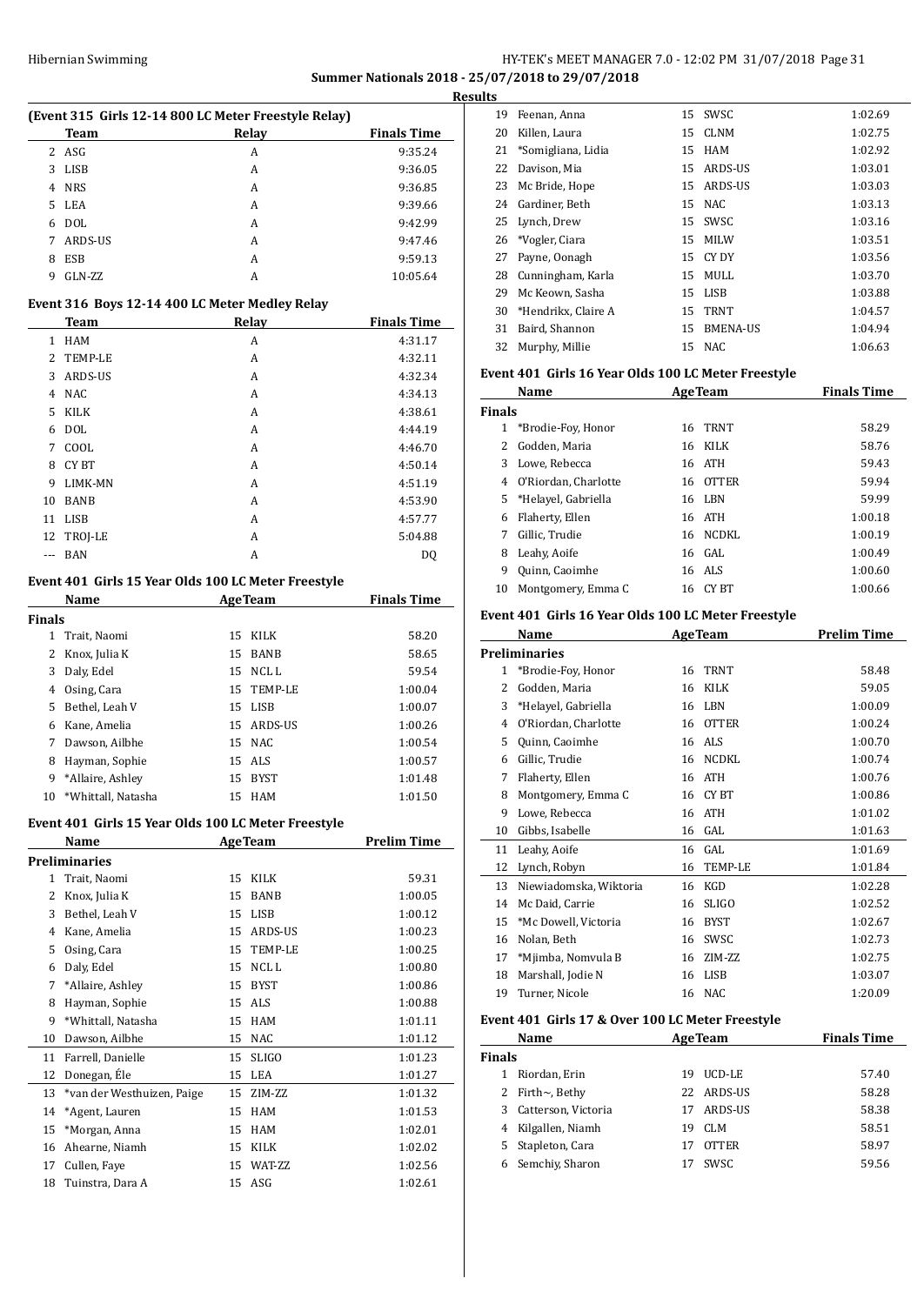## Hibernian Swimming **HY-TEK's MEET MANAGER 7.0 - 12:02 PM 31/07/2018** Page 32 **Summer Nationals 2018 - 25/07/2018 to 29/07/2018**

|                      |                                                                                                                                                                                                                                                                                                                                                                                                                                                                                                                                                                         |                                                                                              | <b>Finals Time</b>                                                                                                                                                                                                                                                                                                                                                                                                                                                                                                                                                                                                                                                                                                                                                                                           |
|----------------------|-------------------------------------------------------------------------------------------------------------------------------------------------------------------------------------------------------------------------------------------------------------------------------------------------------------------------------------------------------------------------------------------------------------------------------------------------------------------------------------------------------------------------------------------------------------------------|----------------------------------------------------------------------------------------------|--------------------------------------------------------------------------------------------------------------------------------------------------------------------------------------------------------------------------------------------------------------------------------------------------------------------------------------------------------------------------------------------------------------------------------------------------------------------------------------------------------------------------------------------------------------------------------------------------------------------------------------------------------------------------------------------------------------------------------------------------------------------------------------------------------------|
|                      |                                                                                                                                                                                                                                                                                                                                                                                                                                                                                                                                                                         |                                                                                              | 1:00.08                                                                                                                                                                                                                                                                                                                                                                                                                                                                                                                                                                                                                                                                                                                                                                                                      |
|                      |                                                                                                                                                                                                                                                                                                                                                                                                                                                                                                                                                                         |                                                                                              | 1:00.34                                                                                                                                                                                                                                                                                                                                                                                                                                                                                                                                                                                                                                                                                                                                                                                                      |
|                      |                                                                                                                                                                                                                                                                                                                                                                                                                                                                                                                                                                         |                                                                                              | 1:00.76                                                                                                                                                                                                                                                                                                                                                                                                                                                                                                                                                                                                                                                                                                                                                                                                      |
|                      |                                                                                                                                                                                                                                                                                                                                                                                                                                                                                                                                                                         |                                                                                              | 1:01.11                                                                                                                                                                                                                                                                                                                                                                                                                                                                                                                                                                                                                                                                                                                                                                                                      |
|                      |                                                                                                                                                                                                                                                                                                                                                                                                                                                                                                                                                                         |                                                                                              |                                                                                                                                                                                                                                                                                                                                                                                                                                                                                                                                                                                                                                                                                                                                                                                                              |
| Name                 |                                                                                                                                                                                                                                                                                                                                                                                                                                                                                                                                                                         |                                                                                              | <b>Prelim Time</b>                                                                                                                                                                                                                                                                                                                                                                                                                                                                                                                                                                                                                                                                                                                                                                                           |
| Preliminaries        |                                                                                                                                                                                                                                                                                                                                                                                                                                                                                                                                                                         |                                                                                              |                                                                                                                                                                                                                                                                                                                                                                                                                                                                                                                                                                                                                                                                                                                                                                                                              |
| Riordan, Erin        |                                                                                                                                                                                                                                                                                                                                                                                                                                                                                                                                                                         |                                                                                              | 57.68                                                                                                                                                                                                                                                                                                                                                                                                                                                                                                                                                                                                                                                                                                                                                                                                        |
|                      |                                                                                                                                                                                                                                                                                                                                                                                                                                                                                                                                                                         | <b>OTTER</b>                                                                                 | 58.84                                                                                                                                                                                                                                                                                                                                                                                                                                                                                                                                                                                                                                                                                                                                                                                                        |
|                      |                                                                                                                                                                                                                                                                                                                                                                                                                                                                                                                                                                         |                                                                                              | 59.06                                                                                                                                                                                                                                                                                                                                                                                                                                                                                                                                                                                                                                                                                                                                                                                                        |
| 4 Firth~, Bethy      |                                                                                                                                                                                                                                                                                                                                                                                                                                                                                                                                                                         |                                                                                              | 59.09                                                                                                                                                                                                                                                                                                                                                                                                                                                                                                                                                                                                                                                                                                                                                                                                        |
|                      |                                                                                                                                                                                                                                                                                                                                                                                                                                                                                                                                                                         |                                                                                              | 59.42                                                                                                                                                                                                                                                                                                                                                                                                                                                                                                                                                                                                                                                                                                                                                                                                        |
|                      |                                                                                                                                                                                                                                                                                                                                                                                                                                                                                                                                                                         |                                                                                              | 59.91                                                                                                                                                                                                                                                                                                                                                                                                                                                                                                                                                                                                                                                                                                                                                                                                        |
| Semchiy, Sharon      |                                                                                                                                                                                                                                                                                                                                                                                                                                                                                                                                                                         | SWSC                                                                                         | 1:00.01                                                                                                                                                                                                                                                                                                                                                                                                                                                                                                                                                                                                                                                                                                                                                                                                      |
|                      |                                                                                                                                                                                                                                                                                                                                                                                                                                                                                                                                                                         |                                                                                              | 1:00.09                                                                                                                                                                                                                                                                                                                                                                                                                                                                                                                                                                                                                                                                                                                                                                                                      |
|                      |                                                                                                                                                                                                                                                                                                                                                                                                                                                                                                                                                                         | NAC                                                                                          | 1:00.56                                                                                                                                                                                                                                                                                                                                                                                                                                                                                                                                                                                                                                                                                                                                                                                                      |
| Mc Crea, Alex        |                                                                                                                                                                                                                                                                                                                                                                                                                                                                                                                                                                         |                                                                                              | 1:00.61                                                                                                                                                                                                                                                                                                                                                                                                                                                                                                                                                                                                                                                                                                                                                                                                      |
| Mc Menamin, Hannah   |                                                                                                                                                                                                                                                                                                                                                                                                                                                                                                                                                                         |                                                                                              | 1:00.62                                                                                                                                                                                                                                                                                                                                                                                                                                                                                                                                                                                                                                                                                                                                                                                                      |
| *Munro, Sydney M     |                                                                                                                                                                                                                                                                                                                                                                                                                                                                                                                                                                         |                                                                                              | 1:00.92                                                                                                                                                                                                                                                                                                                                                                                                                                                                                                                                                                                                                                                                                                                                                                                                      |
| Cassidy, Ellen       |                                                                                                                                                                                                                                                                                                                                                                                                                                                                                                                                                                         | <b>DOL</b>                                                                                   | 1:00.93                                                                                                                                                                                                                                                                                                                                                                                                                                                                                                                                                                                                                                                                                                                                                                                                      |
| *Swanson, Mhairi     |                                                                                                                                                                                                                                                                                                                                                                                                                                                                                                                                                                         |                                                                                              | 1:01.10                                                                                                                                                                                                                                                                                                                                                                                                                                                                                                                                                                                                                                                                                                                                                                                                      |
| Finlay, Caitriona    |                                                                                                                                                                                                                                                                                                                                                                                                                                                                                                                                                                         |                                                                                              | 1:01.21                                                                                                                                                                                                                                                                                                                                                                                                                                                                                                                                                                                                                                                                                                                                                                                                      |
| *Leask, Devyn        |                                                                                                                                                                                                                                                                                                                                                                                                                                                                                                                                                                         |                                                                                              | 1:01.29                                                                                                                                                                                                                                                                                                                                                                                                                                                                                                                                                                                                                                                                                                                                                                                                      |
|                      |                                                                                                                                                                                                                                                                                                                                                                                                                                                                                                                                                                         | GAL                                                                                          | 1:01.40                                                                                                                                                                                                                                                                                                                                                                                                                                                                                                                                                                                                                                                                                                                                                                                                      |
| Kelly, Emer          |                                                                                                                                                                                                                                                                                                                                                                                                                                                                                                                                                                         |                                                                                              | 1:01.40                                                                                                                                                                                                                                                                                                                                                                                                                                                                                                                                                                                                                                                                                                                                                                                                      |
| Weaver, Gabriella    |                                                                                                                                                                                                                                                                                                                                                                                                                                                                                                                                                                         |                                                                                              | 1:01.73                                                                                                                                                                                                                                                                                                                                                                                                                                                                                                                                                                                                                                                                                                                                                                                                      |
| Hunter, Kelly        |                                                                                                                                                                                                                                                                                                                                                                                                                                                                                                                                                                         |                                                                                              | 1:01.86                                                                                                                                                                                                                                                                                                                                                                                                                                                                                                                                                                                                                                                                                                                                                                                                      |
| Mc Evoy, Lara        |                                                                                                                                                                                                                                                                                                                                                                                                                                                                                                                                                                         | <b>ALS</b>                                                                                   | 1:02.07                                                                                                                                                                                                                                                                                                                                                                                                                                                                                                                                                                                                                                                                                                                                                                                                      |
| Mulhall, Keela       |                                                                                                                                                                                                                                                                                                                                                                                                                                                                                                                                                                         |                                                                                              | 1:03.66                                                                                                                                                                                                                                                                                                                                                                                                                                                                                                                                                                                                                                                                                                                                                                                                      |
|                      |                                                                                                                                                                                                                                                                                                                                                                                                                                                                                                                                                                         |                                                                                              |                                                                                                                                                                                                                                                                                                                                                                                                                                                                                                                                                                                                                                                                                                                                                                                                              |
| Name                 |                                                                                                                                                                                                                                                                                                                                                                                                                                                                                                                                                                         |                                                                                              | <b>Finals Time</b>                                                                                                                                                                                                                                                                                                                                                                                                                                                                                                                                                                                                                                                                                                                                                                                           |
| <b>Finals</b>        |                                                                                                                                                                                                                                                                                                                                                                                                                                                                                                                                                                         |                                                                                              |                                                                                                                                                                                                                                                                                                                                                                                                                                                                                                                                                                                                                                                                                                                                                                                                              |
|                      |                                                                                                                                                                                                                                                                                                                                                                                                                                                                                                                                                                         |                                                                                              | 4:17.65                                                                                                                                                                                                                                                                                                                                                                                                                                                                                                                                                                                                                                                                                                                                                                                                      |
|                      |                                                                                                                                                                                                                                                                                                                                                                                                                                                                                                                                                                         |                                                                                              | 4:25.47                                                                                                                                                                                                                                                                                                                                                                                                                                                                                                                                                                                                                                                                                                                                                                                                      |
|                      |                                                                                                                                                                                                                                                                                                                                                                                                                                                                                                                                                                         |                                                                                              | 4:27.82                                                                                                                                                                                                                                                                                                                                                                                                                                                                                                                                                                                                                                                                                                                                                                                                      |
|                      |                                                                                                                                                                                                                                                                                                                                                                                                                                                                                                                                                                         |                                                                                              | 4:28.11                                                                                                                                                                                                                                                                                                                                                                                                                                                                                                                                                                                                                                                                                                                                                                                                      |
|                      |                                                                                                                                                                                                                                                                                                                                                                                                                                                                                                                                                                         |                                                                                              | 4:28.61                                                                                                                                                                                                                                                                                                                                                                                                                                                                                                                                                                                                                                                                                                                                                                                                      |
|                      |                                                                                                                                                                                                                                                                                                                                                                                                                                                                                                                                                                         |                                                                                              | 4:28.85                                                                                                                                                                                                                                                                                                                                                                                                                                                                                                                                                                                                                                                                                                                                                                                                      |
|                      |                                                                                                                                                                                                                                                                                                                                                                                                                                                                                                                                                                         |                                                                                              | 4:30.19                                                                                                                                                                                                                                                                                                                                                                                                                                                                                                                                                                                                                                                                                                                                                                                                      |
|                      |                                                                                                                                                                                                                                                                                                                                                                                                                                                                                                                                                                         |                                                                                              | 4:30.32                                                                                                                                                                                                                                                                                                                                                                                                                                                                                                                                                                                                                                                                                                                                                                                                      |
|                      |                                                                                                                                                                                                                                                                                                                                                                                                                                                                                                                                                                         |                                                                                              | 4:30.77<br>4:35.31                                                                                                                                                                                                                                                                                                                                                                                                                                                                                                                                                                                                                                                                                                                                                                                           |
|                      |                                                                                                                                                                                                                                                                                                                                                                                                                                                                                                                                                                         |                                                                                              |                                                                                                                                                                                                                                                                                                                                                                                                                                                                                                                                                                                                                                                                                                                                                                                                              |
|                      |                                                                                                                                                                                                                                                                                                                                                                                                                                                                                                                                                                         |                                                                                              | <b>Prelim Time</b>                                                                                                                                                                                                                                                                                                                                                                                                                                                                                                                                                                                                                                                                                                                                                                                           |
| <b>Preliminaries</b> |                                                                                                                                                                                                                                                                                                                                                                                                                                                                                                                                                                         |                                                                                              |                                                                                                                                                                                                                                                                                                                                                                                                                                                                                                                                                                                                                                                                                                                                                                                                              |
| $1 \quad$            | 15                                                                                                                                                                                                                                                                                                                                                                                                                                                                                                                                                                      |                                                                                              | 4:24.88                                                                                                                                                                                                                                                                                                                                                                                                                                                                                                                                                                                                                                                                                                                                                                                                      |
|                      |                                                                                                                                                                                                                                                                                                                                                                                                                                                                                                                                                                         |                                                                                              | 4:30.03                                                                                                                                                                                                                                                                                                                                                                                                                                                                                                                                                                                                                                                                                                                                                                                                      |
|                      |                                                                                                                                                                                                                                                                                                                                                                                                                                                                                                                                                                         |                                                                                              | 4:30.03                                                                                                                                                                                                                                                                                                                                                                                                                                                                                                                                                                                                                                                                                                                                                                                                      |
|                      |                                                                                                                                                                                                                                                                                                                                                                                                                                                                                                                                                                         |                                                                                              | 4:30.34                                                                                                                                                                                                                                                                                                                                                                                                                                                                                                                                                                                                                                                                                                                                                                                                      |
|                      |                                                                                                                                                                                                                                                                                                                                                                                                                                                                                                                                                                         |                                                                                              | 4:30.57                                                                                                                                                                                                                                                                                                                                                                                                                                                                                                                                                                                                                                                                                                                                                                                                      |
|                      |                                                                                                                                                                                                                                                                                                                                                                                                                                                                                                                                                                         |                                                                                              | 4:31.90                                                                                                                                                                                                                                                                                                                                                                                                                                                                                                                                                                                                                                                                                                                                                                                                      |
|                      |                                                                                                                                                                                                                                                                                                                                                                                                                                                                                                                                                                         |                                                                                              | 4:33.20                                                                                                                                                                                                                                                                                                                                                                                                                                                                                                                                                                                                                                                                                                                                                                                                      |
| Reidy, Joe           | 15                                                                                                                                                                                                                                                                                                                                                                                                                                                                                                                                                                      | KGD                                                                                          | 4:34.84                                                                                                                                                                                                                                                                                                                                                                                                                                                                                                                                                                                                                                                                                                                                                                                                      |
|                      | Name<br>7 Haughey, Aisling<br>8 Mc Crea, Alex<br>*Munro, Sydney M<br>Nolan, Aisling<br>10<br>Stapleton, Cara<br>Catterson, Victoria<br>Kilgallen, Niamh<br>6 Kavanagh, Kate<br>Haughey, Aisling<br>Nolan, Aisling<br>Mc Loughlin, Stephanie<br>1 Desmond, Brian<br>O'Sullivan, Tom<br>Irwin, Neddie<br>Pfeiffer, Robin<br>O'Hara, Odhran<br>Mc Manus, Oisin<br>7 *Alexander, Liam<br>Reidy, Joe<br>Grady, Rory<br>Lally, Rory<br>Name<br>Desmond, Brian<br>O'Sullivan, Tom<br>*Alexander, Liam<br>Mc Manus, Oisin<br>Irwin, Neddie<br>Pfeiffer, Robin<br>O'Hara, Odhran | 15<br>15<br>15<br>15<br>15<br>15<br>15<br>15<br>15<br>15<br>15<br>15<br>15<br>15<br>15<br>15 | Finals  (Event 401 Girls 17 & Over 100 LC Meter Freestyle)<br><b>AgeTeam</b><br>23 ALS<br>CY BT<br>17<br>TRNT<br>17<br><b>NAC</b><br>17<br>Event 401 Girls 17 & Over 100 LC Meter Freestyle<br><b>AgeTeam</b><br>19 UCD-LE<br>17<br>17 ARDS-US<br>22 ARDS-US<br>19 CLM<br>20 UCD-LE<br>17<br>23 ALS<br>17<br>17 CYBT<br>21 ALS<br>17 TRNT<br>17<br>19 EWBX<br>20 ALS<br>19 ZIM-ZZ<br>17<br>19 ASG<br>20 TRID<br>17 CKSTN<br>17<br>17 GAL<br>Event 402 Boys 15 Year Olds 400 LC Meter Freestyle<br><b>AgeTeam</b><br>KILK<br>GAL<br>SWSC<br>BL FN<br><b>SLIGO</b><br>ENSK<br>TRNT<br>KGD<br>CBAR<br>GAL<br>Event 402 Boys 15 Year Olds 400 LC Meter Freestyle<br><b>AgeTeam</b><br>KILK<br>GAL<br><b>TRNT</b><br><b>ENSK</b><br>SWSC<br>$\mathop{\rm BL}\nolimits$ $\mathop{\rm FN}\nolimits$<br><b>SLIGO</b> |

 Lally, Rory 15 GAL 4:35.18 Grady, Rory 15 CBAR 4:36.07 Carroll, David 15 DOL 4:36.47

| tesults |                       |     |             |         |  |
|---------|-----------------------|-----|-------------|---------|--|
|         | 12 Kenny, Sean        |     | 15 TEMP-LE  | 4:37.21 |  |
|         | 13 *Zmarai, Attal     |     | 15 TRNT     | 4:39.91 |  |
|         | 14 Lynch, Ben J       |     | 15 ENSK     | 4:40.60 |  |
|         | 15 Sandstrom, Patrick |     | 15 LEA      | 4:41.30 |  |
|         | 16 *Chia. Nicholas    |     | 15 TRNT     | 4:43.15 |  |
| 17      | Bodamer, Ralf         |     | $15$ GAL    | 4:44.17 |  |
| 18      | Bradshaw, Joshua      |     | 15 ARDS-US  | 4:44.77 |  |
| 19      | O'Keeffe, Fintan      |     | 15 MAL-MN   | 4:46.94 |  |
| 20      | O'Connor, Killian     |     | 15 BARRA-ZZ | 4:47.02 |  |
| 21      | *Coutu, Victor        | 15  | BYST        | 4:54.37 |  |
| 22      | Phelan, Ben           | 15. | $GLN-ZZ$    | 5:02.29 |  |

#### **Event 402 Boys 16 Year Olds 400 LC Meter Freestyle**

 $\overline{a}$ 

| Name          |                        |    | <b>AgeTeam</b> | <b>Finals Time</b> |  |
|---------------|------------------------|----|----------------|--------------------|--|
| <b>Finals</b> |                        |    |                |                    |  |
| 1             | Corby, Eoin            |    | 16 NCLL        | 4:12.16            |  |
| 2             | *Wheatcroft. Thomas    |    | 16 TRNT        | 4:15.59            |  |
| 3             | Griffiths, Dylan G     |    | 16 LISB        | 4:24.01            |  |
| 4             | Maguire, Caleb M       |    | 16 LISB        | 4:25.68            |  |
| 5.            | Camacho Lenihan, Fionn |    | 16 NAC         | 4:28.47            |  |
| 6             | Shiels. Evan           |    | 16 Sharks      | 4:29.84            |  |
| 7             | O'Brien, Dylan         |    | 16 ENS         | 4:29.98            |  |
| 8             | Sutton, Diarmuid       | 16 | NCL L          | 4:34.53            |  |
| 9             | Mac Carthy, Evan       | 16 | DOL.           | 4:37.08            |  |
| 10            | *Seponi, Andrea        | 16 | AZZRA          | 4:37.49            |  |

## **Event 402 Boys 16 Year Olds 400 LC Meter Freestyle**

|    | Name                   | <b>AgeTeam</b> |             | <b>Prelim Time</b> |
|----|------------------------|----------------|-------------|--------------------|
|    | Preliminaries          |                |             |                    |
| 1  | *Wheatcroft, Thomas    | 16             | <b>TRNT</b> | 4:20.15            |
| 2  | Corby, Eoin            | 16             | NCL L       | 4:20.74            |
| 3  | Griffiths, Dylan G     | 16             | LISB        | 4:23.99            |
| 4  | Maguire, Caleb M       |                | 16 LISB     | 4:26.63            |
| 5  | Camacho Lenihan, Fionn | 16             | NAC         | 4:27.69            |
| 6  | Mc Mahon, Aaron        |                | 16 DOL      | 4:30.66            |
| 7  | Shiels, Evan           | 16             | Sharks      | 4:34.47            |
| 8  | O'Brien, Dylan         | 16             | ENS         | 4:35.74            |
| 9  | Sutton, Diarmuid       | 16             | NCL L       | 4:36.92            |
| 10 | Brady, Ethan           | 16             | TEMP-LE     | 4:39.31            |
| 11 | Mac Carthy, Evan       | 16             | DOL         | 4:39.53            |
| 12 | O'Sullivan, Cillian    | 16             | PORT-LE     | 4:40.32            |
| 13 | *Seponi, Andrea        | 16             | AZZRA       | 4:44.89            |

#### **Event 402 Boys 17 & Over 400 LC Meter Freestyle**

|                                                  | Name               |     | <b>AgeTeam</b> | <b>Finals Time</b> |  |  |
|--------------------------------------------------|--------------------|-----|----------------|--------------------|--|--|
| <b>Finals</b>                                    |                    |     |                |                    |  |  |
|                                                  | Meegan, Andrew     | 28  | ALS            | 3:59.94            |  |  |
| 2                                                | Power, Dean        | 21  | UCD-LE         | 4:00.45            |  |  |
| 3                                                | Wiffen, Daniel M   | 17  | LISB           | 4:03.21            |  |  |
|                                                  | 4 *Goadby, Scott   | 20  | <b>EEUX</b>    | 4:09.67            |  |  |
| 5.                                               | Kilbride, Denis    | 17  | <b>NRS</b>     | 4:12.04            |  |  |
| 6                                                | Mooney, Joseph     |     | $21$ NCLL      | 4:12.16            |  |  |
| 7                                                | Turner, Nathan     | 19. | ALS            | 4:15.15            |  |  |
| 8                                                | Fitzmaurice, Isaac |     | 18 NAC         | 4:20.17            |  |  |
| 9                                                | Fleming, Jack H    | 17  | LISB           | 4:20.38            |  |  |
| 10                                               | *Antonen, Eric M   | 17  | <b>TRNT</b>    | 4:21.48            |  |  |
| Evant 402, Pove 17.8, Over 400 LC Meter Erective |                    |     |                |                    |  |  |

## **Event 402 Boys 17 & Over 400 LC Meter Freestyle Name Age Team Prelim Time**

| <b>Preliminaries</b> |           |         |  |  |
|----------------------|-----------|---------|--|--|
| 1 Power, Dean        | 21 UCD-LE | 4:01.67 |  |  |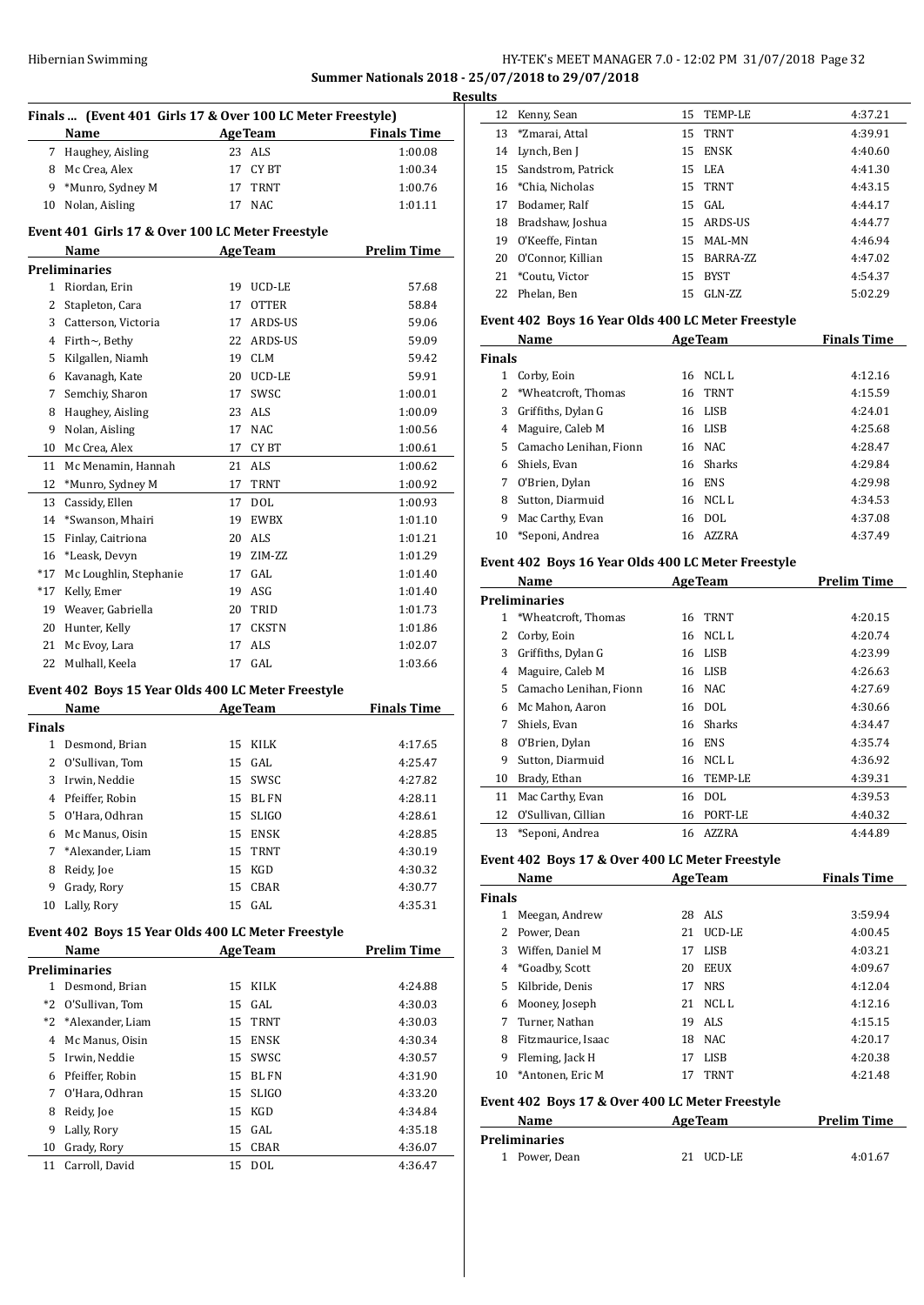## Hibernian Swimming HY-TEK's MEET MANAGER 7.0 - 12:02 PM 31/07/2018 Page 33

## **Summer Nationals 2018 - 25/07/2018 to 29/07/2018**

|    | Preliminaries  (Event 402 Boys 17 & Over 400 LC Meter Freestyle) |    |                 |                    |  |
|----|------------------------------------------------------------------|----|-----------------|--------------------|--|
|    | Name                                                             |    | <b>AgeTeam</b>  | <b>Prelim Time</b> |  |
| 2  | Wiffen, Daniel M                                                 | 17 | LISB            | 4:06.68            |  |
| 3  | *Goadby, Scott                                                   | 20 | <b>EEUX</b>     | 4:08.35            |  |
| 4  | Kilbride, Denis                                                  | 17 | <b>NRS</b>      | 4:13.08            |  |
| 5  | Meegan, Andrew                                                   | 28 | ALS             | 4:14.26            |  |
| 6  | Fitzmaurice, Isaac                                               | 18 | NAC.            | 4:15.32            |  |
| 7  | Turner, Nathan                                                   | 19 | ALS <sub></sub> | 4:15.61            |  |
| 8  | Mooney, Joseph                                                   | 21 | NCL L           | 4:16.43            |  |
| 9  | *Antonen, Eric M                                                 | 17 | <b>TRNT</b>     | 4:18.86            |  |
| 10 | Fleming, Jack H                                                  | 17 | LISB            | 4:21.34            |  |
| 11 | O'Sullivan, Luke                                                 | 17 | <b>SWSC</b>     | 4:22.24            |  |
| 12 | Bevan, Fiachra                                                   | 18 | ALS             | 4:25.12            |  |
| 13 | David, Ben R                                                     | 17 | BARRA-ZZ        | 4:25.15            |  |
| 14 | Foley, Cian                                                      | 19 | <b>NRS</b>      | 4:26.14            |  |
| 15 | *Lu, Min Qian                                                    | 18 | <b>TRNT</b>     | 4:26.81            |  |
| 16 | Palmero, Alex                                                    | 17 | NAC.            | 4:29.25            |  |
| 17 | Kelly, Shane                                                     | 19 | <b>NAC</b>      | 4:34.00            |  |
| 18 | Collins, Daniel                                                  | 17 | ASK-MN          | 4:36.77            |  |
| 19 | Mc Grath, Jonathan                                               | 25 | NCL L           | 5:00.21            |  |
| 20 | Flanagan, Patrick                                                | 21 | UCD-LE          | 5:48.93            |  |

### **Event 403 Girls 15 Year Olds 200 LC Meter Butterfly**

|               | Name                 |    | <b>AgeTeam</b> | <b>Finals Time</b> |  |
|---------------|----------------------|----|----------------|--------------------|--|
| <b>Finals</b> |                      |    |                |                    |  |
| 1             | Kane, Amelia         | 15 | ARDS-US        | 2:21.70            |  |
|               | 2 *Spencer, Madeline |    | 15 TRNT        | 2:30.13            |  |
| 3             | Cox, Andrea S        |    | 15 LISB        | 2:30.76            |  |
| 4             | Donegan, Éle         |    | 15 LEA         | 2:32.25            |  |
| 5.            | Mulhall, Ailbhe      |    | 15 GAL         | 2:33.79            |  |
| 6             | Mc Mullen, Jessica E | 15 | <b>BANB</b>    | 2:37.97            |  |
|               | 7 *Allaire, Ashley   | 15 | <b>BYST</b>    | 2:38.44            |  |
| 8             | Harte, Lucy          | 15 | KILK           | 2:39.41            |  |
| 9             | King, Sophie         | 15 | TMORE          | 2:42.94            |  |
| 10            | O'Donnell, Naoise    | 15 | <b>SHARK</b>   | 2:48.48            |  |
|               |                      |    |                |                    |  |

### **Event 403 Girls 15 Year Olds 200 LC Meter Butterfly**

| Name |                      |    | <b>AgeTeam</b> | Prelim Time |  |
|------|----------------------|----|----------------|-------------|--|
|      | <b>Preliminaries</b> |    |                |             |  |
| 1    | Kane, Amelia         | 15 | ARDS-US        | 2:22.24     |  |
| 2    | Cox, Andrea S        | 15 | <b>LISB</b>    | 2:34.61     |  |
| 3    | Donegan, Éle         | 15 | LEA            | 2:36.46     |  |
| 4    | Mulhall, Ailbhe      | 15 | GAL            | 2:36.56     |  |
| 5    | Mc Mullen, Jessica E | 15 | <b>BANB</b>    | 2:38.87     |  |
| 6    | Harte, Lucy          | 15 | <b>KILK</b>    | 2:39.15     |  |
| 7    | *Allaire, Ashley     | 15 | <b>BYST</b>    | 2:41.12     |  |
| 8    | *Spencer, Madeline   | 15 | <b>TRNT</b>    | 2:41.39     |  |
| 9    | O'Donnell, Naoise    | 15 | <b>SHARK</b>   | 2:42.08     |  |
| 10   | King, Sophie         | 15 | <b>TMORE</b>   | 2:42.69     |  |
| 11   | Daly, Caoimhe        | 15 | <b>KILK</b>    | 2:44.20     |  |
| 12   | Kilcommons, Ciara    | 15 | COM            | 2:44.50     |  |
| 13   | Wolseley, Rachel     | 15 | TMORE          | 2:46.94     |  |
| 14   | Mc Kenna, Thomasin   | 15 | <b>ESB</b>     | 2:47.62     |  |
| 15   | Falls, Ellie         | 15 | LEA            | 2:52.01     |  |
| 16   | Treanor, Sorcha      | 15 | <b>CLM</b>     | 3:03.64     |  |

#### **Event 403 Girls 16 Year Olds 200 LC Meter Butterfly**

| <b>Name</b> |                      | <b>AgeTeam</b> | <b>Finals Time</b> |
|-------------|----------------------|----------------|--------------------|
| Finals      |                      |                |                    |
|             | 1 *Brodie-Foy, Honor | 16 TRNT        | 2:22.34            |
|             | 2 Bates, Aoife       | 16 SHARK       | 2:25.65            |

| <b>Results</b> |                  |            |         |
|----------------|------------------|------------|---------|
|                | 3 Walshe, Hannah | 16 TEMP-LE | 2:29.34 |

## **Event 403 Girls 16 Year Olds 200 LC Meter Butterfly**

| Name |                      | <b>AgeTeam</b> |            | <b>Prelim Time</b> |
|------|----------------------|----------------|------------|--------------------|
|      | Preliminaries        |                |            |                    |
|      | 1 *Brodie-Foy, Honor |                | 16 TRNT    | 2:25.09            |
|      | 2 Bates, Aoife       |                | 16 SHARK   | 2:31.53            |
| 3.   | Walshe, Hannah       |                | 16 TEMP-LE | 2:38.23            |

### **Event 403 Girls 17 & Over 200 LC Meter Butterfly**

| Name          |                       |     | <b>AgeTeam</b> | <b>Finals Time</b> |  |
|---------------|-----------------------|-----|----------------|--------------------|--|
| <b>Finals</b> |                       |     |                |                    |  |
| 1             | Flood, Clodagh        | 21  | NCDTL          | 2:20.46            |  |
|               | Kane, Gemma           | 20  | BAN            | 2:22.52            |  |
|               | 3 *Putrimas, Andrea M | 17  | <b>TRNT</b>    | 2:26.99            |  |
| 4             | Naughton, Imogen      | 19. | <b>SHARK</b>   | 2:32.09            |  |
|               | 5 Mc Feely, Christine |     | 17 ALS         | 2:36.09            |  |
|               | 6 *Mondi, Francesca   | 18  | AZZRA          | 2:40.84            |  |
|               | Loftus, Zara          | 17  | CLM            | 2:42.33            |  |
| 8             | Hudy, Joyce           | 18  | <b>SSEAL</b>   | 2:44.83            |  |

#### **Event 403 Girls 17 & Over 200 LC Meter Butterfly**

| Name |                       |    | <b>AgeTeam</b> | <b>Prelim Time</b> |  |
|------|-----------------------|----|----------------|--------------------|--|
|      | <b>Preliminaries</b>  |    |                |                    |  |
| 1    | Flood, Clodagh        | 21 | NCDTL          | 2:23.23            |  |
|      | 2 Kane, Gemma         | 20 | BAN            | 2:26.92            |  |
|      | 3 *Putrimas, Andrea M | 17 | <b>TRNT</b>    | 2:29.52            |  |
|      | 4 Mc Feely, Christine | 17 | ALS            | 2:37.79            |  |
| 5.   | Naughton, Imogen      | 19 | <b>SHARK</b>   | 2:39.40            |  |
|      | 6 *Mondi, Francesca   | 18 | AZZRA          | 2:43.84            |  |
|      | Hudy, Joyce           | 18 | SSEAL          | 2:44.81            |  |
| 8    | Loftus, Zara          |    | CLM            | 2:46.30            |  |

### **Event 404 Boys 15 Year Olds 200 LC Meter Butterfly**

| Name          |                    |    | <b>AgeTeam</b> | <b>Finals Time</b> |  |
|---------------|--------------------|----|----------------|--------------------|--|
| <b>Finals</b> |                    |    |                |                    |  |
| 1             | O'Sullivan, Tom    |    | $15$ GAL       | 2:17.26            |  |
|               | *Lajoie, Griffin H |    | 15 TRNT        | 2:18.86            |  |
| 3             | Mc Aviney, Brogan  |    | 15 KILK        | 2:19.83            |  |
| 4             | Mullan, Eoin       | 15 | <b>BMNY</b>    | 2:22.77            |  |
|               | 5 *Alexander, Liam |    | 15 TRNT        | 2:23.75            |  |
|               | 6 Lynch, Daragh    |    | 15 COR         | 2:23.85            |  |
| 7             | Higgins, Paul      |    | 15 SWSC        | 2:25.62            |  |
| 8             | Wilson. Adam W     | 15 | <b>BANB</b>    | 2:26.50            |  |
| 9             | Millar, Michael    | 15 | ARMH-US        | 2:26.54            |  |
| 10            | Johnston, Sean     |    | 15 NAC         | 2:36.32            |  |

#### **Event 404 Boys 15 Year Olds 200 LC Meter Butterfly**

|    | Name                 | <b>AgeTeam</b> |             | <b>Prelim Time</b> |
|----|----------------------|----------------|-------------|--------------------|
|    | <b>Preliminaries</b> |                |             |                    |
| 1  | O'Sullivan, Tom      |                | $15$ GAL    | 2:19.54            |
| 2  | *Lajoie, Griffin H   |                | 15 TRNT     | 2:21.65            |
| 3  | Mc Aviney, Brogan    | 15             | KILK        | 2:21.73            |
| 4  | Lynch, Daragh        | 15             | COR         | 2:24.03            |
| 5. | Mullan, Eoin         | 15             | <b>BMNY</b> | 2:25.70            |
| 6  | *Alexander, Liam     | 15             | <b>TRNT</b> | 2:25.77            |
| 7  | Higgins, Paul        | 15             | SWSC        | 2:28.36            |
| 8  | Wilson, Adam W       | 15             | <b>BANB</b> | 2:28.65            |
| 9  | Millar, Michael      | 15             | ARMH-US     | 2:28.95            |
| 10 | *Coutu, Victor       | 15             | <b>BYST</b> | 2:31.06            |
| 11 | Carroll, David       | 15             | DOL         | 2:36.61            |
| 12 | O'Connor, Killian    | 15             | BARRA-ZZ    | 2:39.85            |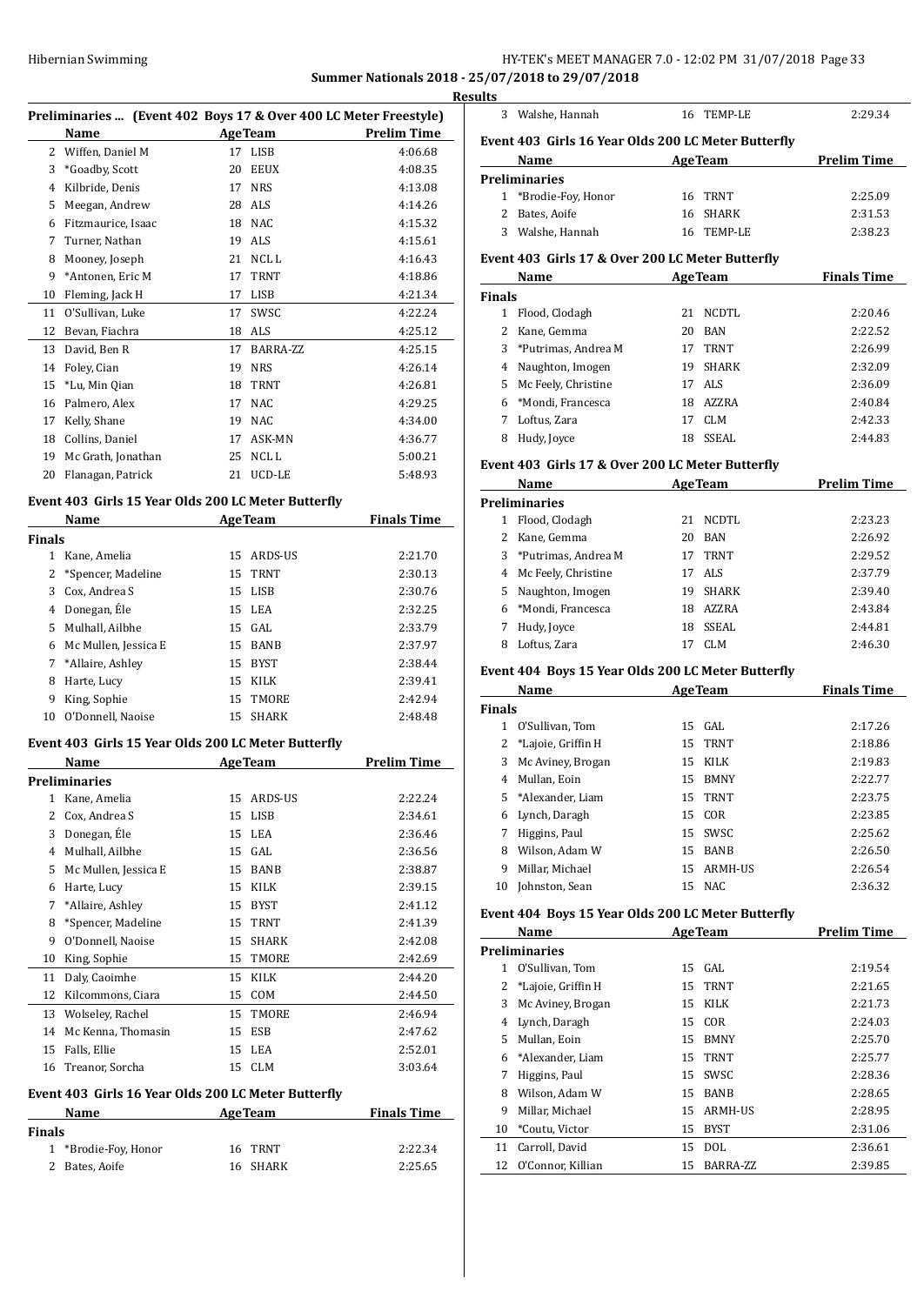## Hibernian Swimming **HY-TEK's MEET MANAGER 7.0 - 12:02 PM 31/07/2018** Page 34

**Summer Nationals 2018 - 25/07/2018 to 29/07/2018**

|               | Name                                                  | <b>Example 2 Age Team</b> Prelim Time              | Preliminaries  (Event 404 Boys 15 Year Olds 200 LC Meter Butterfly) |
|---------------|-------------------------------------------------------|----------------------------------------------------|---------------------------------------------------------------------|
|               | 13 Johnston, Sean                                     | 15 NAC                                             | 2:40.43                                                             |
|               |                                                       | Event 404 Boys 16 Year Olds 200 LC Meter Butterfly |                                                                     |
|               | Name<br><u> 1990 - Jan Barbara Barat, prima posta</u> | AgeTeam Finals Time                                |                                                                     |
| <b>Finals</b> |                                                       |                                                    |                                                                     |
|               | 1 Murtagh, Ethan                                      | 16 NCDTR                                           | 2:08.93                                                             |
|               | 2 O'Connor, Jeremy                                    | 16 NCLL                                            | 2:09.51                                                             |
|               | 3 *Celsi, Damian                                      | 16 TRNT                                            | 2:10.16                                                             |
|               | 4 Hansen, Ethan                                       | 16 TROJ-LE                                         | 2:11.53                                                             |
|               | 5 Mc Lelland-Maher, Alex                              | 16 KILK                                            | 2:12.00                                                             |
|               | 6 *Wheatcroft, Thomas                                 | 16 TRNT                                            | 2:14.62                                                             |
|               | 7 Cox, Paul Y                                         | 16 LISB                                            | 2:19.02                                                             |
|               | 8 Bingham, Jack                                       | 16 BANB                                            | 2:25.88                                                             |
|               |                                                       | Event 404 Boys 16 Year Olds 200 LC Meter Butterfly |                                                                     |
|               | Name                                                  | <b>AgeTeam</b>                                     | <b>Prelim Time</b>                                                  |
|               | <b>Preliminaries</b>                                  |                                                    |                                                                     |
|               | 1 Murtagh, Ethan                                      | 16 NCDTR                                           | 2:10.74                                                             |
|               | 2 O'Connor, Jeremy                                    | 16 NCL L                                           | 2:11.56                                                             |
|               | 3 *Celsi, Damian                                      | 16 TRNT                                            | 2:11.68                                                             |
|               | 4 Hansen, Ethan                                       | 16 TROJ-LE                                         | 2:11.98                                                             |
|               | 5 Mc Lelland-Maher, Alex                              | 16 KILK                                            | 2:12.76                                                             |
|               | 6 *Wheatcroft, Thomas                                 | 16 TRNT                                            | 2:18.87                                                             |
|               | 7 Cox, Paul Y                                         | 16 LISB                                            | 2:21.20                                                             |
|               | 8 Bingham, Jack                                       | 16 BANB                                            | 2:31.45                                                             |
|               | --- Griffiths, Dylan G                                | 16 LISB                                            | <b>DNF</b>                                                          |
|               | Event 404 Boys 17 & Over 200 LC Meter Butterfly       |                                                    |                                                                     |
|               |                                                       | Name AgeTeam                                       | <b>Finals Time</b>                                                  |
| <b>Finals</b> |                                                       |                                                    |                                                                     |
|               | 1 Melly, Cillian                                      | 21 NCLC                                            | 2:02.17                                                             |
|               | 2 Mc Geever, Finn                                     | 18 NCL L                                           | 2:02.51                                                             |
|               | 3 *Reid, Calum                                        | 23 EEUX                                            | 2:03.43                                                             |
|               | 4 Johnston, Paddy                                     | 17 ARDS-US                                         | 2:06.83                                                             |
|               | 5 Hewitt, Michael R                                   | 18 CYBT                                            | 2:09.28                                                             |
|               | 6 Walsh, Mark                                         | 21 NCLL                                            | 2:10.28                                                             |
|               | 7 Duffy, Fionn                                        | 17 GAL                                             | 2:13.36                                                             |
| 8             | *Bruce, Dale                                          | ZIM-ZZ<br>18                                       | 2:14.27                                                             |
| 9             | Thornton, Samuel                                      | ALS<br>17                                          | 2:17.67                                                             |
| 10            | Bevan, Fiachra                                        | 18 ALS                                             | 2:22.00                                                             |
|               | Event 404 Boys 17 & Over 200 LC Meter Butterfly       |                                                    |                                                                     |
|               | Name                                                  | <b>AgeTeam</b>                                     | <b>Prelim Time</b>                                                  |
|               | <b>Preliminaries</b><br>*Reid, Calum                  | 23<br>EEUX                                         | 2:04.13                                                             |
|               |                                                       |                                                    | 2:05.22                                                             |
| $\mathbf{1}$  |                                                       |                                                    |                                                                     |
| 2             | Melly, Cillian                                        | 21<br>NCL C                                        |                                                                     |
| 3             | Mc Geever, Finn                                       | 18 NCL L                                           | 2:09.52                                                             |
| 4             | Johnston, Paddy                                       | 17 ARDS-US                                         | 2:10.38                                                             |
| 5             | Walsh, Mark                                           | 21 NCLL                                            | 2:10.87                                                             |
| 6             | *Bruce, Dale                                          | 18 ZIM-ZZ                                          | 2:12.30                                                             |
| 7             | Hewitt, Michael R                                     | 18 CY BT                                           | 2:12.79                                                             |
| 8             | Meegan, Andrew                                        | 28 ALS                                             | 2:14.52                                                             |
| 9             | Duffy, Fionn                                          | GAL<br>17                                          | 2:15.11                                                             |
| 10            | *Birmingham, Marcus                                   | THAME<br>18                                        | 2:15.61                                                             |
| 11            | Thornton, Samuel                                      | 17 ALS                                             | 2:17.52                                                             |
| 12            | Kilbride, Denis                                       | 17<br>NRS                                          | 2:18.76                                                             |
| 13            | *Antonen, Eric M                                      | 17<br>TRNT                                         | 2:19.14                                                             |
| 14            | *Lombardi, Simone                                     | AZZRA<br>17                                        | 2:21.96                                                             |
| 15<br>16      | Bevan, Fiachra<br>Murray-Byrne, Noel                  | 18 ALS<br>ESB<br>18                                | 2:23.39<br>2:23.44                                                  |

| ults          |                                                    |    |                 |                    |
|---------------|----------------------------------------------------|----|-----------------|--------------------|
| 17            | *Tayali, Quintin T                                 | 17 | ZIM-ZZ          | 2:24.05            |
| 18            | Huang, Tommy                                       | 17 | <b>CBAR</b>     | 2:28.25            |
|               | Event 405 Girls 15 & Over 50 LC Meter Breaststroke |    |                 |                    |
|               | Name                                               |    | <b>AgeTeam</b>  | <b>Finals Time</b> |
| <b>Finals</b> |                                                    |    |                 |                    |
| 1             | Coyne, Niamh                                       | 17 | NCDTL           | 31.23              |
| 2             | Haughey, Aisling                                   | 23 | ALS             | 32.43              |
| $*3$          | Doyle, Eimear                                      | 17 | <b>WAT-7.7.</b> | 33.82              |
| *3            | Cooke, Lisa                                        | 21 | ALS <sub></sub> | 33.82              |
| 5             | *Marinelli, Asia                                   | 20 | AZZRA           | 33.86              |
| 6             | Davison, Mia                                       | 15 | ARDS-US         | 34.17              |
| 7             | Stapleton, Cara                                    | 17 | <b>OTTER</b>    | 34.40              |
| 8             | Kelly, Emer                                        | 19 | ASG             | 34.53              |
| 9             | Burke, Jessica                                     | 18 | NAC.            | 34.71              |
| 10            | Mc Cracken, Sarah E                                | 19 | LISB            | 35.87              |
|               | Event 405 Girls 15 & Over 50 LC Meter Breaststroke |    |                 |                    |
|               | Name                                               |    | <b>AgeTeam</b>  | <b>Prelim Time</b> |
|               | <b>Preliminaries</b>                               |    |                 |                    |

|    | 'reliminaries              |    |              |       |
|----|----------------------------|----|--------------|-------|
| 1  | Coyne, Niamh               | 17 | <b>NCDTL</b> | 31.70 |
| 2  | Haughey, Aisling           | 23 | ALS.         | 32.67 |
| 3  | *Morgan, Anna              | 15 | <b>HAM</b>   | 33.98 |
| 4  | Davison, Mia               | 15 | ARDS-US      | 34.24 |
| 5  | Stapleton, Cara            | 17 | <b>OTTER</b> | 34.28 |
| 6  | *Marinelli, Asia           | 20 | AZZRA        | 34.35 |
| 7  | Kelly, Emer                | 19 | ASG          | 34.39 |
| 8  | Cooke, Lisa                | 21 | <b>ALS</b>   | 34.62 |
| 9  | Doyle, Eimear              | 17 | WAT-ZZ       | 35.18 |
| 10 | Mc Cracken, Sarah E        | 19 | LISB         | 35.24 |
| 11 | Mc Fadden, Ava             | 15 | COM          | 35.38 |
| 12 | Burke, Jessica             | 18 | <b>NAC</b>   | 35.67 |
| 13 | *Allaire, Ashley           | 15 | <b>BYST</b>  | 35.93 |
| 14 | *van der Westhuizen, Paige | 15 | ZIM-ZZ       | 36.12 |
| 15 | Joyce, Grace               | 16 | <b>SHARK</b> | 36.38 |
| 16 | Finlay, Caitriona          | 20 | <b>ALS</b>   | 36.58 |
| 17 | Weaver, Gabriella          | 20 | TRID         | 37.03 |
| 18 | Allen, Min                 | 15 | <b>NRS</b>   | 37.19 |
| 19 | Mc Menamin, Hannah         | 21 | <b>ALS</b>   | 37.20 |
| 20 | *Tobia, Roberta            | 17 | <b>AZZRA</b> | 37.21 |
|    |                            |    |              |       |

## **Event 406 Boys 15 & Over 50 LC Meter Breaststroke**

|               | Name                 | <b>AgeTeam</b> |                | <b>Finals Time</b> |
|---------------|----------------------|----------------|----------------|--------------------|
| <b>Finals</b> |                      |                |                |                    |
| 1             | Cooke. Uisean        | 17             | NCL L          | 29.84              |
|               | Doyle, Liam          | 21             | NCL D          | 29.86              |
|               | 3 *O'Hara, Liam      | 17             | ZIM-ZZ         | 29.88              |
| 4             | Berryman, Morgan     | 21             | <b>ARDS-US</b> | 29.98              |
| 5.            | Szaranek, Jack       | 20             | LIMK-MN        | 30.07              |
| 6             | Colvin, Cillian      | 21             | NAC.           | 30.14              |
| 7             | *Matthews, Cameron K | 18             | HAM            | 30.16              |
| 8             | Keighley, Euan       | 20             | UCD-LE         | 30.29              |
| 9             | Corby, Eoin          | 16             | NCL L          | 30.39              |
| 10            | Stoops, Mark         | 18             | <b>BAN</b>     | 30.49              |

## **Event 406 Boys 15 & Over 50 LC Meter Breaststroke**

| Name |                        | <b>AgeTeam</b> |           | <b>Prelim Time</b> |
|------|------------------------|----------------|-----------|--------------------|
|      | <b>Preliminaries</b>   |                |           |                    |
|      | 1 Cooke, Uisean        |                | 17 NCLL   | 29.62              |
|      | 2 *O'Hara, Liam        |                | 17 ZIM-ZZ | 29.66              |
|      | 3 Doyle, Liam          |                | 21 NCLD   | 29.82              |
|      | 4 *Matthews, Cameron K |                | 18 HAM    | 29.84              |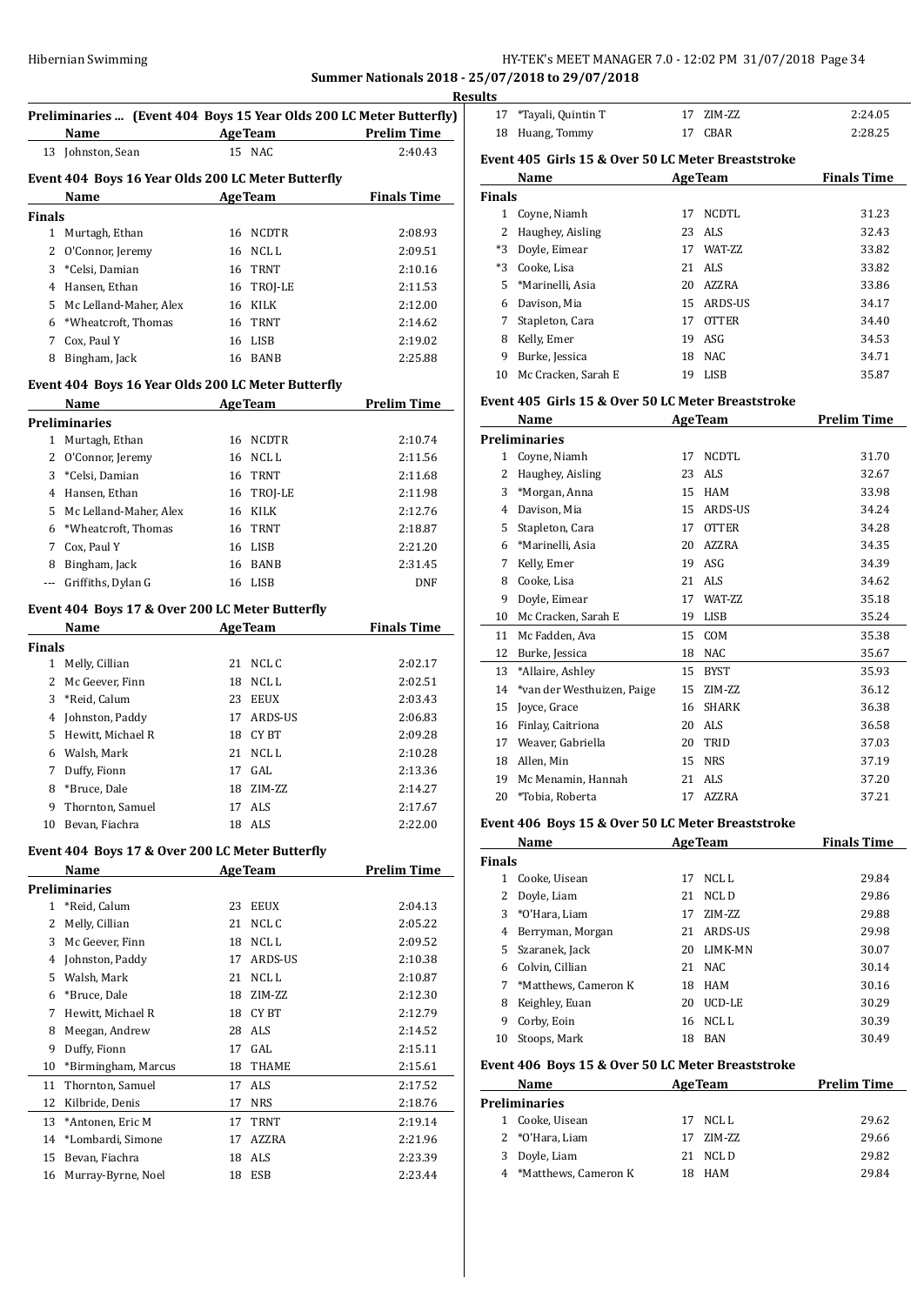## HY-TEK's MEET MANAGER 7.0 - 12:02 PM 31/07/2018 Page 35 **Summer Nationals 2018 - 25/07/2018 to 29/07/2018**

**Results**

| Preliminaries  (Event 406 Boys 15 & Over 50 LC Meter Breaststroke) |  |  |  |  |
|--------------------------------------------------------------------|--|--|--|--|
|--------------------------------------------------------------------|--|--|--|--|

|    | Name                  |    | <b>AgeTeam</b> | <b>Prelim Time</b> |
|----|-----------------------|----|----------------|--------------------|
| 5. | Szaranek, Jack        | 20 | LIMK-MN        | 30.10              |
| 6  | *Bocconi, Stefano     | 20 | AZZRA          | 30.29              |
| 7  | Berryman, Morgan      | 21 | ARDS-US        | 30.34              |
| 8  | *Edwards-Pratt, Louis | 16 | PLY L          | 30.51              |
| 9  | Colvin, Cillian       | 21 | <b>NAC</b>     | 30.54              |
| 10 | *Hosie, Andrew        | 25 | GLSGO          | 30.56              |
| 11 | *Lam, Martin          | 19 | HK             | 30.61              |
| 12 | Keighley, Euan        | 20 | UCD-LE         | 30.67              |
| 13 | Corby, Eoin           | 16 | NCL L          | 30.68              |
| 14 | Stoops, Mark          | 18 | <b>BAN</b>     | 30.88              |
| 15 | *Kozhabayev, Richard  | 17 | <b>HAM</b>     | 30.96              |
| 16 | Donnelly, John        | 17 | <b>SLBGH</b>   | 31.64              |
| 17 | Cassidy, Joseph       | 28 | TALL           | 31.77              |
| 18 | Angus, Jack           | 17 | ARDS-US        | 32.03              |
| 19 | Scully, Bryan         | 18 | <b>ATH</b>     | 32.06              |
| 20 | *Eason, Jamie         | 21 | <b>NUAX</b>    | 32.17              |

#### **Event 407 Girls 15 Year Olds 100 LC Meter Backstroke**

|               | Name<br><b>AgeTeam</b> |    |             | <b>Finals Time</b> |  |
|---------------|------------------------|----|-------------|--------------------|--|
| <b>Finals</b> |                        |    |             |                    |  |
| 1             | Trait, Naomi           | 15 | <b>KILK</b> | 1:06.75            |  |
| 2             | Hayman, Sophie         |    | 15 ALS      | 1:07.11            |  |
| 3             | *Whittall, Natasha     |    | 15 HAM      | 1:07.68            |  |
| 4             | Martin, Leah           | 15 | TEMP-LE     | 1:07.71            |  |
| 5             | *Somigliana, Lidia     |    | 15 HAM      | 1:08.49            |  |
| 6             | Fagan, Emma            |    | 15 ALS      | 1:08.54            |  |
| 7             | Killen, Laura          | 15 | <b>CLNM</b> | 1:08.87            |  |
| 8             | Ashton, Iona           | 15 | SHARK       | 1:09.14            |  |
| 9             | Ahearne, Niamh         | 15 | KILK        | 1:10.16            |  |
| 10            | Bethel, Leah V         | 15 | LISB        | 1:11.95            |  |

#### **Event 407 Girls 15 Year Olds 100 LC Meter Backstroke**

|      | Name                 |    | <b>AgeTeam</b>  | <b>Prelim Time</b> |
|------|----------------------|----|-----------------|--------------------|
|      | Preliminaries        |    |                 |                    |
| 1    | Hayman, Sophie       | 15 | ALS             | 1:07.69            |
| 2    | Fagan, Emma          | 15 | ALS <sub></sub> | 1:08.60            |
| 3    | *Somigliana, Lidia   | 15 | <b>HAM</b>      | 1:09.19            |
| 4    | *Whittall, Natasha   | 15 | <b>HAM</b>      | 1:09.20            |
| 5    | Ashton, Iona         | 15 | <b>SHARK</b>    | 1:09.66            |
| *6   | Bethel, Leah V       | 15 | LISB            | 1:09.95            |
| $*6$ | Ahearne, Niamh       | 15 | KILK            | 1:09.95            |
| 8    | Trait, Naomi         | 15 | <b>KILK</b>     | 1:10.07            |
| 9    | Killen, Laura        | 15 | <b>CLNM</b>     | 1:10.16            |
| 10   | Martin, Leah         | 15 | <b>TEMP-LE</b>  | 1:10.21            |
| 11   | Osing, Cara          | 15 | <b>TEMP-LE</b>  | 1:10.39            |
| 12   | Kelly, Aimee         | 15 | <b>SHARK</b>    | 1:10.74            |
| 13   | *Hendrikx, Claire A  | 15 | <b>TRNT</b>     | 1:10.98            |
| 14   | Sharkey, Lauren      | 15 | GAL             | 1:11.19            |
| 15   | Feenan, Anna         | 15 | SWSC            | 1:12.47            |
| 16   | Kearney, Caoilin     | 15 | <b>BLFN</b>     | 1:13.57            |
| 17   | Farrell, Danielle    | 15 | <b>SLIGO</b>    | 1:13.60            |
| 18   | Donegan, Éle         | 15 | <b>LEA</b>      | 1:13.64            |
| 19   | Payne, Oonagh        | 15 | CY DY           | 1:13.70            |
| 20   | King, Sophie         | 15 | <b>TMORE</b>    | 1:14.05            |
| 21   | O'Gara, Claire       | 15 | <b>ALS</b>      | 1:14.57            |
| 22   | Byrne, Kate          | 15 | <b>ESB</b>      | 1:14.82            |
| 23   | O'Shea, Aoife        | 15 | SWSC            | 1:15.12            |
| 24   | Mc Mullen, Jessica E | 15 | <b>BANB</b>     | 1:15.21            |
| 25   | O'Mahony, Mairead    | 15 | <b>LARNE-US</b> | 1:15.54            |

| Event 407 Girls 16 Year Olds 100 LC Meter Backstroke |                        |     |              |                    |  |
|------------------------------------------------------|------------------------|-----|--------------|--------------------|--|
|                                                      | Name<br><b>AgeTeam</b> |     |              | <b>Finals Time</b> |  |
| <b>Finals</b>                                        |                        |     |              |                    |  |
| 1.                                                   | Godden, Maria          | 16  | KILK         | 1:03.91            |  |
|                                                      | Gibbs, Isabelle        |     | 16 GAL       | 1:06.12            |  |
| 3                                                    | Lowe, Rebecca          |     | 16 ATH       | 1:06.22            |  |
| 4                                                    | Quinn, Caoimhe         |     | 16 ALS       | 1:06.50            |  |
| 5.                                                   | Tinsley, Florence I    |     | 16 CY BT     | 1:07.37            |  |
| 6                                                    | Macdougald, Jena       | 16  | <b>OTTER</b> | 1:07.95            |  |
| 7                                                    | Nolan, Beth            | 16. | <b>SWSC</b>  | 1:08.70            |  |
| 8                                                    | Leahy, Aoife           | 16  | GAL          | 1:09.29            |  |
| 9                                                    | Ryan, Christine        | 16  | <b>NEN</b>   | 1:10.08            |  |
| 10                                                   | Vaughan, Rachel        | 16  | KILK         | 1:10.72            |  |

#### **Event 407 Girls 16 Year Olds 100 LC Meter Backstroke**

|    | Name                   |    | <b>AgeTeam</b> | <b>Prelim Time</b> |
|----|------------------------|----|----------------|--------------------|
|    | <b>Preliminaries</b>   |    |                |                    |
| 1  | Godden, Maria          | 16 | KILK           | 1:03.75            |
| 2  | Quinn, Caoimhe         | 16 | <b>ALS</b>     | 1:06.89            |
| 3  | Gibbs, Isabelle        | 16 | GAL            | 1:06.98            |
| 4  | Tinsley, Florence I    | 16 | <b>CYBT</b>    | 1:07.95            |
| 5  | Macdougald, Jena       | 16 | <b>OTTER</b>   | 1:08.68            |
| 6  | Lowe, Rebecca          | 16 | <b>ATH</b>     | 1:08.99            |
| 7  | Leahy, Aoife           | 16 | GAL.           | 1:09.27            |
| 8  | Nolan, Beth            | 16 | SWSC           | 1:09.45            |
| 9  | Ryan, Christine        | 16 | <b>NEN</b>     | 1:10.73            |
| 10 | Vaughan, Rachel        | 16 | <b>KILK</b>    | 1:10.87            |
| 11 | Mc Daid, Carrie        | 16 | <b>SLIGO</b>   | 1:11.27            |
| 12 | Johnson, Laura         | 16 | <b>ATH</b>     | 1:12.11            |
| 13 | Mc Bride, Naóse        | 16 | TALL.          | 1:12.31            |
| 14 | Pyne, Elise            | 16 | <b>ENS</b>     | 1:12.52            |
| 15 | Kristiansen. Emma      | 16 | ASG            | 1:12.81            |
| 16 | Grace, Melanie         | 16 | <b>DOL</b>     | 1:12.90            |
| 17 | Farrell, Rachel        | 16 | COOL           | 1:13.30            |
| 18 | Marshall, Jodie N      | 16 | <b>LISB</b>    | 1:13.39            |
| 19 | Daly, Sadhbh           | 16 | <b>SHARK</b>   | 1:13.52            |
| 20 | Devlin, Lucy           | 16 | CY DY          | 1:13.69            |
| 21 | Niewiadomska, Wiktoria | 16 | <b>KGD</b>     | 1:14.10            |
| 22 | Punch, Lydia           | 16 | SWSC           | 1:14.32            |
| 23 | Kilgallen, Megan       | 16 | <b>CLM</b>     | 1:14.83            |
| 24 | Walshe, Hannah         | 16 | <b>TEMP-LE</b> | 1:15.35            |
| 25 | Boyle, Labhaoise       | 16 | <b>SHARK</b>   | 1:15.39            |
| 26 | Joyce, Grace           | 16 | <b>SHARK</b>   | 1:15.65            |
| 27 | Gallagher, Elena       | 16 | TROJ-LE        | 1:16.01            |

#### **Event 407 Girls 17 & Over 100 LC Meter Backstroke**

|               | Name<br><b>AgeTeam</b> |    |              | <b>Finals Time</b> |
|---------------|------------------------|----|--------------|--------------------|
| <b>Finals</b> |                        |    |              |                    |
|               | Reid, Rebecca          | 17 | ARDS-US      | 1:03.90            |
|               | Walshe, Ellen          | 17 | TEMP-LE      | 1:03.95            |
| *3            | Kavanagh, Kate         | 20 | UCD-LE       | 1:05.21            |
| $*3$          | Grindle, Lucy          | 18 | <b>OTTER</b> | 1:05.21            |
| 5.            | Firth $\sim$ , Bethy   | 22 | ARDS-US      | 1:05.65            |
| 6             | Martin, Alie           | 17 | TEMP-LE      | 1:05.80            |
| 7             | Cassidy, Ellen         | 17 | DOL.         | 1:05.88            |
| 8             | Semchiy, Sharon        | 17 | SWSC.        | 1:07.03            |
| 9             | *Swanson, Mhairi       | 19 | <b>EWBX</b>  | 1:08.31            |
| 10            | Williams, Sophie       | 18 | <b>TMORE</b> | 1:09.40            |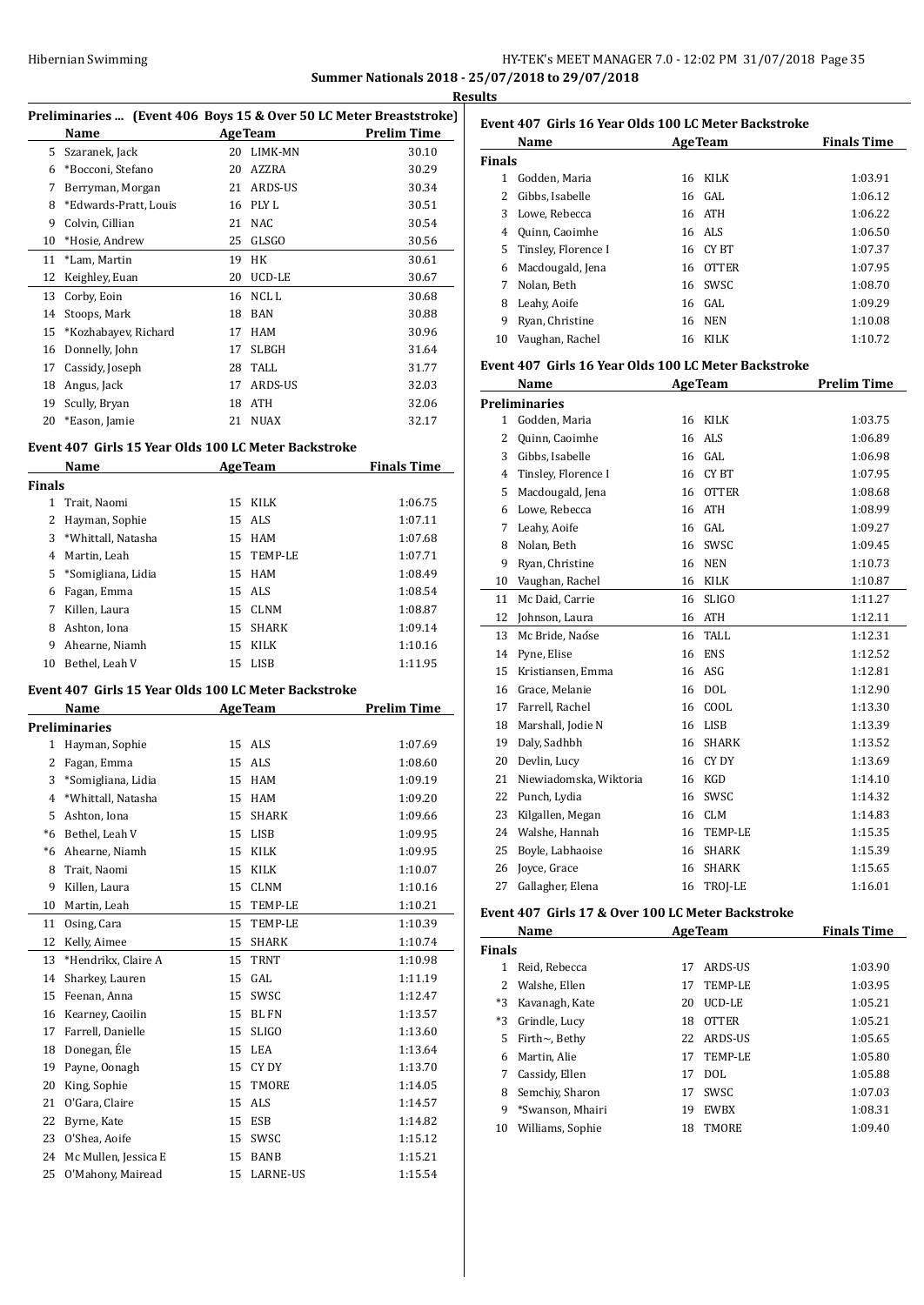## HY-TEK's MEET MANAGER 7.0 - 12:02 PM 31/07/2018 Page 36 **Summer Nationals 2018 - 25/07/2018 to 29/07/2018**

**Results**

| Event 407 Girls 17 & Over 100 LC Meter Backstroke |                                                     |    |                |                    |  |
|---------------------------------------------------|-----------------------------------------------------|----|----------------|--------------------|--|
|                                                   | Name                                                |    | <b>AgeTeam</b> | <b>Prelim Time</b> |  |
|                                                   | <b>Preliminaries</b>                                |    |                |                    |  |
|                                                   | 1 Martin, Alie                                      | 17 | TEMP-LE        | 1:05.39            |  |
|                                                   | 2 Walshe, Ellen                                     | 17 | TEMP-LE        | 1:05.85            |  |
|                                                   | 3 Cassidy, Ellen                                    | 17 | <b>DOL</b>     | 1:05.89            |  |
|                                                   | 4 Reid, Rebecca                                     |    | 17 ARDS-US     | 1:05.91            |  |
|                                                   | 5 Kavanagh, Kate                                    |    | 20 UCD-LE      | 1:06.04            |  |
|                                                   | 6 Grindle, Lucy                                     |    | 18 OTTER       | 1:06.42            |  |
|                                                   | 7 Firth~, Bethy                                     |    | 22 ARDS-US     | 1:06.66            |  |
|                                                   | 8 Semchiy, Sharon                                   | 17 | SWSC           | 1:07.03            |  |
| *9                                                | Williams, Sophie                                    | 18 | TMORE          | 1:09.25            |  |
| *9                                                | *Swanson, Mhairi                                    |    | 19 EWBX        | 1:09.25            |  |
| 11                                                | Doherty, Rachel                                     | 17 | NAC            | 1:09.75            |  |
| 12                                                | Burke, Jessica                                      |    | 18 NAC         | 1:09.82            |  |
| $*13$                                             | Beattie, Jenni H                                    | 17 | TMORE          | 1:11.00            |  |
| $*13$                                             | Malcolm, Ciara M                                    | 17 | NY&MN          | 1:11.00            |  |
| 15                                                | Hunter, Kelly                                       | 17 | <b>CKSTN</b>   | 1:11.19            |  |
|                                                   | 16 *Munro, Sydney M                                 | 17 | TRNT           | 1:11.61            |  |
| 17                                                | Fitzpatrick, Amy                                    | 17 | <b>CLNM</b>    | 1:12.11            |  |
|                                                   | 18 O'Hara, Brogán                                   |    | 20 LEA         | 1:12.98            |  |
|                                                   | 19 Keane, Ellen                                     | 23 | NAC            | 1:18.83            |  |
| 20                                                | Kelly, Ailbhe                                       | 20 | NAC            | 1:30.68            |  |
|                                                   |                                                     |    |                |                    |  |
|                                                   | Event 408 Boys 15 Year Olds 100 LC Meter Backstroke |    |                |                    |  |
|                                                   | Name                                                |    | <b>AgeTeam</b> | <b>Finals Time</b> |  |
| <b>Finals</b>                                     | 1 *Lajoie, Griffin H                                | 15 | TRNT           | 1:02.31            |  |
|                                                   |                                                     |    | 15 CKSTN       | 1:03.00            |  |
|                                                   | 2 Geddis, Adam<br>3 Rooney, Cian J                  |    | 15 MARL        | 1:03.42            |  |
|                                                   |                                                     | 15 |                |                    |  |
|                                                   | 4 Irwin, Neddie                                     |    | SWSC           | 1:03.51            |  |
| 5                                                 | Carroll, David                                      |    | 15 DOL         | 1:04.99            |  |
|                                                   | 6 Reidy, Joe                                        |    | 15 KGD         | 1:05.46            |  |
| 7                                                 | Barrett, Simon                                      |    | 15 ALS         | 1:05.58            |  |
| 8                                                 | Ryan, James                                         |    | 15 SWSC        | 1:06.37            |  |
| 9.                                                | *Chia, Nicholas                                     |    | 15 TRNT        | 1:06.96            |  |
| 10                                                | Desmond, Brian                                      | 15 | KILK           | 1:08.40            |  |
|                                                   | Event 408 Boys 15 Year Olds 100 LC Meter Backstroke |    |                |                    |  |
|                                                   | <u>Name</u>                                         |    | AgeTeam        | <u>Prelim Time</u> |  |
|                                                   | <b>Preliminaries</b>                                |    |                |                    |  |
| $\mathbf{1}$                                      | *Lajoie, Griffin H                                  | 15 | TRNT           | 1:03.45            |  |
| 2                                                 | Geddis, Adam                                        | 15 | <b>CKSTN</b>   | 1:03.96            |  |
| 3                                                 | Rooney, Cian J                                      | 15 | MARL           | 1:04.20            |  |
| 4                                                 | Irwin, Neddie                                       | 15 | SWSC           | 1:04.89            |  |
| 5                                                 | Barrett, Simon                                      | 15 | ALS            | 1:05.92            |  |
| 6                                                 | Ryan, James                                         | 15 | SWSC           | 1:06.37            |  |
| 7                                                 | Reidy, Joe                                          | 15 | KGD            | 1:06.46            |  |
| 8                                                 | Desmond, Brian                                      | 15 | KILK           | 1:06.56            |  |
| 9                                                 | Carroll, David                                      | 15 | <b>DOL</b>     | 1:06.63            |  |
| 10                                                | *Chia, Nicholas                                     | 15 | TRNT           | 1:06.79            |  |
| 11                                                | Lally, Rory                                         | 15 | GAL            | 1:07.20            |  |
| 12                                                | Bodamer, Ralf                                       | 15 | GAL            | 1:07.56            |  |
| 13                                                | Mc Manus, Oisin                                     | 15 | ENSK           | 1:08.14            |  |
| 14                                                | Higgins, Paul                                       | 15 | SWSC           | 1:08.94            |  |
| 15                                                | Kenny, Sean                                         | 15 | TEMP-LE        | 1:09.01            |  |
| 16                                                | *Ross, Cillian                                      | 15 | FM NM          | 1:09.18            |  |
| 17                                                | *Coutu, Victor                                      | 15 | <b>BYST</b>    | 1:09.48            |  |
| 18                                                | Willmott, Ben                                       | 15 | Sharks         | 1:09.68            |  |
| 19                                                | Nijs, Tiarnan                                       | 15 | LIMK-MN        | 1:10.05            |  |
|                                                   |                                                     |    |                |                    |  |

| ιэ |                         |    |            |         |
|----|-------------------------|----|------------|---------|
|    | 20 Mulholland, Daniel J |    | 15 LISB    | 1:10.62 |
| 21 | Pfeiffer, Robin         | 15 | BL FN      | 1:11.28 |
| 22 | Millar. Michael         |    | 15 ARMH-US | 1:11.51 |
|    | 23 Mc Namara, Conn      |    | 15 CBAR    | 1:11.57 |
|    | 24 Mc Aviney, Brogan    | 15 | KILK       | 1:11.61 |
|    | 25 Corrigan, Matthew    |    | 15 TROJ-LE | 1:12.24 |
|    | 26 O'Connor, Killian    | 15 | BARRA-ZZ   | 1:12.33 |
| 27 | Lynch, Ben J            | 15 | ENSK       | 1:12.49 |
| 28 | Falls, Theo             |    | 15 LEA     | 1:13.58 |
| 29 | Ryan, Duileach          | 15 | LONG-VD    | 1:14.49 |
|    | --- Mc Lean, Brett      | 15 | MARL       | DO      |

### **Event 408 Boys 16 Year Olds 100 LC Meter Backstroke**

|               | Name<br><b>AgeTeam</b> |    |              | <b>Finals Time</b> |
|---------------|------------------------|----|--------------|--------------------|
| <b>Finals</b> |                        |    |              |                    |
|               | Scannell, Sean         | 16 | <b>NCDKK</b> | 57.72              |
|               | Winston, Sam           |    | 16 ALS       | 1:00.99            |
| 3             | *Cyprianos, Denilson   | 16 | ZIM-ZZ       | 1:01.02            |
| 4             | Keating, Aran          | 16 | PORT-LE      | 1:01.98            |
| 5.            | Brady, Ethan           |    | 16 TEMP-LE   | 1:02.02            |
| 6             | Carroll, Aaron         | 16 | NCL L        | 1:03.45            |
| 7             | Mc Mahon, Aaron        | 16 | DOL.         | 1:04.97            |
| 8             | *Celsi, Damian         | 16 | <b>TRNT</b>  | 1:05.11            |
| 9             | Waters. Fionn          | 16 | <b>TUAM</b>  | 1:05.29            |
| 10            | Bingham, Jack          | 16 | <b>BANB</b>  | 1:05.39            |

## **Event 408 Boys 16 Year Olds 100 LC Meter Backstroke**

|              | Name                    | <b>AgeTeam</b>         | <b>Prelim Time</b> |
|--------------|-------------------------|------------------------|--------------------|
|              | <b>Preliminaries</b>    |                        |                    |
| $\mathbf{1}$ | Scannell, Sean          | <b>NCDKK</b><br>16     | 58.58              |
| 2            | *Cyprianos, Denilson    | ZIM-ZZ<br>16           | 1:01.49            |
| 3            | Winston, Sam            | ALS <sub></sub><br>16  | 1:01.94            |
| 4            | Keating, Aran           | 16<br>PORT-LE          | 1:03.62            |
| 5            | Carroll, Aaron          | NCL <sub>L</sub><br>16 | 1:03.70            |
| 6            | Brady, Ethan            | <b>TEMP-LE</b><br>16   | 1:04.01            |
| 7            | Mc Mahon, Aaron         | <b>DOL</b><br>16       | 1:05.43            |
| 8            | Waters, Fionn           | <b>TUAM</b><br>16      | 1:06.14            |
| 9            | Bingham, Jack           | <b>BANB</b><br>16      | 1:06.56            |
| 10           | *Celsi, Damian          | <b>TRNT</b><br>16      | 1:06.59            |
| 11           | Coleman, Noah           | SWSC<br>16             | 1:06.78            |
| 12           | Shiels, Evan            | <b>Sharks</b><br>16    | 1:06.87            |
| 13           | Doorly, David           | GAL.<br>16             | 1:07.04            |
| 14           | Mc Ilroy-Sanchez, Conor | <b>LVADY</b><br>16     | 1:07.07            |
| 15           | O'Brien, Dylan          | <b>ENS</b><br>16       | 1:07.17            |
| 16           | Kanyuka, Peter          | <b>ESB</b><br>16       | 1:07.37            |
| 17           | Wall, Illann            | SWSC<br>16             | 1:07.40            |
| 18           | O'Reilly, James         | 16<br><b>ALS</b>       | 1:07.74            |
| 19           | Brennan, Sean           | <b>TUAM</b><br>16      | 1:07.85            |
| 20           | Maguire, Caleb M        | <b>LISB</b><br>16      | 1:08.86            |
| 21           | Carter, Niall           | CBAR<br>16             | 1:08.96            |
| 22           | Jeffery, John J         | TMORE<br>16            | 1:09.16            |
| 23           | Vennard, Daniel         | <b>PDOWN</b><br>16     | 1:09.46            |
| 24           | Campbell, Faolan        | <b>SLBGH</b><br>16     | 1:09.72            |
| 25           | Walsh, Alex             | 16<br>SWSC             | 1:10.78            |

### **Event 408 Boys 17 & Over 100 LC Meter Backstroke**

| Name                   | <b>AgeTeam</b> | <b>Finals Time</b> |
|------------------------|----------------|--------------------|
| <b>Finals</b>          |                |                    |
| 1 Mc Evoy, Rory        | NCDEN<br>20    | 55.88              |
| 2 *Luyten, Siobbe      | BEL<br>20.     | 56.23              |
| Mc Nicholl, Sean<br>3. | TEMP-LE        | 59.16              |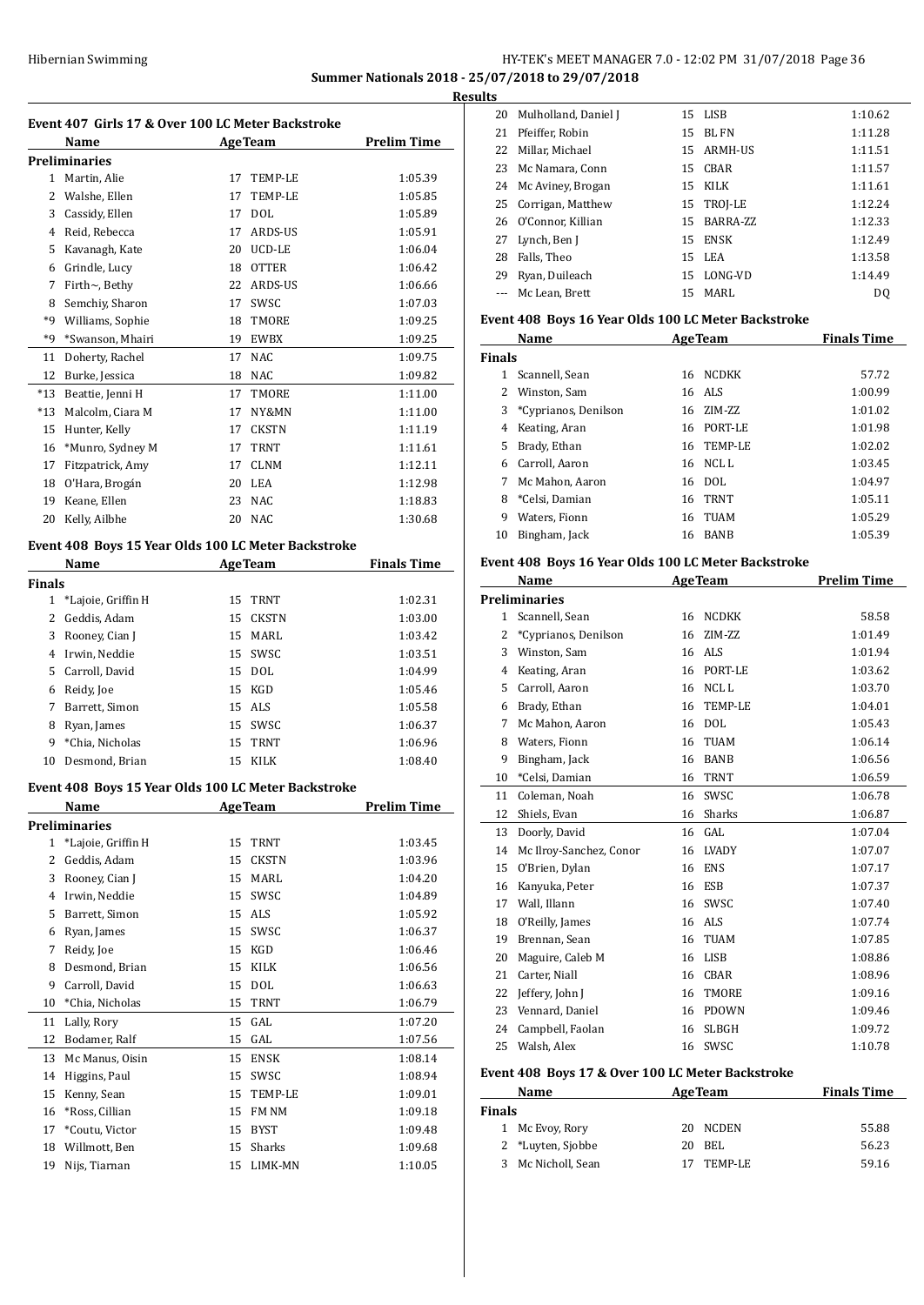## HY-TEK's MEET MANAGER 7.0 - 12:02 PM 31/07/2018 Page 37 **Summer Nationals 2018 - 25/07/2018 to 29/07/2018**

|                | Finals  (Event 408 Boys 17 & Over 100 LC Meter Backstroke)<br>Name |    | Age Team       | <b>Finals Time</b> |
|----------------|--------------------------------------------------------------------|----|----------------|--------------------|
|                | 4 Byrne, Jordan                                                    |    | 18 ALS         | 59.83              |
|                | 5 Byrne, Stephen                                                   |    | 19 TALL        | 59.95              |
|                | 6 Symons, James                                                    |    | 21 GAL         | 1:00.13            |
| 7              | Lonergan, Luke                                                     |    | 17 WAT-ZZ      | 1:00.18            |
|                | 8 Galland, Luc                                                     |    | 18 SWSC        | 1:00.54            |
|                | 9 Mc Menamin, Conor                                                |    | 23 ALS         | 1:01.62            |
|                | 10 Burke, Ciaran                                                   |    | $18$ GAL       | 1:01.93            |
|                |                                                                    |    |                |                    |
|                | Event 408 Boys 17 & Over 100 LC Meter Backstroke<br>Name           |    | <b>AgeTeam</b> | <b>Prelim Time</b> |
|                | <b>Preliminaries</b>                                               |    |                |                    |
|                | 1 Mc Evoy, Rory                                                    |    | 20 NCDEN       | 56.63              |
| $\overline{2}$ | *Luyten, Sjobbe                                                    |    | 20 BEL         | 56.86              |
| 3              | Johnston, Paddy                                                    |    | 17 ARDS-US     | 59.81              |
|                | 4 Lonergan, Luke                                                   |    | 17 WAT-ZZ      | 1:00.45            |
|                | 5 Symons, James                                                    |    | 21 GAL         | 1:00.48            |
|                | 6 Byrne, Jordan                                                    |    | 18 ALS         | 1:01.04            |
| 7              | Mc Nicholl, Sean                                                   |    | 17 TEMP-LE     | 1:01.14            |
| 8              | Byrne, Stephen                                                     |    | 19 TALL        | 1:01.17            |
| 9              | Galland, Luc                                                       |    | 18 SWSC        | 1:01.24            |
|                | 10 Burke, Ciaran                                                   |    | 18 GAL         | 1:01.73            |
|                | 11 Mc Menamin, Conor                                               |    | 23 ALS         | 1:01.76            |
| 12             | *Hull, Aidan                                                       |    | 17 TRNT        | 1:01.90            |
| 13             | Mc Menamin, Fionnan                                                |    | 18 ALS         | 1:02.39            |
| 14             | O'Rourke, Oiśn                                                     |    | 17 TUAM        | 1:02.49            |
| 15             | O'Gara, Hugh                                                       |    | 18 ALS         | 1:02.76            |
|                | 16 Wiffen, Nathan J                                                |    | 17 LISB        | 1:03.44            |
| 17             | *Harris, Logan                                                     |    | 17 TRNT        | 1:03.90            |
| 18             | Gardiner, Matthew                                                  |    | 17 NAC         | 1:04.29            |
| 19             | *Lu, Min Qian                                                      |    | 18 TRNT        | 1:04.34            |
| 20             | Yau, David                                                         |    | 17 ESB         | 1:04.68            |
|                | 21 Lee, Rory                                                       | 17 | SWSC           | 1:05.59            |
|                | 22 Neenan, Fionn                                                   |    | 18 MAL-MN      | 1:05.97            |
|                | 23 Bentley, Keith                                                  |    | 18 ASG         | 1:06.10            |
|                | 24 David, Ben R                                                    | 17 | BARRA-ZZ       | 1:06.62            |
|                | 25 Nolke, Ewan                                                     |    | 17 Sharks      | 1:06.67            |
|                | 26 Kelly, Niall                                                    | 17 | <b>CLM</b>     | 1:07.43            |
| 27             | O'Riordan, Stephen                                                 | 18 | SWSC           | 1:07.59            |
| 28             | Rafferty, Shea J                                                   |    | 17 NY&MN       | 1:07.80            |
| 29             | Mc Clements, Barry                                                 |    | 17 ARDS-US     | 1:10.10            |
|                | 30 O'Riordan, Sean                                                 |    | 19 SWSC        | 1:13.22            |
|                | 31 Mc Grath, Jonathan                                              |    | 25 NCL L       | 1:19.79            |
|                | 32 Flanagan, Patrick                                               |    | 21 UCD-LE      | 1:27.94            |
|                | Event 409 Girls 15 & Over 800 LC Meter Freestyle Relay             |    |                |                    |
|                | <b>Team</b>                                                        |    | <b>Relay</b>   | <b>Finals Time</b> |
|                | 1 ARDS-US                                                          |    | A              | 8:45.10            |
|                | 2 NAC                                                              |    | A              | 8:45.74            |
|                | 3 GAL                                                              |    | A              | 8:53.03            |
|                | 4 ALS                                                              |    | A              | 8:58.59            |
|                | 5 SWSC                                                             |    | A              | 9:10.22            |
| 6              | LARNE-US                                                           |    | А              | 9:39.55            |
|                |                                                                    |    |                |                    |
|                | Event 411 Boys 12-13 400 LC Meter Freestyle<br>Name                |    | <b>AgeTeam</b> | <b>Finals Time</b> |
| <b>Finals</b>  |                                                                    |    |                |                    |
|                | 1 Clarke, Maitiu                                                   |    | 12 COOL        | 4:31.74            |
| $\overline{2}$ | Hand, Matthew                                                      |    | 13 ARDS-US     | 4:31.84            |
| 3              | O'Neill, Finn                                                      |    | 13 TROJ-LE     | 4:31.98            |
|                |                                                                    |    |                |                    |

Bailey, Evan 13 NRS 4:35.39

| เ๖ |                  |    |          |         |
|----|------------------|----|----------|---------|
| 5. | Kilcoyne, Ronan  |    | 13 SLIGO | 4:37.22 |
| 6. | Cassidy, Charlie | 13 | DOL      | 4:40.82 |
|    | 7 Tebite, Oisin  |    | 13 NAC   | 4:40.88 |
| 8  | Riddell, Ben     | 13 | BAN      | 4:42.06 |
| 9  | Duda, Philip     | 13 | COM      | 4:44.99 |
| 10 | Phelan. Sami     | 13 | $GLN-ZZ$ | 4:51.44 |
|    |                  |    |          |         |

#### **Event 411 Boys 12-13 400 LC Meter Freestyle**

|               | Name                       |    | <b>AgeTeam</b> | <b>Prelim Time</b> |
|---------------|----------------------------|----|----------------|--------------------|
|               | <b>Preliminaries</b>       |    |                |                    |
| 1             | Clarke, Maitiu             | 12 | COOL           | 4:36.09            |
| $\mathcal{L}$ | Hand, Matthew              | 13 | <b>ARDS-US</b> | 4:37.77            |
| 3             | Bailey, Evan               | 13 | <b>NRS</b>     | 4:41.19            |
| 4             | O'Neill, Finn              | 13 | TROJ-LE        | 4:41.26            |
| 5             | Kilcoyne, Ronan            | 13 | <b>SLIGO</b>   | 4:42.13            |
| 6             | Cassidy, Charlie           | 13 | <b>DOL</b>     | 4:42.89            |
| 7             | Tebite, Oisin              | 13 | <b>NAC</b>     | 4:44.17            |
| 8             | Duda, Philip               | 13 | COM            | 4:46.76            |
| 9             | Barnes, Adam               | 13 | ARDS-US        | 4:46.95            |
| 10            | Phelan, Sami               | 13 | GLN-ZZ         | 4:47.70            |
| 11            | Riddell, Ben               | 13 | BAN            | 4:48.88            |
| 12            | O'Loughlin Brophy, Killian | 12 | COOL           | 4:51.24            |
| 13            | Lennon, Jack T             | 13 | <b>BANB</b>    | 4:52.13            |
| 14            | Geng, Kaelan               | 13 | GAL            | 4:58.66            |
| 15            | Coyle, David               | 13 | ALS            | 5:06.15            |
| 16            | Murphy, Adam               | 13 | CBAR           | 5:09.84            |
|               |                            |    |                |                    |

## **Event 411 Boys 14 Year Olds 400 LC Meter Freestyle**

|               | Name                  |    | <b>AgeTeam</b> | <b>Finals Time</b> |
|---------------|-----------------------|----|----------------|--------------------|
| <b>Finals</b> |                       |    |                |                    |
|               | Custer, Liam          | 14 | SWSC.          | 4:22.86            |
|               | Uoka, Saulius         | 14 | TEMP-LE        | 4:30.58            |
| 3             | Walsh Hussey, Matthew |    | 14 NAC         | 4:30.81            |
| 4             | Cook, Aidan           | 14 | KILK           | 4:31.06            |
| 5.            | Maguire, Euan         |    | 14 NAC         | 4:32.57            |
| 6             | Coogan, Alfie         |    | 14 ATH         | 4:32.99            |
|               | *Sabbah, Laith        | 14 | HAM            | 4:33.87            |
| 8             | *Hassan, Yousief      | 14 | HAM            | 4:37.15            |
| 9             | Cassin, Jack          | 14 | DOL            | 4:40.12            |

#### **Event 411 Boys 14 Year Olds 400 LC Meter Freestyle**

|    | Name                  | $1.1041$ $0.440$ $100$ $0.01$ $0.000$ $1.000$<br><b>AgeTeam</b> | <b>Prelim Time</b> |
|----|-----------------------|-----------------------------------------------------------------|--------------------|
|    | <b>Preliminaries</b>  |                                                                 |                    |
| 1  | Custer, Liam          | SWSC<br>14                                                      | 4:33.69            |
| 2  | Walsh Hussey, Matthew | <b>NAC</b><br>14                                                | 4:34.42            |
| 3  | Coogan, Alfie         | <b>ATH</b><br>14                                                | 4:34.92            |
| 4  | Uoka, Saulius         | <b>TEMP-LE</b><br>14                                            | 4:35.37            |
| 5. | *Hassan, Yousief      | <b>HAM</b><br>14                                                | 4:35.74            |
| 6  | *Sabbah, Laith        | <b>HAM</b><br>14                                                | 4:36.11            |
| 7  | Maguire, Euan         | <b>NAC</b><br>14                                                | 4:36.24            |
| 8  | Cook, Aidan           | KILK<br>14                                                      | 4:38.03            |
| 9  | Cassin, Jack          | <b>DOL</b><br>14                                                | 4:38.26            |
| 10 | Mallett, Mark         | CY DY<br>14                                                     | 4:41.39            |
| 11 | Cahill, Luke          | ASK-MN<br>14                                                    | 4:42.27            |
| 12 | Mc Guire, Adam D      | ASG<br>14                                                       | 4:46.01            |
| 13 | Stafford, Jake        | ARDS-US<br>14                                                   | 4:46.04            |
| 14 | *De Monte, Daniel A   | <b>TRNT</b><br>14                                               | 4:46.07            |
| 15 | Wright, Finlay J      | <b>BANB</b><br>14                                               | 4:46.65            |
| 16 | Poots, Noah A         | LISB<br>14                                                      | 4:48.48            |
| 17 | Mc Geown, Niall P     | <b>BANB</b><br>14                                               | 4:51.25            |
| 18 | Dornan, Calum         | <b>BAN</b><br>14                                                | 4:52.49            |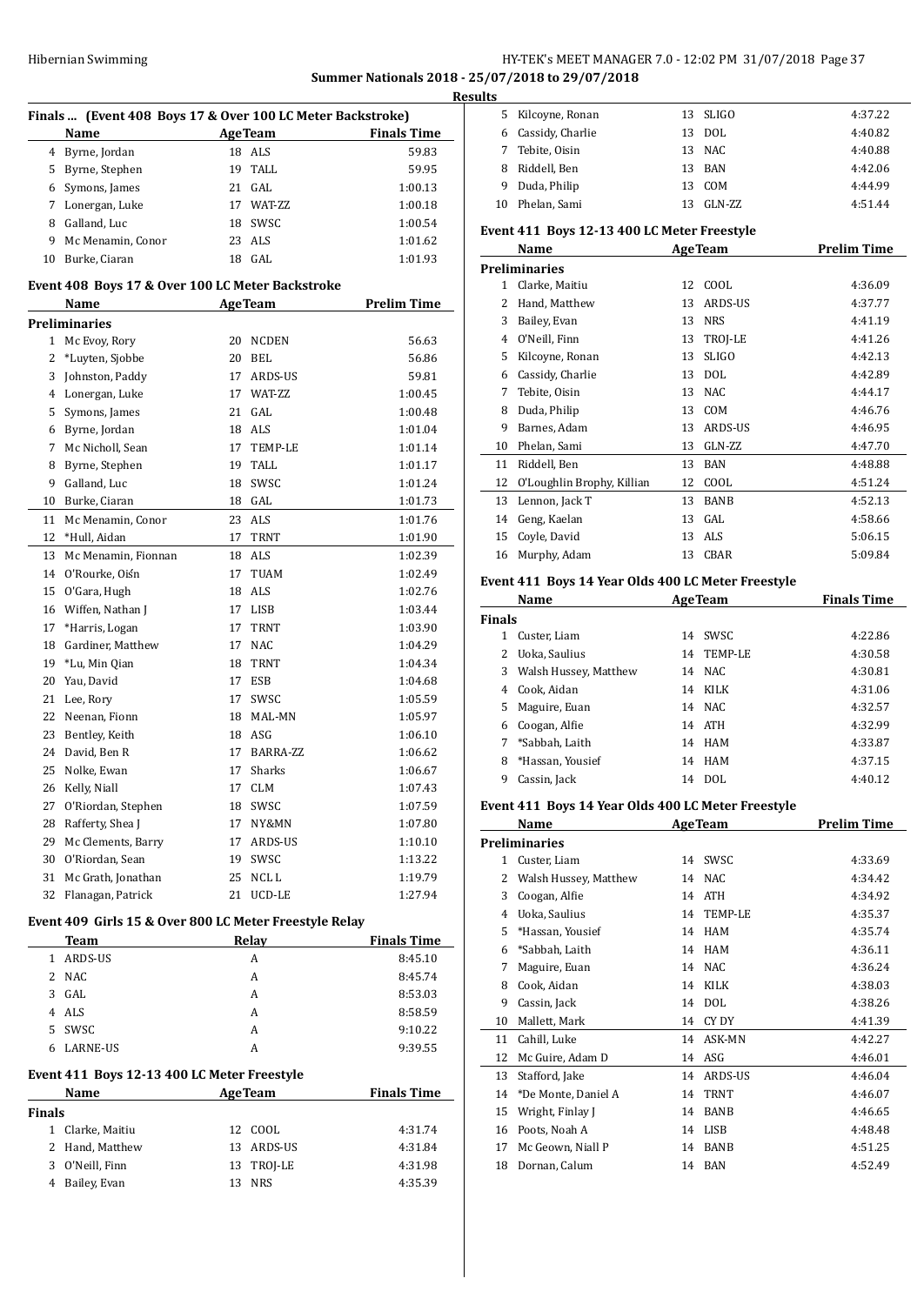## HY-TEK's MEET MANAGER 7.0 - 12:02 PM 31/07/2018 Page 38 **Summer Nationals 2018 - 25/07/2018 to 29/07/2018**

<u>esult</u>

 $\overline{a}$ 

|               |                                              |    |                | R                                                                   |
|---------------|----------------------------------------------|----|----------------|---------------------------------------------------------------------|
|               |                                              |    |                | Preliminaries  (Event 411 Boys 14 Year Olds 400 LC Meter Freestyle) |
|               | Name                                         |    | <b>AgeTeam</b> | <b>Prelim Time</b>                                                  |
|               | 19 Murphy, Stephen                           |    | 14 TEMP-LE     | 4:57.15                                                             |
|               | 20 Oliver, Sean                              |    | 14 ST FC       | 5:03.12                                                             |
|               | 21 Semikin, Nikita                           |    | 14 ATH         | 5:06.41                                                             |
|               | Event 412 Girls 12-13 100 LC Meter Freestyle |    |                |                                                                     |
|               | Name                                         |    | <b>AgeTeam</b> | <b>Finals Time</b>                                                  |
| <b>Finals</b> |                                              |    |                |                                                                     |
|               | 1 Rowlands, Aisling                          |    | 13 TROJ-LE     | 1:00.69                                                             |
|               | 2 Mc Mullen, Jodie H                         |    | 13 BANB        | 1:02.60                                                             |
|               | 3 *Byrne, Shannon                            |    | 13 MSC         | 1:02.82                                                             |
|               | 4 Waters, Emma                               |    | 13 ASG         | 1:02.91                                                             |
|               | 5 Rooney, Cora                               |    | 13 MARL        | 1:03.42                                                             |
|               | 6 Mc Alorum, Mollie                          |    | 13 LEA         | 1:03.50                                                             |
|               | 7 *Sheridan, Lily                            |    | 13 TRNT        | 1:04.15                                                             |
|               | 8 Rogers, Nemone                             |    | 13 TROJ-LE     | 1:04.31                                                             |
|               | 9 Bingham, Ellie M                           |    | 13 BANB        | 1:04.32                                                             |
| 10            | O'Neill Campbell, Cara M                     |    | 13 LISB        | 1:04.38                                                             |
|               |                                              |    |                |                                                                     |
|               | Event 412 Girls 12-13 100 LC Meter Freestyle |    |                |                                                                     |
|               | Name                                         |    | <b>AgeTeam</b> | <b>Prelim Time</b>                                                  |
|               | <b>Preliminaries</b>                         |    |                |                                                                     |
|               | 1 Rowlands, Aisling                          |    | 13 TROJ-LE     | 1:01.96                                                             |
|               | 2 Waters, Emma                               |    | 13 ASG         | 1:02.85                                                             |
|               | 3 Mc Mullen, Jodie H                         |    | 13 BANB        | 1:03.26                                                             |
|               | 4 *Byrne, Shannon                            |    | 13 MSC         | 1:03.61                                                             |
|               | 5 *Sheridan, Lily                            |    | 13 TRNT        | 1:04.00                                                             |
|               | 6 Rooney, Cora                               |    | 13 MARL        | 1:04.04                                                             |
| 7             | O'Neill Campbell, Cara M                     |    | 13 LISB        | 1:04.29                                                             |
|               | 8 Bingham, Ellie M                           |    | 13 BANB        | 1:04.60                                                             |
| 9             | Rogers, Nemone                               |    | 13 TROJ-LE     | 1:04.67                                                             |
|               | 10 Mc Alorum, Mollie                         |    | 13 LEA         | 1:04.72                                                             |
| 11            | Mc Namara, Ava                               |    | 13 LISB        | 1:05.27                                                             |
|               | 12 Mc Cartney, Ellie                         |    | 13 ENSK        | 1:05.35                                                             |
|               | 13 Lee, Ellen                                |    | 13 SWSC        | 1:05.37                                                             |
|               | 14 Hodgins, Grace S                          |    | 13 TROJ-LE     | 1:05.53                                                             |
|               | 15 Carroll, Ella                             | 13 | LIMK-MN        | 1:05.54                                                             |
| 16            | Gardiner, Ciara                              | 13 | DOL            | 1:05.68                                                             |
| 17            | *Farnood, Eila Y                             | 13 | TRNT           | 1:05.70                                                             |
| 18            | Cullen, Abi M                                | 13 | KILK           | 1:06.16                                                             |
| 19            | *Mayne, Molly                                | 13 | HAM            | 1:06.31                                                             |
| 20            | *Mc Intosh, Isla                             | 12 | HAM            | 1:06.32                                                             |
| 21            | Griffin, Carol                               | 13 | <b>SHARK</b>   | 1:06.56                                                             |
| 22            | Mc William, Tea                              | 13 | BMNY           | 1:06.61                                                             |
| 23            | *Partridge, Sadie                            | 12 | TRNT           | 1:06.63                                                             |
| 24            | Lee, Danielle M                              | 13 | ASG            | 1:06.73                                                             |
| 25            | Moran, Ellie                                 | 13 | COM            | 1:06.84                                                             |
| 26            | Reidy, Grace                                 | 13 | KGD            | 1:06.93                                                             |
| 27            | *May, Jodie                                  | 13 | HAM            | 1:06.94                                                             |
| 28            | O'Kane, Moya                                 | 12 | LISB           | 1:07.01                                                             |
| 29            | Ni Riain, Roisin                             | 13 | LIMK-MN        | 1:07.08                                                             |
| 30            | Kelly, Ruth                                  | 13 | <b>NRS</b>     | 1:07.20                                                             |
| 31            | Kenny, Nevaeh                                | 13 | ALS            | 1:07.35                                                             |
| 32            | Becker, Fallon                               | 13 | GLN-ZZ         | 1:07.54                                                             |
| 33            | Ryan, Kiara                                  | 12 | <b>NRS</b>     | 1:07.72                                                             |
| 34            | Robson, Jessika K                            | 12 | LISB           | 1:08.01                                                             |
| 35            | Evans Garrett, Juliette                      | 13 | ALS            | 1:08.09                                                             |
| 36            | Solaja, Mia                                  | 13 | TROJ-LE        | 1:08.15                                                             |
| 37            | MC Guire, Lily                               | 13 | LEA            | 1:08.18                                                             |
| 38            | Fabian, Reka                                 | 13 | LASER          | 1:10.10                                                             |
|               |                                              |    |                |                                                                     |

| ults          |                                                     |    |                |                    |
|---------------|-----------------------------------------------------|----|----------------|--------------------|
| 39            | Monaghan, Riona                                     |    | 12 ESB         | 1:11.41            |
|               | Event 412 Girls 14 Year Olds 100 LC Meter Freestyle |    |                |                    |
|               | Name                                                |    | <b>AgeTeam</b> | <b>Finals Time</b> |
| <b>Finals</b> |                                                     |    |                |                    |
| $\mathbf{1}$  | Mc Kibbin, Ellie                                    |    | 14 ARDS-US     | 59.89              |
| 2             | Bailey, Sadhbh                                      | 14 | <b>NRS</b>     | 1:00.02            |
| 3             | O'Shea, Hannah                                      | 14 | DOL            | 1:01.00            |
| 4             | *Babatsikos, Ellie E                                | 14 | TRNT           | 1:01.36            |
| 5             | Williams, Ciara                                     | 14 | NAC            | 1:02.80            |
| 6             | *Langenbach, Stella                                 | 14 | HAM            | 1:02.87            |
| 7             | Gibbs, Alison                                       | 14 | GAL            | 1:03.71            |
| 8             | Quinn, Orla                                         | 14 | <b>LVADY</b>   | 1:04.09            |
| 9             | Bracken, Lucy A                                     | 14 | ASG            | 1:04.51            |
| 10            | Quinn, Sasha A                                      |    | 14 LISB        | 1:04.54            |
|               | Event 412 Girls 14 Year Olds 100 LC Meter Freestyle |    |                |                    |
|               | Name                                                |    | <b>AgeTeam</b> | <b>Prelim Time</b> |
|               | <b>Preliminaries</b>                                |    |                |                    |
| 1             | Mc Kibbin, Ellie                                    | 14 | ARDS-US        | 59.94              |
| 2             | Bailey, Sadhbh                                      | 14 | <b>NRS</b>     | 1:00.70            |
| 3             | *Babatsikos, Ellie E                                | 14 | <b>TRNT</b>    | 1:01.36            |
| 4             | O'Shea, Hannah                                      | 14 | <b>DOL</b>     | 1:01.62            |
| 5             | Gannon, Jessica                                     | 14 | COM            | 1:02.24            |
| 6             | *Langenbach, Stella                                 | 14 | HAM            | 1:02.48            |
| 7             | *Vreeken, Stella                                    | 14 | <b>TRNT</b>    | 1:02.63            |
| 8             | Quinn, Orla                                         | 14 | <b>LVADY</b>   | 1:03.58            |
| 9             | Williams, Ciara                                     | 14 | <b>NAC</b>     | 1:03.87            |
| 10            | Bracken, Lucy A                                     |    | 14 ASG         | 1:04.06            |
| 11            | Gibbs, Alison                                       |    | 14 GAL         | 1:04.08            |
|               |                                                     |    |                |                    |

| 12 Quinn, Sasha A   | 14 LISB     | 1:04.09 |
|---------------------|-------------|---------|
| 13 *Hulford, Kate S | 14 TRNT     | 1:04.10 |
| 14 Baker, Jodie     | 14 FER      | 1:04.56 |
| 15 Campbell, Anna   | 14 LARNE-US | 1:05.10 |
| 16 Rocks, Freya     | 14 OLY      | 1:05.41 |
|                     |             |         |

## **Event 413 Boys 12-13 200 LC Meter Butterfly**

| Name          |                    |    | <b>AgeTeam</b> | <b>Finals Time</b> |  |
|---------------|--------------------|----|----------------|--------------------|--|
| <b>Finals</b> |                    |    |                |                    |  |
|               | Hand, Matthew      |    | 13 ARDS-US     | 2:27.37            |  |
|               | 2 Bailey, Evan     | 13 | NRS            | 2:32.75            |  |
|               | 3 *Cross, Benjamin |    | 13 SHFLD       | 2:34.39            |  |
|               | 4 Edgar, Daniel    | 13 | TMORE          | 2:39.38            |  |
| 5.            | Calwell, Luke      |    | 13 LARNE-US    | 2:42.31            |  |
|               | Maguire, Louis     |    | <b>BREF</b>    | 2:44.73            |  |

### **Event 413 Boys 12-13 200 LC Meter Butterfly**

| Name |                      | <b>AgeTeam</b> |              | <b>Prelim Time</b> |  |
|------|----------------------|----------------|--------------|--------------------|--|
|      | <b>Preliminaries</b> |                |              |                    |  |
|      | Hand, Matthew        |                | 13 ARDS-US   | 2:31.80            |  |
|      | Bailey, Evan         | 13             | <b>NRS</b>   | 2:37.36            |  |
| 3    | *Cross, Benjamin     | 13             | <b>SHFLD</b> | 2:40.05            |  |
| 4    | Edgar, Daniel        | 13             | TMORE        | 2:47.53            |  |
| 5.   | Calwell, Luke        | 13             | LARNE-US     | 2:49.78            |  |
| 6    | Maguire, Louis       | 12             | <b>BREF</b>  | 2:57.14            |  |

## **Event 413 Boys 14 Year Olds 200 LC Meter Butterfly**

| Name   |                      | <b>AgeTeam</b> |         | <b>Finals Time</b> |  |
|--------|----------------------|----------------|---------|--------------------|--|
| Finals |                      |                |         |                    |  |
|        | 1 *Skalenda, Charlie |                | 14 TRNT | 2:16.28            |  |
|        | 2 Custer, Liam       |                | 14 SWSC | 2:20.65            |  |
|        | 3 O'Connor, Zac      | 14             | LIMK-MN | 2:26.14            |  |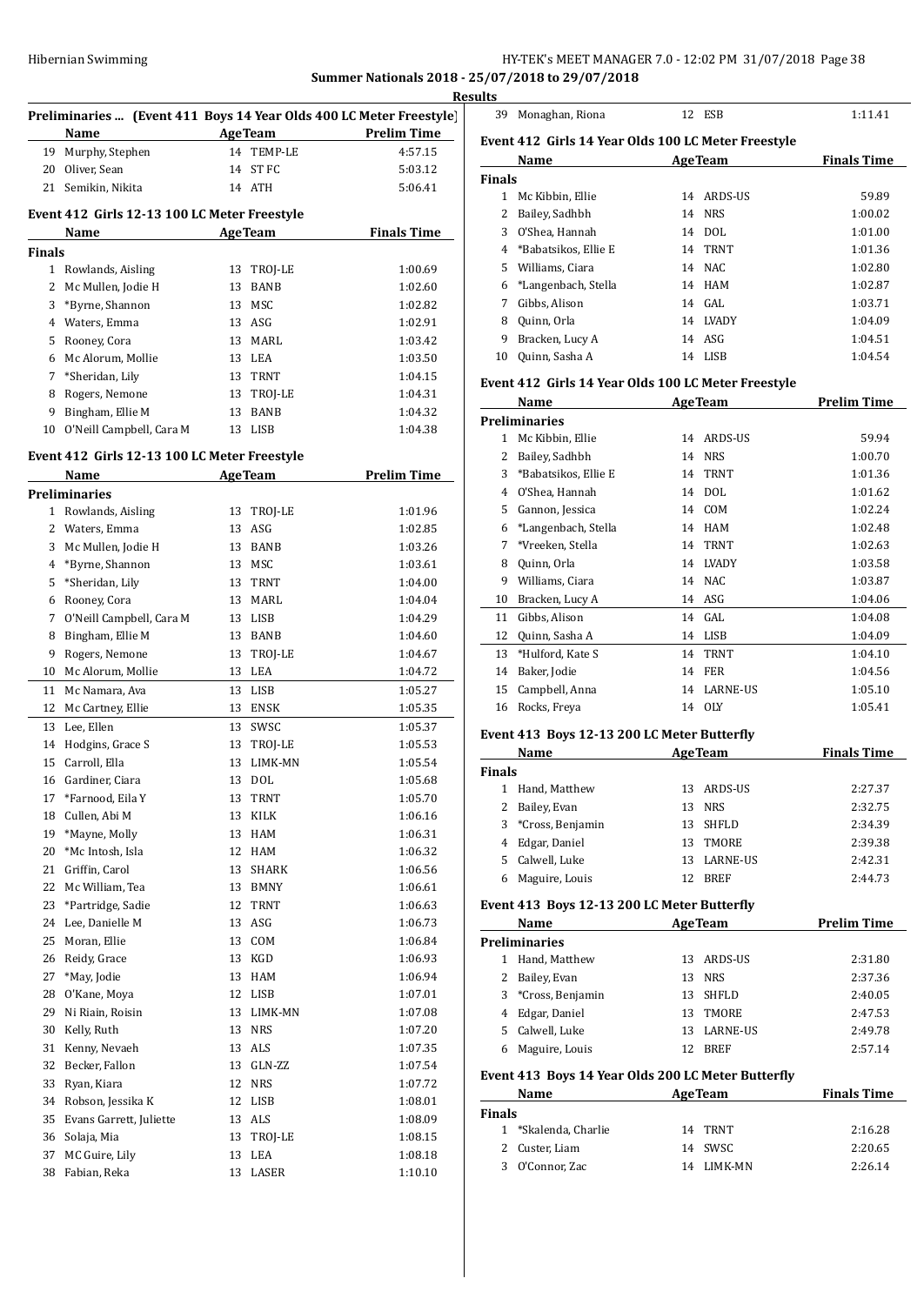## HY-TEK's MEET MANAGER 7.0 - 12:02 PM 31/07/2018 Page 39 **Summer Nationals 2018 - 25/07/2018 to 29/07/2018**

|                |                                                    | Finals  (Event 413 Boys 14 Year Olds 200 LC Meter Butterfly) |                                                                |
|----------------|----------------------------------------------------|--------------------------------------------------------------|----------------------------------------------------------------|
|                | Name                                               | <b>AgeTeam</b>                                               | <b>Finals Time</b>                                             |
|                | 4 Dunnion, Cody                                    | 14 SSEAL                                                     | 2:27.62                                                        |
| 5              | Randles, Oscar                                     | TEMP-LE<br>14                                                | 2:27.98                                                        |
|                | 6 Johnson, Conor                                   | 14 KILK                                                      | 2:28.33                                                        |
| 7              | Allen, Dominic                                     | 14 ARDS-US                                                   | 2:29.61                                                        |
| 8              | Ronan, Dara                                        | 14 BREF                                                      | 2:34.67                                                        |
| 9              | Kenny, Conor                                       | TEMP-LE<br>14                                                | 2:34.80                                                        |
| 10             | Todd, Nathan                                       | 14 LASER                                                     | 2:40.62                                                        |
|                | Event 413 Boys 14 Year Olds 200 LC Meter Butterfly |                                                              |                                                                |
|                | Name                                               | <b>AgeTeam</b>                                               | <b>Prelim Time</b>                                             |
|                | Preliminaries                                      |                                                              |                                                                |
| $\mathbf{1}$   | *Skalenda, Charlie                                 | 14 TRNT                                                      | 2:17.70                                                        |
|                | 2 Custer, Liam                                     | 14 SWSC                                                      | 2:23.32                                                        |
| 3              | Randles, Oscar                                     | 14 TEMP-LE                                                   | 2:30.97                                                        |
| 4              | Johnson, Conor                                     | 14 KILK                                                      | 2:31.37                                                        |
| 5              | Dunnion, Cody                                      | 14 SSEAL                                                     | 2:32.37                                                        |
| 6              | O'Connor, Zac                                      | 14 LIMK-MN                                                   | 2:32.81                                                        |
| 7              | Allen, Dominic                                     | 14 ARDS-US                                                   | 2:33.56                                                        |
| 8              | Kenny, Conor                                       | 14 TEMP-LE                                                   | 2:34.27                                                        |
| 9              | Ronan, Dara                                        | 14 BREF                                                      | 2:35.84                                                        |
| 10             | Todd, Nathan                                       | 14 LASER                                                     | 2:40.35                                                        |
| 11             | Walsh, Daniel                                      | 14<br>TEMP-LE                                                | 2:41.90                                                        |
| 12             | Mc Kee, Matthew C                                  | 14<br>BANB                                                   | 2:46.87                                                        |
|                |                                                    |                                                              |                                                                |
|                | Event 414 Girls 12-13 200 LC Meter Butterfly       |                                                              |                                                                |
|                |                                                    |                                                              |                                                                |
|                | Name                                               | AgeTeam                                                      |                                                                |
|                |                                                    |                                                              |                                                                |
|                | 1 Barr, Tarryn                                     | 13 ARDS-US                                                   |                                                                |
| $\overline{2}$ | Fane, Heather                                      | 13<br><b>DOL</b>                                             | 2:34.22                                                        |
| 3              | Jamison, Toni M                                    | LISB<br>13                                                   |                                                                |
|                | 4 Curran, Kelis                                    | COM<br>13                                                    | 2:33.12<br>2:37.10<br>2:39.27                                  |
| 5              | Sweeney, Kate                                      | 13 TEMP-LE                                                   | 2:44.67                                                        |
| 6              | Gardiner, Ciara                                    | 13 DOL                                                       |                                                                |
| 7              | Farr, Lauren                                       | 12<br>SWSC                                                   | 2:49.42<br>2:53.62                                             |
| 8              | Perez, Alexandra                                   | 13<br>KGD                                                    | 2:57.44                                                        |
| 9              | Becker, Fallon                                     | 13 GLN-ZZ                                                    | 2:58.56                                                        |
|                | 10 Mc Kenna, Grace                                 | 13 ESB                                                       | 3:06.32                                                        |
|                | Event 414 Girls 12-13 200 LC Meter Butterfly       |                                                              | <b>Finals Time</b>                                             |
|                | Name                                               | <b>AgeTeam</b>                                               | <b>Prelim Time</b>                                             |
|                | <b>Preliminaries</b>                               |                                                              |                                                                |
|                | 1 Barr, Tarryn                                     | 13<br>ARDS-US                                                |                                                                |
|                | 2 Fane, Heather                                    | 13<br><b>DOL</b>                                             |                                                                |
| 3              | Jamison, Toni M                                    | 13 LISB                                                      | 2:35.55<br>2:37.65<br>2:37.98                                  |
|                | 4 Curran, Kelis                                    | 13 COM                                                       | 2:44.16                                                        |
| 5              | Bingham, Ellie M                                   | 13 BANB                                                      |                                                                |
| 6              | Sweeney, Kate                                      | 13 TEMP-LE                                                   |                                                                |
| 7              | Gardiner, Ciara                                    | 13 DOL                                                       |                                                                |
| 8              | Perez, Alexandra                                   | 13 KGD                                                       |                                                                |
| Finals<br>9    | Becker, Fallon                                     | 13 GLN-ZZ                                                    |                                                                |
| 10             | Farr, Lauren                                       | 12 SWSC                                                      | 2:48.61<br>2:50.87<br>2:51.23<br>2:57.31<br>2:58.87<br>2:59.36 |

| Name              | <b>AgeTeam</b> | <b>Finals Time</b> |
|-------------------|----------------|--------------------|
| Finals            |                |                    |
| 1 *Rothery, Freya | 14 TRNT        | 2:24.48            |
| 2 Murray, Aoife   | 14 GLN-ZZ      | 2:27.38            |
| 3 O'Shea, Hannah  | 14 DOL         | 2:27.51            |
| 4 Gannon, Jessica | 14 COM         | 2:28.09            |

| Results |                         |          |         |
|---------|-------------------------|----------|---------|
| 5.      | *Daigle, Elsa S         | 14 TRNT  | 2:33.32 |
|         | 6 Bracken, Lucy A       | 14 ASG   | 2:38.80 |
|         | 7 Campbell, Jemima      | 14 LEA   | 2:44.62 |
|         | 8 Cousins-Bolger, Teddy | 14 KILK  | 2:47.44 |
|         | Heyburn, Faith E        | 14 TMORE | 2:50.21 |
|         |                         |          |         |

## **Event 414 Girls 14 Year Olds 200 LC Meter Butterfly**

| Name |                       | <b>AgeTeam</b> |                 | <b>Prelim Time</b> |
|------|-----------------------|----------------|-----------------|--------------------|
|      | <b>Preliminaries</b>  |                |                 |                    |
| 1    | *Rothery, Freya       | 14             | <b>TRNT</b>     | 2:25.84            |
| 2    | *Daigle, Elsa S       | 14             | <b>TRNT</b>     | 2:28.74            |
| 3    | Murray, Aoife         | 14             | GLN-ZZ          | 2:30.59            |
| 4    | O'Shea, Hannah        | 14             | DOL.            | 2:31.06            |
| 5.   | Gannon, Jessica       | 14             | COM             | 2:36.71            |
| 6    | Bracken, Lucy A       | 14             | ASG             | 2:43.49            |
| 7    | *Antonen, Tara J      | 14             | <b>TRNT</b>     | 2:43.77            |
| 8    | Cousins-Bolger, Teddy | 14             | KILK            | 2:44.92            |
| 9    | Campbell, Jemima      | 14             | LEA             | 2:45.78            |
| 10   | *Vreeken, Stella      | 14             | <b>TRNT</b>     | 2:48.66            |
| 11   | Hill, Amiee           | 14             | <b>BMENA-US</b> | 2:49.38            |
| 12   | *Bernard, Rhys        | 14             | <b>TRNT</b>     | 2:49.42            |
| 13   | Heyburn, Faith E      | 14             | <b>TMORE</b>    | 2:49.71            |
|      | *Babatsikos, Ellie E  | 14             | TRNT            | DO                 |

## **Event 415 Boys 12-13 100 LC Meter Backstroke**

| Name          |                  | <b>AgeTeam</b> |              | <b>Finals Time</b> |
|---------------|------------------|----------------|--------------|--------------------|
| <b>Finals</b> |                  |                |              |                    |
|               | Winston, Harry   | 13             | ALS          | 1:06.97            |
| 2             | Tebite, Oisin    |                | 13 NAC       | 1:08.02            |
| 3             | Coulter, Evan C  | 13             | CY BT        | 1:08.40            |
| 4             | Mac Leod, Euan   | 13             | <b>ESB</b>   | 1:09.00            |
| 5.            | Cassidy, Charlie | 13             | DOL.         | 1:09.52            |
| 6             | Barnes, Adam     | 13             | ARDS-US      | 1:09.73            |
| 7             | Clarke, Maitiu   | 12             | COOL         | 1:10.12            |
| 8             | Kilcoyne, Ronan  | 13             | <b>SLIGO</b> | 1:10.44            |
| 9             | *Springer, Jan   | 13             | <b>HPSC</b>  | 1:11.35            |
| 10            | Phelan, Sami     | 13             | GLN-ZZ       | 1:12.17            |

### **Event 415 Boys 12-13 100 LC Meter Backstroke**

|    | Name                  |    | <b>AgeTeam</b>  | <b>Prelim Time</b> |
|----|-----------------------|----|-----------------|--------------------|
|    | <b>Preliminaries</b>  |    |                 |                    |
| 1  | Winston, Harry        | 13 | ALS             | 1:07.39            |
| 2  | Mac Leod, Euan        | 13 | <b>ESB</b>      | 1:08.77            |
| 3  | Coulter, Evan C       | 13 | CY BT           | 1:09.17            |
| 4  | Tebite, Oisin         | 13 | <b>NAC</b>      | 1:09.46            |
| 5  | Clarke, Maitiu        | 12 | COOL            | 1:10.20            |
| 6  | Cassidy, Charlie      | 13 | <b>DOL</b>      | 1:10.26            |
| 7  | Kilcoyne, Ronan       | 13 | <b>SLIGO</b>    | 1:10.30            |
| 8  | Barnes, Adam          | 13 | <b>ARDS-US</b>  | 1:10.82            |
| 9  | *Springer, Jan        | 13 | <b>HPSC</b>     | 1:11.52            |
| 10 | Bailey, Evan          | 13 | <b>NRS</b>      | 1:11.57            |
| 11 | Phelan, Sami          | 13 | GLN-ZZ          | 1:11.94            |
| 12 | Mc Kee, Ciaran        | 13 | <b>BAN</b>      | 1:12.34            |
| 13 | Galland, Marc         | 13 | SWSC            | 1:12.42            |
| 14 | *Cross, Benjamin      | 13 | <b>SHFLD</b>    | 1:12.76            |
| 15 | Bennett, Luke         | 13 | <b>WAT-7.7.</b> | 1:12.87            |
| 16 | Larkin, James         | 13 | <b>KILK</b>     | 1:13.36            |
| 17 | Mulhall, John         | 13 | TROJ-LE         | 1:13.98            |
| 18 | Pau, David            | 12 | PORT-LE         | 1:14.15            |
| 19 | Pantic, Sergej        | 13 | <b>ENS</b>      | 1:14.38            |
| 20 | O'Seachnasaigh, Oisin | 13 | COOL            | 1:14.45            |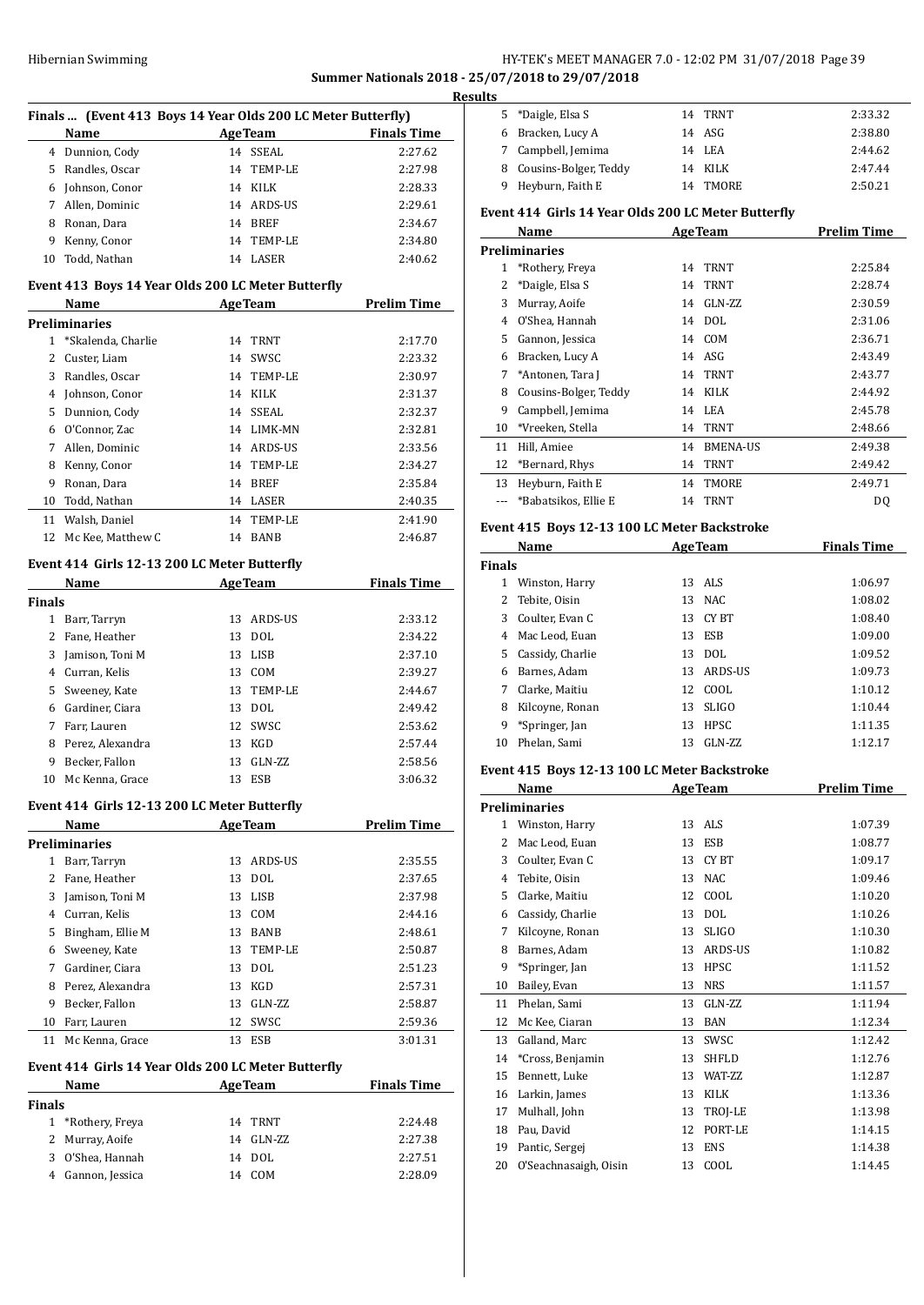## HY-TEK's MEET MANAGER 7.0 - 12:02 PM 31/07/2018 Page 40 **Summer Nationals 2018 - 25/07/2018 to 29/07/2018**

**Results**

|        | Preliminaries  (Event 415 Boys 12-13 100 LC Meter Backstroke) |    |                  |                    |
|--------|---------------------------------------------------------------|----|------------------|--------------------|
|        | Name<br><b>AgeTeam</b>                                        |    |                  | <b>Prelim Time</b> |
| 21     | Morgan, Darragh                                               | 12 | COOL             | 1:14.80            |
| 22     | Edgar, Daniel                                                 | 13 | TMORE            | 1:15.13            |
| 23     | O'Loughlin Brophy, Killian                                    | 12 | COOL             | 1:15.73            |
| 24     | Brennan, Ollie                                                |    | 12 COOL          | 1:15.88            |
| 25     | Duggan, Luca                                                  |    | 13 BALL          | 1:16.24            |
| 26     | Donohoe, Conor                                                |    | 13 CBAR          | 1:16.44            |
| 27     | Carroll, Sã©amus                                              |    | 13 TMORE         | 1:16.92            |
| 28     | Carrig, Jack                                                  |    | 13 LIMK-MN       | 1:16.97            |
| 29     | Kearney, Oliver                                               |    | 12 LONG-VD       | 1:17.31            |
| 30     | Mc Gann, Jack                                                 |    | 13 TROJ-LE       | 1:17.69            |
| 31     | Maguire, Louis                                                | 12 | <b>BREF</b>      | 1:18.82            |
|        | Event 415 Boys 14 Year Olds 100 LC Meter Backstroke           |    |                  |                    |
|        | Name                                                          |    | AgeTeam          | <b>Finals Time</b> |
| Finals |                                                               |    |                  |                    |
| 1      | Custer, Liam                                                  |    | 14 SWSC          | 1:04.05            |
| 2      | Fon, Bradley                                                  |    | 14 ARDS-US       | 1:05.25            |
| 3      | Walsh Hussey, Matthew                                         |    | 14 NAC           | 1:05.83            |
| 4      |                                                               |    | 14 CYBT          | 1:06.43            |
| 5      | Balgos, Jericho A<br>Mallett, Mark                            |    | 14 CY DY         | 1:07.41            |
|        |                                                               |    |                  |                    |
| 6      | Daly, Eoghan                                                  |    | 14 SHARK         | 1:08.63            |
| 7      | Harrison, James                                               |    | 14 WAT-ZZ        | 1:08.93            |
| 8      | Hartney, Conor                                                |    | 14 LIMK-MN       | 1:09.01            |
| 9      | Fiala, Martin                                                 |    | 14 BMENA-US      | 1:09.40            |
| 10     | *Armes, Theo                                                  | 14 | MSC              | 1:10.15            |
|        | Event 415 Boys 14 Year Olds 100 LC Meter Backstroke           |    |                  |                    |
|        | Name                                                          |    | AgeTeam          | <b>Prelim Time</b> |
|        | Preliminaries                                                 |    |                  |                    |
| 1      | Custer, Liam                                                  |    | 14 SWSC          | 1:04.80            |
| 2      | Fon, Bradley                                                  |    | 14 ARDS-US       | 1:06.99            |
| 3      | Mallett, Mark                                                 |    | 14 CY DY         | 1:07.40            |
| 4      | Walsh Hussey, Matthew                                         |    | 14 NAC           | 1:07.51            |
| 5      | Balgos, Jericho A                                             |    | 14 CYBT          | 1:07.70            |
| 6      | Fiala, Martin                                                 |    | 14 BMENA-US      | 1:08.13            |
| 7      | Hartney, Conor                                                |    | 14 LIMK-MN       | 1:08.99            |
| 8      | Harrison, James                                               |    | 14 WAT-ZZ        | 1:09.03            |
| 9      | *Armes, Theo                                                  |    | 14 MSC           | 1:09.46            |
|        |                                                               |    |                  |                    |
| 10     | Daly, Eoghan                                                  |    | 14 SHARK         | 1:09.88            |
| 11     | Mc Kendry, Gerard                                             | 14 | TITAN-ZZ         | 1:09.98            |
| 12     | Mc Guire, Adam D                                              |    | 14 ASG           | 1:10.28            |
| 13     | Martin, Jacob W                                               | 14 | CY BT            | 1:10.55            |
| 14     | Stafford, Jake                                                | 14 | ARDS-US          | 1:10.70            |
| 15     | Cousins, Dillon                                               | 14 | <b>WEX</b>       | 1:10.81            |
| 16     | *De Monte, Daniel A                                           | 14 | <b>TRNT</b>      | 1:11.28            |
| 17     | Mc Atarsney, Luca                                             | 14 | LISB             | 1:11.41            |
| 18     | Corcoran, David                                               | 14 | TEMP-LE          | 1:11.82            |
| 19     | Wright, Finlay J                                              | 14 | BANB             | 1:12.00            |
| 20     | O'Connor, Zac                                                 | 14 | LIMK-MN          | 1:12.20            |
| 21     | Rusu, Robert                                                  | 14 | ALS              | 1:12.27            |
| 22     | Ilsley, Jake J                                                | 14 | CASC             | 1:13.06            |
| 23     | Mc Sweeney, Richard                                           | 14 | DOL              | 1:13.21            |
| 24     | Murphy, Conor M                                               | 14 | LISB             | 1:14.17            |
| 25     | Todd, Nathan                                                  |    | 14 LASER         | 1:15.44            |
| 26     | Cahill, Luke                                                  | 14 | ASK-MN           | 1:16.33            |
| ---    | Bondarevs, Nikita                                             |    | 14 Laois Marlins | DQ                 |
|        |                                                               |    |                  |                    |

|               | Name                     |     | <b>AgeTeam</b> | <b>Finals Time</b> |
|---------------|--------------------------|-----|----------------|--------------------|
| <b>Finals</b> |                          |     |                |                    |
| 1             | Rowlands, Aisling        | 13  | TROJ-LE        | 1:07.86            |
|               | Rooney, Cora             | 13. | MARI.          | 1:09.12            |
| 3             | Fane, Heather            | 13  | DOL.           | 1:09.94            |
| 4             | Lee, Ellen               | 13  | SWSC.          | 1:11.45            |
| 5             | Ni Riain, Roisin         | 13. | <b>LIMK-MN</b> | 1:12.18            |
| 6             | Rogers, Nemone           | 13  | TROI-LE        | 1:12.82            |
| 7             | Mc Cartney, Ellie        | 13  | <b>ENSK</b>    | 1:12.88            |
| 8             | *Byrne, Shannon          | 13  | MSC            | 1:13.81            |
| 9             | Alzaibag, Jana           | 13  | PORT-LE        | 1:13.96            |
| 10            | O'Neill Campbell, Cara M | 13. | LISB           | 1:14.68            |

#### **Event 416 Girls 12-13 100 LC Meter Backstroke**

|                | Name                     |    | <b>AgeTeam</b>  | <b>Prelim Time</b> |
|----------------|--------------------------|----|-----------------|--------------------|
|                | <b>Preliminaries</b>     |    |                 |                    |
| $\mathbf{1}$   | Rowlands, Aisling        | 13 | TROJ-LE         | 1:10.12            |
| $\overline{c}$ | Rooney, Cora             | 13 | <b>MARL</b>     | 1:10.13            |
|                | 3 Fane, Heather          | 13 | <b>DOL</b>      | 1:10.40            |
|                | 4 Lee, Ellen             | 13 | SWSC            | 1:11.83            |
| 5              | Rogers, Nemone           | 13 | TROJ-LE         | 1:13.32            |
| 6              | Ni Riain, Roisin         | 13 | LIMK-MN         | 1:13.42            |
| 7              | O'Neill Campbell, Cara M | 13 | <b>LISB</b>     | 1:14.08            |
| 8              | Mc Cartney, Ellie        | 13 | <b>ENSK</b>     | 1:14.42            |
| 9              | Alzaibag, Jana           | 13 | PORT-LE         | 1:14.58            |
| 10             | *Byrne, Shannon          | 13 | MSC             | 1:14.63            |
| 11             | *Sheridan, Lily          | 13 | <b>TRNT</b>     | 1:14.83            |
| 12             | Kelly, Clara             | 13 | ALS             | 1:15.13            |
| 13             | Farr, Lauren             | 12 | SWSC            | 1:15.21            |
|                | 14 Hill, Lucy            | 13 | ARDS-US         | 1:15.60            |
| 15             | Farr, Rachel             | 13 | SWSC            | 1:15.66            |
|                | 16 Mc Alorum, Mollie     | 13 | LEA             | 1:15.82            |
|                | 17 Mc William, Tea       | 13 | <b>BMNY</b>     | 1:15.83            |
| 18             | *Partridge, Sadie        | 12 | <b>TRNT</b>     | 1:15.98            |
| 19             | Barr, Tarryn             | 13 | <b>ARDS-US</b>  | 1:16.15            |
| 20             | *Sukupova, Vanesa        | 12 | <b>SPSTL</b>    | 1:16.46            |
| 21             | Doran, Aoife             |    | 12 ALS          | 1:16.48            |
| 22             | Walsh, Kallie E          | 13 | <b>CURRA-LE</b> | 1:16.50            |
| 23             | Mc Mullen, Jodie H       | 13 | <b>BANB</b>     | 1:16.53            |
| 24             | Robson, Jessika K        | 12 | <b>LISB</b>     | 1:16.95            |
| 25             | Curran, Kelis            | 13 | COM             | 1:16.98            |
| 26             | MC Guire, Lily           | 13 | <b>LEA</b>      | 1:17.01            |
| 27             | Delany, Kate             | 13 | <b>ALS</b>      | 1:17.03            |
| 28             | O'Kane, Moya             | 12 | <b>LISB</b>     | 1:17.14            |
| 29             | Kelly, Ruth              | 13 | <b>NRS</b>      | 1:17.21            |
| 30             | Boyd, Alyssa             | 12 | <b>ARDS-US</b>  | 1:18.16            |
| 31             | Kenny, Nevaeh            | 13 | ALS             | 1:18.38            |
| 32             | *May, Jodie              | 13 | HAM             | 1:18.67            |
| 33             | Horkan, Dearbhla         | 13 | <b>CLM</b>      | 1:18.75            |
| 34             | Browne, Alice            | 13 | TMORE           | 1:20.39            |
| 35             | Mc Cormack, Cara         | 12 | <b>DOL</b>      | 1:20.46            |
| 36             | Seward, Grace            | 13 | <b>DOL</b>      | 1:21.14            |

#### **Event 416 Girls 14 Year Olds 100 LC Meter Backstroke**

| Name                | <b>AgeTeam</b> | <b>Finals Time</b> |
|---------------------|----------------|--------------------|
| <b>Finals</b>       |                |                    |
| 1 Cullen. Charlotte | 14 TMORE       | 1:08.73            |
| 2 *Daigle, Elsa S   | 14 TRNT        | 1:08.94            |
| Bailey, Sadhbh<br>3 | 14 NRS         | 1:11.10            |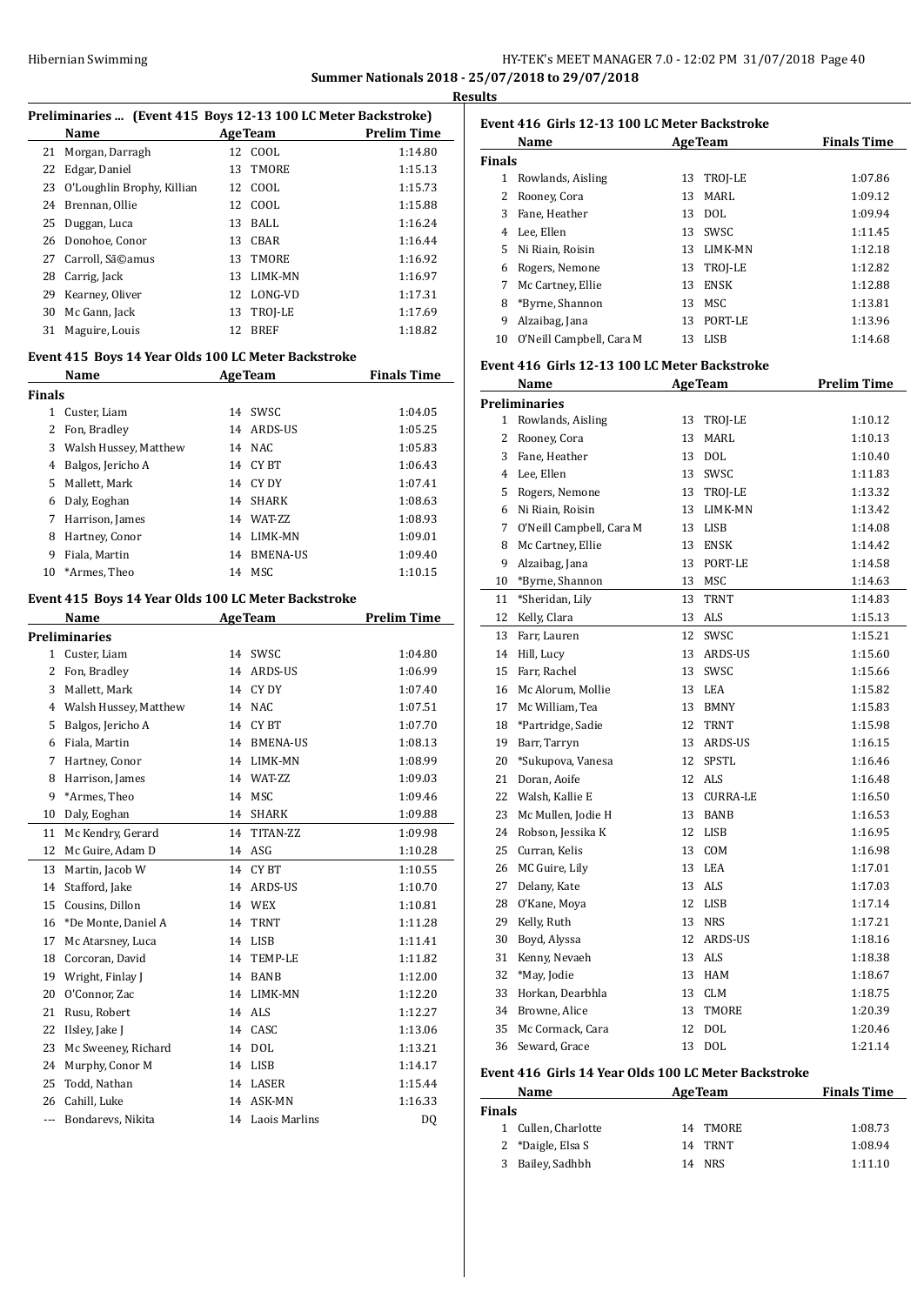## Hibernian Swimming **HY-TEK's MEET MANAGER 7.0 - 12:02 PM 31/07/2018** Page 41 **Summer Nationals 2018 - 25/07/2018 to 29/07/2018**

| <b>AgeTeam</b><br><b>Finals Time</b><br><b>Name</b><br>4 Mc Auley, Sile<br>14 ATH<br>1:11.32<br>5<br>Kazimierczak. Adrianna<br>14 SHARK<br>1:11.50<br>6<br>*Hulford, Kate S<br>14 TRNT<br>1:11.51<br>14 ASG<br>7<br>Bracken, Lucy A<br>1:11.61<br>Pountney, Naeve<br>14 BAN<br>1:12.48<br>8<br>9<br>Liptrot, Rebekah<br>14<br><b>SHARK</b><br>1:13.11<br>Deely, Ella<br>10<br>14 CBAR<br>1:14.77<br>Event 416 Girls 14 Year Olds 100 LC Meter Backstroke<br><b>Prelim Time</b><br><b>AgeTeam</b><br>Name<br>Preliminaries<br>*Daigle, Elsa S<br>1<br>14<br><b>TRNT</b><br>1:09.27<br>$\overline{2}$<br>Cullen, Charlotte<br>14<br>TMORE<br>1:09.94<br>3<br>Mc Auley, Sile<br>14<br>ATH<br>1:11.01<br>Bailey, Sadhbh<br>4<br>14 NRS<br>1:11.30<br>5<br>Bracken, Lucy A<br>14 ASG<br>1:11.57<br>Kazimierczak, Adrianna<br>6<br>14 SHARK<br>1:11.86<br>7<br>*Hulford, Kate S<br>14 TRNT<br>1:12.05<br>8<br>Pountney, Naeve<br>14 BAN<br>1:12.65<br>Deely, Ella<br>9<br>14 CBAR<br>1:13.59<br>10<br>Liptrot, Rebekah<br>14 SHARK<br>1:13.66<br>Quinn, Sasha A<br>14<br>11<br>LISB<br>1:14.04<br>12<br>Childs, Rachel<br>14 ARDS-US<br>1:14.35<br>Quinn, Orla<br>14<br><b>LVADY</b><br>1:14.56<br>13<br>14<br>Semple, Penny<br>14<br>SWSC<br>1:14.62<br>Delaney, Erin<br>15<br>14<br>TEMP-LE<br>1:15.09<br>*Bernard, Rhys<br>16<br>14<br>TRNT<br>1:15.91<br>17<br>Godden, Eleanor<br>14 KILK<br>1:15.97<br>18<br>*Antonen, Tara J<br>14<br><b>TRNT</b><br>1:16.07<br>Devitt, Lilly E<br>ASG<br>19<br>14<br>1:16.17<br>20<br>Miao, Fiona<br>14 FER<br>1:16.40<br>21<br>Mc Crea, Olivia<br>14 CYBT<br>1:16.46<br>22<br>Callery, Aislinn<br>14 CLNM<br>1:16.82<br>Whelan O'Connor, Mia<br>23<br>14 ESB<br>1:17.05<br>24<br>Murphy, Eabha<br>14 WAT-ZZ<br>1:17.07<br>25<br>14 ALS<br>1:17.48<br>Mc Gloin, Megan | Finals  (Event 416 Girls 14 Year Olds 100 LC Meter Backstroke) |  |  |  |
|--------------------------------------------------------------------------------------------------------------------------------------------------------------------------------------------------------------------------------------------------------------------------------------------------------------------------------------------------------------------------------------------------------------------------------------------------------------------------------------------------------------------------------------------------------------------------------------------------------------------------------------------------------------------------------------------------------------------------------------------------------------------------------------------------------------------------------------------------------------------------------------------------------------------------------------------------------------------------------------------------------------------------------------------------------------------------------------------------------------------------------------------------------------------------------------------------------------------------------------------------------------------------------------------------------------------------------------------------------------------------------------------------------------------------------------------------------------------------------------------------------------------------------------------------------------------------------------------------------------------------------------------------------------------------------------------------------------------------------------------------------------------------------------------------------|----------------------------------------------------------------|--|--|--|
|                                                                                                                                                                                                                                                                                                                                                                                                                                                                                                                                                                                                                                                                                                                                                                                                                                                                                                                                                                                                                                                                                                                                                                                                                                                                                                                                                                                                                                                                                                                                                                                                                                                                                                                                                                                                        |                                                                |  |  |  |
|                                                                                                                                                                                                                                                                                                                                                                                                                                                                                                                                                                                                                                                                                                                                                                                                                                                                                                                                                                                                                                                                                                                                                                                                                                                                                                                                                                                                                                                                                                                                                                                                                                                                                                                                                                                                        |                                                                |  |  |  |
|                                                                                                                                                                                                                                                                                                                                                                                                                                                                                                                                                                                                                                                                                                                                                                                                                                                                                                                                                                                                                                                                                                                                                                                                                                                                                                                                                                                                                                                                                                                                                                                                                                                                                                                                                                                                        |                                                                |  |  |  |
|                                                                                                                                                                                                                                                                                                                                                                                                                                                                                                                                                                                                                                                                                                                                                                                                                                                                                                                                                                                                                                                                                                                                                                                                                                                                                                                                                                                                                                                                                                                                                                                                                                                                                                                                                                                                        |                                                                |  |  |  |
|                                                                                                                                                                                                                                                                                                                                                                                                                                                                                                                                                                                                                                                                                                                                                                                                                                                                                                                                                                                                                                                                                                                                                                                                                                                                                                                                                                                                                                                                                                                                                                                                                                                                                                                                                                                                        |                                                                |  |  |  |
|                                                                                                                                                                                                                                                                                                                                                                                                                                                                                                                                                                                                                                                                                                                                                                                                                                                                                                                                                                                                                                                                                                                                                                                                                                                                                                                                                                                                                                                                                                                                                                                                                                                                                                                                                                                                        |                                                                |  |  |  |
|                                                                                                                                                                                                                                                                                                                                                                                                                                                                                                                                                                                                                                                                                                                                                                                                                                                                                                                                                                                                                                                                                                                                                                                                                                                                                                                                                                                                                                                                                                                                                                                                                                                                                                                                                                                                        |                                                                |  |  |  |
|                                                                                                                                                                                                                                                                                                                                                                                                                                                                                                                                                                                                                                                                                                                                                                                                                                                                                                                                                                                                                                                                                                                                                                                                                                                                                                                                                                                                                                                                                                                                                                                                                                                                                                                                                                                                        |                                                                |  |  |  |
|                                                                                                                                                                                                                                                                                                                                                                                                                                                                                                                                                                                                                                                                                                                                                                                                                                                                                                                                                                                                                                                                                                                                                                                                                                                                                                                                                                                                                                                                                                                                                                                                                                                                                                                                                                                                        |                                                                |  |  |  |
|                                                                                                                                                                                                                                                                                                                                                                                                                                                                                                                                                                                                                                                                                                                                                                                                                                                                                                                                                                                                                                                                                                                                                                                                                                                                                                                                                                                                                                                                                                                                                                                                                                                                                                                                                                                                        |                                                                |  |  |  |
|                                                                                                                                                                                                                                                                                                                                                                                                                                                                                                                                                                                                                                                                                                                                                                                                                                                                                                                                                                                                                                                                                                                                                                                                                                                                                                                                                                                                                                                                                                                                                                                                                                                                                                                                                                                                        |                                                                |  |  |  |
|                                                                                                                                                                                                                                                                                                                                                                                                                                                                                                                                                                                                                                                                                                                                                                                                                                                                                                                                                                                                                                                                                                                                                                                                                                                                                                                                                                                                                                                                                                                                                                                                                                                                                                                                                                                                        |                                                                |  |  |  |
|                                                                                                                                                                                                                                                                                                                                                                                                                                                                                                                                                                                                                                                                                                                                                                                                                                                                                                                                                                                                                                                                                                                                                                                                                                                                                                                                                                                                                                                                                                                                                                                                                                                                                                                                                                                                        |                                                                |  |  |  |
|                                                                                                                                                                                                                                                                                                                                                                                                                                                                                                                                                                                                                                                                                                                                                                                                                                                                                                                                                                                                                                                                                                                                                                                                                                                                                                                                                                                                                                                                                                                                                                                                                                                                                                                                                                                                        |                                                                |  |  |  |
|                                                                                                                                                                                                                                                                                                                                                                                                                                                                                                                                                                                                                                                                                                                                                                                                                                                                                                                                                                                                                                                                                                                                                                                                                                                                                                                                                                                                                                                                                                                                                                                                                                                                                                                                                                                                        |                                                                |  |  |  |
|                                                                                                                                                                                                                                                                                                                                                                                                                                                                                                                                                                                                                                                                                                                                                                                                                                                                                                                                                                                                                                                                                                                                                                                                                                                                                                                                                                                                                                                                                                                                                                                                                                                                                                                                                                                                        |                                                                |  |  |  |
|                                                                                                                                                                                                                                                                                                                                                                                                                                                                                                                                                                                                                                                                                                                                                                                                                                                                                                                                                                                                                                                                                                                                                                                                                                                                                                                                                                                                                                                                                                                                                                                                                                                                                                                                                                                                        |                                                                |  |  |  |
|                                                                                                                                                                                                                                                                                                                                                                                                                                                                                                                                                                                                                                                                                                                                                                                                                                                                                                                                                                                                                                                                                                                                                                                                                                                                                                                                                                                                                                                                                                                                                                                                                                                                                                                                                                                                        |                                                                |  |  |  |
|                                                                                                                                                                                                                                                                                                                                                                                                                                                                                                                                                                                                                                                                                                                                                                                                                                                                                                                                                                                                                                                                                                                                                                                                                                                                                                                                                                                                                                                                                                                                                                                                                                                                                                                                                                                                        |                                                                |  |  |  |
|                                                                                                                                                                                                                                                                                                                                                                                                                                                                                                                                                                                                                                                                                                                                                                                                                                                                                                                                                                                                                                                                                                                                                                                                                                                                                                                                                                                                                                                                                                                                                                                                                                                                                                                                                                                                        |                                                                |  |  |  |
|                                                                                                                                                                                                                                                                                                                                                                                                                                                                                                                                                                                                                                                                                                                                                                                                                                                                                                                                                                                                                                                                                                                                                                                                                                                                                                                                                                                                                                                                                                                                                                                                                                                                                                                                                                                                        |                                                                |  |  |  |
|                                                                                                                                                                                                                                                                                                                                                                                                                                                                                                                                                                                                                                                                                                                                                                                                                                                                                                                                                                                                                                                                                                                                                                                                                                                                                                                                                                                                                                                                                                                                                                                                                                                                                                                                                                                                        |                                                                |  |  |  |
|                                                                                                                                                                                                                                                                                                                                                                                                                                                                                                                                                                                                                                                                                                                                                                                                                                                                                                                                                                                                                                                                                                                                                                                                                                                                                                                                                                                                                                                                                                                                                                                                                                                                                                                                                                                                        |                                                                |  |  |  |
|                                                                                                                                                                                                                                                                                                                                                                                                                                                                                                                                                                                                                                                                                                                                                                                                                                                                                                                                                                                                                                                                                                                                                                                                                                                                                                                                                                                                                                                                                                                                                                                                                                                                                                                                                                                                        |                                                                |  |  |  |
|                                                                                                                                                                                                                                                                                                                                                                                                                                                                                                                                                                                                                                                                                                                                                                                                                                                                                                                                                                                                                                                                                                                                                                                                                                                                                                                                                                                                                                                                                                                                                                                                                                                                                                                                                                                                        |                                                                |  |  |  |
|                                                                                                                                                                                                                                                                                                                                                                                                                                                                                                                                                                                                                                                                                                                                                                                                                                                                                                                                                                                                                                                                                                                                                                                                                                                                                                                                                                                                                                                                                                                                                                                                                                                                                                                                                                                                        |                                                                |  |  |  |
|                                                                                                                                                                                                                                                                                                                                                                                                                                                                                                                                                                                                                                                                                                                                                                                                                                                                                                                                                                                                                                                                                                                                                                                                                                                                                                                                                                                                                                                                                                                                                                                                                                                                                                                                                                                                        |                                                                |  |  |  |
|                                                                                                                                                                                                                                                                                                                                                                                                                                                                                                                                                                                                                                                                                                                                                                                                                                                                                                                                                                                                                                                                                                                                                                                                                                                                                                                                                                                                                                                                                                                                                                                                                                                                                                                                                                                                        |                                                                |  |  |  |
|                                                                                                                                                                                                                                                                                                                                                                                                                                                                                                                                                                                                                                                                                                                                                                                                                                                                                                                                                                                                                                                                                                                                                                                                                                                                                                                                                                                                                                                                                                                                                                                                                                                                                                                                                                                                        |                                                                |  |  |  |
|                                                                                                                                                                                                                                                                                                                                                                                                                                                                                                                                                                                                                                                                                                                                                                                                                                                                                                                                                                                                                                                                                                                                                                                                                                                                                                                                                                                                                                                                                                                                                                                                                                                                                                                                                                                                        |                                                                |  |  |  |
|                                                                                                                                                                                                                                                                                                                                                                                                                                                                                                                                                                                                                                                                                                                                                                                                                                                                                                                                                                                                                                                                                                                                                                                                                                                                                                                                                                                                                                                                                                                                                                                                                                                                                                                                                                                                        |                                                                |  |  |  |
|                                                                                                                                                                                                                                                                                                                                                                                                                                                                                                                                                                                                                                                                                                                                                                                                                                                                                                                                                                                                                                                                                                                                                                                                                                                                                                                                                                                                                                                                                                                                                                                                                                                                                                                                                                                                        |                                                                |  |  |  |
|                                                                                                                                                                                                                                                                                                                                                                                                                                                                                                                                                                                                                                                                                                                                                                                                                                                                                                                                                                                                                                                                                                                                                                                                                                                                                                                                                                                                                                                                                                                                                                                                                                                                                                                                                                                                        |                                                                |  |  |  |
|                                                                                                                                                                                                                                                                                                                                                                                                                                                                                                                                                                                                                                                                                                                                                                                                                                                                                                                                                                                                                                                                                                                                                                                                                                                                                                                                                                                                                                                                                                                                                                                                                                                                                                                                                                                                        |                                                                |  |  |  |
|                                                                                                                                                                                                                                                                                                                                                                                                                                                                                                                                                                                                                                                                                                                                                                                                                                                                                                                                                                                                                                                                                                                                                                                                                                                                                                                                                                                                                                                                                                                                                                                                                                                                                                                                                                                                        |                                                                |  |  |  |
|                                                                                                                                                                                                                                                                                                                                                                                                                                                                                                                                                                                                                                                                                                                                                                                                                                                                                                                                                                                                                                                                                                                                                                                                                                                                                                                                                                                                                                                                                                                                                                                                                                                                                                                                                                                                        |                                                                |  |  |  |

## **Event 417 Boys 12-14 800 LC Meter Freestyle Relay**

|    | Team        | Relay | <b>Finals Time</b> |
|----|-------------|-------|--------------------|
| 1. | HAM         | А     | 8:50.69            |
|    | 2 DOL       | А     | 8:55.96            |
| 3  | ARDS-US     | А     | 9:00.87            |
| 4  | TEMP-LE     | А     | 9:01.11            |
| 5. | COOL        | А     | 9:18.54            |
|    | <b>LISB</b> | А     | 9:38.28            |

## **Event 418 Girls 12-14 400 LC Meter Medley Relay**

|    | <b>Team</b> | Relay | <b>Finals Time</b> |
|----|-------------|-------|--------------------|
| 1. | <b>TRNT</b> | A     | 4:46.80            |
| 2  | <b>DOL</b>  | A     | 4:46.99            |
| 3  | <b>LISB</b> | A     | 4:57.59            |
| 4  | <b>HAM</b>  | A     | 4:59.02            |
| 5. | <b>KILK</b> | A     | 5:00.56            |
| 6  | GLN-ZZ      | A     | 5:01.47            |
| 7  | ARDS-US     | A     | 5:04.65            |
| 8  | ASG         | A     | 5:05.35            |
| 9  | ALS         | A     | 5:08.63            |
| 10 | <b>NRS</b>  | A     | 5:08.97            |
| 11 | LEA         | A     | 5:10.01            |
| 12 | WAT-ZZ      | A     | 5:14.29            |

|    | <b>Results</b> |            |   |                |
|----|----------------|------------|---|----------------|
|    |                | 13 TROJ-LE |   | 5:16.08        |
| L, |                | 14 SWSC    |   | 5:21.93        |
|    |                | 15 ESB     |   | 5:23.51        |
|    |                | $---$ DOL  | В | D <sub>0</sub> |
|    |                |            |   |                |

## **Event 501 Girls 15 Year Olds 200 LC Meter Backstroke**

|               | Name                |    | <b>AgeTeam</b> | <b>Finals Time</b> |
|---------------|---------------------|----|----------------|--------------------|
| <b>Finals</b> |                     |    |                |                    |
|               | Kane, Amelia        |    | 15 ARDS-US     | 2:21.01            |
| 2             | Knox, Julia K       |    | 15 BANB        | 2:22.30            |
| 3             | *Somigliana, Lidia  |    | 15 HAM         | 2:27.84            |
| 4             | Hayman, Sophie      |    | 15 ALS         | 2:29.19            |
| 5.            | Kelly, Aimee        |    | 15 SHARK       | 2:29.49            |
| 6             | Killen, Laura       | 15 | CLNM           | 2:30.38            |
| 7             | Trait, Naomi        |    | 15 KILK        | 2:30.41            |
| 8             | Ashton, Iona        |    | 15 SHARK       | 2:31.03            |
| 9             | *Hendrikx, Claire A |    | 15 TRNT        | 2:32.11            |
| 10            | Ahearne, Niamh      | 15 | <b>KILK</b>    | 2:34.69            |

## **Event 501 Girls 15 Year Olds 200 LC Meter Backstroke**

 $\overline{a}$ 

 $\overline{a}$ 

|                | Name                 |    | <b>AgeTeam</b>  | <b>Prelim Time</b> |
|----------------|----------------------|----|-----------------|--------------------|
|                | <b>Preliminaries</b> |    |                 |                    |
| 1              | Kane, Amelia         | 15 | <b>ARDS-US</b>  | 2:24.40            |
| $\overline{2}$ | Knox, Julia K        | 15 | <b>BANB</b>     | 2:26.37            |
| 3              | *Somigliana, Lidia   | 15 | <b>HAM</b>      | 2:30.76            |
| 4              | *Hendrikx, Claire A  | 15 | <b>TRNT</b>     | 2:31.31            |
| 5              | Hayman, Sophie       | 15 | <b>ALS</b>      | 2:31.46            |
| 6              | Trait, Naomi         | 15 | <b>KILK</b>     | 2:32.44            |
| 7              | Kelly, Aimee         | 15 | <b>SHARK</b>    | 2:32.70            |
| 8              | Killen, Laura        | 15 | <b>CLNM</b>     | 2:33.47            |
| 9              | Ashton, Iona         | 15 | <b>SHARK</b>    | 2:33.70            |
| 10             | Ahearne, Niamh       | 15 | KILK            | 2:34.25            |
| 11             | Martin, Leah         | 15 | <b>TEMP-LE</b>  | 2:34.87            |
| 12             | Sharkey, Lauren      | 15 | GAL             | 2:35.11            |
| 13             | Fagan, Emma          | 15 | <b>ALS</b>      | 2:35.40            |
| 14             | Tuinstra. Dara A     | 15 | ASG             | 2:35.83            |
| 15             | Dawson, Ailbhe       | 15 | <b>NAC</b>      | 2:36.23            |
| 16             | Payne, Oonagh        | 15 | CY DY           | 2:36.30            |
| 17             | Bethel, Leah V       | 15 | <b>LISB</b>     | 2:37.54            |
| 18             | Daly, Caoimhe        | 15 | <b>KILK</b>     | 2:38.39            |
| 19             | Mc Bride, Hope       | 15 | ARDS-US         | 2:38.58            |
| 20             | O'Shea. Aoife        | 15 | SWSC            | 2:38.80            |
| 21             | Byrne, Kate          | 15 | ESB             | 2:39.22            |
| 22             | *Spencer, Madeline   | 15 | <b>TRNT</b>     | 2:39.65            |
| 23             | O'Mahony, Mairead    | 15 | <b>LARNE-US</b> | 2:39.69            |
| 24             | Kearney, Caoilin     | 15 | <b>BLFN</b>     | 2:39.75            |
| 25             | Wolseley, Rachel     | 15 | <b>TMORE</b>    | 2:40.58            |
| 26             | O'Gara, Claire       | 15 | <b>ALS</b>      | 2:41.98            |
| 27             | Moore, Julia         | 15 | <b>CURRA-LE</b> | 2:42.35            |
| 28             | King, Sophie         | 15 | <b>TMORE</b>    | 2:42.41            |
| 29             | Mc Mullen, Jessica E | 15 | <b>BANB</b>     | 2:42.53            |

## **Event 501 Girls 16 Year Olds 200 LC Meter Backstroke**

|        | Name             |     | <b>AgeTeam</b> | <b>Finals Time</b> |
|--------|------------------|-----|----------------|--------------------|
| Finals |                  |     |                |                    |
|        | Godden, Maria    |     | 16 KILK        | 2:18.63            |
|        | 2 Lowe, Rebecca  |     | 16 ATH         | 2:23.70            |
| 3      | Gibbs, Isabelle  |     | 16 GAL         | 2:25.75            |
| 4      | Nolan, Beth      |     | 16 SWSC        | 2:26.60            |
| 5.     | Leahy, Aoife     |     | 16 GAL         | 2:31.01            |
| 6      | Macdougald, Jena | 16. | <b>OTTER</b>   | 2:33.16            |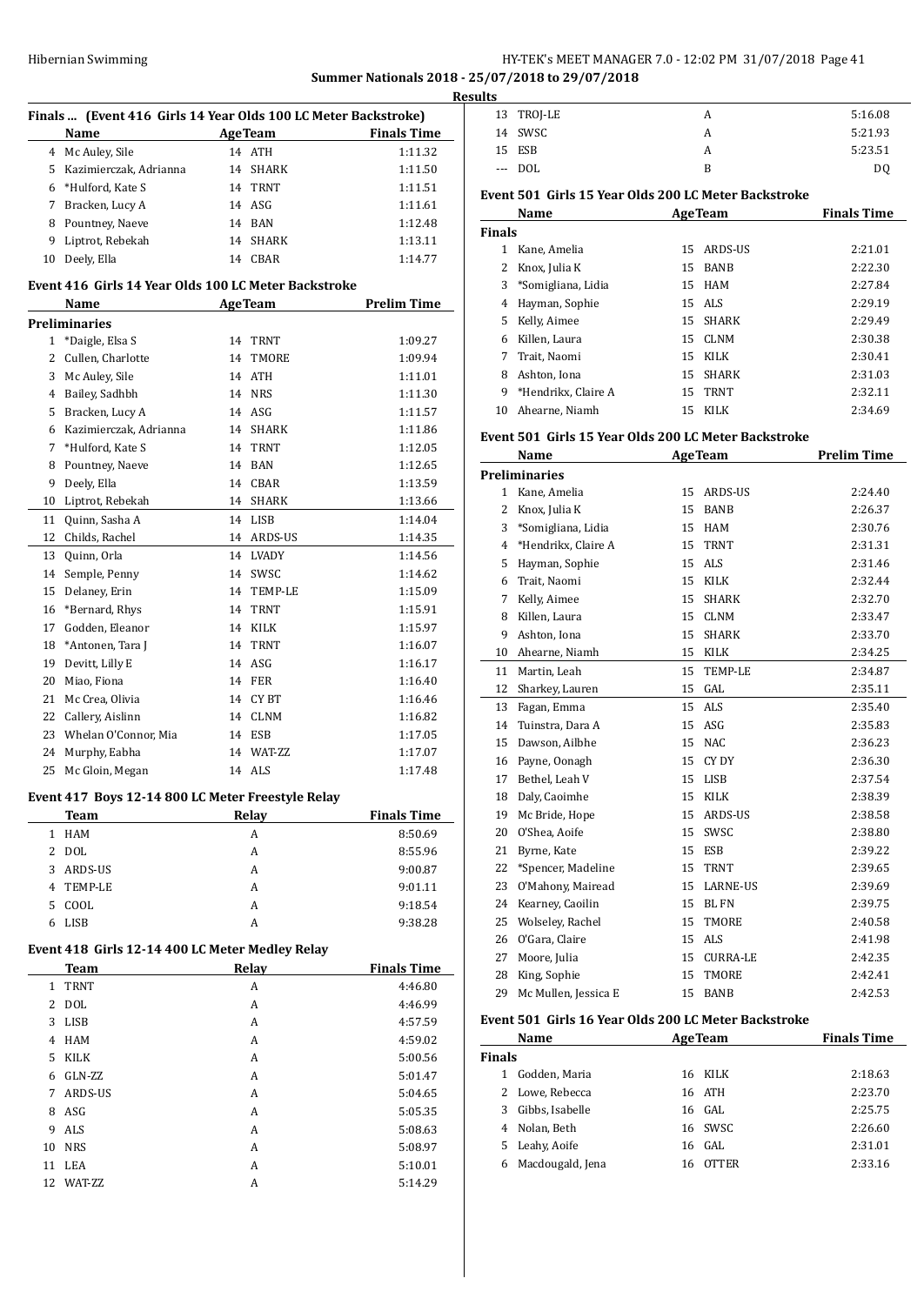## Hibernian Swimming **HY-TEK's MEET MANAGER 7.0 - 12:02 PM 31/07/2018** Page 42 **Summer Nationals 2018 - 25/07/2018 to 29/07/2018**

|               | Finals  (Event 501 Girls 16 Year Olds 200 LC Meter Backstroke) |    |                |                    |
|---------------|----------------------------------------------------------------|----|----------------|--------------------|
|               | Name                                                           |    | AgeTeam        | <b>Finals Time</b> |
|               | 7 Ryan, Christine                                              |    | 16 NEN         | 2:33.91            |
|               | 8 Mc Bride, Naóse                                              |    | 16 TALL        | 2:34.24            |
|               | 9 Vaughan, Rachel                                              |    | 16 KILK        | 2:34.60            |
| 10            | Pyne, Elise                                                    |    | 16 ENS         | 2:35.21            |
|               | Event 501 Girls 16 Year Olds 200 LC Meter Backstroke           |    |                |                    |
|               | Name                                                           |    | <u>AgeTeam</u> | <b>Prelim Time</b> |
|               | Preliminaries                                                  |    |                |                    |
|               | 1 Godden, Maria                                                |    | 16 KILK        | 2:18.34            |
|               | 2 Lowe, Rebecca                                                |    | 16 ATH         | 2:28.73            |
|               | 3 Nolan, Beth                                                  |    | 16 SWSC        | 2:29.66            |
|               | 4 Gibbs, Isabelle                                              |    | 16 GAL         | 2:30.30            |
|               | 5 Macdougald, Jena                                             |    | 16 OTTER       | 2:34.48            |
|               | 6 Vaughan, Rachel                                              |    | 16 KILK        | 2:34.81            |
| 7             | Pyne, Elise                                                    |    | 16 ENS         | 2:35.01            |
| 8             | Mc Bride, Naóse                                                |    | 16 TALL        | 2:35.57            |
| 9             | Leahy, Aoife                                                   |    | 16 GAL         | 2:35.99            |
| 10            | Ryan, Christine                                                |    | <b>16 NEN</b>  | 2:36.36            |
|               | 11 Punch, Lydia                                                |    | 16 SWSC        | 2:36.48            |
|               | 12 Farrell, Rachel                                             |    | 16 COOL        | 2:38.09            |
| 13            | Grace, Melanie                                                 |    | 16 DOL         | 2:38.17            |
|               | 14 Daly, Sadhbh                                                |    | 16 SHARK       | 2:38.36            |
| 15            | Johnson, Laura                                                 |    | 16 ATH         | 2:38.88            |
|               | 16 Devlin, Lucy                                                |    | 16 CY DY       | 2:39.92            |
| 17            | Marshall, Jodie N                                              |    | 16 LISB        | 2:40.75            |
|               | 18 Gallagher, Elena                                            |    | 16 TROJ-LE     | 2:42.06            |
|               | 19 Walshe, Hannah                                              |    | 16 TEMP-LE     | 2:45.58            |
|               | Event 501 Girls 17 & Over 200 LC Meter Backstroke              |    |                |                    |
|               | Name                                                           |    | <b>AgeTeam</b> | <b>Finals Time</b> |
| <b>Finals</b> |                                                                |    |                |                    |
|               | 1 Cassidy, Ellen                                               |    | 17 DOL         | 2:21.69            |
|               | 2 Walshe, Ellen                                                |    | 17 TEMP-LE     | 2:21.98            |
| 3             | Martin, Alie                                                   |    | 17 TEMP-LE     | 2:25.36            |
|               | 4 Malcolm, Ciara M                                             |    | 17 NY&MN       | 2:27.75            |
|               | 5 Williams, Sophie                                             |    | 18 TMORE       | 2:28.66            |
|               | 6 Beattie, Jenni H                                             |    | 17 TMORE       | 2:28.88            |
| 7             | *Munro, Sydney M                                               |    | 17 TRNT        | 2:31.61            |
| 8             | Mc Feely, Christine                                            | 17 | ALS            | 2:36.88            |
| 9             | Fitzpatrick, Amy                                               | 17 | <b>CLNM</b>    | 2:38.57            |
|               | Event 501 Girls 17 & Over 200 LC Meter Backstroke              |    |                |                    |
|               | Name                                                           |    | <b>AgeTeam</b> | <u>Prelim Time</u> |
|               | Preliminaries                                                  |    |                |                    |
|               | 1 Cassidy, Ellen                                               |    | 17 DOL         | 2:21.56            |
| $\mathbf{2}$  | Martin, Alie                                                   | 17 | TEMP-LE        | 2:28.55            |
| 3             | Beattie, Jenni H                                               | 17 | TMORE          | 2:29.63            |
| 4             | *Swanson, Mhairi                                               | 19 | <b>EWBX</b>    | 2:29.70            |
| 5.            | Malcolm, Ciara M                                               | 17 | NY&MN          | 2:29.83            |
| 6             | *Munro, Sydney M                                               | 17 | TRNT           | 2:32.13            |
| 7             | Walshe, Ellen                                                  |    | 17 TEMP-LE     | 2:32.19            |

 Fitzpatrick, Amy 17 CLNM 2:42.56 Kelly, Ailbhe 20 NAC 3:05.36

 Williams, Sophie 18 TMORE 2:33.00 Mc Feely, Christine 17 ALS 2:39.41

| Event 502 Boys 15 Year Olds 200 LC Meter Backstroke |                    |    |                |                    |  |  |
|-----------------------------------------------------|--------------------|----|----------------|--------------------|--|--|
|                                                     | Name               |    | <b>AgeTeam</b> | <b>Finals Time</b> |  |  |
| Finals                                              |                    |    |                |                    |  |  |
| 1                                                   | Irwin, Neddie      |    | 15 SWSC        | 2:13.11            |  |  |
| 2                                                   | *Lajoie, Griffin H |    | 15 TRNT        | 2:14.76            |  |  |
| 3                                                   | Geddis, Adam       |    | 15 CKSTN       | 2:17.93            |  |  |
| 4                                                   | Rooney, Cian J     | 15 | MARL           | 2:19.97            |  |  |
| 5                                                   | Bodamer, Ralf      |    | $15$ GAL       | 2:21.03            |  |  |
| 6                                                   | Barrett, Simon     |    | 15 ALS         | 2:22.50            |  |  |
| 7                                                   | Lally, Rory        |    | $15$ GAL       | 2:24.46            |  |  |
| 8                                                   | Carroll, David     |    | 15 DOL         | 2:26.21            |  |  |
| 9                                                   | Ryan, James        |    | 15 SWSC        | 2:26.87            |  |  |
| 10                                                  | *Chia. Nicholas    |    | 15 TRNT        | 2:27.86            |  |  |

#### **Event 502 Boys 15 Year Olds 200 LC Meter Backstroke**

|    | Name                 | <b>AgeTeam</b> |                | <b>Prelim Time</b> |
|----|----------------------|----------------|----------------|--------------------|
|    | <b>Preliminaries</b> |                |                |                    |
| 1. | Irwin, Neddie        | 15             | SWSC           | 2:18.41            |
| 2  | Geddis, Adam         | 15             | <b>CKSTN</b>   | 2:18.88            |
| 3  | *Lajoie, Griffin H   | 15             | <b>TRNT</b>    | 2:22.16            |
| 4  | Reidy, Joe           | 15             | KGD            | 2:22.89            |
| 5  | Rooney, Cian J       | 15             | MARL           | 2:23.13            |
| 6  | Bodamer, Ralf        | 15             | GAL            | 2:24.16            |
| 7  | Lally, Rory          | 15             | GAL.           | 2:24.94            |
| 8  | Barrett, Simon       | 15             | ALS            | 2:25.10            |
| 9  | Ryan, James          | 15             | SWSC           | 2:27.52            |
| 10 | Carroll, David       | 15             | DOL            | 2:28.01            |
| 11 | Pfeiffer, Robin      | 15             | BL FN          | 2:28.99            |
| 12 | *Chia, Nicholas      | 15             | <b>TRNT</b>    | 2:29.05            |
| 13 | *Ross, Cillian       | 15             | FM NM          | 2:30.10            |
| 14 | Nijs, Tiarnan        | 15             | LIMK-MN        | 2:32.04            |
| 15 | Kenny, Sean          | 15             | TEMP-LE        | 2:32.30            |
| 16 | O'Donnell, Diarmuid  | 15             | LONG-VD        | 2:32.42            |
| 17 | Mulholland, Daniel J | 15             | <b>LISB</b>    | 2:34.20            |
| 18 | Millar, Michael      | 15             | <b>ARMH-US</b> | 2:34.27            |

### **Event 502 Boys 16 Year Olds 200 LC Meter Backstroke**

|               | Name                   |    | <b>AgeTeam</b> | <b>Finals Time</b> |
|---------------|------------------------|----|----------------|--------------------|
| <b>Finals</b> |                        |    |                |                    |
|               | Scannell, Sean         | 16 | <b>NCDKK</b>   | 2:04.98            |
|               | 2 *Cyprianos, Denilson | 16 | ZIM-ZZ         | 2:10.68            |
| 3             | Winston, Sam           |    | 16 ALS         | 2:13.68            |
| 4             | Carroll, Aaron         |    | 16 NCLL        | 2:16.34            |
| 5.            | Brady, Ethan           |    | 16 TEMP-LE     | 2:16.35            |
| 6.            | *Wheatcroft, Thomas    |    | 16 TRNT        | 2:17.67            |
| 7             | Mc Mahon, Aaron        | 16 | DOL.           | 2:19.01            |
| 8             | Keating, Aran          | 16 | PORT-LE        | 2:20.04            |
| 9             | Shiels, Evan           |    | 16 Sharks      | 2:20.07            |
| 10            | Doorly, David          |    | 16 GAL         | 2:23.25            |

#### **Event 502 Boys 16 Year Olds 200 LC Meter Backstroke**

|   | Name                  |     | <b>AgeTeam</b> | <b>Prelim Time</b> |
|---|-----------------------|-----|----------------|--------------------|
|   | Preliminaries         |     |                |                    |
| 1 | Scannell, Sean        | 16  | NCDKK          | 2:10.44            |
|   | *Cyprianos, Denilson  |     | 16 ZIM-ZZ      | 2:12.40            |
| 3 | Winston, Sam          |     | 16 ALS         | 2:17.20            |
|   | 4 *Wheatcroft, Thomas |     | 16 TRNT        | 2:18.58            |
|   | 5 Mc Mahon, Aaron     |     | 16 DOL         | 2:20.01            |
| 6 | Carroll, Aaron        |     | 16 NCLL        | 2:20.64            |
|   | Shiels, Evan          |     | 16 Sharks      | 2:21.04            |
| 8 | Keating, Aran         | 16. | PORT-LE        | 2:22.17            |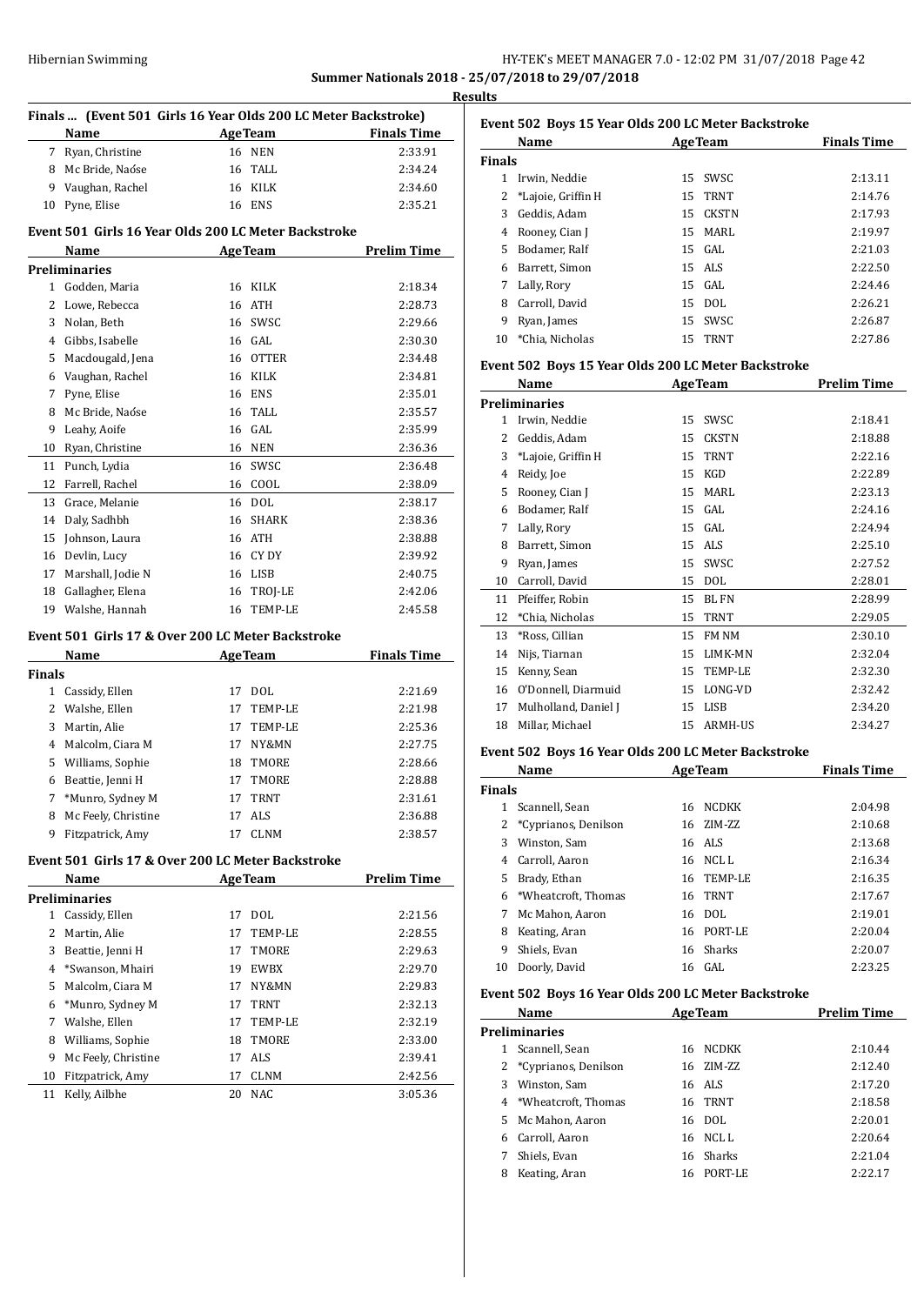## HY-TEK's MEET MANAGER 7.0 - 12:02 PM 31/07/2018 Page 43 **Summer Nationals 2018 - 25/07/2018 to 29/07/2018**

|               | Preliminaries  (Event 502 Boys 16 Year Olds 200 LC Meter Backstrol                                              |    |                    |                    |
|---------------|-----------------------------------------------------------------------------------------------------------------|----|--------------------|--------------------|
|               | Name                                                                                                            |    | <b>AgeTeam</b>     | <b>Prelim Time</b> |
|               | 9 Brady, Ethan                                                                                                  |    | 16 TEMP-LE         | 2:22.38            |
|               | 10 Doorly, David                                                                                                |    | 16 GAL             | 2:23.39            |
|               | 11 O'Reilly, James                                                                                              |    | 16 ALS             | 2:24.14            |
|               | 12 Mc Shea, Kealan                                                                                              |    | 16 ENSK            | 2:24.38            |
|               | 13 Waters, Fionn                                                                                                |    | 16 TUAM            | 2:26.20            |
|               | 14 Coleman, Noah                                                                                                |    | 16 SWSC            | 2:26.39            |
|               | 15 Mc Cartney, Lewis B                                                                                          |    | 16 ENSK            | 2:26.45            |
|               | 16 Kanyuka, Peter                                                                                               |    | 16 ESB             | 2:27.01            |
|               | 17 Maguire, Caleb M                                                                                             |    | 16 LISB            | 2:27.02            |
|               | 18 Mc Ilroy-Sanchez, Conor                                                                                      |    | 16 LVADY           | 2:27.44            |
|               | 19 Wall, Illann                                                                                                 |    | 16 SWSC            | 2:28.87            |
|               | 20 O'Brien, Dylan                                                                                               |    | 16 ENS             | 2:29.56            |
|               | 21 Cudmore, Ben                                                                                                 |    | 16 SWSC            | 2:29.92            |
|               | 22 Bingham, Jack                                                                                                |    | 16 BANB            | 2:29.98            |
|               | 23 Jeffery, John J                                                                                              |    | 16 TMORE           | 2:30.35            |
|               | 24 Vennard, Daniel                                                                                              |    | 16 PDOWN           | 2:30.93            |
|               | 25 Breslin, Ethan                                                                                               |    | 16 CLM             | 2:32.02            |
|               | 26 Dragoi, Colin                                                                                                |    | 16 KILK            | 2:32.71            |
|               | 27 Campbell, Faolan                                                                                             |    | 16 SLBGH           | 2:32.94            |
|               | 28 Walsh, Alex                                                                                                  |    | 16 SWSC            | 2:35.13            |
|               |                                                                                                                 |    |                    |                    |
|               | Event 502 Boys 17 & Over 200 LC Meter Backstroke                                                                |    |                    | <b>Finals Time</b> |
| <b>Finals</b> | Name and the state of the state of the state of the state of the state of the state of the state of the state o |    | <b>AgeTeam</b>     |                    |
|               | 1 *Luyten, Sjobbe                                                                                               |    | 20 BEL             | 2:01.56            |
|               | 2 Mc Evoy, Rory                                                                                                 |    | 20 NCDEN           | 2:05.51            |
|               | 3 *Hull, Aidan                                                                                                  |    | 17 TRNT            | 2:08.41            |
|               | 4 Wiffen, Nathan J                                                                                              |    | 17 LISB            | 2:11.42            |
|               | 5 Byrne, Stephen                                                                                                |    | 19 TALL            | 2:12.43            |
|               | 6 Burke, Ciaran                                                                                                 |    | 18 GAL             | 2:13.43            |
|               | 7 Mc Menamin, Conor                                                                                             |    | 23 ALS             | 2:13.60            |
|               | 8 O'Rourke, Oiśn                                                                                                |    | 17 TUAM            | 2:14.27            |
|               | 9 Symons, James                                                                                                 |    | 21 GAL             | 2:15.71            |
|               | 10 O'Gara, Hugh                                                                                                 |    | 18 ALS             | 2:18.30            |
|               |                                                                                                                 |    |                    |                    |
|               | Event 502 Boys 17 & Over 200 LC Meter Backstroke                                                                |    |                    |                    |
|               | Name                                                                                                            |    | <b>AgeTeam</b>     | <b>Prelim Time</b> |
|               | <b>Preliminaries</b>                                                                                            |    |                    |                    |
| 2             | 1 *Luyten, Sjobbe                                                                                               | 20 | 20 BEL             | 2:04.56<br>2:08.12 |
|               | Mc Evoy, Rory                                                                                                   |    | NCDEN              |                    |
|               | 3 *Hull, Aidan<br>4 Wiffen, Nathan J                                                                            | 17 | TRNT               | 2:08.86            |
|               | 5 Byrne, Stephen                                                                                                |    | 17 LISB<br>19 TALL | 2:13.05<br>2:13.61 |
|               | 6 Lonergan, Luke                                                                                                | 17 | WAT-ZZ             | 2:14.17            |
|               | 7 Burke, Ciaran                                                                                                 |    | 18 GAL             | 2:14.37            |
|               | 8 O'Rourke, Oiśn                                                                                                |    |                    |                    |
|               |                                                                                                                 |    | 17 TUAM            | 2:14.70            |
|               | 9 Mc Menamin, Conor                                                                                             |    | 23 ALS             | 2:15.66            |
|               | 10 Symons, James                                                                                                |    | 21 GAL             | 2:17.01            |
| 11            | *Harris, Logan                                                                                                  |    | 17 TRNT            | 2:17.72            |
| 12            | O'Gara, Hugh                                                                                                    |    | 18 ALS             | 2:18.62            |
|               | Lee, Rory                                                                                                       | 17 | SWSC               | 2:19.85            |
| 13            | Galland, Luc                                                                                                    |    | 18 SWSC            | 2:19.89            |
| 14            |                                                                                                                 |    |                    |                    |
| 15            | Yau, David                                                                                                      |    | 17 ESB             | 2:22.19            |
|               | 16 *Antonen, Eric M                                                                                             | 17 | TRNT               | 2:24.97            |
| 17<br>18      | Kelly, Niall<br>O'Riordan, Stephen                                                                              | 17 | CLM<br>18 SWSC     | 2:27.23<br>2:27.73 |

|        | Name                                             |    | <b>AgeTeam</b> | <b>Finals Time</b> |
|--------|--------------------------------------------------|----|----------------|--------------------|
| Finals |                                                  |    |                |                    |
| 1      | Reid, Emma                                       | 19 | NCD A          | 27.59              |
| 2      | Walshe, Ellen                                    | 17 | TEMP-LE        | 27.77              |
| 3      | *Brodie-Foy, Honor                               | 16 | <b>TRNT</b>    | 27.87              |
| 4      | Roberts, Jane                                    | 22 | KILK           | 28.11              |
| 5      | Kane, Gemma                                      | 20 | <b>BAN</b>     | 28.51              |
| 6      | Flood, Clodagh                                   | 21 | <b>NCDTL</b>   | 28.63              |
| 7      | Stapleton, Cara                                  | 17 | <b>OTTER</b>   | 28.76              |
| 8      | Lynch, Robyn                                     | 16 | TEMP-LE        | 29.13              |
| 9      | Desmond, Tara                                    | 20 | <b>DOL</b>     | 30.09              |
| 10     | Mc Crea, Alex                                    | 17 | CY BT          | 30.14              |
|        | Event 503  Girls 15 & Over 50 LC Meter Butterfly |    |                |                    |
|        | Name                                             |    | <b>AgeTeam</b> | <b>Prelim Time</b> |

|                | Name                |    | <b>AgeTeam</b> | <b>Prelim Time</b> |
|----------------|---------------------|----|----------------|--------------------|
|                | Preliminaries       |    |                |                    |
| 1              | Reid, Emma          | 19 | NCD A          | 28.00              |
| 2              | *Brodie-Foy, Honor  | 16 | <b>TRNT</b>    | 28.40              |
| 3              | Roberts, Jane       | 22 | <b>KILK</b>    | 28.60              |
| $\overline{4}$ | Kane, Gemma         | 20 | <b>BAN</b>     | 28.65              |
| 5              | Walshe, Ellen       | 17 | TEMP-LE        | 29.00              |
| 6              | Flood, Clodagh      | 21 | <b>NCDTL</b>   | 29.16              |
| 7              | Desmond, Tara       | 20 | <b>DOL</b>     | 29.27              |
| 8              | Stapleton, Cara     | 17 | <b>OTTER</b>   | 29.50              |
| 9              | Mc Crea, Alex       | 17 | CY BT          | 29.83              |
| 10             | Lynch, Robyn        | 16 | TEMP-LE        | 29.89              |
| 11             | Egan, Caoimhe       | 18 | TALL.          | 30.13              |
| 12             | *Helayel, Gabriella | 16 | LBN            | 30.15              |
| 13             | Gibbs, Isabelle     | 16 | GAL            | 30.28              |
| 14             | Davidson, Sarah     | 19 | <b>BAN</b>     | 30.37              |
| 15             | Grindle, Lucy       | 18 | <b>OTTER</b>   | 30.45              |
| 16             | Mc Daid, Carrie     | 16 | <b>SLIGO</b>   | 30.58              |
| 17             | Hunter, Kelly       | 17 | <b>CKSTN</b>   | 30.63              |
| 18             | *Troger, Felicia    | 16 | <b>HAM</b>     | 30.66              |
| 19             | Haughey, Aisling    | 23 | ALS            | 30.72              |
| 20             | Moore, Aoife        | 16 | <b>ECAV-US</b> | 30.75              |
| 21             | *Swanson, Mhairi    | 19 | <b>EWBX</b>    | 31.33              |
| 22             | Walshe, Hannah      | 16 | <b>TEMP-LE</b> | 32.72              |
| 23             | Turner, Nicole      | 16 | <b>NAC</b>     | 37.34              |
|                |                     |    |                |                    |

## **Event 504 Boys 15 & Over 50 LC Meter Butterfly**

| Name   |                       |    | <b>AgeTeam</b> | <b>Finals Time</b> |  |
|--------|-----------------------|----|----------------|--------------------|--|
| Finals |                       |    |                |                    |  |
| 1      | Munn, Conor           | 23 | ARDS-US        | 24.86              |  |
|        | 2 O'Sullivan, Brian A | 23 | NAC.           | 24.91              |  |
| $*3$   | Colvin, Cillian       | 21 | NAC.           | 25.04              |  |
| *3     | Higgins, John         | 23 | UCD-LE         | 25.04              |  |
| 5.     | Lennon, Fiachra       | 20 | <b>UCD-LE</b>  | 25.19              |  |
| 6      | Hewitt, Michael R     | 18 | CY BT          | 25.28              |  |
| 7      | Mc Nicholl, Sean      | 17 | TEMP-LE        | 25.43              |  |
| 8      | Berryman, Morgan      | 21 | ARDS-US        | 26.21              |  |
| 9      | *Bruce, Dale          | 18 | ZIM-ZZ         | 26.40              |  |
| 10     | Hewitt, Adam          | 17 | <b>BAN</b>     | 26.43              |  |

## **Event 504 Boys 15 & Over 50 LC Meter Butterfly**

| Name |                        | <b>AgeTeam</b> |           | <b>Prelim Time</b> |  |
|------|------------------------|----------------|-----------|--------------------|--|
|      | Preliminaries          |                |           |                    |  |
|      | *1 O'Sullivan, Brian A |                | 23 NAC    | 25.09              |  |
|      | *1 Higgins, John       |                | 23 UCD-LE | 25.09              |  |
|      | 3 Hewitt, Michael R    |                | CY BT     | 25.25              |  |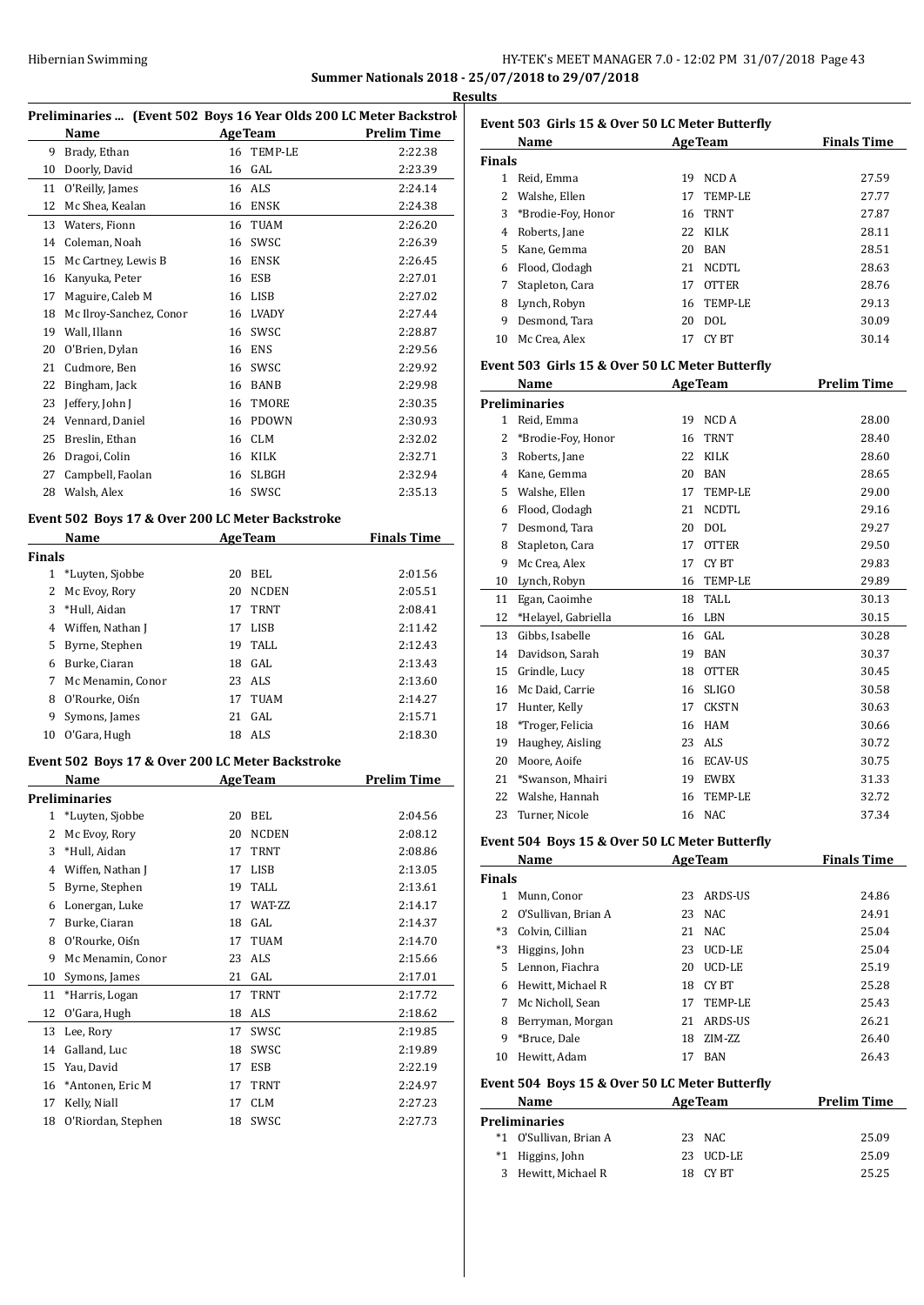## HY-TEK's MEET MANAGER 7.0 - 12:02 PM 31/07/2018 Page 44 **Summer Nationals 2018 - 25/07/2018 to 29/07/2018**

<u>**a**lts \_\_\_\_\_\_\_\_\_</u>

|              | Preliminaries  (Event 504 Boys 15 & Over 50 LC Meter Butterfly) |                |                   |                    |
|--------------|-----------------------------------------------------------------|----------------|-------------------|--------------------|
|              | Name                                                            | <b>AgeTeam</b> |                   | <b>Prelim Time</b> |
|              | 4 Munn, Conor                                                   |                | 23 ARDS-US        | 25.35              |
|              | 5 Szaranek, Jack                                                |                | 20 LIMK-MN        | 25.88              |
|              | *6 Lennon, Fiachra                                              |                | 20 UCD-LE         | 26.01              |
|              | *6 Colvin, Cillian                                              |                | 21 NAC            | 26.01              |
|              | 8 Mc Nicholl, Sean                                              |                | 17 TEMP-LE        | 26.14              |
|              | 9 Berryman, Morgan                                              |                | 21 ARDS-US        | 26.24              |
|              | 10 *Bruce, Dale                                                 |                | 18 ZIM-ZZ         | 26.47              |
|              | 11 Hewitt, Adam                                                 |                | 17 BAN            | 26.50              |
|              | 12 O'Connor, Jeremy                                             |                | 16 NCL L          | 26.55              |
|              | 13 Mc Menamin, Fionnan                                          |                | 18 ALS            | 26.60              |
|              | 14 Symons, James                                                |                | 21 GAL            | 26.91              |
|              | 15 *Celsi, Damian                                               |                | 16 TRNT           | 27.36              |
|              | 16 Rafferty, Shea J                                             |                | 17 NY&MN          | 27.92              |
|              | 17 Burke, Ciaran                                                |                | $18$ GAL          | 28.78              |
|              | 18 Moffett~, Conor<br>19 O'Riordan, Sean                        |                | 26 BAN<br>19 SWSC | 32.75<br>33.08     |
|              | Name                                                            |                | <b>AgeTeam</b>    | <b>Finals Time</b> |
|              |                                                                 |                |                   |                    |
|              | 1 Daly, Edel                                                    |                | 15 NCL L          | 9:20.75            |
|              | 2 Donegan, Ele                                                  |                | 15 LEA            | 9:32.29            |
|              | 3 Farrell, Danielle                                             |                | 15 SLIGO          | 9:40.69            |
|              | 4 *Agent, Lauren                                                |                | 15 HAM            | 9:47.76            |
|              | 5 Gardiner, Beth                                                |                | 15 NAC            | 9:56.16            |
|              | 6 Cunningham, Karla                                             |                | 15 MULL           | 10:03.91           |
| 7            | Allen, Min                                                      |                | 15 NRS            | 10:04.94           |
|              | 8 Mc Bride, Hope                                                |                | 15 ARDS-US        | 10:10.52           |
|              | 9 *Mc Gee, Caoimhe                                              |                | 15 WINS           | 10:14.32           |
| 10           | *Kelly, Jessica                                                 |                | 15 4LSA           | 10:24.79           |
|              | 11 Lynch, Ailbhe                                                |                | 15 MAL-MN         | 10:25.53           |
|              | Event 505 Girls 16 Year Olds 800 LC Meter Freestyle             |                |                   |                    |
|              | <b>Name</b>                                                     | <b>AgeTeam</b> |                   | <b>Finals Time</b> |
|              | 1 O'Riordan, Charlotte                                          |                | 16 OTTER          | 9:27.12            |
|              | 2 Lowe, Rebecca                                                 | 16             | ATH               | 9:43.49            |
|              | 3 Vaughan, Rachel                                               |                | 16 KILK           | 10:10.28           |
|              | Event 505 Girls 17 & Over 800 LC Meter Freestyle                |                |                   |                    |
| $\mathbf{1}$ | Name                                                            | <b>AgeTeam</b> | 17 TRNT           | <b>Finals Time</b> |
| $\mathbf{2}$ | *Putrimas, Andrea M<br>Mc Evoy, Lara                            | 17             | ALS               | 9:21.56<br>9:30.92 |

## **Event 506 Boys 15 Year Olds 800 LC Meter Freestyle**

|    | Name               |    | <b>AgeTeam</b> | <b>Finals Time</b> |
|----|--------------------|----|----------------|--------------------|
| 1  | Desmond, Brian     |    | 15 KILK        | 9:15.07            |
| 2  | O'Sullivan, Tom    |    | 15 GAL         | 9:16.82            |
| 3  | Mc Manus, Oisin    | 15 | ENSK           | 9:19.20            |
| 4  | Irwin. Neddie      |    | 15 SWSC        | 9:25.22            |
|    | 5 *Alexander, Liam |    | 15 TRNT        | 9:25.67            |
| 6  | Wilson, Adam W     | 15 | <b>BANB</b>    | 9:26.06            |
| 7  | Lynch, Ben J       |    | 15 ENSK        | 9:27.53            |
| 8  | Grady, Rory        |    | 15 CBAR        | 9:27.72            |
| 9  | Lally, Rory        |    | $15$ GAL       | 9:29.56            |
| 10 | Nolan, Matthew     | 15 | BARRA-ZZ       | 10:06.66           |

## **Event 506 Boys 16 Year Olds 800 LC Meter Freestyle**

| <b>Name</b>          | <b>AgeTeam</b> | <b>Finals Time</b> |
|----------------------|----------------|--------------------|
| 1 Maguire, Caleb M   | 16 LISB        | 9:09.57            |
| 2 Griffiths, Dylan G | 16 LISB        | 9:31.04            |
| 3 Brady, Ethan       | 16 TEMP-LE     | 9:34.92            |

## **Event 506 Boys 17 & Over 800 LC Meter Freestyle**

|    | <b>Name</b>        | <b>AgeTeam</b>   | <b>Finals Time</b> |
|----|--------------------|------------------|--------------------|
|    | Meegan, Andrew     | 28 ALS           | 8:22.63            |
|    | 2 Wiffen, Daniel M | LISB<br>17       | 8:26.02            |
| 3  | Kilbride, Denis    | <b>NRS</b><br>17 | 8:47.35            |
|    | Fleming, Jack H    | LISB             | 8:58.77            |
| 5. | David, Ben R       | BARRA-ZZ<br>17   | 9:09.61            |
|    | Leahy, Niklas      | DOL.             | 9:23.92            |

## **Event 507 Girls 15 & Over 400 LC Meter Medley Relay**

|       | Team           | Relay | <b>Finals Time</b> |
|-------|----------------|-------|--------------------|
| 1.    | TEMP-LE        | A     | 4:23.87            |
|       | 2 ALS          | A     | 4:26.06            |
| 3     | <b>OTTER</b>   | A     | 4:28.89            |
| 4     | NAC.           | A     | 4:30.01            |
| 5     | <b>TRNT</b>    | A     | 4:31.16            |
| 6     | SWSC           | A     | 4:39.44            |
| 7     | <b>SHARK</b>   | A     | 4:39.47            |
| 8     | TMORE          | A     | 4:51.27            |
| 9     | <b>SHARK</b>   | B     | 4:58.48            |
| $---$ | <b>KILK</b>    | A     | DQ                 |
| $---$ | <b>ARDS-US</b> | A     | DQ                 |

### **Event 508 Boys 15 & Over 400 LC Meter Medley Relay**

|         | <b>Team</b> | Relay | <b>Finals Time</b> |
|---------|-------------|-------|--------------------|
| 1.      | LIMK-MN     | A     | 3:52.59            |
|         | 2 NAC       | A     | 3:55.91            |
| 3       | ZIM-ZZ      | А     | 4:01.56            |
| 4       | <b>TRNT</b> | A     | 4:10.62            |
| 5.      | SWSC        | А     | 4:12.80            |
| 6       | TEMP-LE     | A     | 4:13.33            |
| 7       | PORT-LE     | A     | 4:17.26            |
| 8       | <b>TUAM</b> | A     | 4:27.76            |
| $- - -$ | ESB         | А     | <b>DQ</b>          |
| $- - -$ | ALS         | А     | DQ                 |

#### **Event 511 Girls 12-13 200 LC Meter Backstroke**

|       | Name              |    | <b>AgeTeam</b> | <b>Finals Time</b> |
|-------|-------------------|----|----------------|--------------------|
| inals |                   |    |                |                    |
| 1     | Rooney, Cora      | 13 | MARI.          | 2:28.74            |
|       | Rowlands, Aisling |    | 13 TROJ-LE     | 2:29.55            |
| 3     | Fane, Heather     | 13 | DOL            | 2:30.30            |
| 4     | Lee, Ellen        | 13 | <b>SWSC</b>    | 2:35.71            |
| 5.    | Barr, Tarryn      | 13 | <b>ARDS-US</b> | 2:35.85            |
| 6     | Ni Riain, Roisin  | 13 | LIMK-MN        | 2:36.77            |
|       | Farr, Lauren      |    | 12 SWSC        | 2:37.00            |
| 8     | Rogers, Nemone    | 13 | TROJ-LE        | 2:39.13            |
| 9     | Kelly, Ruth       | 13 | <b>NRS</b>     | 2:39.90            |
| 10    | Doran, Aoife      |    | 12 ALS         | 2:42.27            |

### **Event 511 Girls 12-13 200 LC Meter Backstroke**

|    | Name              |    | <b>AgeTeam</b> | <b>Prelim Time</b> |
|----|-------------------|----|----------------|--------------------|
|    | Preliminaries     |    |                |                    |
| 1  | Rooney, Cora      | 13 | MARI.          | 2:29.55            |
| 2  | Fane, Heather     | 13 | DOL.           | 2:31.49            |
| 3  | Rowlands, Aisling | 13 | TROJ-LE        | 2:32.24            |
| 4  | Barr, Tarryn      | 13 | ARDS-US        | 2:35.82            |
| 5. | Farr, Lauren      | 12 | <b>SWSC</b>    | 2:36.44            |
| 6  | Lee, Ellen        | 13 | <b>SWSC</b>    | 2:37.82            |
|    | Ni Riain, Roisin  | 13 | LIMK-MN        | 2:38.27            |
| 8  | Kelly, Ruth       | 13 | <b>NRS</b>     | 2:39.16            |
| 9  | Doran. Aoife      | 12 | ALS            | 2:40.31            |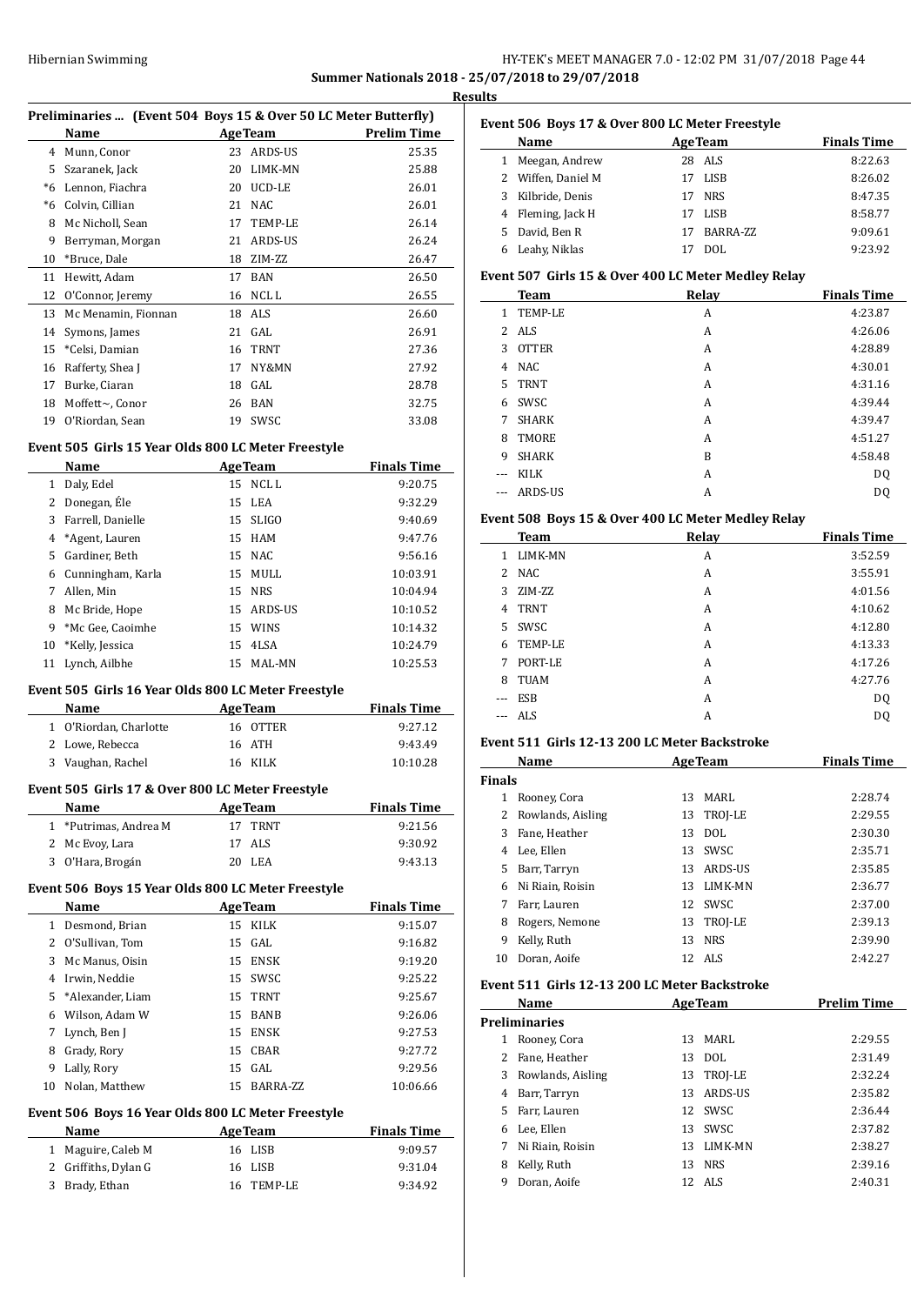## HY-TEK's MEET MANAGER 7.0 - 12:02 PM 31/07/2018 Page 45 **Summer Nationals 2018 - 25/07/2018 to 29/07/2018 Results**

|  | Preliminaries  (Event 511 Girls 12-13 200 LC Meter Backstroke) |  |
|--|----------------------------------------------------------------|--|
|  |                                                                |  |

|    | Preliminaries  [Event 511] GIFIS 12-13 200 LC Meter Backstroke] |    |                 |                    |  |
|----|-----------------------------------------------------------------|----|-----------------|--------------------|--|
|    | <b>Name</b>                                                     |    | <b>AgeTeam</b>  | <b>Prelim Time</b> |  |
| 10 | Rogers, Nemone                                                  | 13 | TROJ-LE         | 2:40.43            |  |
| 11 | O'Neill Campbell, Cara M                                        | 13 | <b>LISB</b>     | 2:40.51            |  |
| 12 | *Sheridan, Lily                                                 | 13 | <b>TRNT</b>     | 2:40.76            |  |
| 13 | Alzaibag, Jana                                                  | 13 | PORT-LE         | 2:41.52            |  |
| 14 | Curran, Kelis                                                   | 13 | COM             | 2:41.88            |  |
| 15 | Mc William, Tea                                                 | 13 | <b>BMNY</b>     | 2:42.09            |  |
| 16 | *Partridge, Sadie                                               | 12 | <b>TRNT</b>     | 2:42.62            |  |
| 17 | Robson, Jessika K                                               | 12 | <b>LISB</b>     | 2:42.68            |  |
| 18 | *May, Jodie                                                     | 13 | <b>HAM</b>      | 2:42.83            |  |
| 19 | *Mayne, Molly                                                   | 13 | <b>HAM</b>      | 2:43.84            |  |
| 20 | Kelly, Clara                                                    | 13 | <b>ALS</b>      | 2:44.32            |  |
| 21 | Delany, Kate                                                    | 13 | ALS             | 2:45.39            |  |
| 22 | Boyd, Alyssa                                                    | 12 | ARDS-US         | 2:45.90            |  |
| 23 | Walsh, Kallie E                                                 | 13 | <b>CURRA-LE</b> | 2:46.16            |  |
| 24 | Mc Cormack, Cara                                                | 12 | <b>DOL</b>      | 2:46.77            |  |
| 25 | Kenny, Nevaeh                                                   | 13 | <b>ALS</b>      | 2:46.98            |  |
| 26 | Gardiner, Ciara                                                 | 13 | <b>DOL</b>      | 2:47.07            |  |
| 27 | *Sukupova, Vanesa                                               | 12 | SPSTL           | 2:47.43            |  |
| 28 | Farr, Rachel                                                    | 13 | SWSC            | 2:47.98            |  |
| 29 | Horkan, Dearbhla                                                | 13 | <b>CLM</b>      | 2:48.60            |  |
| 30 | Cullen, Abi M                                                   | 13 | KILK            | 2:48.86            |  |
| 31 | Garanzuay, Marina                                               | 12 | TROJ-LE         | 2:49.13            |  |
| 32 | *Farnood, Eila Y                                                | 13 | <b>TRNT</b>     | 2:49.77            |  |
| 33 | Sweeney, Kate                                                   | 13 | TEMP-LE         | 2:49.95            |  |
| 34 | Browne, Alice                                                   | 13 | TMORE           | 2:50.81            |  |
| 35 | Seward, Grace                                                   | 13 | <b>DOL</b>      | 2:54.10            |  |

#### **Event 511 Girls 14 Year Olds 200 LC Meter Backstroke**

| Name          |                        |    | <b>AgeTeam</b> | <b>Finals Time</b> |
|---------------|------------------------|----|----------------|--------------------|
| <b>Finals</b> |                        |    |                |                    |
| 1             | *Daigle, Elsa S        | 14 | <b>TRNT</b>    | 2:22.38            |
|               | 2 *Hulford, Kate S     | 14 | <b>TRNT</b>    | 2:28.26            |
| 3             | Cullen. Charlotte      |    | 14 TMORE       | 2:32.31            |
| 4             | Mc Auley, Sile         | 14 | <b>ATH</b>     | 2:33.64            |
| 5.            | Bracken, Lucy A        |    | $14$ ASG       | 2:35.19            |
| 6             | Bailey, Sadhbh         |    | 14 NRS         | 2:35.21            |
| 7             | Pountney, Naeve        | 14 | <b>BAN</b>     | 2:35.82            |
| 8             | Harford, Ella          | 14 | BARRA-ZZ       | 2:37.52            |
| 9             | Kazimierczak, Adrianna | 14 | <b>SHARK</b>   | 2:41.60            |
| 10            | Nulty, Molly           | 14 | SSEAL          | 2:42.32            |

# **Event 511 Girls 14 Year Olds 200 LC Meter Backstroke**

|                          | Name                   |    | <b>AgeTeam</b> | Prelim Time |
|--------------------------|------------------------|----|----------------|-------------|
|                          | Preliminaries          |    |                |             |
| 1                        | *Daigle, Elsa S        | 14 | TRNT           | 2:24.28     |
| $\overline{\mathcal{L}}$ | *Hulford, Kate S       | 14 | TRNT           | 2:29.43     |
| 3                        | Mc Auley, Sile         | 14 | <b>ATH</b>     | 2:33.36     |
| 4                        | Bracken, Lucy A        |    | 14 ASG         | 2:35.71     |
| 5                        | Bailey, Sadhbh         | 14 | <b>NRS</b>     | 2:36.89     |
| 6                        | Pountney, Naeve        | 14 | <b>BAN</b>     | 2:38.60     |
| 7                        | Cullen, Charlotte      | 14 | TMORE          | 2:39.06     |
| 8                        | Harford, Ella          | 14 | BARRA-ZZ       | 2:39.47     |
| 9                        | Kazimierczak, Adrianna | 14 | <b>SHARK</b>   | 2:39.67     |
| 10                       | Nulty, Molly           | 14 | <b>SSEAL</b>   | 2:40.18     |
| 11                       | Quinn, Sasha A         | 14 | LISB           | 2:40.83     |
| 12                       | Murray, Aoife          | 14 | GLN-ZZ         | 2:40.93     |
| 13                       | *Antonen, Tara J       | 14 | <b>TRNT</b>    | 2:41.44     |
| 14                       | Delaney, Erin          | 14 | TEMP-LE        | 2:41.68     |
| 15                       | *Bernard, Rhys         | 14 | TRNT           | 2:42.58     |

|                | 16 Childs, Rachel       | 14 | ARDS-US      | 2:43.09 |
|----------------|-------------------------|----|--------------|---------|
| 17             | Devitt, Lilly E         | 14 | ASG          | 2:43.26 |
| 18             | Godden, Eleanor         |    | 14 KILK      | 2:43.50 |
| 19             | Mc Crea, Olivia         |    | 14 CYBT      | 2:44.41 |
| 20             | Semple, Penny           | 14 | SWSC         | 2:44.65 |
| 21             | Miao, Fiona             |    | 14 FER       | 2:44.72 |
|                | 22 Whelan O'Connor, Mia | 14 | ESB          | 2:45.64 |
|                | 23 Mc Gloin, Megan      |    | 14 ALS       | 2:46.58 |
|                | 24 Murphy, Eabha        | 14 | WAT-7.7.     | 2:47.10 |
| 25             | Finnegan, Leah          | 14 | WAT-ZZ       | 2:47.20 |
|                | 26 Callery, Aislinn     | 14 | CLNM         | 2:48.56 |
| 27             | Gillic, Rebecca         | 14 | <b>KELLS</b> | 2:49.32 |
| $\overline{a}$ | Deely, Ella             | 14 | CBAR         | DQ      |
|                | $\blacksquare$          |    |              |         |

#### **Event 512 Boys 12-13 200 LC Meter Backstroke**

| Name          |                  |    | <b>AgeTeam</b> | <b>Finals Time</b> |
|---------------|------------------|----|----------------|--------------------|
| <b>Finals</b> |                  |    |                |                    |
| 1.            | Clarke, Maitiu   | 12 | COOL           | 2:24.28            |
| 2             | Winston, Harry   |    | 13 ALS         | 2:25.55            |
| 3             | Tebite, Oisin    |    | 13 NAC         | 2:27.36            |
| 4             | Coulter, Evan C  | 13 | CY BT          | 2:27.55            |
| 5.            | Kilcoyne, Ronan  | 13 | SLIGO          | 2:27.93            |
| 6             | Cassidy, Charlie | 13 | DOL            | 2:29.40            |
|               | Bailey, Evan     |    | 13 NRS         | 2:31.19            |
| 8             | *Springer, Jan   | 13 | HPSC           | 2:31.38            |
| 9             | Galland, Marc    | 13 | SWSC           | 2:33.16            |
| 10            | Mc Kee, Ciaran   | 13 | BAN            | 2:34.55            |

### **Event 512 Boys 12-13 200 LC Meter Backstroke**

|              | Name                       | <b>AgeTeam</b> |              | <b>Prelim Time</b> |  |
|--------------|----------------------------|----------------|--------------|--------------------|--|
|              | <b>Preliminaries</b>       |                |              |                    |  |
| $\mathbf{1}$ | Clarke, Maitiu             | 12             | COOL         | 2:27.66            |  |
| 2            | Kilcoyne, Ronan            | 13             | <b>SLIGO</b> | 2:29.56            |  |
| 3            | Coulter, Evan C            | 13             | CY BT        | 2:29.89            |  |
| 4            | Winston, Harry             | 13             | <b>ALS</b>   | 2:30.43            |  |
| 5            | Tebite, Oisin              | 13             | <b>NAC</b>   | 2:31.68            |  |
| 6            | Cassidy, Charlie           | 13             | <b>DOL</b>   | 2:32.05            |  |
| 7            | Bailey, Evan               | 13             | <b>NRS</b>   | 2:32.78            |  |
| 8            | Phelan, Sami               | 13             | GLN-ZZ       | 2:33.22            |  |
| 9            | *Springer, Jan             | 13             | <b>HPSC</b>  | 2:33.54            |  |
| 10           | Galland, Marc              | 13             | SWSC         | 2:33.86            |  |
| 11           | Mc Kee, Ciaran             | 13             | <b>BAN</b>   | 2:37.20            |  |
| 12           | Bennett, Luke              | 13             | WAT-ZZ       | 2:37.29            |  |
| 13           | Edgar, Daniel              | 13             | <b>TMORE</b> | 2:38.35            |  |
| 14           | O'Seachnasaigh, Oisin      | 13             | COOL         | 2:39.38            |  |
| 15           | Mulhall, John              | 13             | TROJ-LE      | 2:40.38            |  |
| 16           | Mac Leod, Euan             | 13             | <b>ESB</b>   | 2:41.12            |  |
| 17           | Morgan, Darragh            | 12             | COOL         | 2:41.73            |  |
| 18           | Donohoe, Conor             | 13             | <b>CBAR</b>  | 2:41.99            |  |
| 19           | Brennan, Ollie             | 12             | COOL         | 2:42.42            |  |
| 20           | Mc Gann, Jack              | 13             | TROI-LE      | 2:44.12            |  |
| 21           | Carroll, Sã©amus           | 13             | TMORE        | 2:45.08            |  |
| 22           | O'Loughlin Brophy, Killian | 12             | COOL         | 2:47.36            |  |
| 23           | Kearney, Oliver            | 12             | LONG-VD      | 2:50.57            |  |
|              | *Cross, Benjamin           | 13             | <b>SHFLD</b> | DQ                 |  |
|              |                            |                |              |                    |  |

## **Event 512 Boys 14 Year Olds 200 LC Meter Backstroke**

| <b>Name</b>          | <b>AgeTeam</b> | <b>Finals Time</b> |
|----------------------|----------------|--------------------|
| Finals               |                |                    |
| 1 Custer, Liam       | 14 SWSC        | 2:15.05            |
| 2 *Skalenda, Charlie | TRNT<br>14     | 2:18.18            |